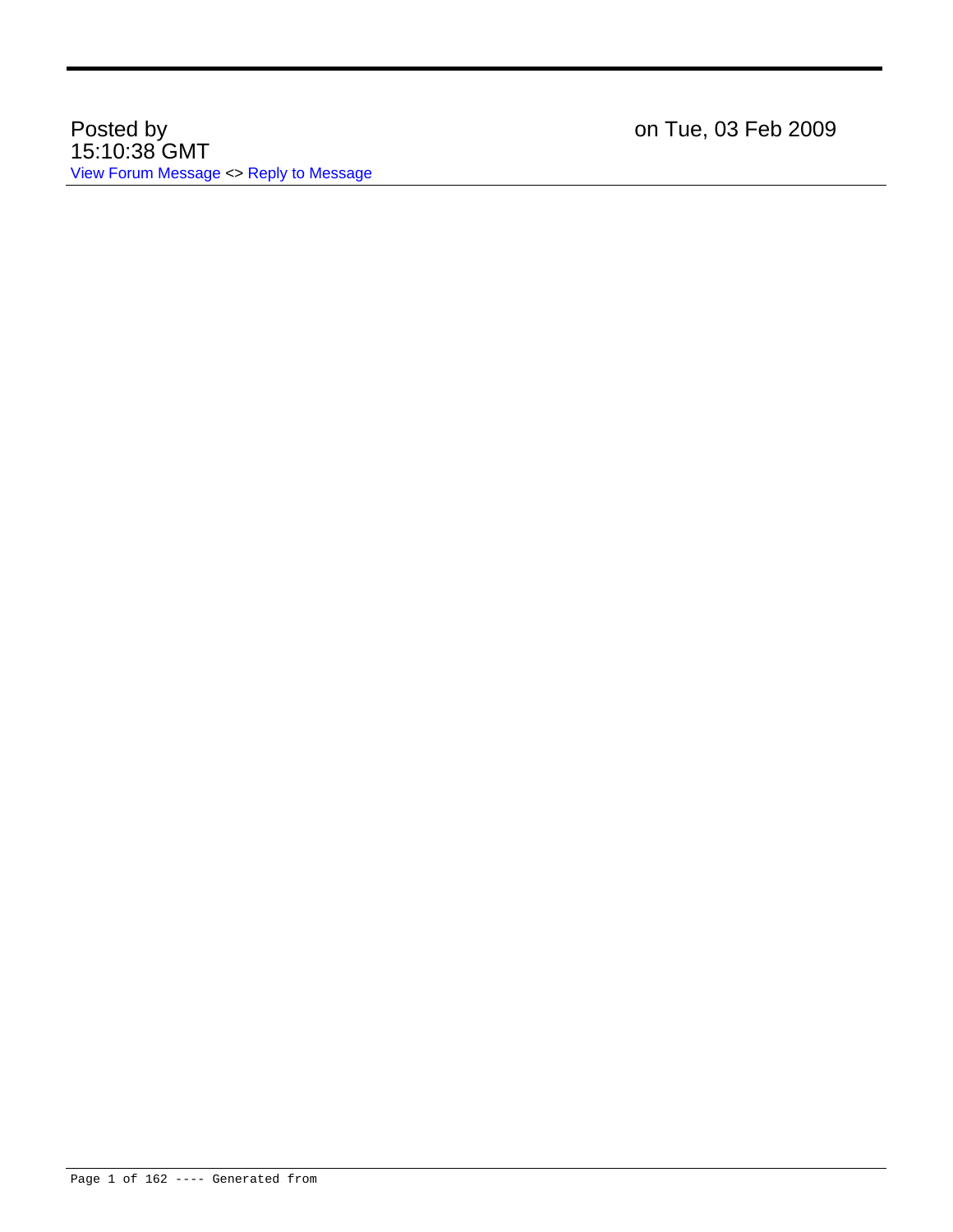Posted by<br>[View Forum Message](http://www.pravoverie.ru/index.php?t=rview&th=4911&goto=178297#msg_178297) <> [Reply to Message](http://www.pravoverie.ru/index.php?t=post&reply_to=178297)

on Tue, 03 Feb 2009 15:23:48 GMT

Posted by on Tue, 03 Feb 2009 15:30:50 GMT [View Forum Message](http://www.pravoverie.ru/index.php?t=rview&th=4911&goto=178299#msg_178299) <> [Reply to Message](http://www.pravoverie.ru/index.php?t=post&reply_to=178299)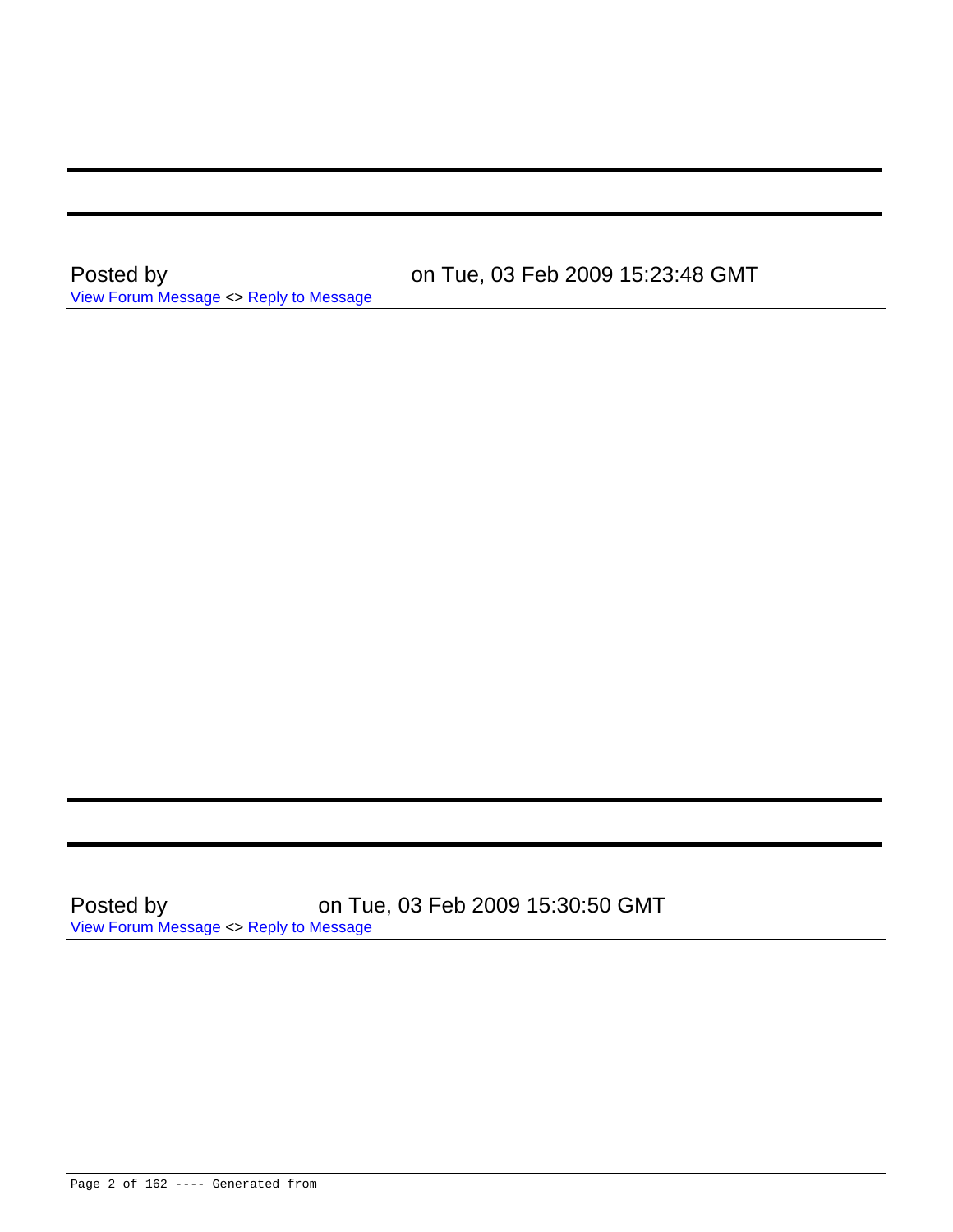Posted by<br>15:34:58 GMT [View Forum Message](http://www.pravoverie.ru/index.php?t=rview&th=4911&goto=178303#msg_178303) <> [Reply to Message](http://www.pravoverie.ru/index.php?t=post&reply_to=178303) on Tue, 03 Feb 2009

Posted by **Posted by Posted by Posted by on Tue, 03 Feb 2009** 15:42:43 GMT [View Forum Message](http://www.pravoverie.ru/index.php?t=rview&th=4911&goto=178305#msg_178305) <> [Reply to Message](http://www.pravoverie.ru/index.php?t=post&reply_to=178305)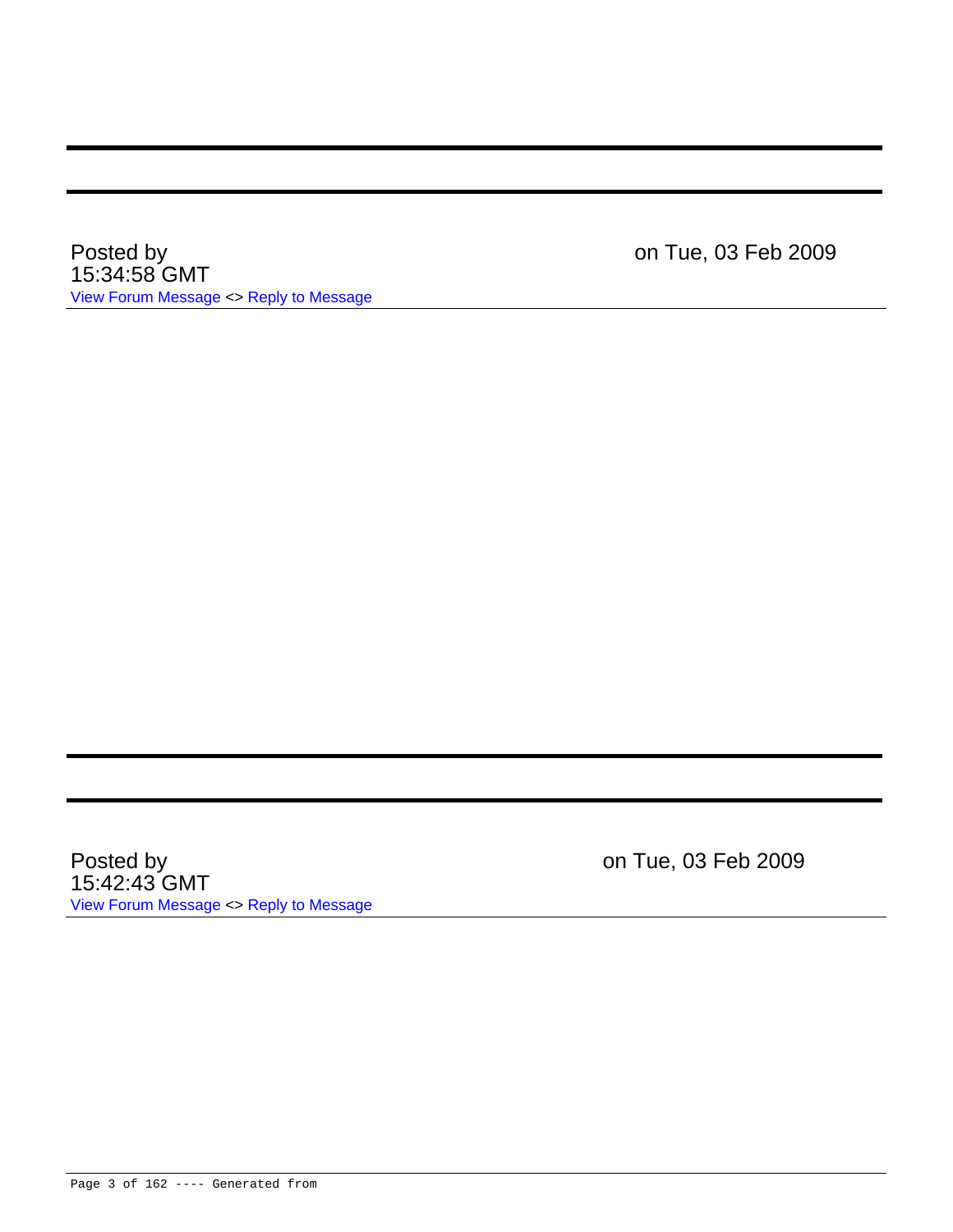Posted by<br>15:42:45 GMT [View Forum Message](http://www.pravoverie.ru/index.php?t=rview&th=4911&goto=178306#msg_178306) <> [Reply to Message](http://www.pravoverie.ru/index.php?t=post&reply_to=178306)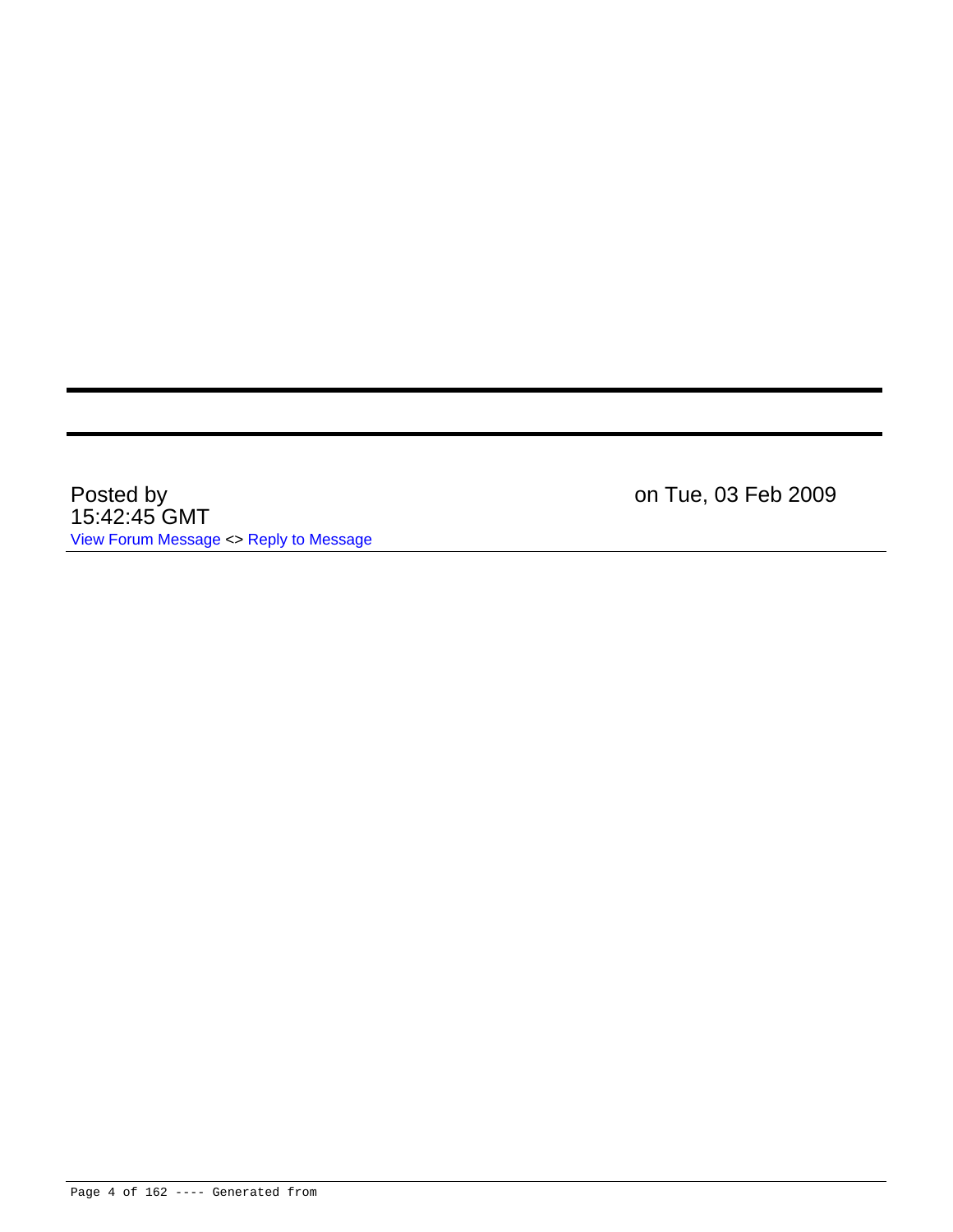Posted by a set of the contract of the contract on Tue, 03 Feb 2009 15:45:22 GMT [View Forum Message](http://www.pravoverie.ru/index.php?t=rview&th=4911&goto=178309#msg_178309) <> [Reply to Message](http://www.pravoverie.ru/index.php?t=post&reply_to=178309)

Posted by<br>15:46:17 GMT [View Forum Message](http://www.pravoverie.ru/index.php?t=rview&th=4911&goto=178310#msg_178310) <> [Reply to Message](http://www.pravoverie.ru/index.php?t=post&reply_to=178310)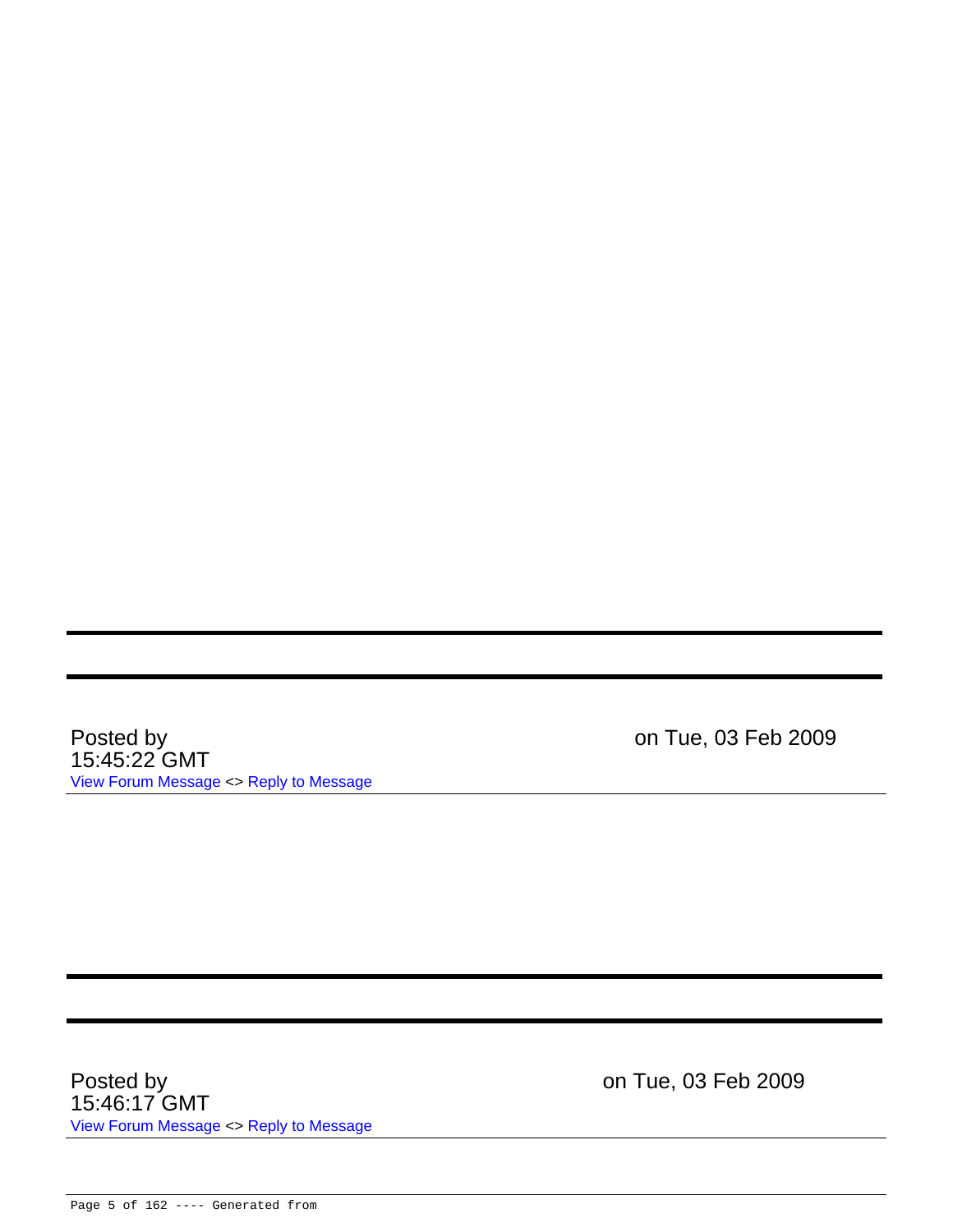Posted by<br>15:49:14 GMT [View Forum Message](http://www.pravoverie.ru/index.php?t=rview&th=4911&goto=178312#msg_178312) <> [Reply to Message](http://www.pravoverie.ru/index.php?t=post&reply_to=178312)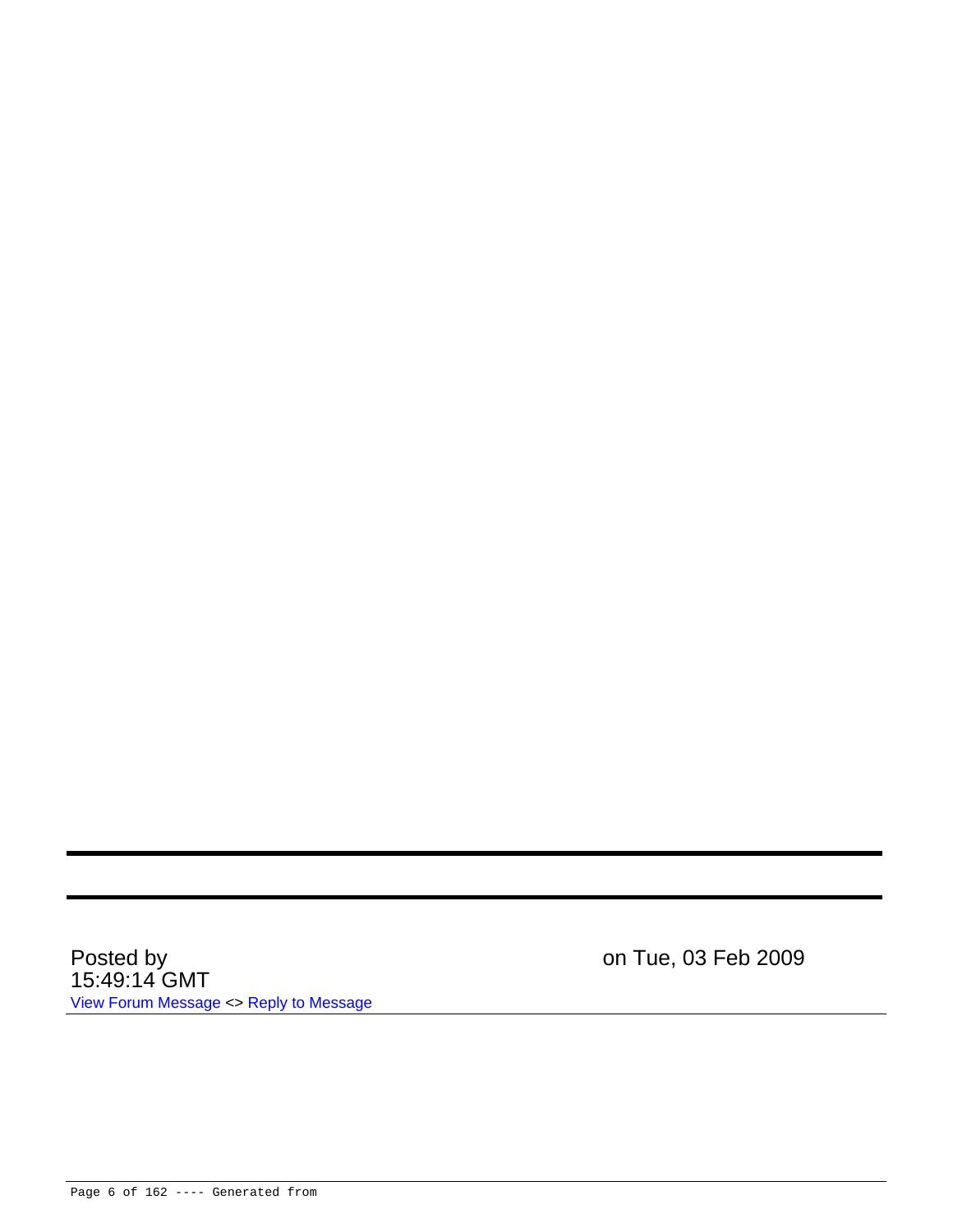Posted by [zirow](http://www.pravoverie.ru/index.php?t=usrinfo&id=3250) on Tue, 03 Feb 2009 16:57:10 GMT [View Forum Message](http://www.pravoverie.ru/index.php?t=rview&th=4911&goto=178340#msg_178340) <> [Reply to Message](http://www.pravoverie.ru/index.php?t=post&reply_to=178340)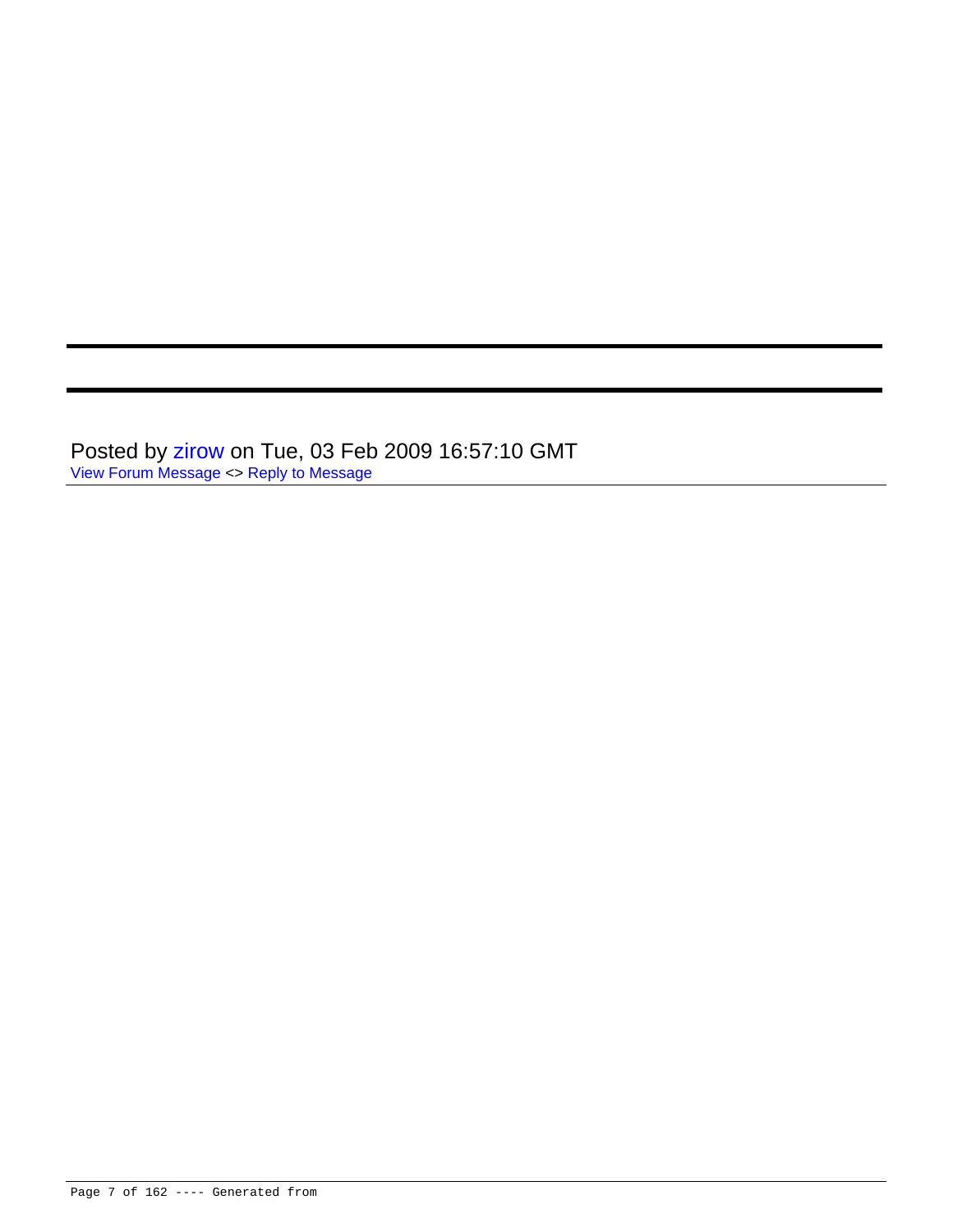Posted by<br>17:02:53 GMT [View Forum Message](http://www.pravoverie.ru/index.php?t=rview&th=4911&goto=178346#msg_178346) <> [Reply to Message](http://www.pravoverie.ru/index.php?t=post&reply_to=178346)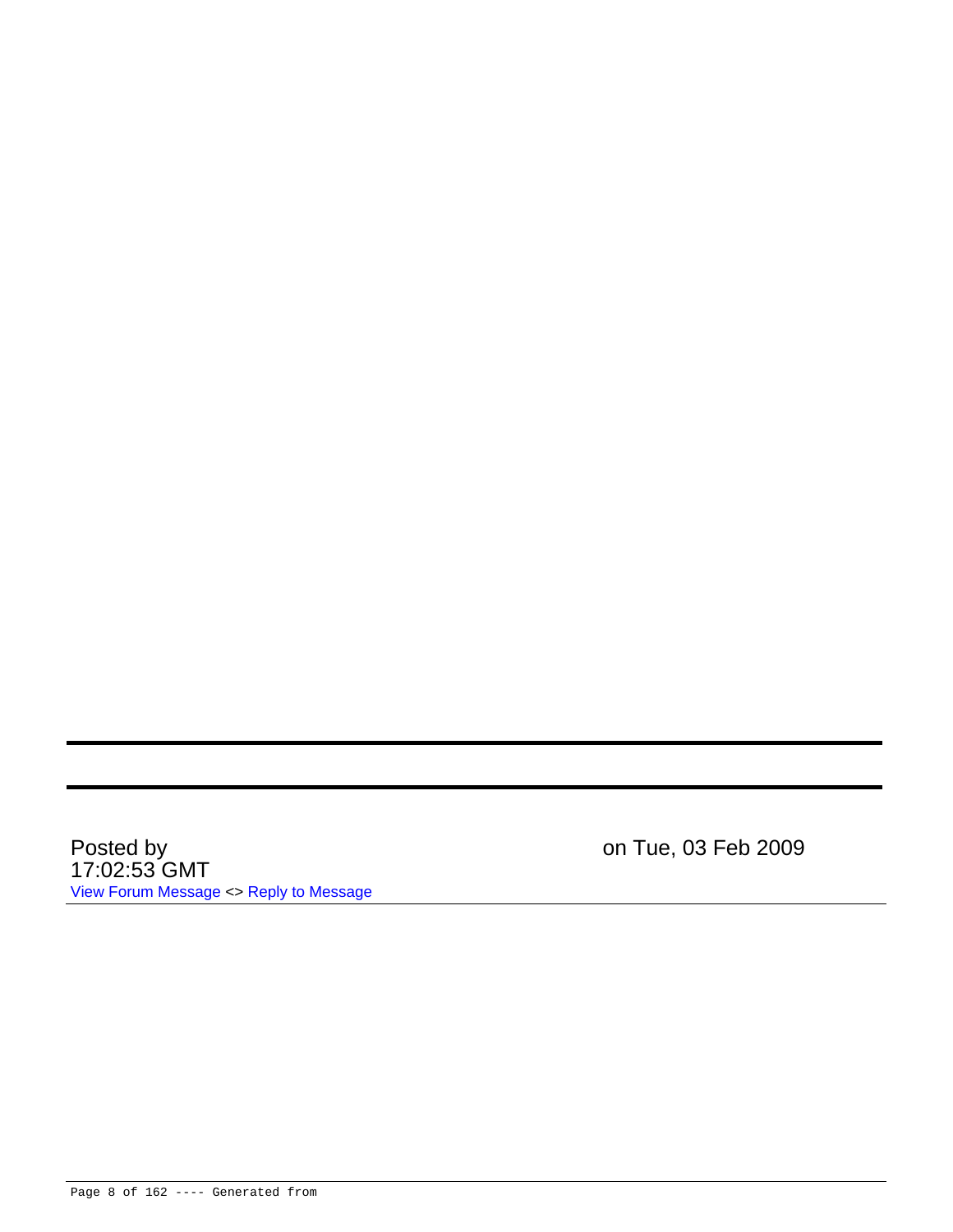Posted by<br>17:05:43 GMT [View Forum Message](http://www.pravoverie.ru/index.php?t=rview&th=4911&goto=178348#msg_178348) <> [Reply to Message](http://www.pravoverie.ru/index.php?t=post&reply_to=178348) on Tue, 03 Feb 2009

Posted by<br>18:27:32 GMT [View Forum Message](http://www.pravoverie.ru/index.php?t=rview&th=4911&goto=178414#msg_178414) <> [Reply to Message](http://www.pravoverie.ru/index.php?t=post&reply_to=178414)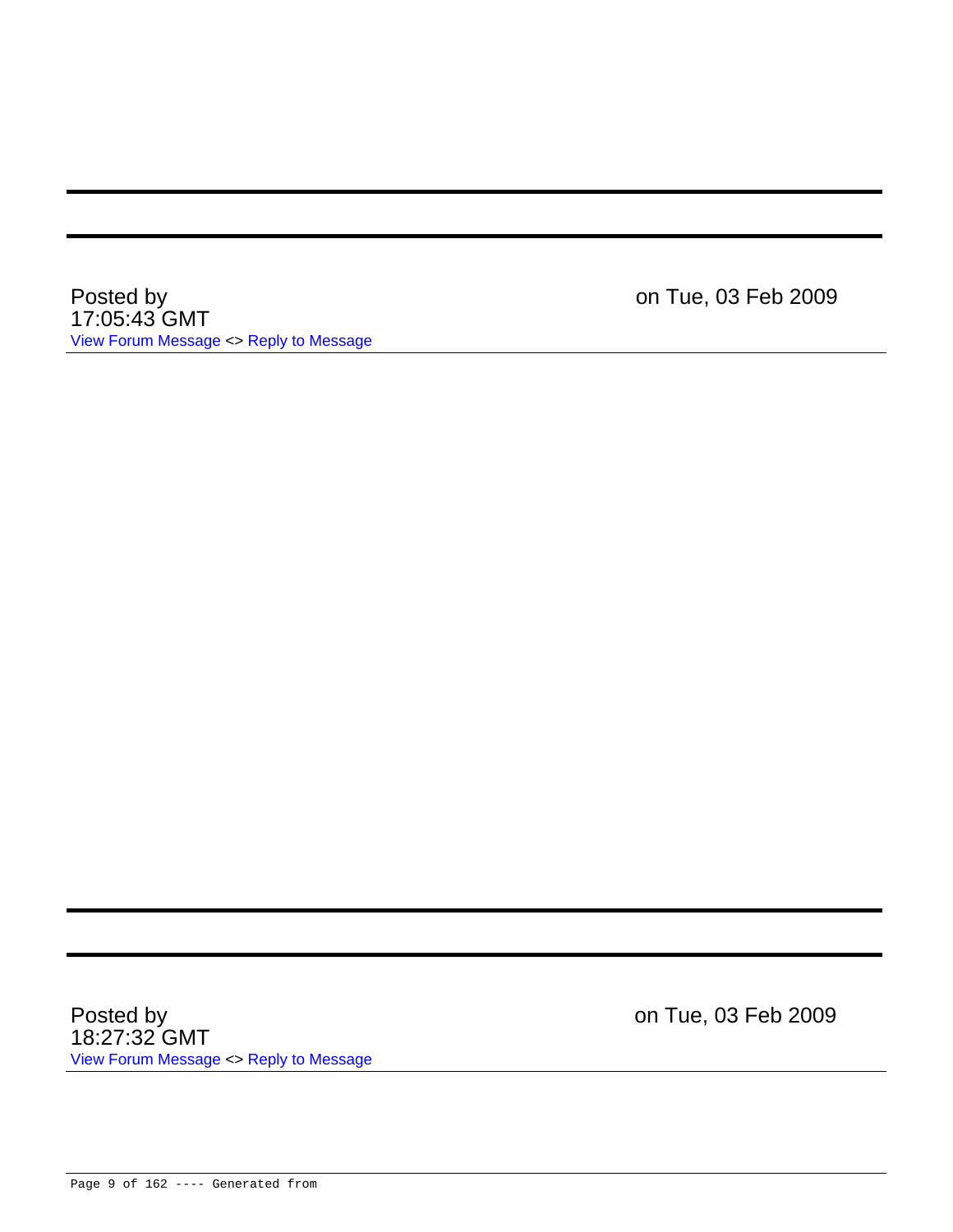Page 10 of 162 ---- Generated from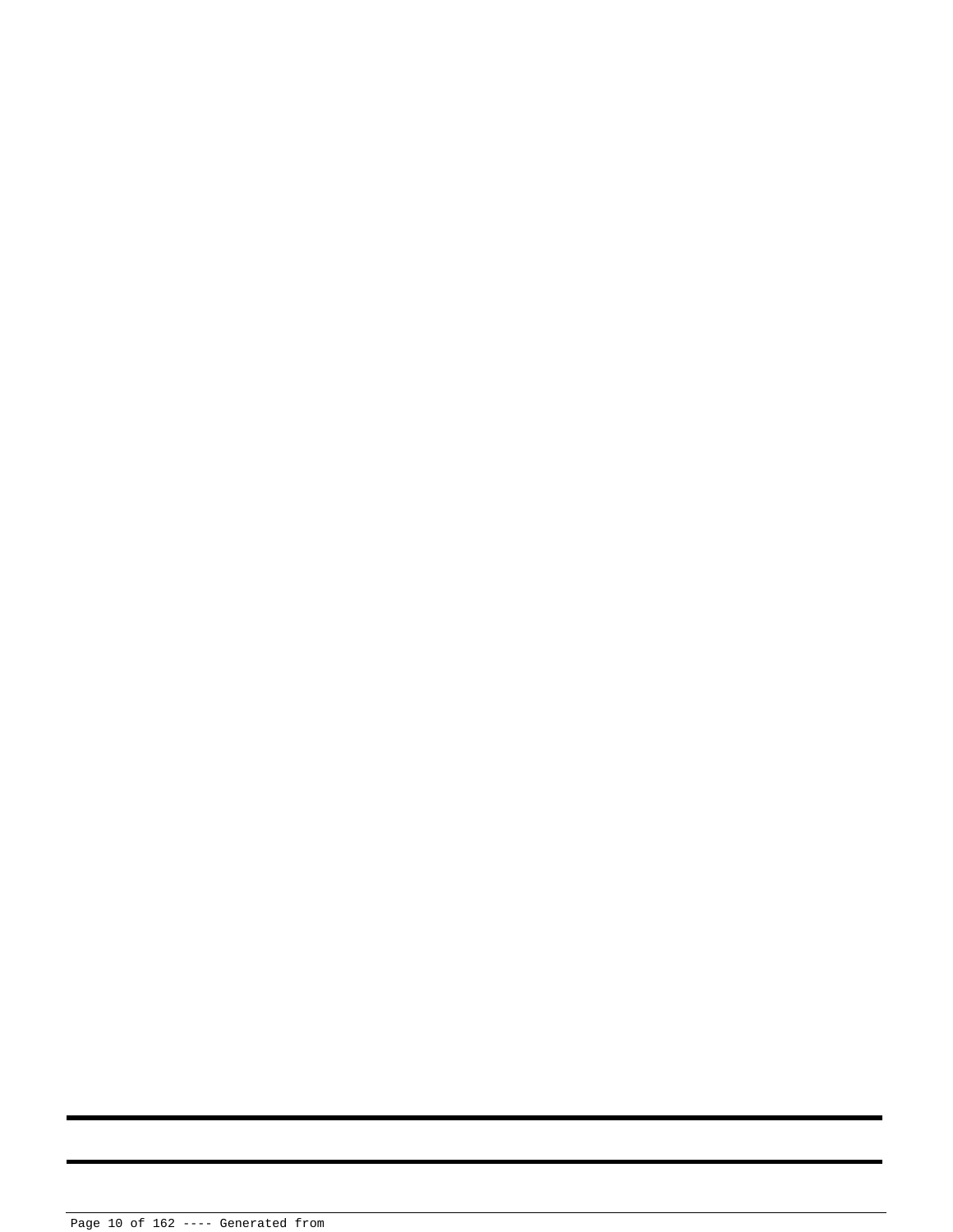Posted by [zirow](http://www.pravoverie.ru/index.php?t=usrinfo&id=3250) on Tue, 03 Feb 2009 21:37:14 GMT [View Forum Message](http://www.pravoverie.ru/index.php?t=rview&th=4911&goto=178473#msg_178473) <> [Reply to Message](http://www.pravoverie.ru/index.php?t=post&reply_to=178473)

2009 21:27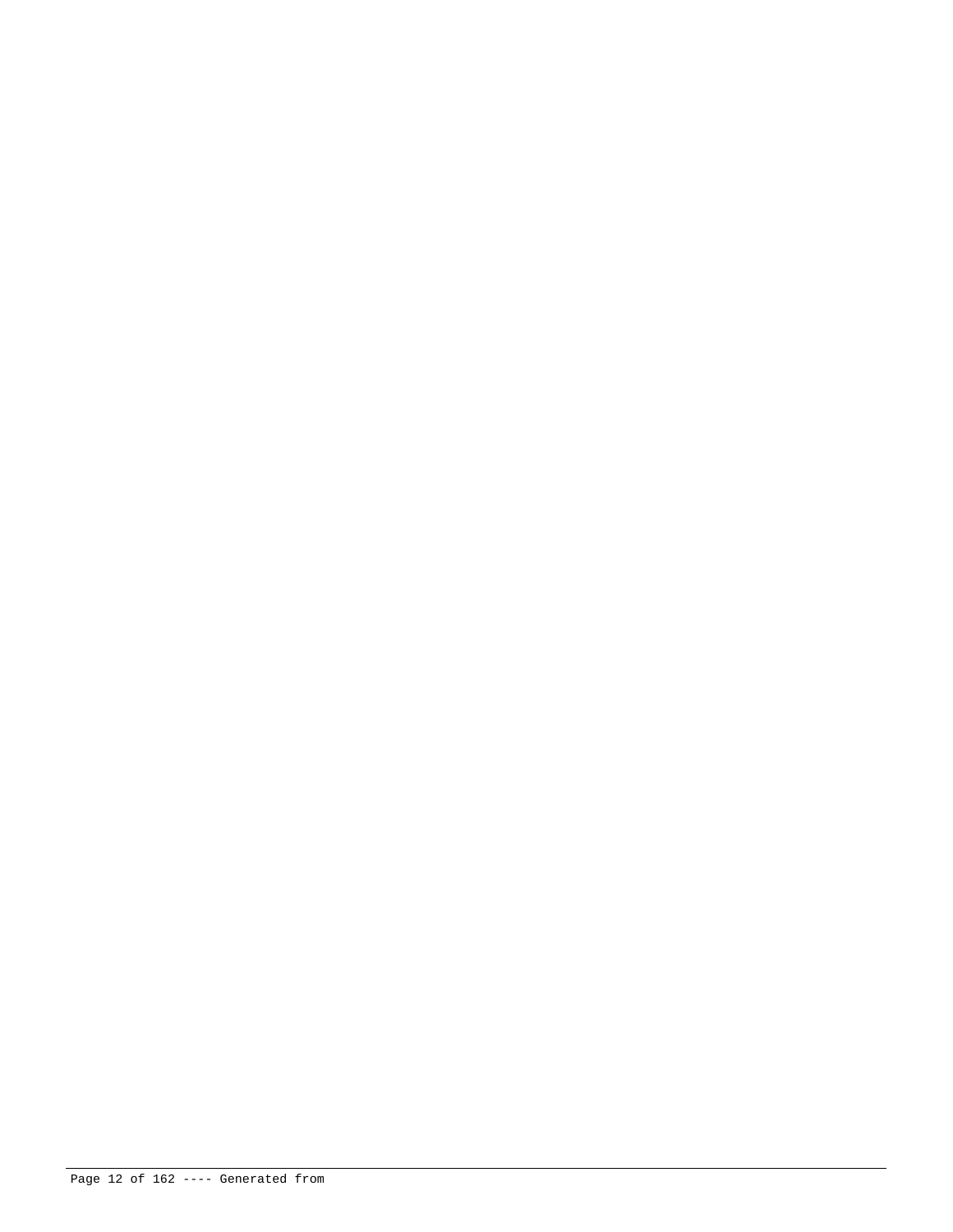Posted by [zirow](http://www.pravoverie.ru/index.php?t=usrinfo&id=3250) on Tue, 03 Feb 2009 22:11:10 GMT [View Forum Message](http://www.pravoverie.ru/index.php?t=rview&th=4911&goto=178483#msg_178483) <> [Reply to Message](http://www.pravoverie.ru/index.php?t=post&reply_to=178483)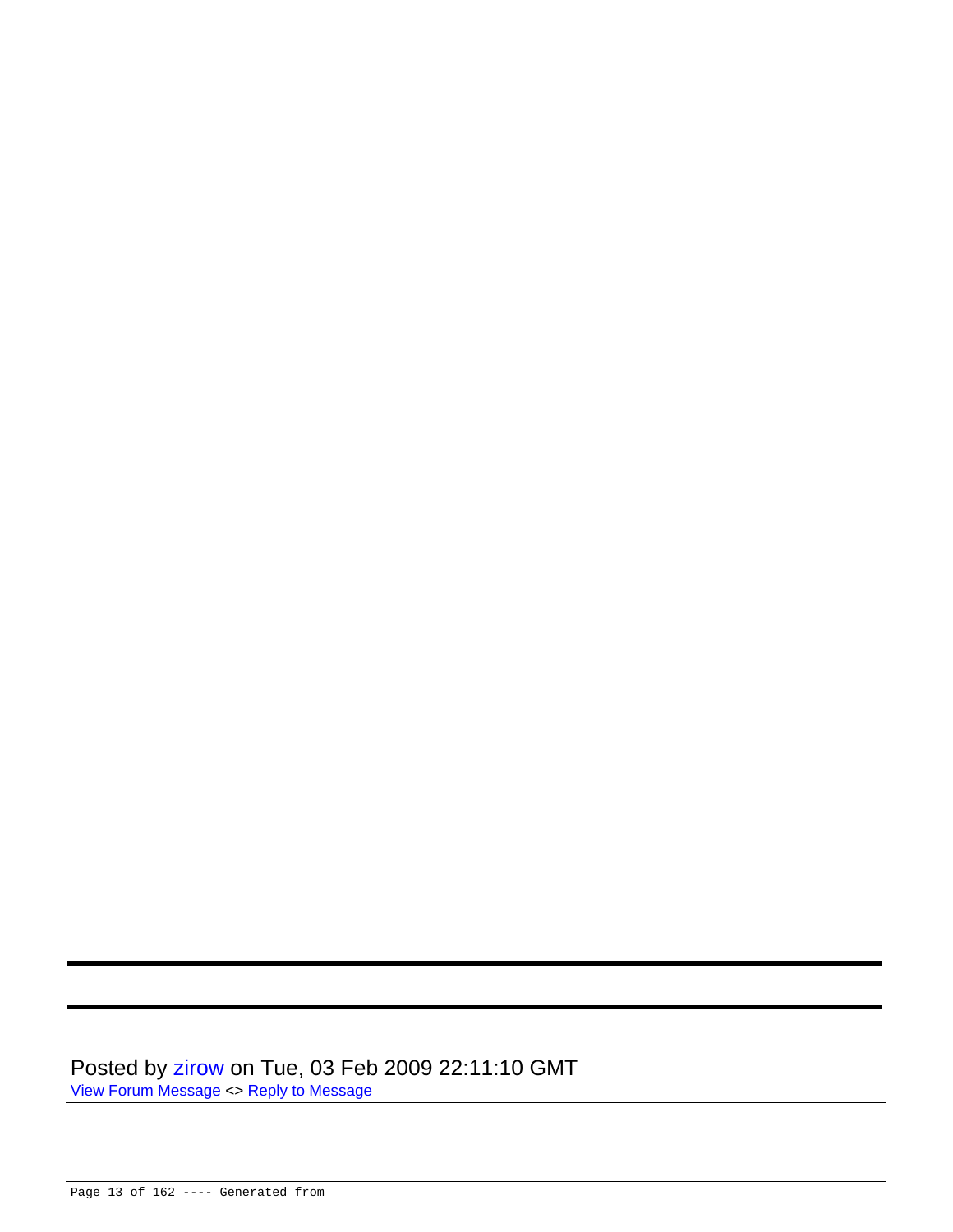Posted by on Wed, 04 Feb 2009 08:31:15 GMT [View Forum Message](http://www.pravoverie.ru/index.php?t=rview&th=4911&goto=178537#msg_178537) <> [Reply to Message](http://www.pravoverie.ru/index.php?t=post&reply_to=178537)

Posted by on Wed, 04 Feb 2009 08:41:37 GMT [View Forum Message](http://www.pravoverie.ru/index.php?t=rview&th=4911&goto=178538#msg_178538) <> [Reply to Message](http://www.pravoverie.ru/index.php?t=post&reply_to=178538)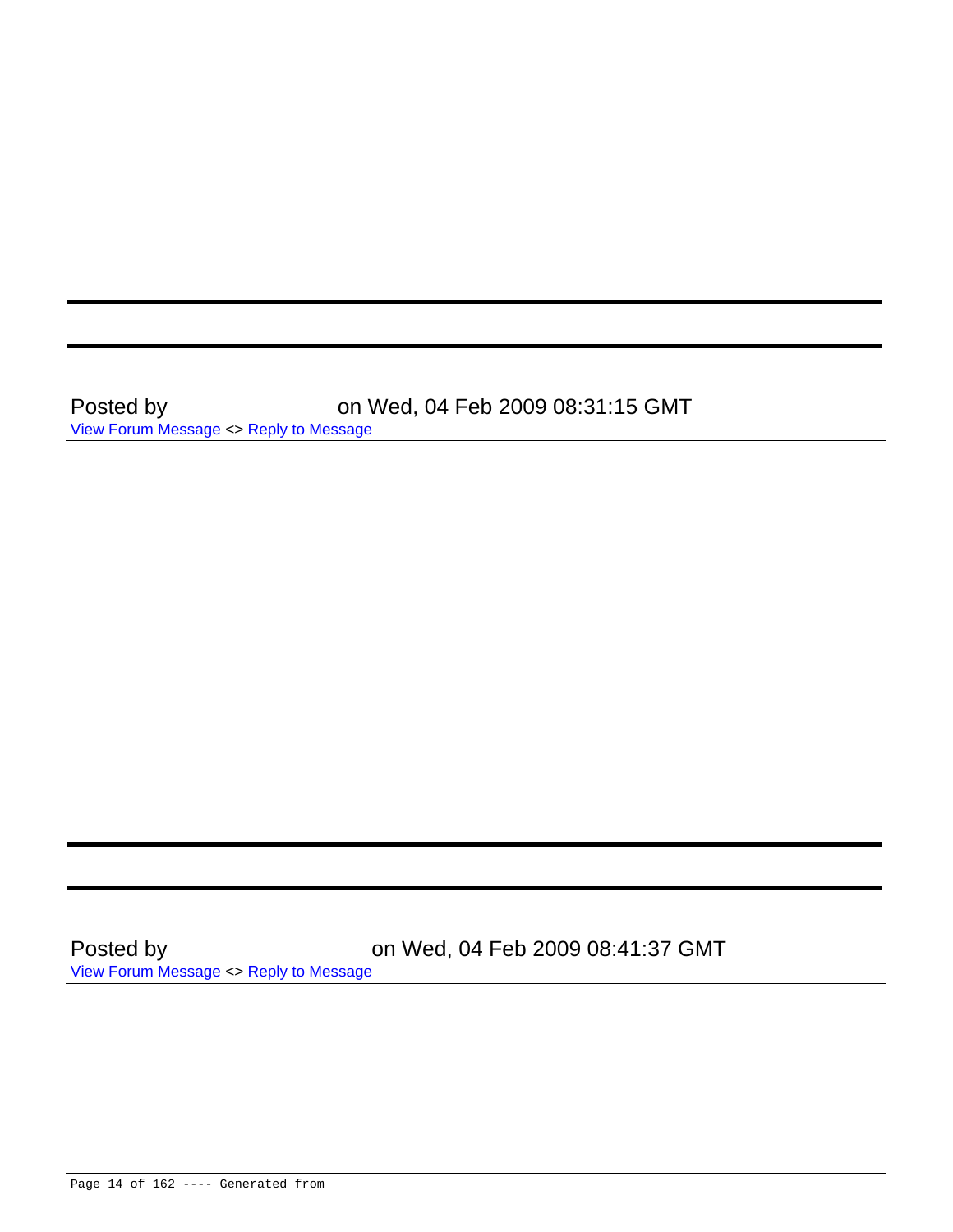Posted by<br>[View Forum Message](http://www.pravoverie.ru/index.php?t=rview&th=4911&goto=178539#msg_178539) <> [Reply to Message](http://www.pravoverie.ru/index.php?t=post&reply_to=178539)

on Wed, 04 Feb 2009 08:42:35 GMT

Posted by<br>[View Forum Message](http://www.pravoverie.ru/index.php?t=rview&th=4911&goto=178544#msg_178544) <> [Reply to Message](http://www.pravoverie.ru/index.php?t=post&reply_to=178544)

on Wed, 04 Feb 2009 09:09:49 GMT

on Wed, 04 Feb 2009 10:29:58 GMT [View Forum Message](http://www.pravoverie.ru/index.php?t=rview&th=4911&goto=178569#msg_178569) <> [Reply to Message](http://www.pravoverie.ru/index.php?t=post&reply_to=178569)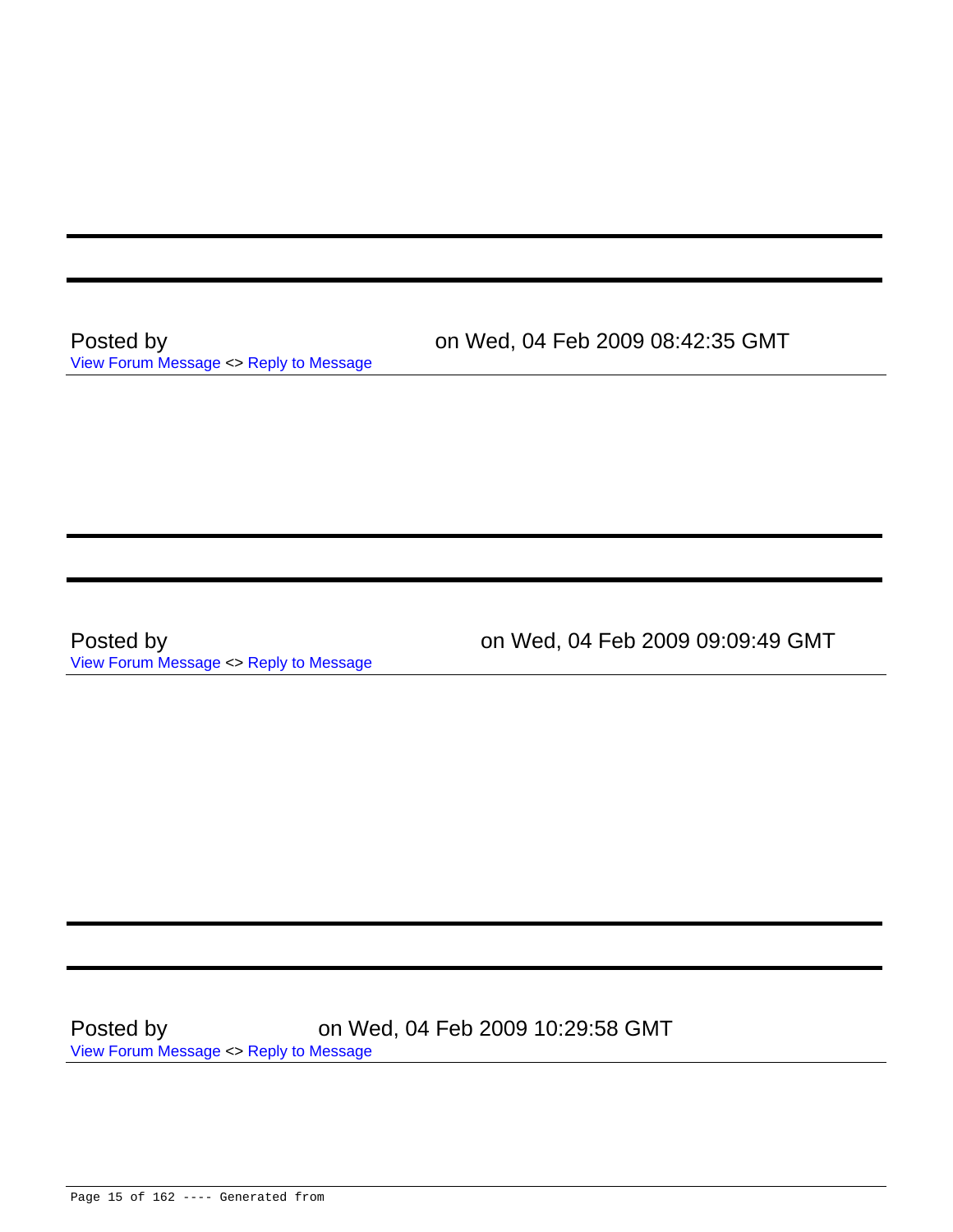Posted by<br>10:34:06 GMT [View Forum Message](http://www.pravoverie.ru/index.php?t=rview&th=4911&goto=178570#msg_178570) <> [Reply to Message](http://www.pravoverie.ru/index.php?t=post&reply_to=178570)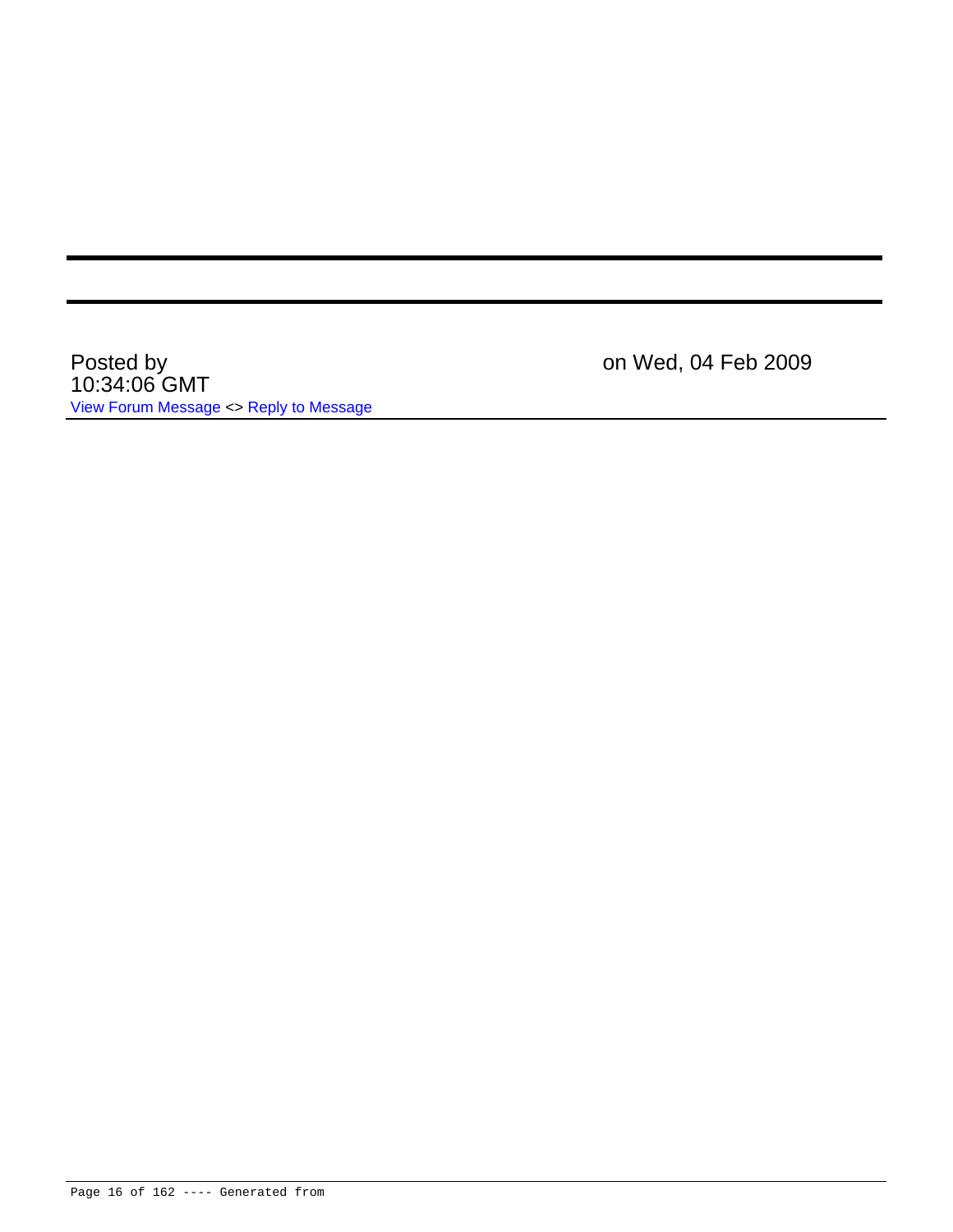Posted by<br>[View Forum Message](http://www.pravoverie.ru/index.php?t=rview&th=4911&goto=178587#msg_178587) <> [Reply to Message](http://www.pravoverie.ru/index.php?t=post&reply_to=178587)

on Wed, 04 Feb 2009 11:11:18 GMT

2009 18:42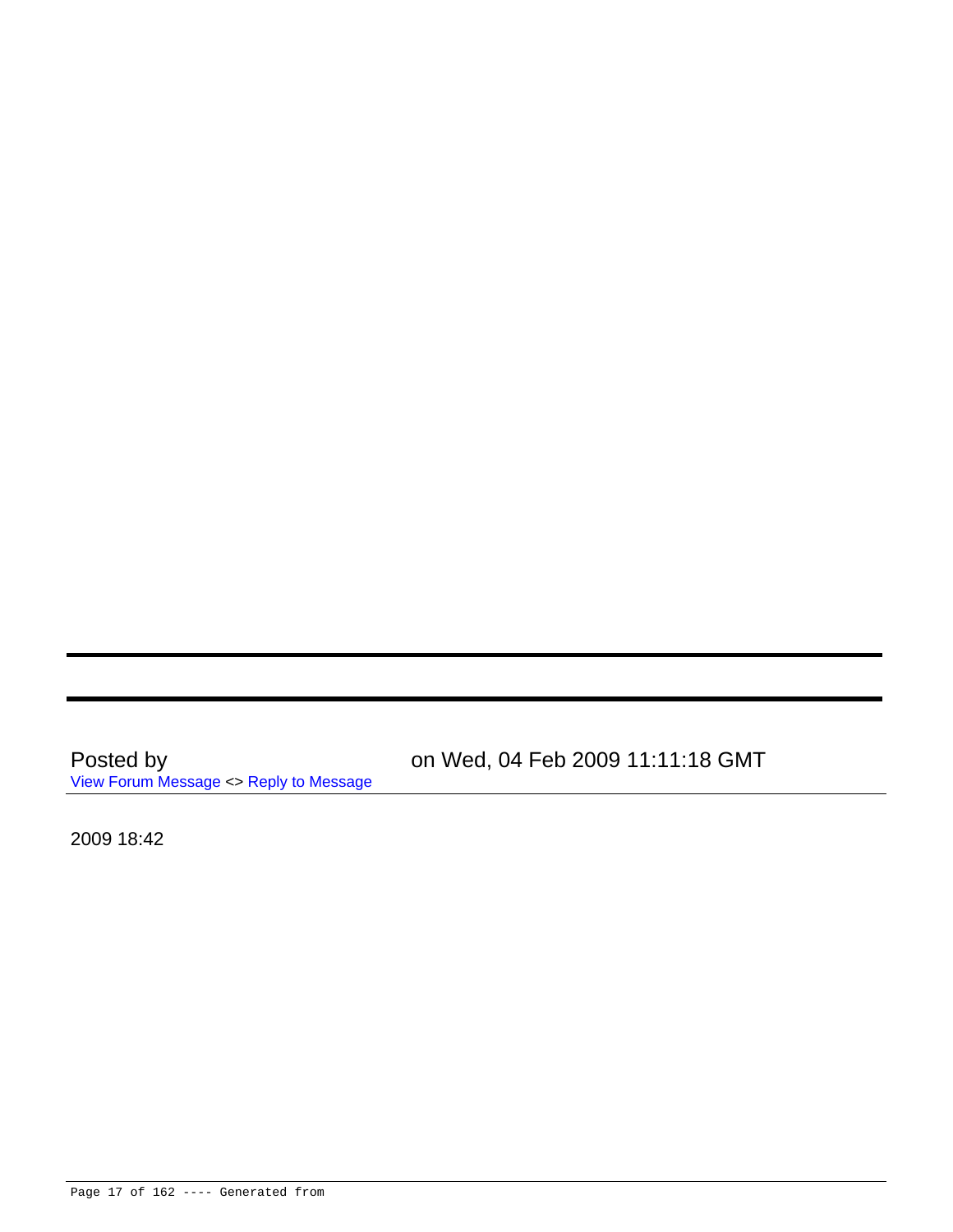Posted by<br>[View Forum Message](http://www.pravoverie.ru/index.php?t=rview&th=4911&goto=178588#msg_178588) <> [Reply to Message](http://www.pravoverie.ru/index.php?t=post&reply_to=178588)

on Wed, 04 Feb 2009 11:13:00 GMT

Posted by<br>[View Forum Message](http://www.pravoverie.ru/index.php?t=rview&th=4911&goto=178592#msg_178592) <> [Reply to Message](http://www.pravoverie.ru/index.php?t=post&reply_to=178592)

on Wed, 04 Feb 2009 11:15:03 GMT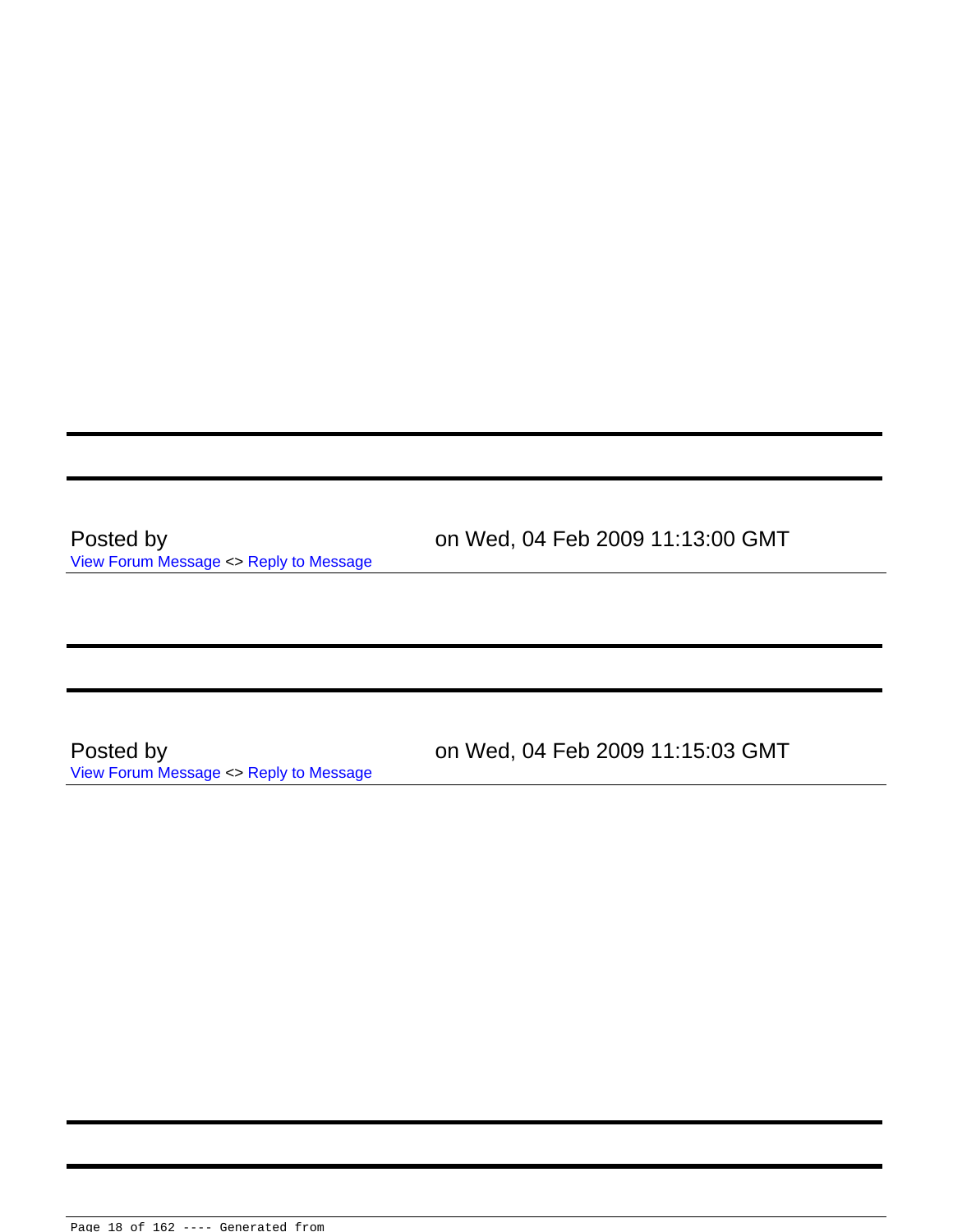Posted by **Posted by Posted by Posted by on Wed, 04 Feb 2009** 15:17:16 GMT [View Forum Message](http://www.pravoverie.ru/index.php?t=rview&th=4911&goto=178735#msg_178735) <> [Reply to Message](http://www.pravoverie.ru/index.php?t=post&reply_to=178735)

Posted by **Posted by Posted by Posted by on Wed, 04 Feb 2009** 15:21:10 GMT [View Forum Message](http://www.pravoverie.ru/index.php?t=rview&th=4911&goto=178738#msg_178738) <> [Reply to Message](http://www.pravoverie.ru/index.php?t=post&reply_to=178738)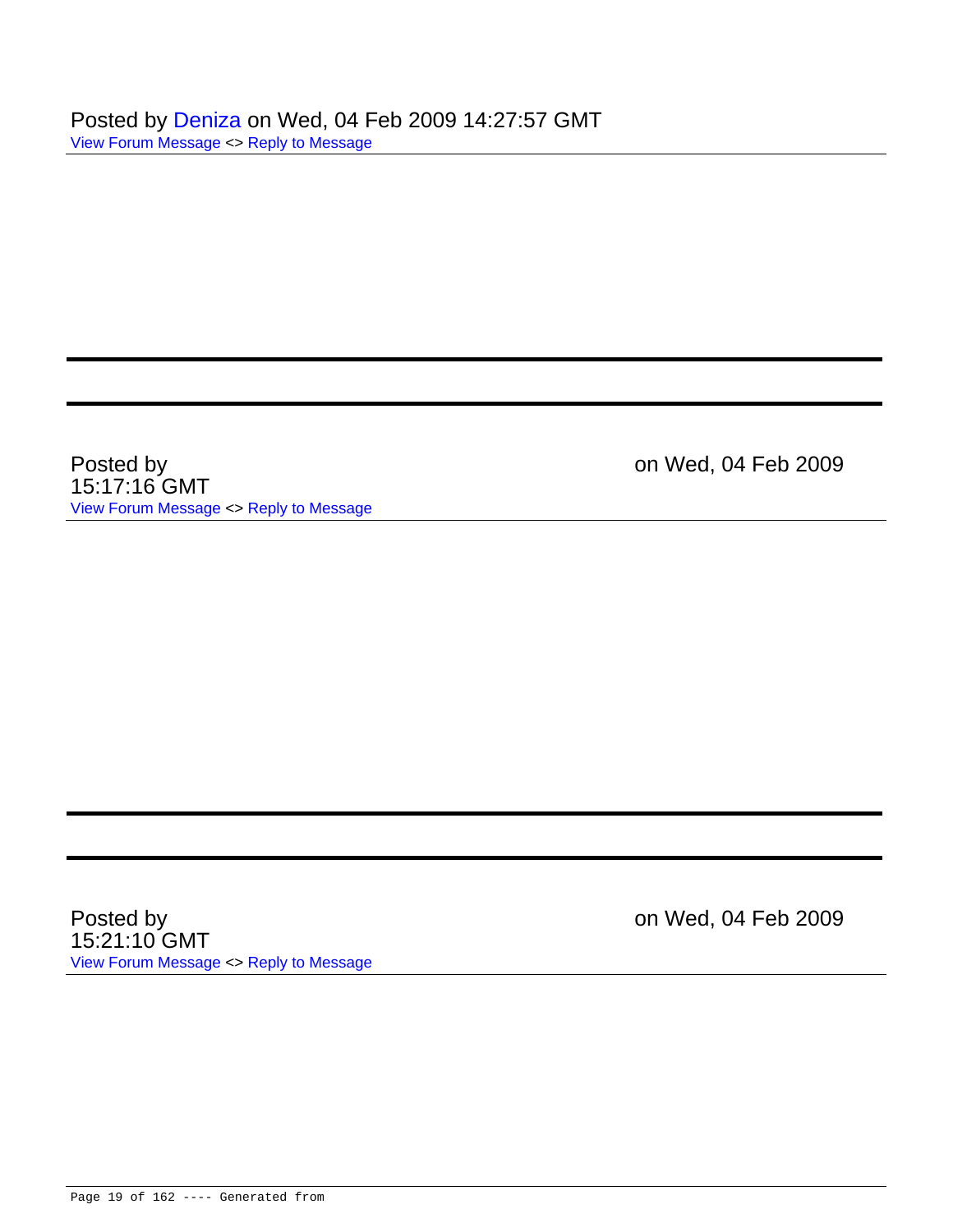Posted by<br>15:27:30 GMT [View Forum Message](http://www.pravoverie.ru/index.php?t=rview&th=4911&goto=178744#msg_178744) <> [Reply to Message](http://www.pravoverie.ru/index.php?t=post&reply_to=178744)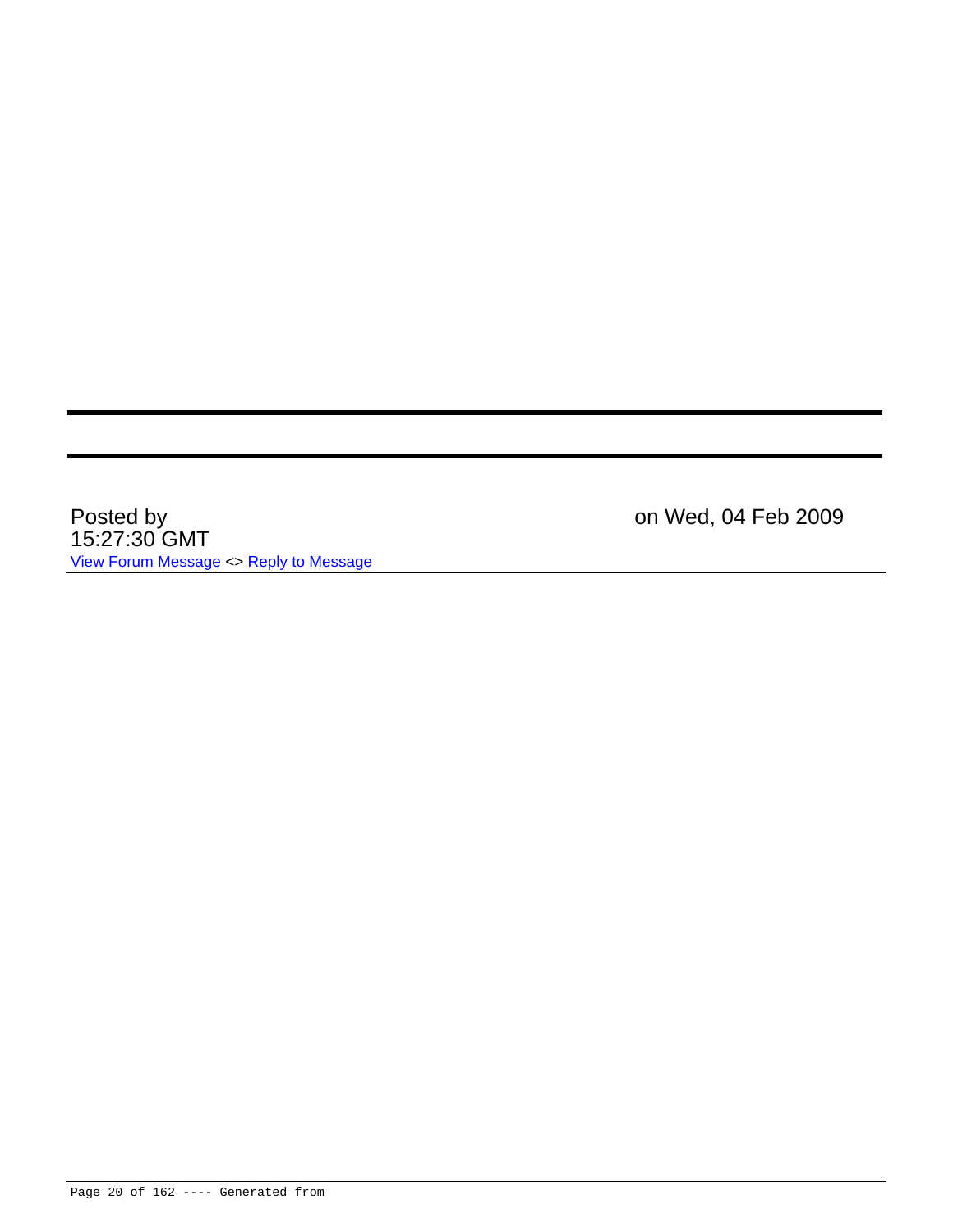Posted by<br>15:36:54 GMT [View Forum Message](http://www.pravoverie.ru/index.php?t=rview&th=4911&goto=178757#msg_178757) <> [Reply to Message](http://www.pravoverie.ru/index.php?t=post&reply_to=178757)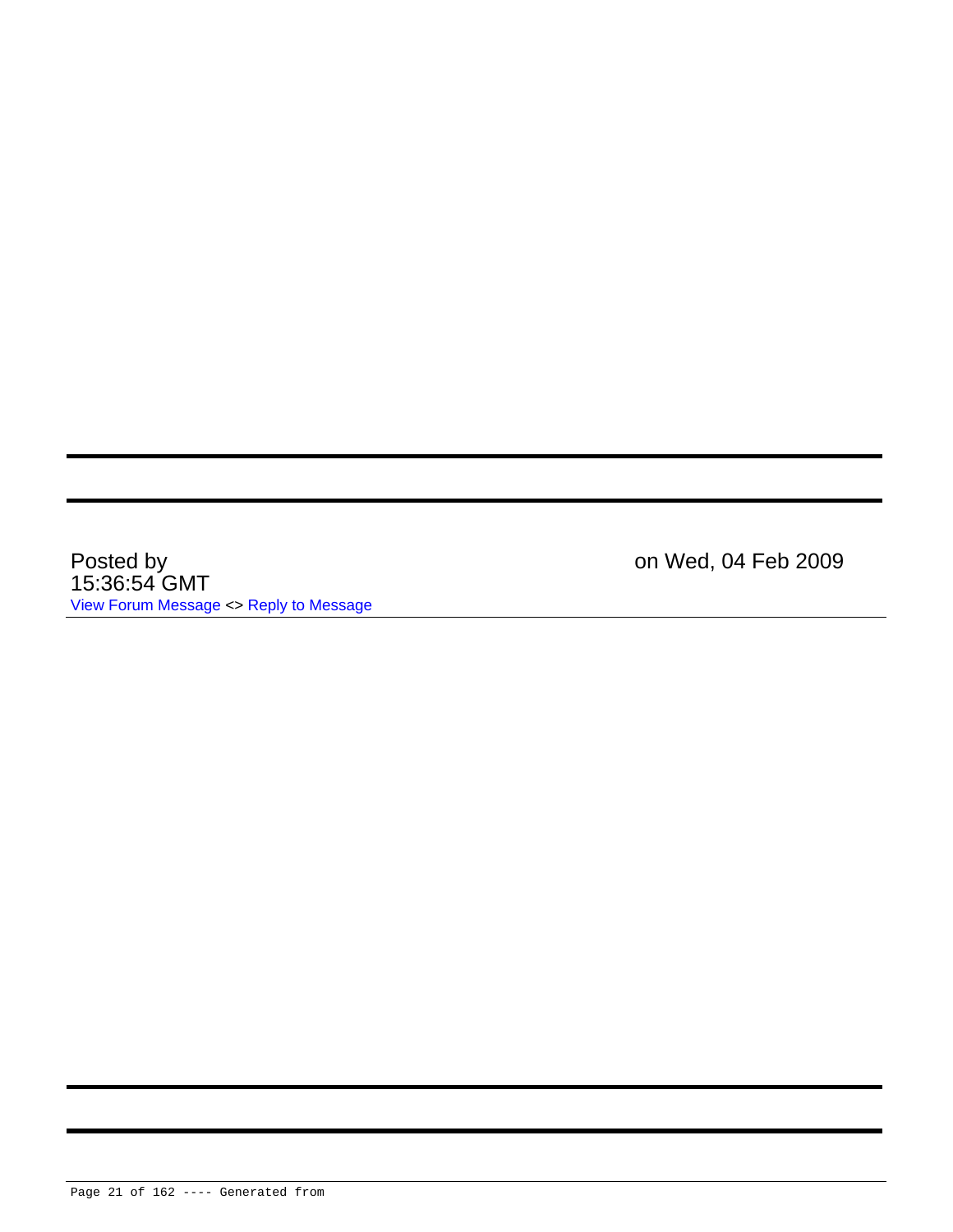2009 18:27

Posted by<br>15:40:31 GMT [View Forum Message](http://www.pravoverie.ru/index.php?t=rview&th=4911&goto=178763#msg_178763) <> [Reply to Message](http://www.pravoverie.ru/index.php?t=post&reply_to=178763)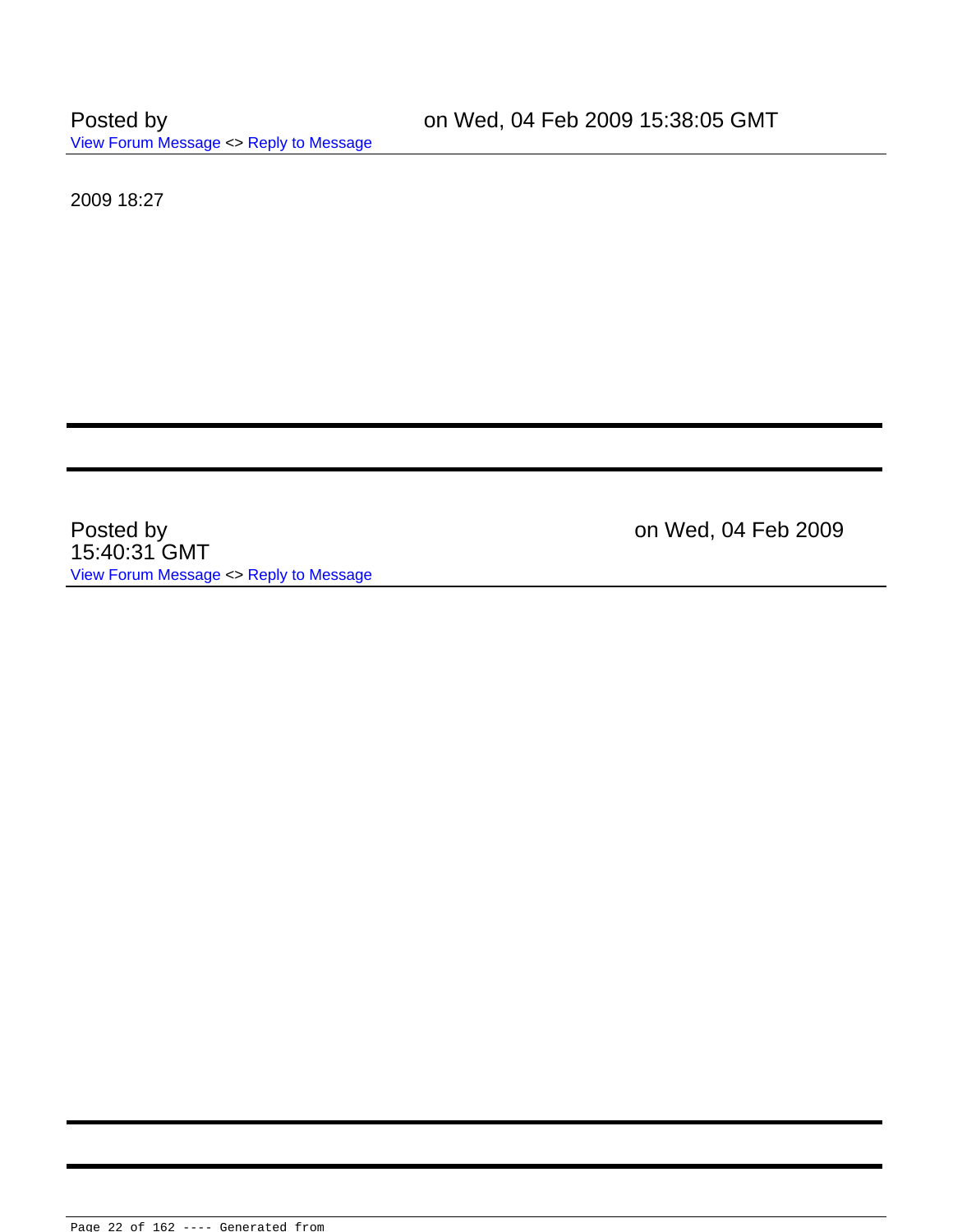Posted by [zirow](http://www.pravoverie.ru/index.php?t=usrinfo&id=3250) on Wed, 04 Feb 2009 16:02:24 GMT [View Forum Message](http://www.pravoverie.ru/index.php?t=rview&th=4911&goto=178790#msg_178790) <> [Reply to Message](http://www.pravoverie.ru/index.php?t=post&reply_to=178790)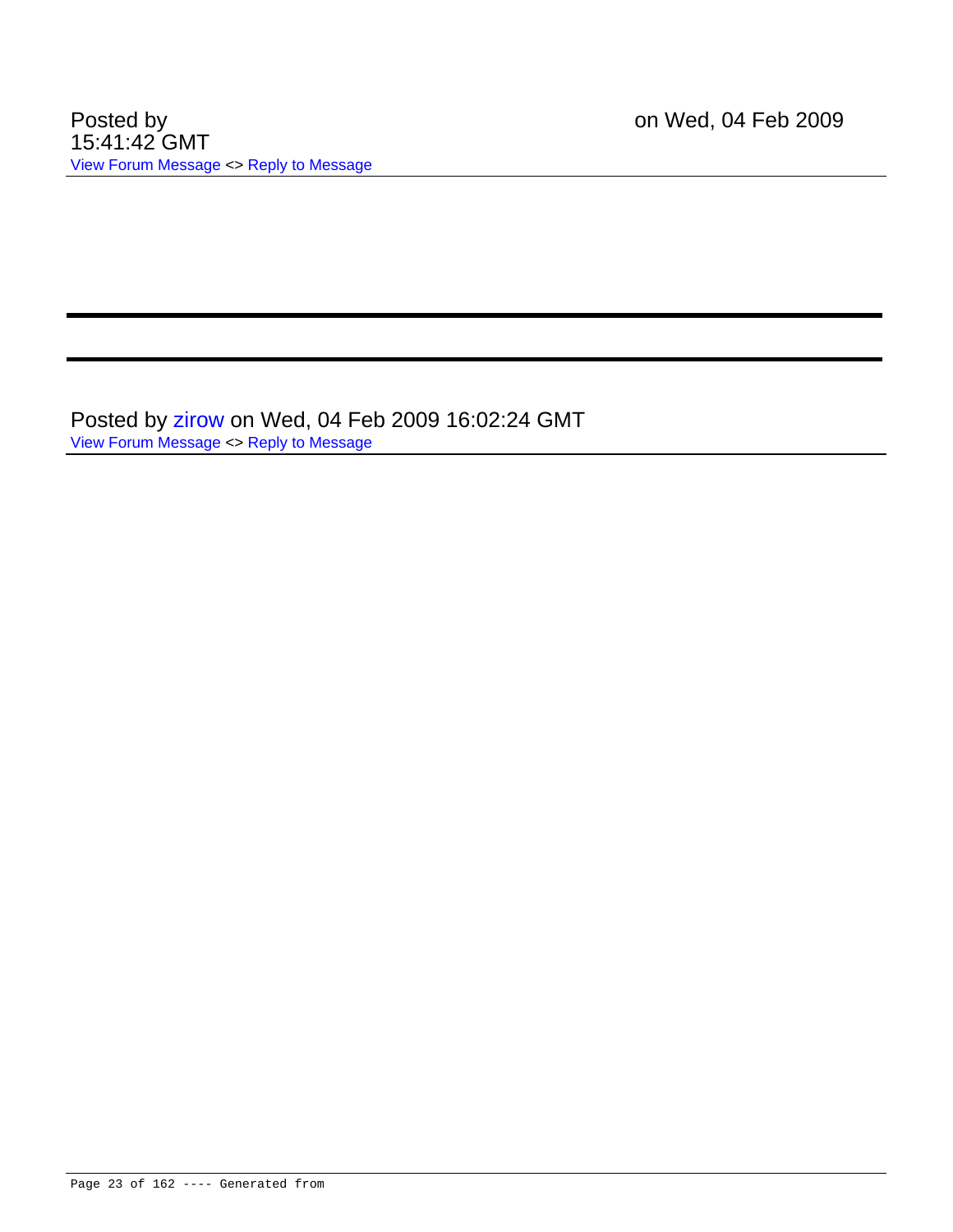Posted by<br>16:20:14 GMT [View Forum Message](http://www.pravoverie.ru/index.php?t=rview&th=4911&goto=178803#msg_178803) <> [Reply to Message](http://www.pravoverie.ru/index.php?t=post&reply_to=178803)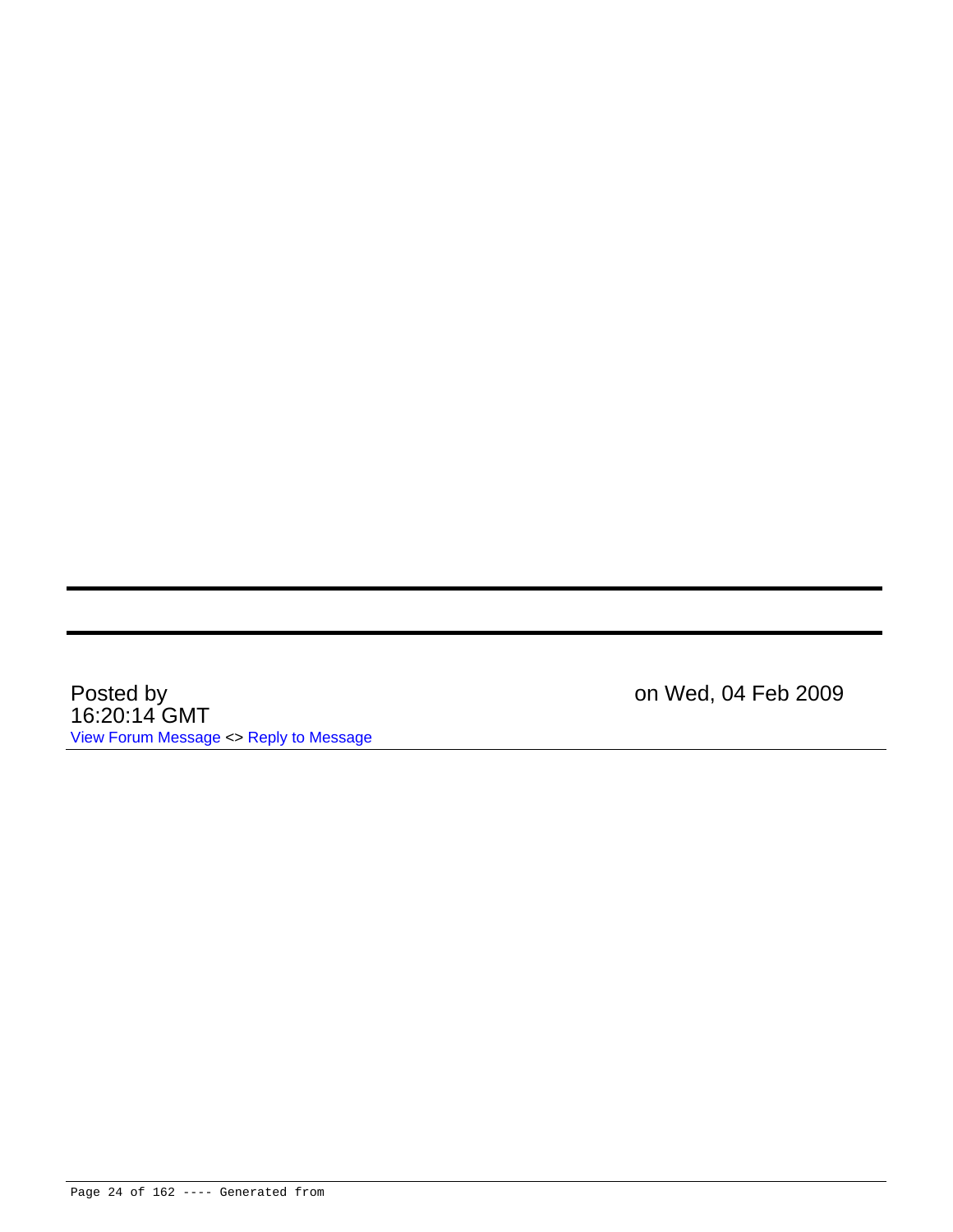Posted by [zirow](http://www.pravoverie.ru/index.php?t=usrinfo&id=3250) on Wed, 04 Feb 2009 16:41:31 GMT [View Forum Message](http://www.pravoverie.ru/index.php?t=rview&th=4911&goto=178809#msg_178809) <> [Reply to Message](http://www.pravoverie.ru/index.php?t=post&reply_to=178809)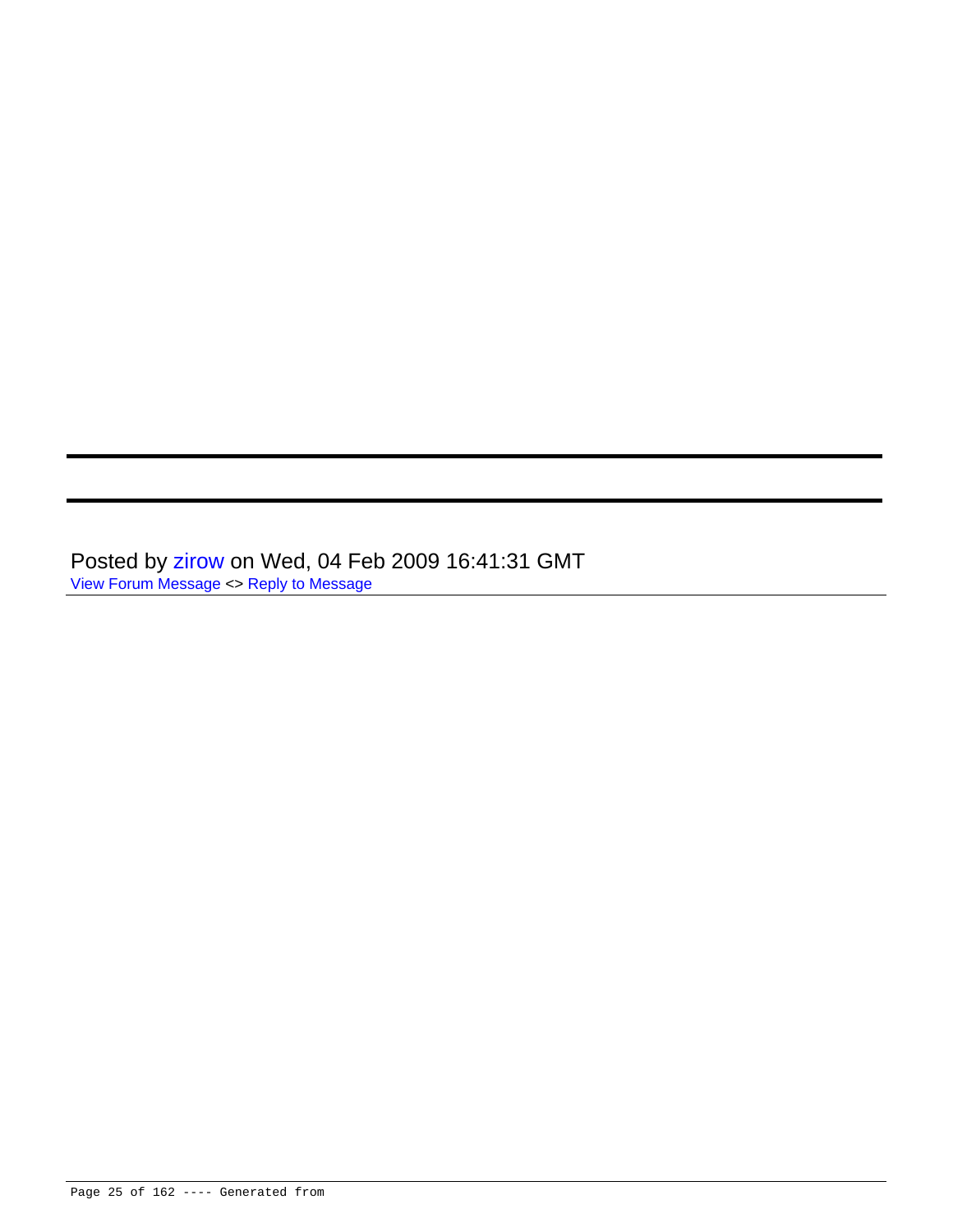on Thu, 05 Feb 2009 14:38:30 GMT Posted by on Thu,<br>[View Forum Message](http://www.pravoverie.ru/index.php?t=rview&th=4911&goto=179445#msg_179445) <> [Reply to Message](http://www.pravoverie.ru/index.php?t=post&reply_to=179445)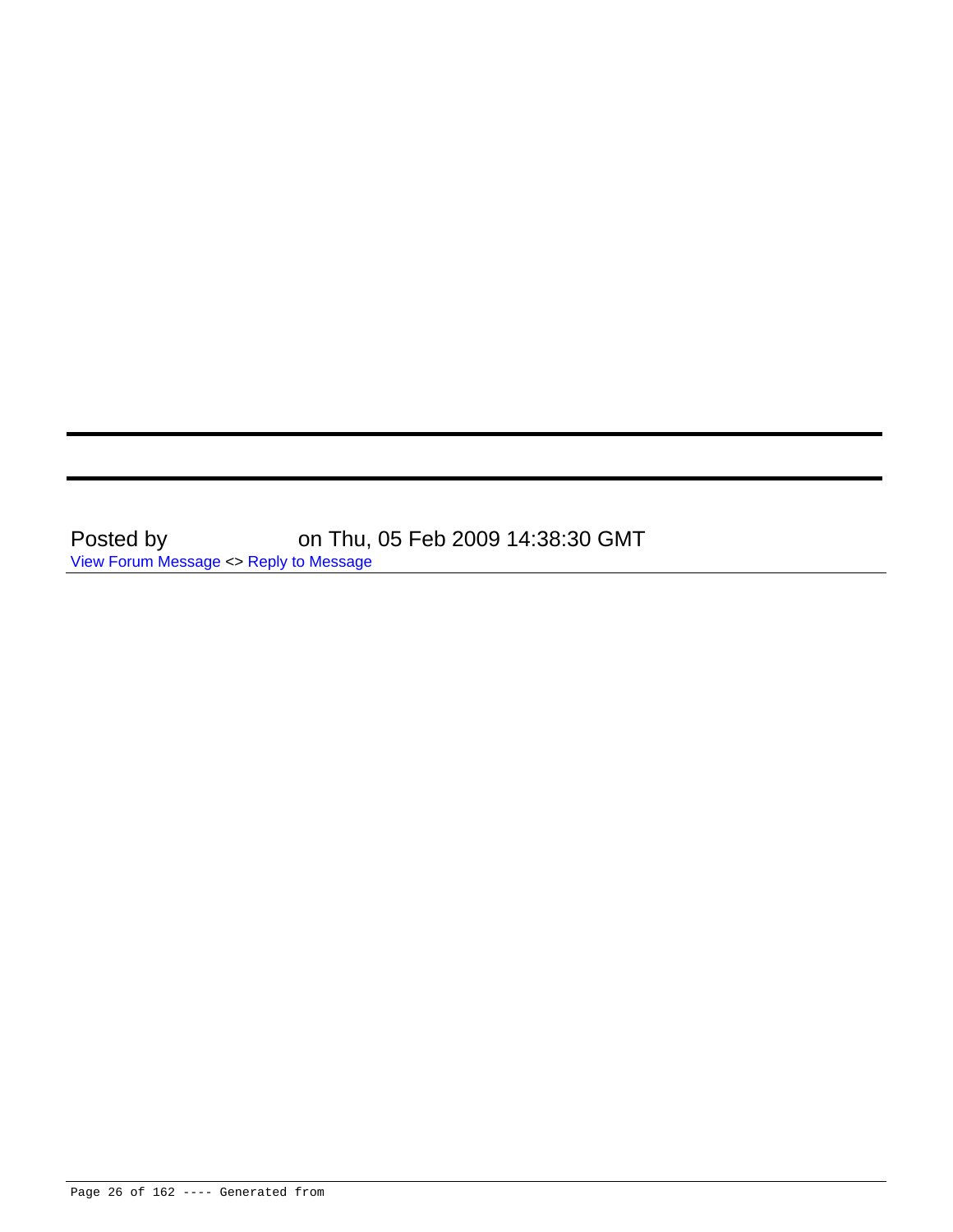Posted by<br>17:04:11 GMT [View Forum Message](http://www.pravoverie.ru/index.php?t=rview&th=4911&goto=179533#msg_179533) <> [Reply to Message](http://www.pravoverie.ru/index.php?t=post&reply_to=179533) on Thu, 05 Feb 2009

Posted by on Thu, 05 Feb 2009 20:02:16 GMT [View Forum Message](http://www.pravoverie.ru/index.php?t=rview&th=4911&goto=179654#msg_179654) <> [Reply to Message](http://www.pravoverie.ru/index.php?t=post&reply_to=179654)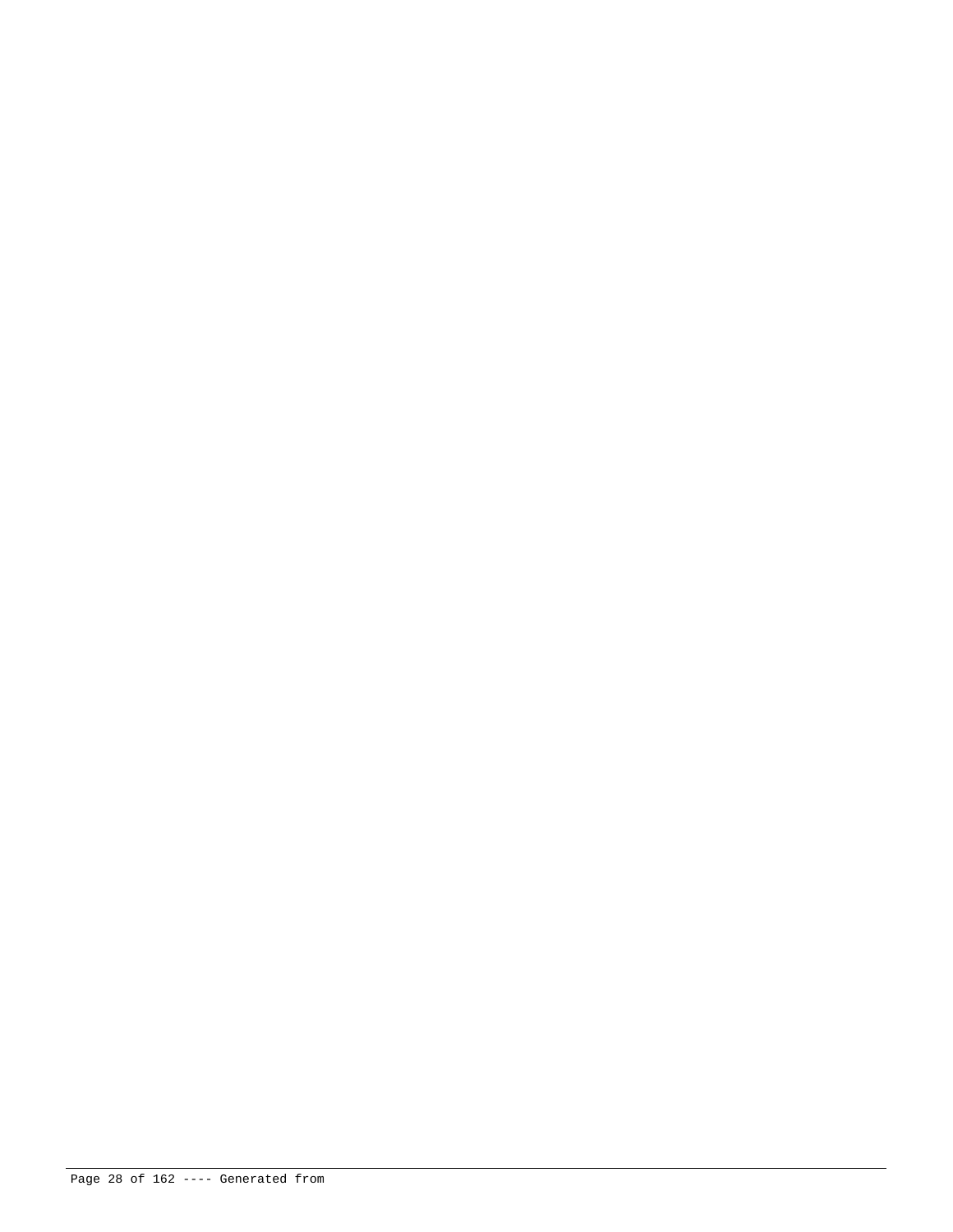Posted by<br>23:02:01 GMT [View Forum Message](http://www.pravoverie.ru/index.php?t=rview&th=4911&goto=179687#msg_179687) <> [Reply to Message](http://www.pravoverie.ru/index.php?t=post&reply_to=179687) on Thu, 05 Feb 2009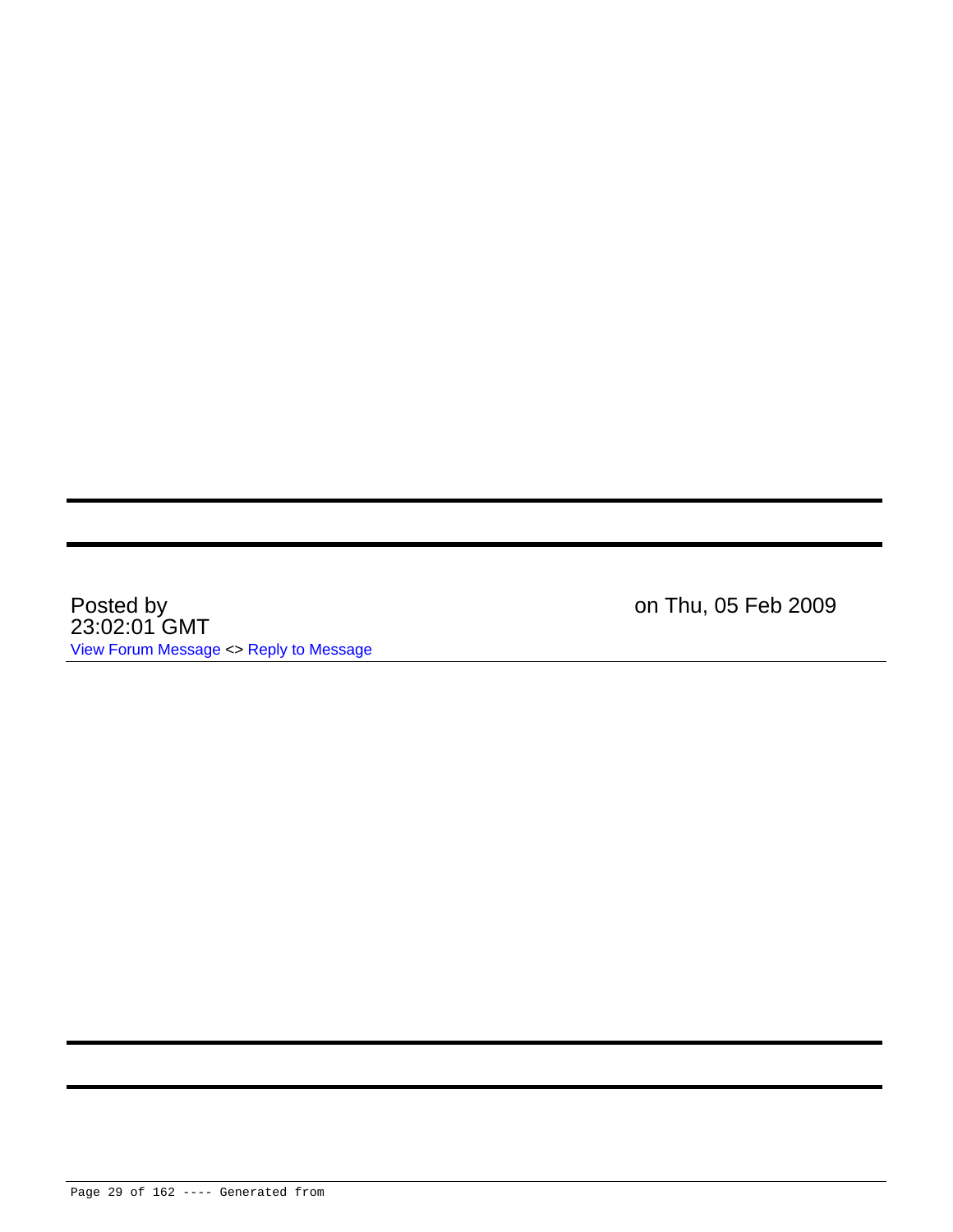Posted by **Posted by Posted by Posted by on Thu, 05 Feb 2009** 23:15:36 GMT [View Forum Message](http://www.pravoverie.ru/index.php?t=rview&th=4911&goto=179692#msg_179692) <> [Reply to Message](http://www.pravoverie.ru/index.php?t=post&reply_to=179692)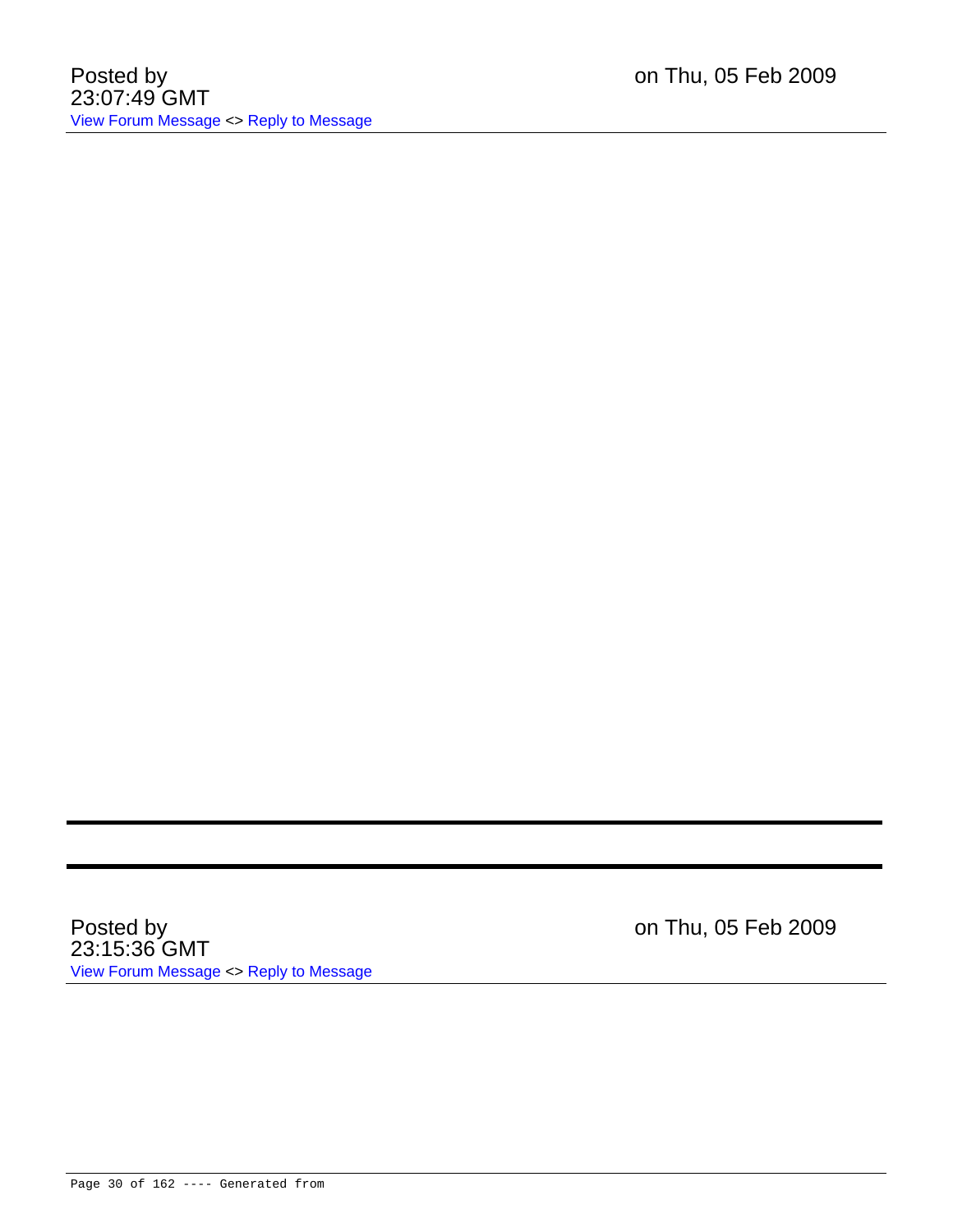Posted by<br>05:50:35 GMT [View Forum Message](http://www.pravoverie.ru/index.php?t=rview&th=4911&goto=179726#msg_179726) <> [Reply to Message](http://www.pravoverie.ru/index.php?t=post&reply_to=179726)

on Fri, 06 Feb 2009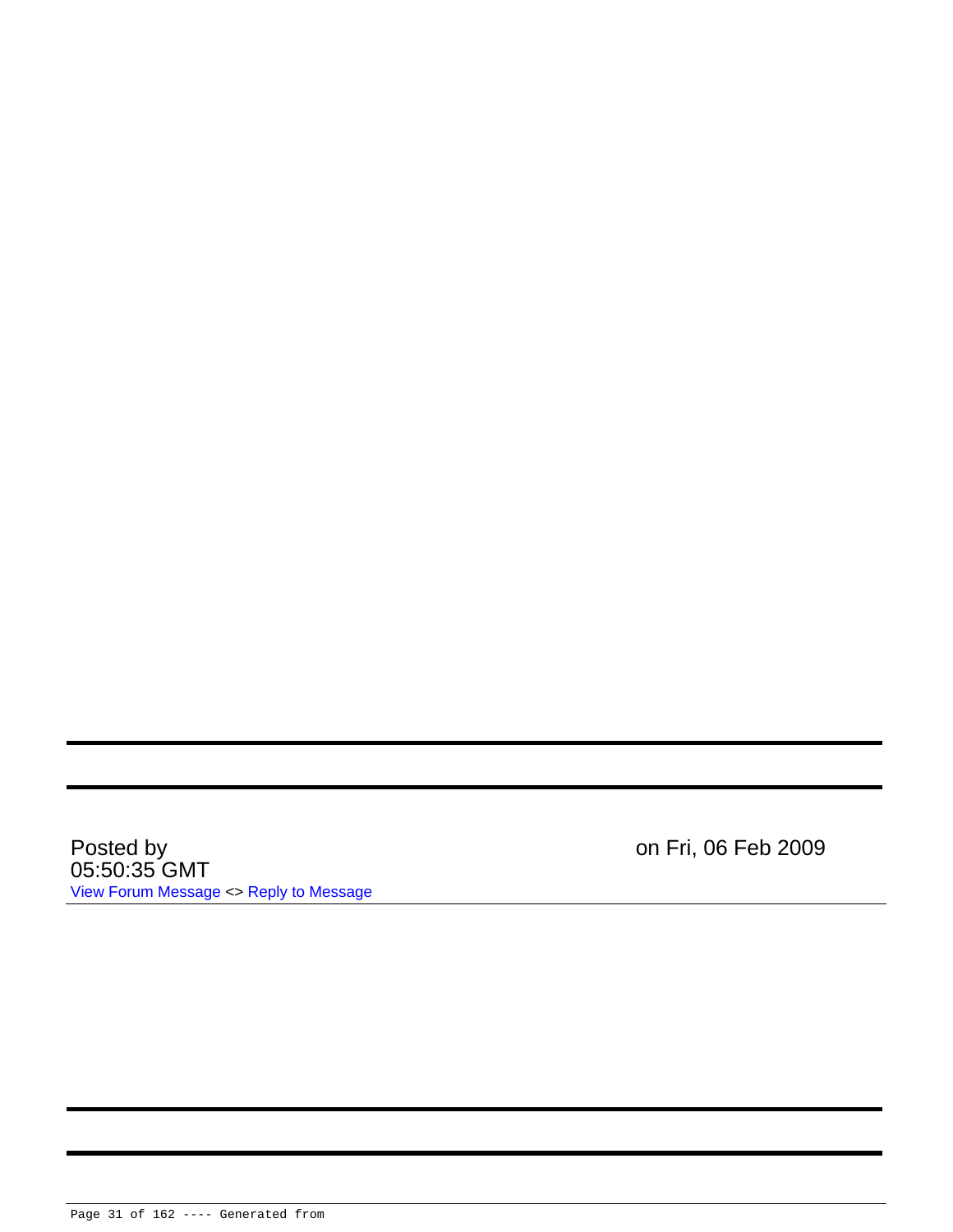[View Forum Message](http://www.pravoverie.ru/index.php?t=rview&th=4911&goto=179758#msg_179758) <> [Reply to Message](http://www.pravoverie.ru/index.php?t=post&reply_to=179758)

Posted by on Fri, 06 Feb 2009 06:52:07 GMT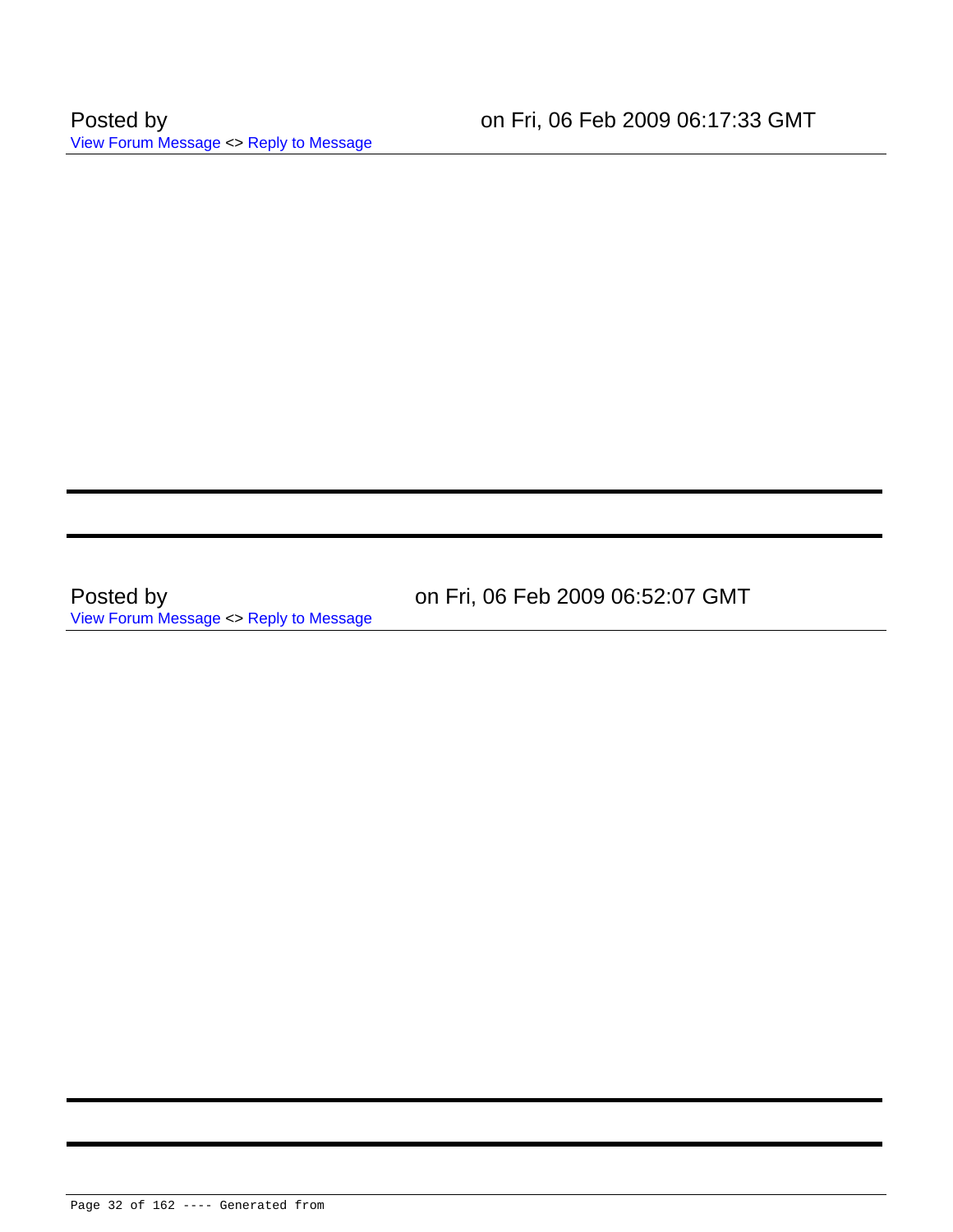Posted by on Fri, 06 Feb 2009 08:28:29 GMT [View Forum Message](http://www.pravoverie.ru/index.php?t=rview&th=4911&goto=179834#msg_179834) <> [Reply to Message](http://www.pravoverie.ru/index.php?t=post&reply_to=179834)

Posted by [Deniza](http://www.pravoverie.ru/index.php?t=usrinfo&id=2199) on Fri, 06 Feb 2009 08:43:53 GMT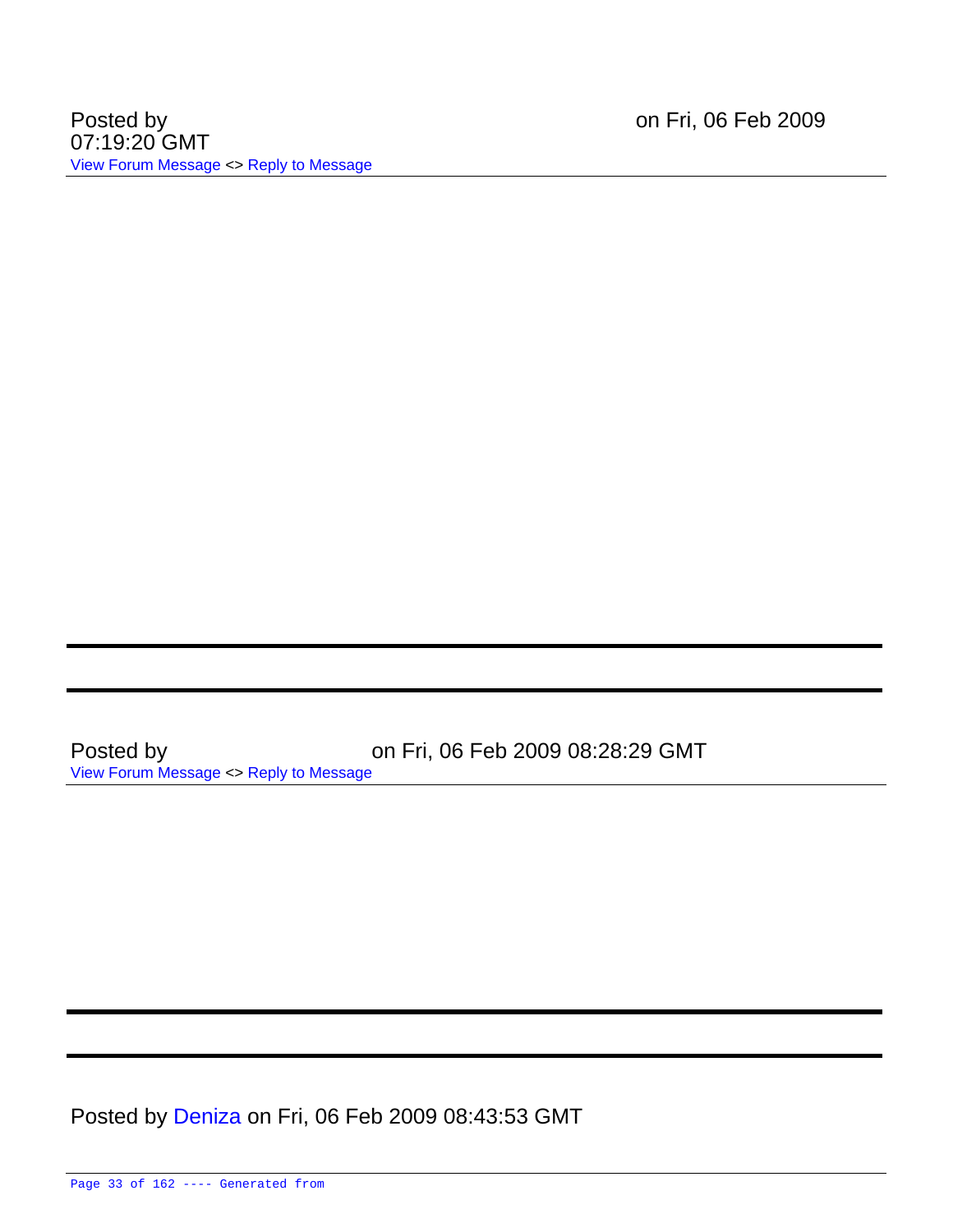Posted by<br>09:32:51 GMT [View Forum Message](http://www.pravoverie.ru/index.php?t=rview&th=4911&goto=179860#msg_179860) <> [Reply to Message](http://www.pravoverie.ru/index.php?t=post&reply_to=179860) on Fri, 06 Feb 2009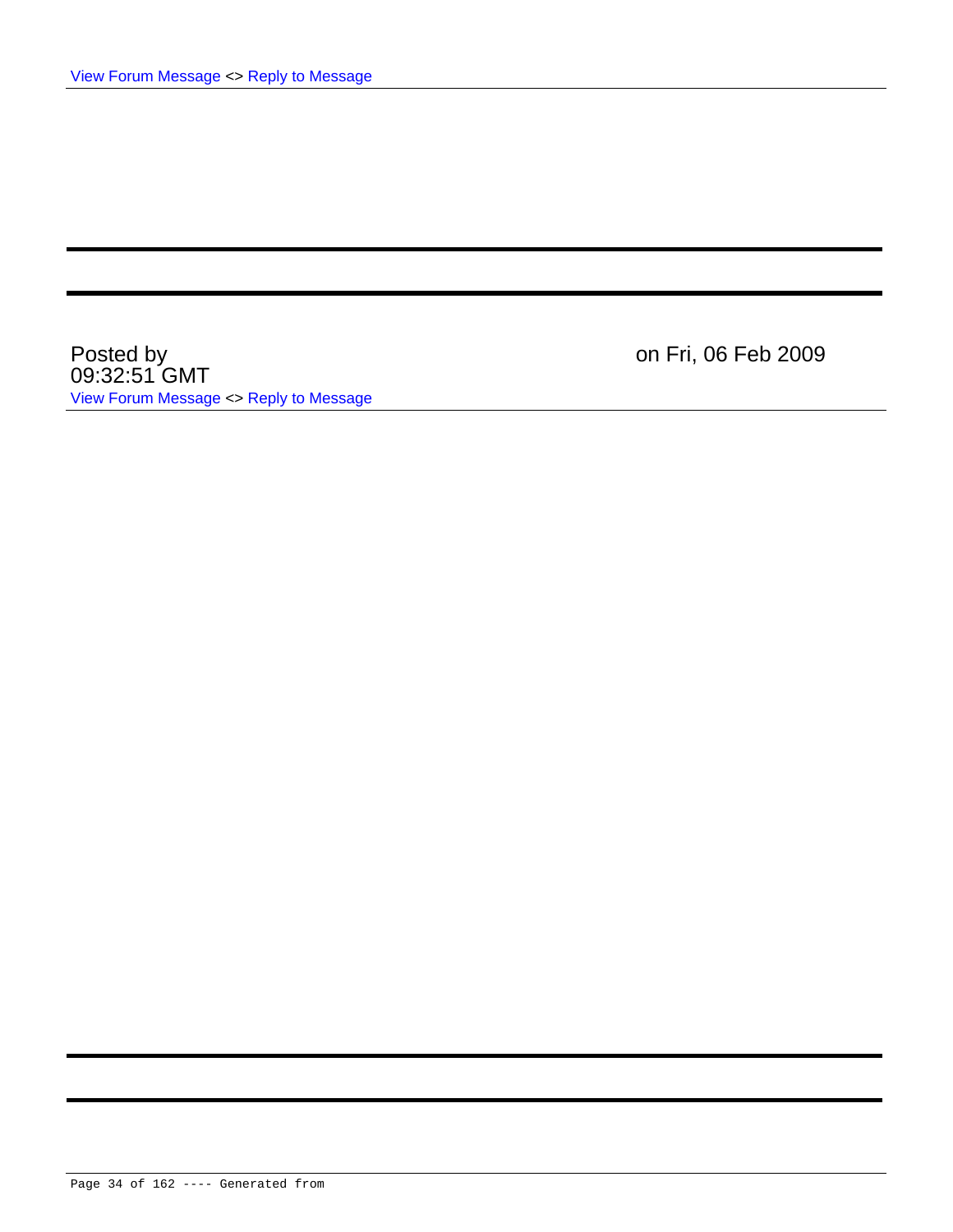Posted by **Posted by Posted by Posted by provided by provided by provided by provided by provided by provided by provided by provided by provided by provided by provided by** 09:51:02 GMT [View Forum Message](http://www.pravoverie.ru/index.php?t=rview&th=4911&goto=179871#msg_179871) <> [Reply to Message](http://www.pravoverie.ru/index.php?t=post&reply_to=179871)

Posted by<br>09:52:16 GMT

on Fri, 06 Feb 2009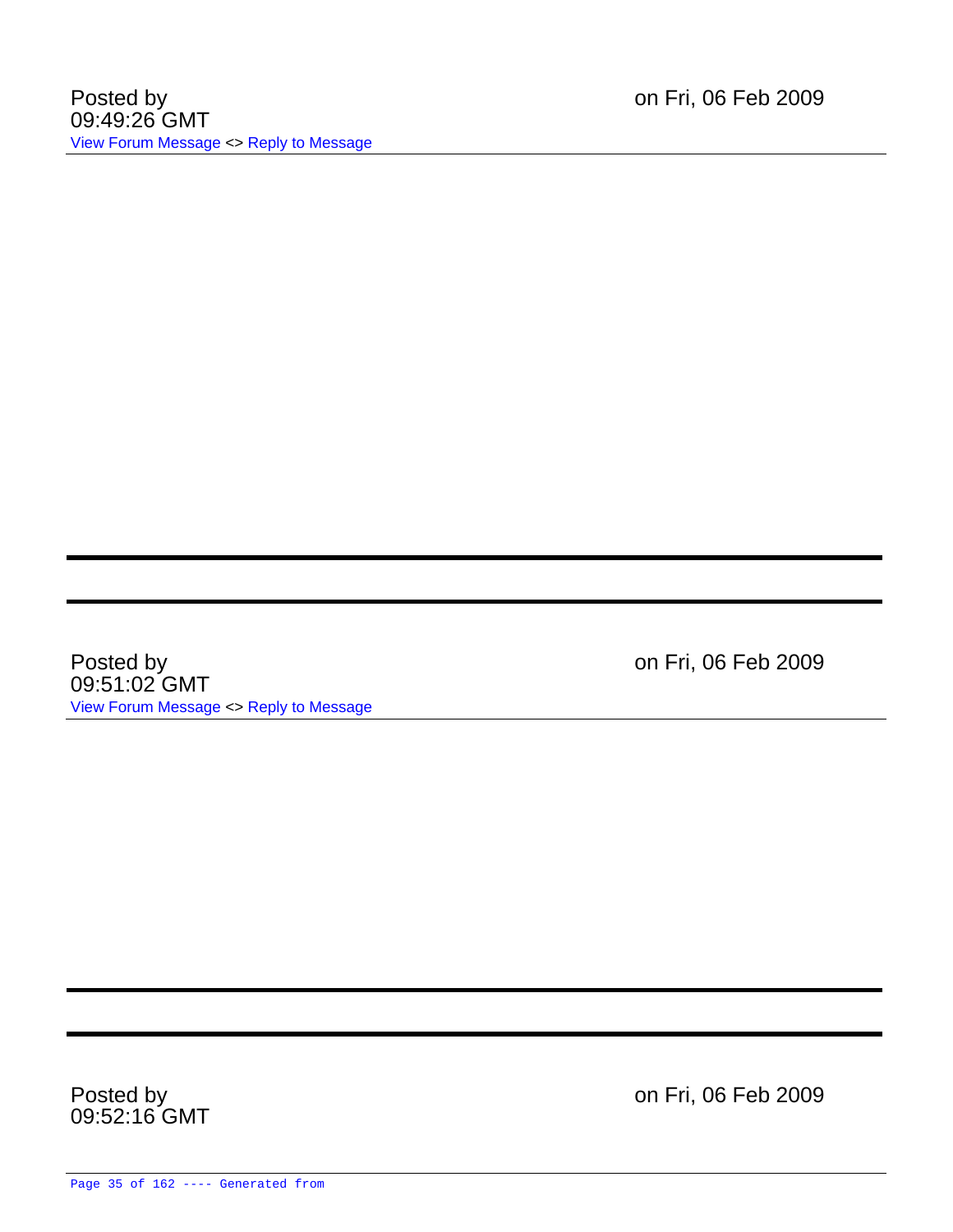Posted by<br>09:54:21 GMT [View Forum Message](http://www.pravoverie.ru/index.php?t=rview&th=4911&goto=179875#msg_179875) <> [Reply to Message](http://www.pravoverie.ru/index.php?t=post&reply_to=179875)

on Fri, 06 Feb 2009

Posted by **Posted by Posted by Posted by provided by provided by provided by provided by provided by provided by provided by provided by provided by provided by provided by** 09:57:23 GMT [View Forum Message](http://www.pravoverie.ru/index.php?t=rview&th=4911&goto=179878#msg_179878) <> [Reply to Message](http://www.pravoverie.ru/index.php?t=post&reply_to=179878)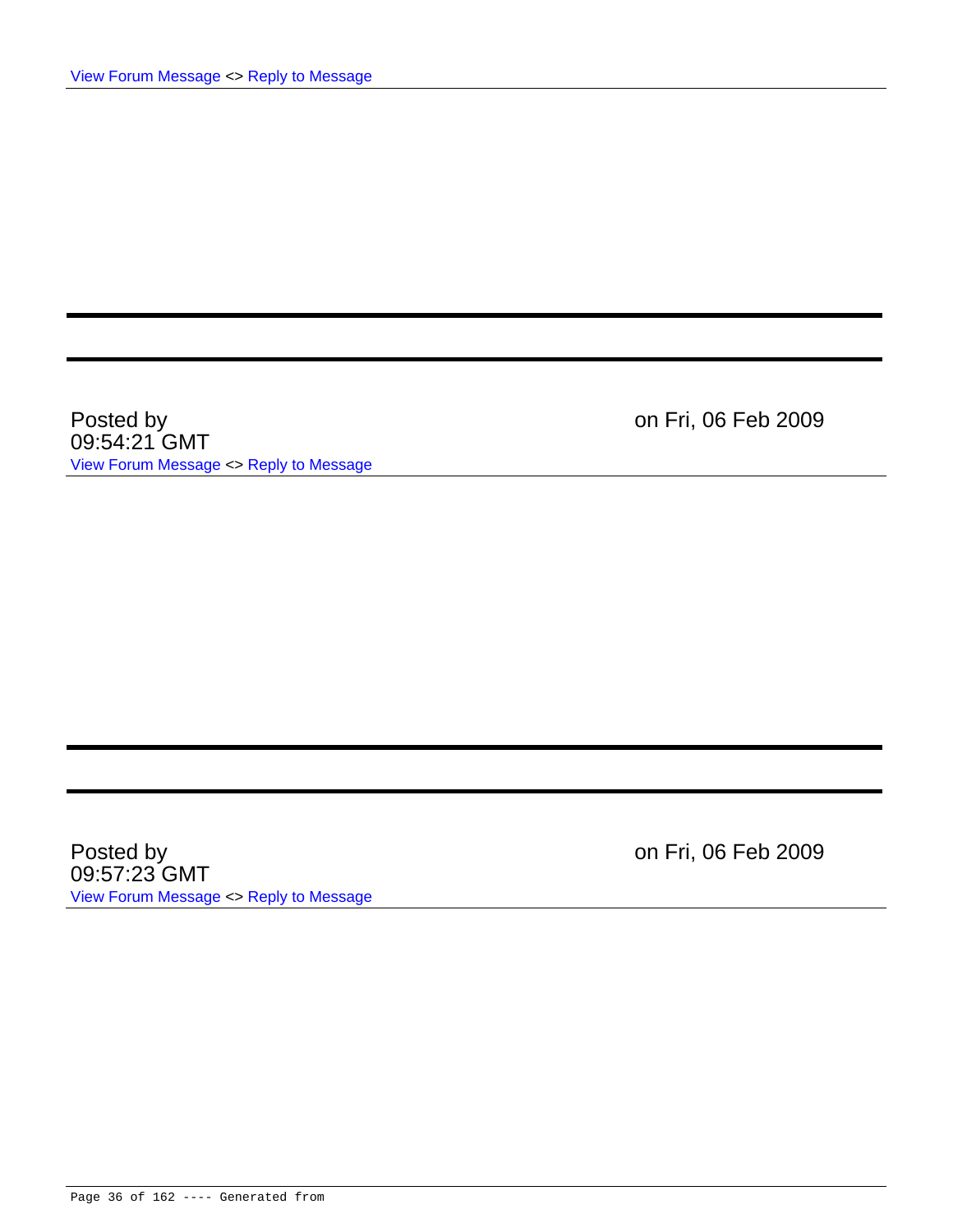on Fri, 06 Feb 2009 10:18:09 GMT Posted by<br>[View Forum Message](http://www.pravoverie.ru/index.php?t=rview&th=4911&goto=179888#msg_179888) <> [Reply to Message](http://www.pravoverie.ru/index.php?t=post&reply_to=179888)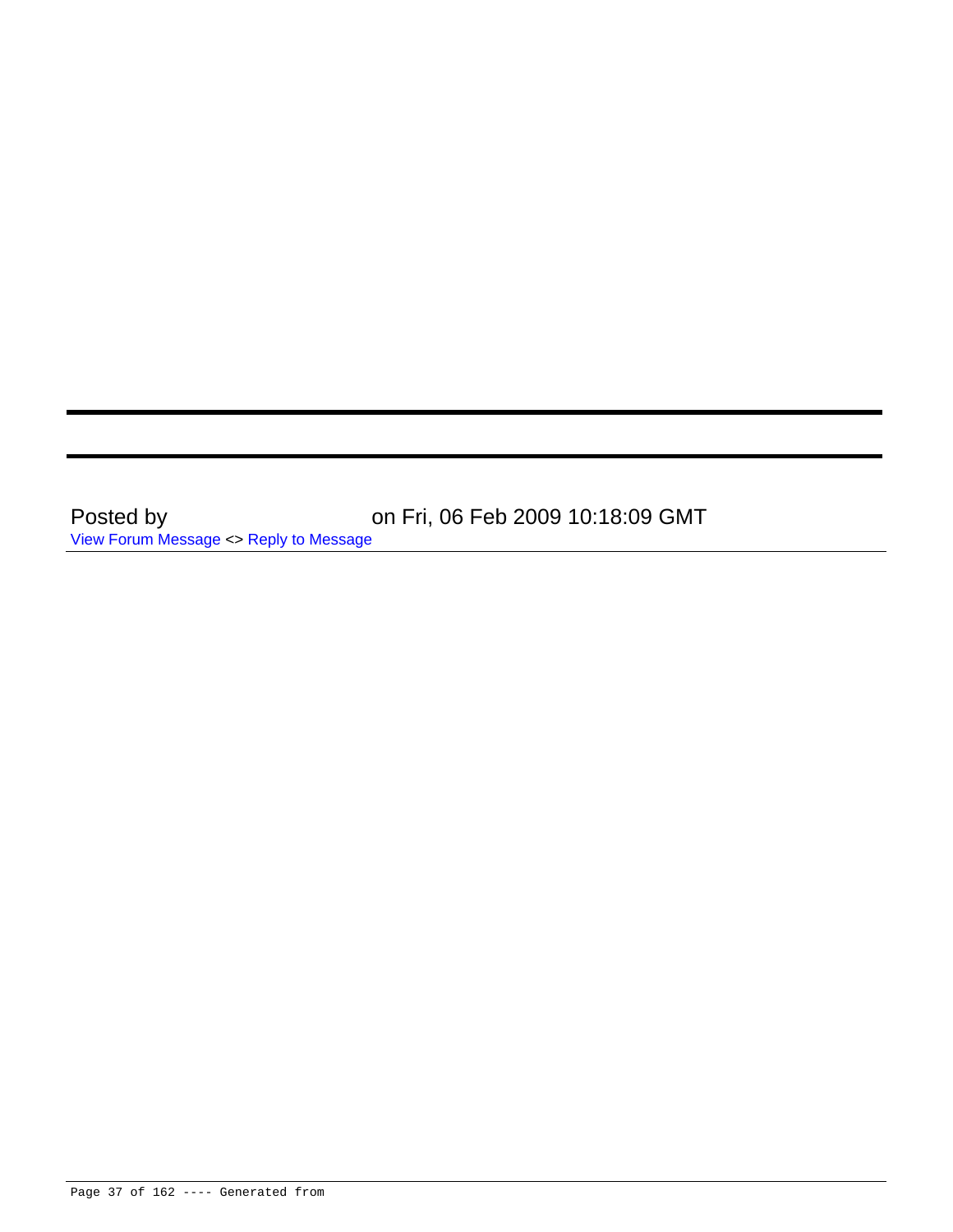on Fri, 06 Feb 2009 10:22:42 GMT Posted by<br>[View Forum Message](http://www.pravoverie.ru/index.php?t=rview&th=4911&goto=179892#msg_179892) <> [Reply to Message](http://www.pravoverie.ru/index.php?t=post&reply_to=179892)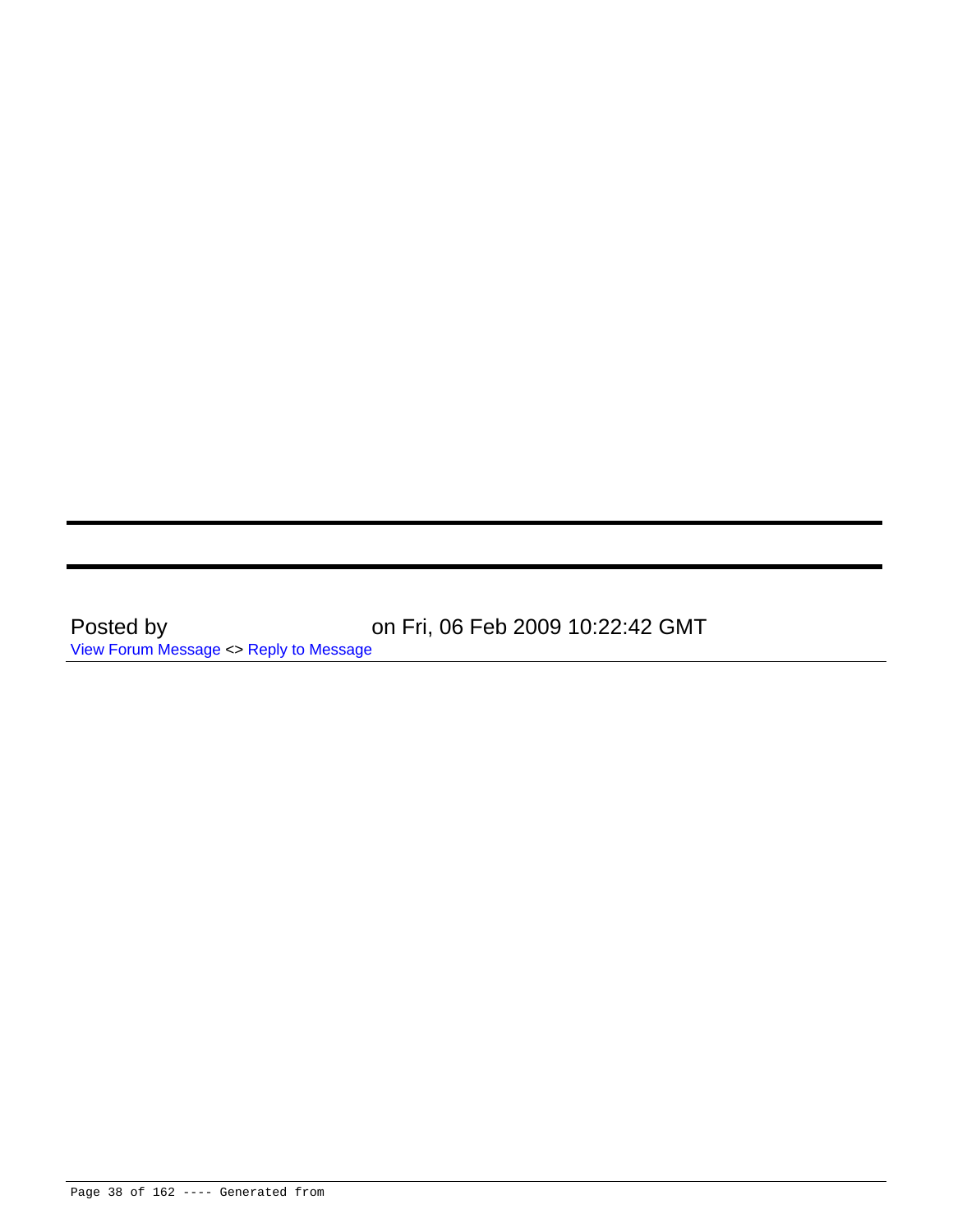on Fri, 06 Feb 2009 11:05:31 GMT Posted by<br>[View Forum Message](http://www.pravoverie.ru/index.php?t=rview&th=4911&goto=179918#msg_179918) <> [Reply to Message](http://www.pravoverie.ru/index.php?t=post&reply_to=179918)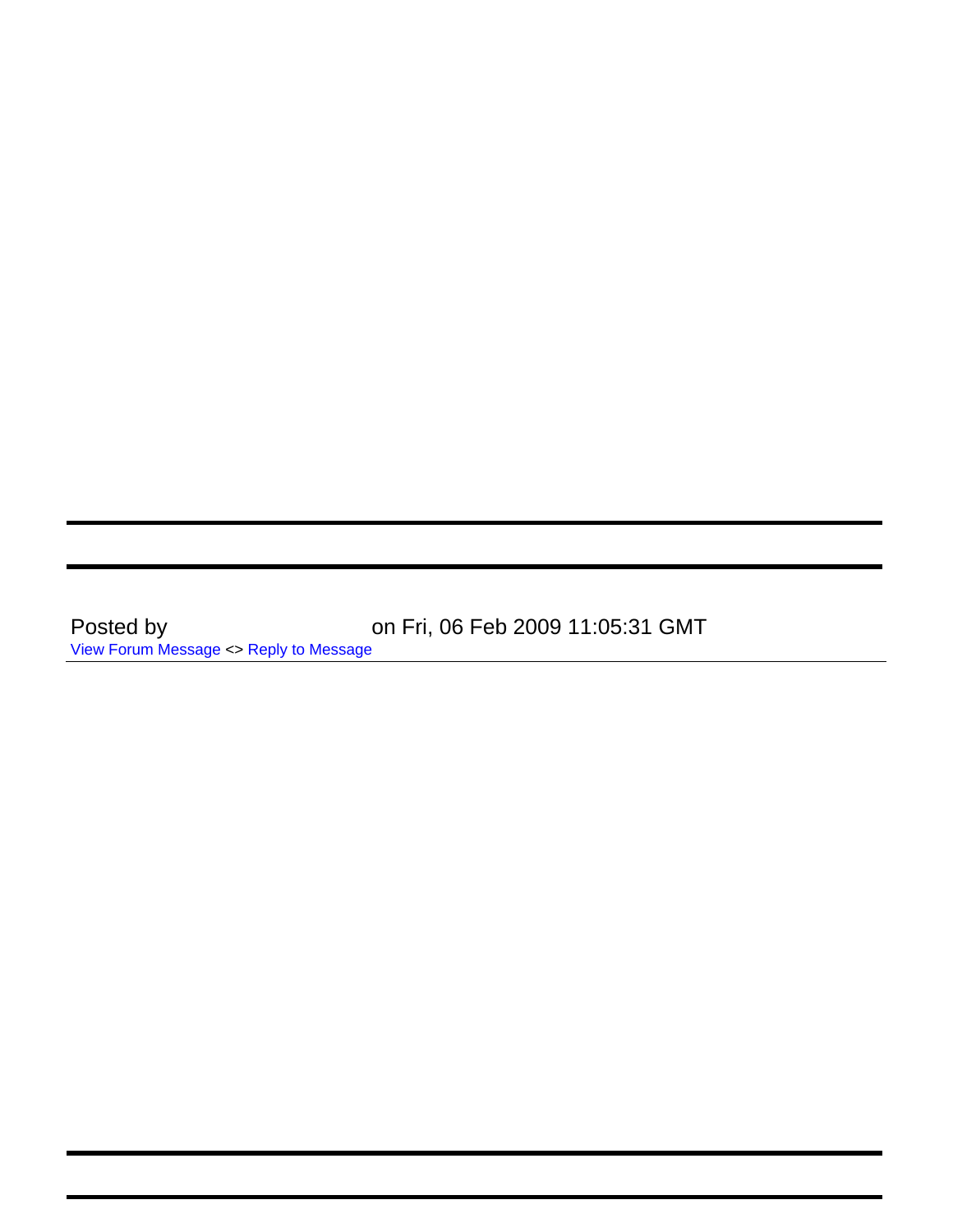Posted by<br>[View Forum Message](http://www.pravoverie.ru/index.php?t=rview&th=4911&goto=180036#msg_180036) <> [Reply to Message](http://www.pravoverie.ru/index.php?t=post&reply_to=180036)

on Fri, 06 Feb 2009 14:29:34 GMT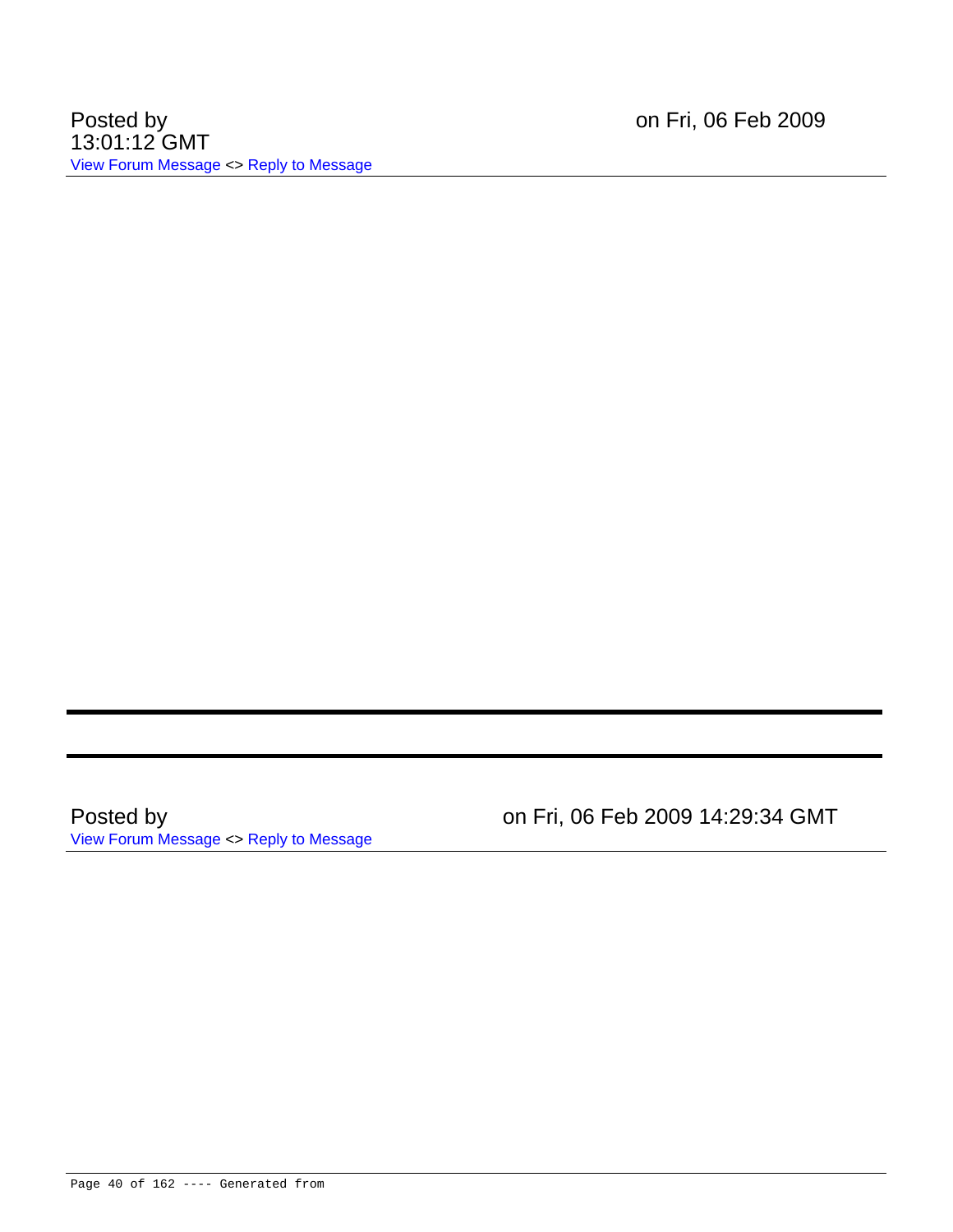on Fri, 06 Feb 2009 14:51:02 GMT Posted by on Fri,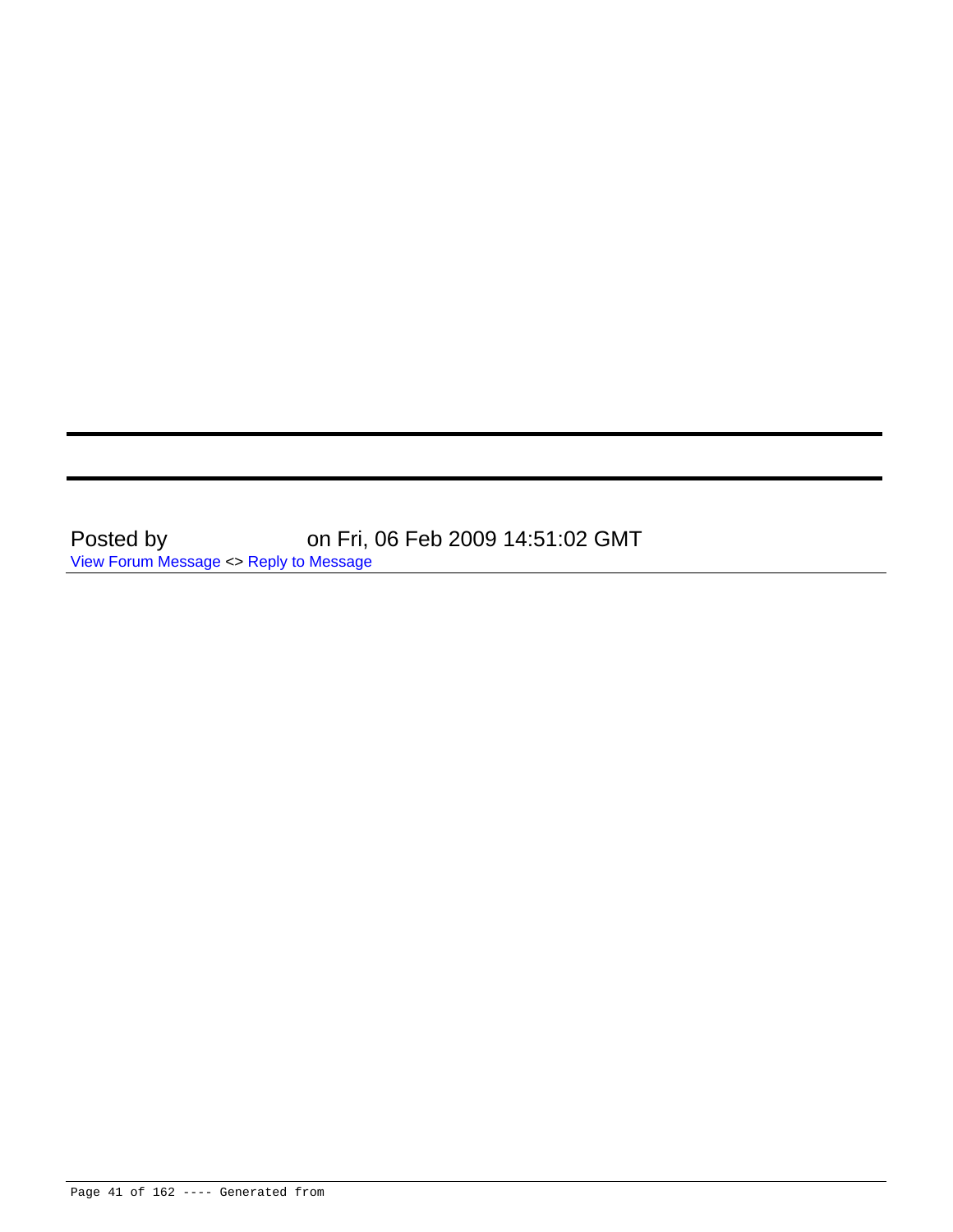Posted by<br>16:51:09 GMT [View Forum Message](http://www.pravoverie.ru/index.php?t=rview&th=4911&goto=180101#msg_180101) <> [Reply to Message](http://www.pravoverie.ru/index.php?t=post&reply_to=180101) on Fri, 06 Feb 2009

Posted by<br>17:40:00 GMT [View Forum Message](http://www.pravoverie.ru/index.php?t=rview&th=4911&goto=180119#msg_180119) <> [Reply to Message](http://www.pravoverie.ru/index.php?t=post&reply_to=180119) on Fri, 06 Feb 2009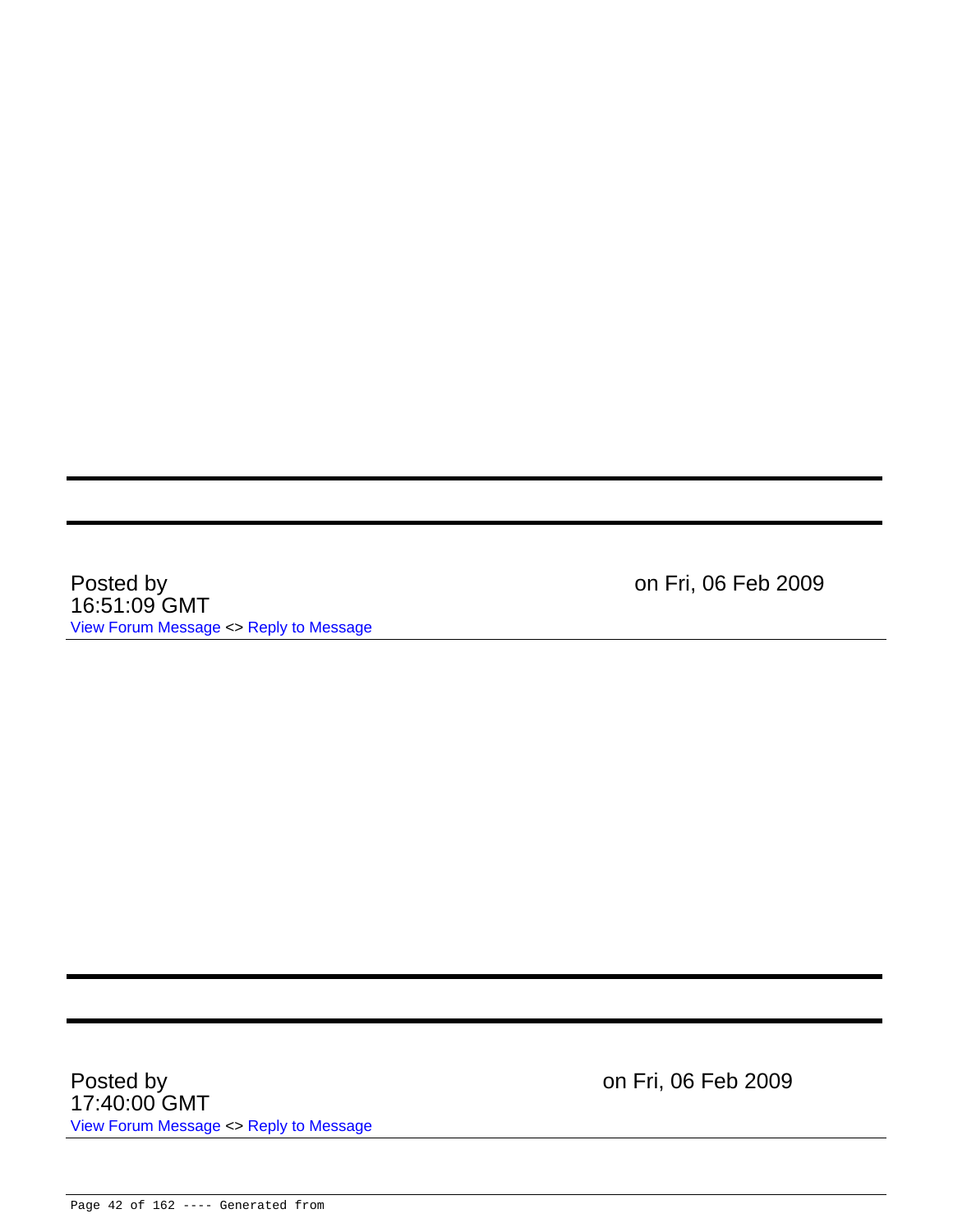[View Forum Message](http://www.pravoverie.ru/index.php?t=rview&th=4911&goto=180120#msg_180120) <> [Reply to Message](http://www.pravoverie.ru/index.php?t=post&reply_to=180120)

Posted by **Posted by on Fri, 06 Feb 2009 17:43:12 GMT** 

Posted by **Posted by Posted by Posted by provided by provided by provided by provided by provided by provided by provided by provided by provided by provided by provided by** 18:01:13 GMT [View Forum Message](http://www.pravoverie.ru/index.php?t=rview&th=4911&goto=180128#msg_180128) <> [Reply to Message](http://www.pravoverie.ru/index.php?t=post&reply_to=180128)

Posted by on Fri, 06 Feb 2009 19:10:30 GMT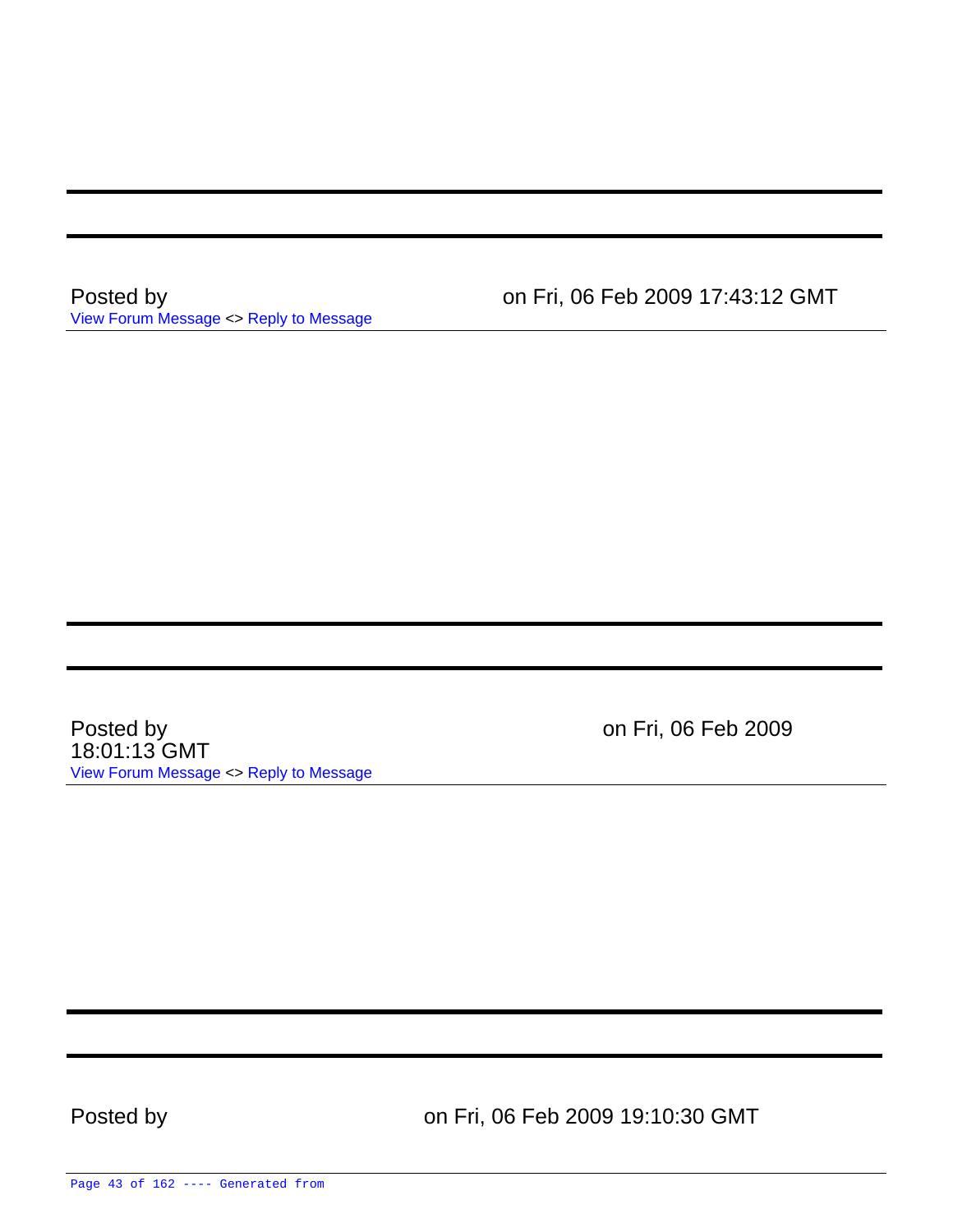Posted by on Fri, 06 Feb 2009 19:15:38 GMT [View Forum Message](http://www.pravoverie.ru/index.php?t=rview&th=4911&goto=180162#msg_180162) <> [Reply to Message](http://www.pravoverie.ru/index.php?t=post&reply_to=180162)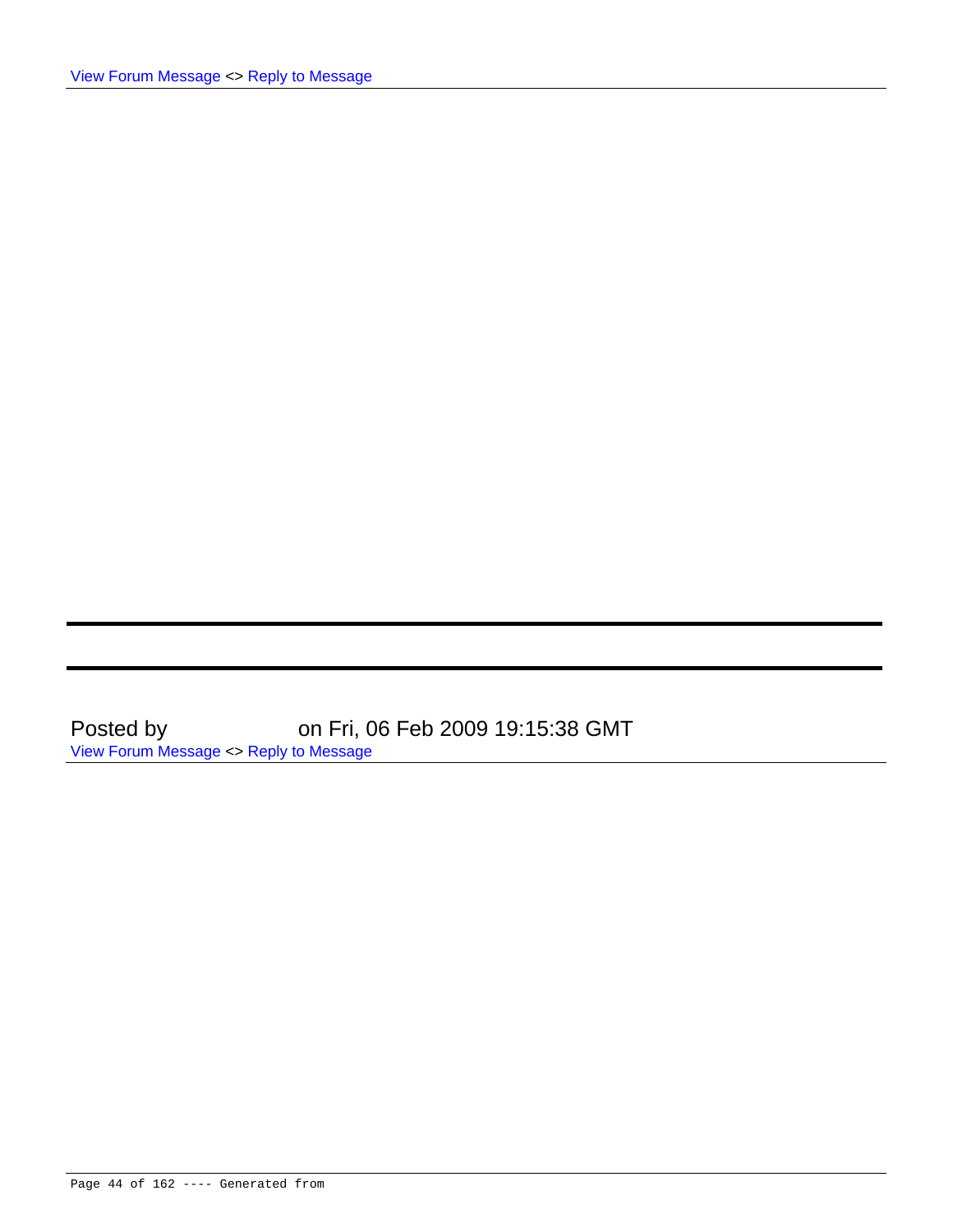Posted by<br>19:44:19 GMT [View Forum Message](http://www.pravoverie.ru/index.php?t=rview&th=4911&goto=180174#msg_180174) <> [Reply to Message](http://www.pravoverie.ru/index.php?t=post&reply_to=180174)

on Fri, 06 Feb 2009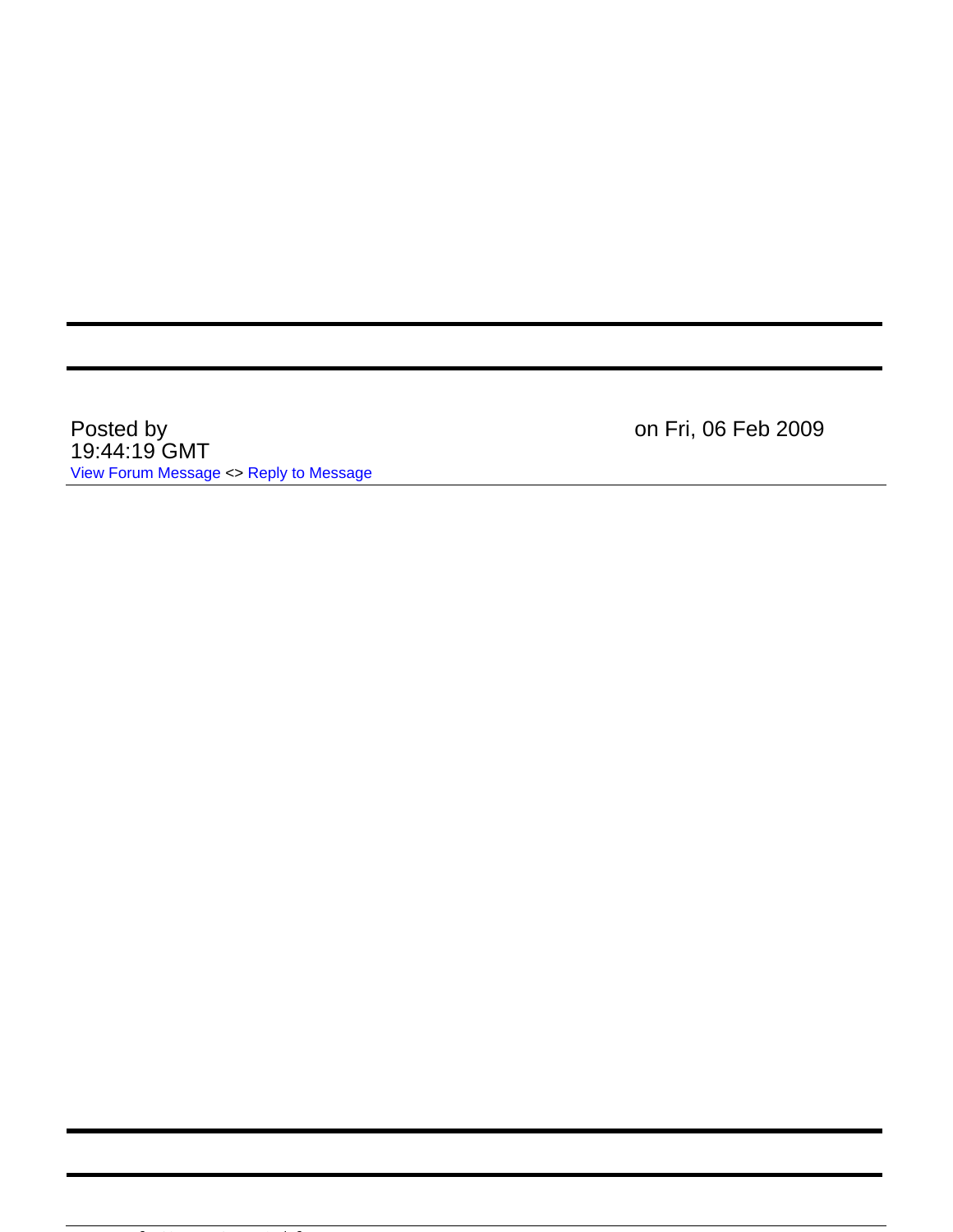[View Forum Message](http://www.pravoverie.ru/index.php?t=rview&th=4911&goto=180178#msg_180178) <> [Reply to Message](http://www.pravoverie.ru/index.php?t=post&reply_to=180178)

Posted by on Fri, 06 Feb 2009 19:48:05 GMT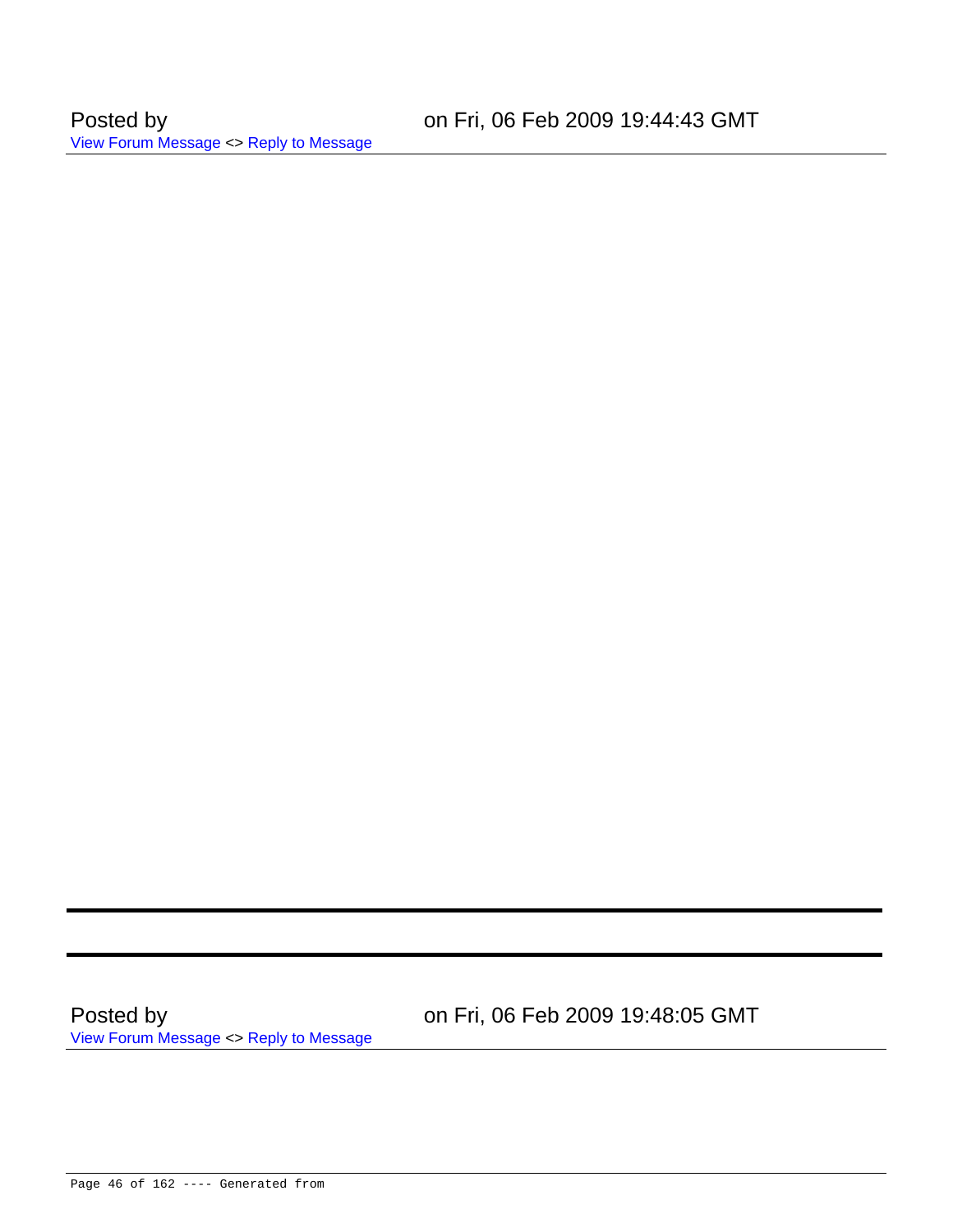on Fri, 06 Feb 2009 20:16:13 GMT Posted by on Fri, 0<br>[View Forum Message](http://www.pravoverie.ru/index.php?t=rview&th=4911&goto=180182#msg_180182) <> [Reply to Message](http://www.pravoverie.ru/index.php?t=post&reply_to=180182)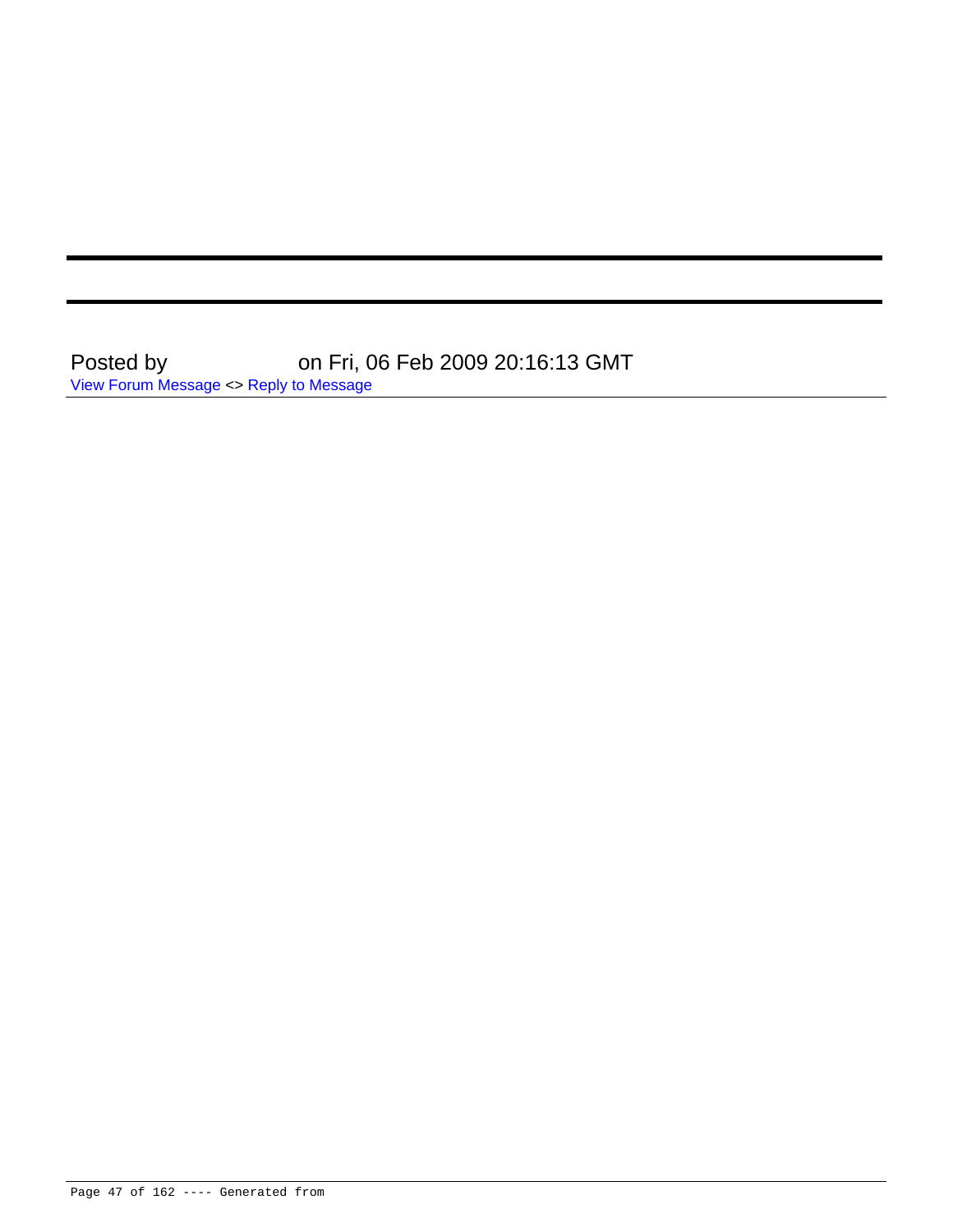Posted by on Fri, 06 Feb 2009 20:18:39 GMT [View Forum Message](http://www.pravoverie.ru/index.php?t=rview&th=4911&goto=180183#msg_180183) <> [Reply to Message](http://www.pravoverie.ru/index.php?t=post&reply_to=180183)

Posted by on Fri, 06 Feb 2009 20:27:23 GMT

[View Forum Message](http://www.pravoverie.ru/index.php?t=rview&th=4911&goto=180185#msg_180185) <> [Reply to Message](http://www.pravoverie.ru/index.php?t=post&reply_to=180185)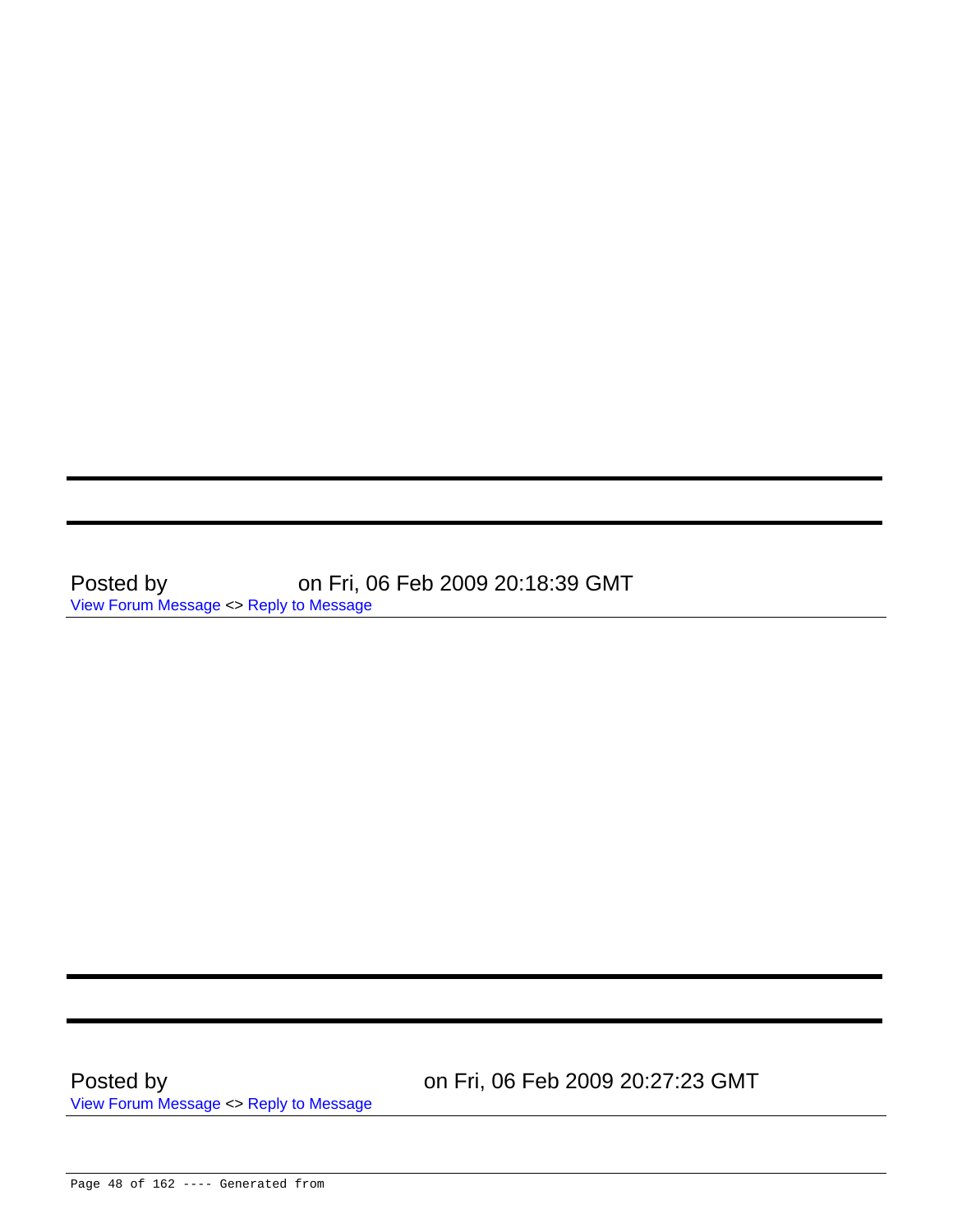Posted by<br>21:22:19 GMT [View Forum Message](http://www.pravoverie.ru/index.php?t=rview&th=4911&goto=180201#msg_180201) <> [Reply to Message](http://www.pravoverie.ru/index.php?t=post&reply_to=180201) on Fri, 06 Feb 2009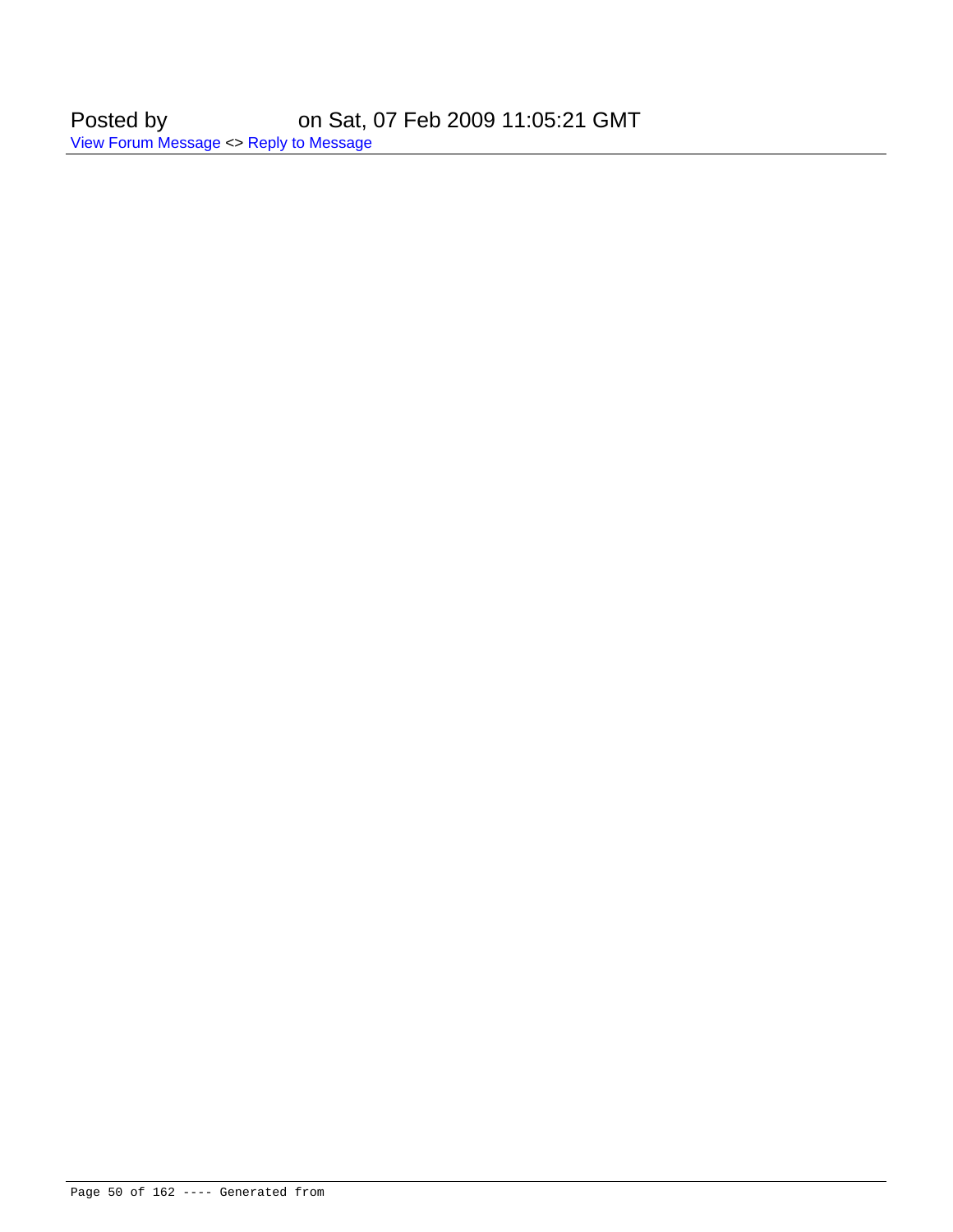Posted by<br>[View Forum Message](http://www.pravoverie.ru/index.php?t=rview&th=4911&goto=180332#msg_180332) <> [Reply to Message](http://www.pravoverie.ru/index.php?t=post&reply_to=180332)

on Sat, 07 Feb 2009 16:33:37 GMT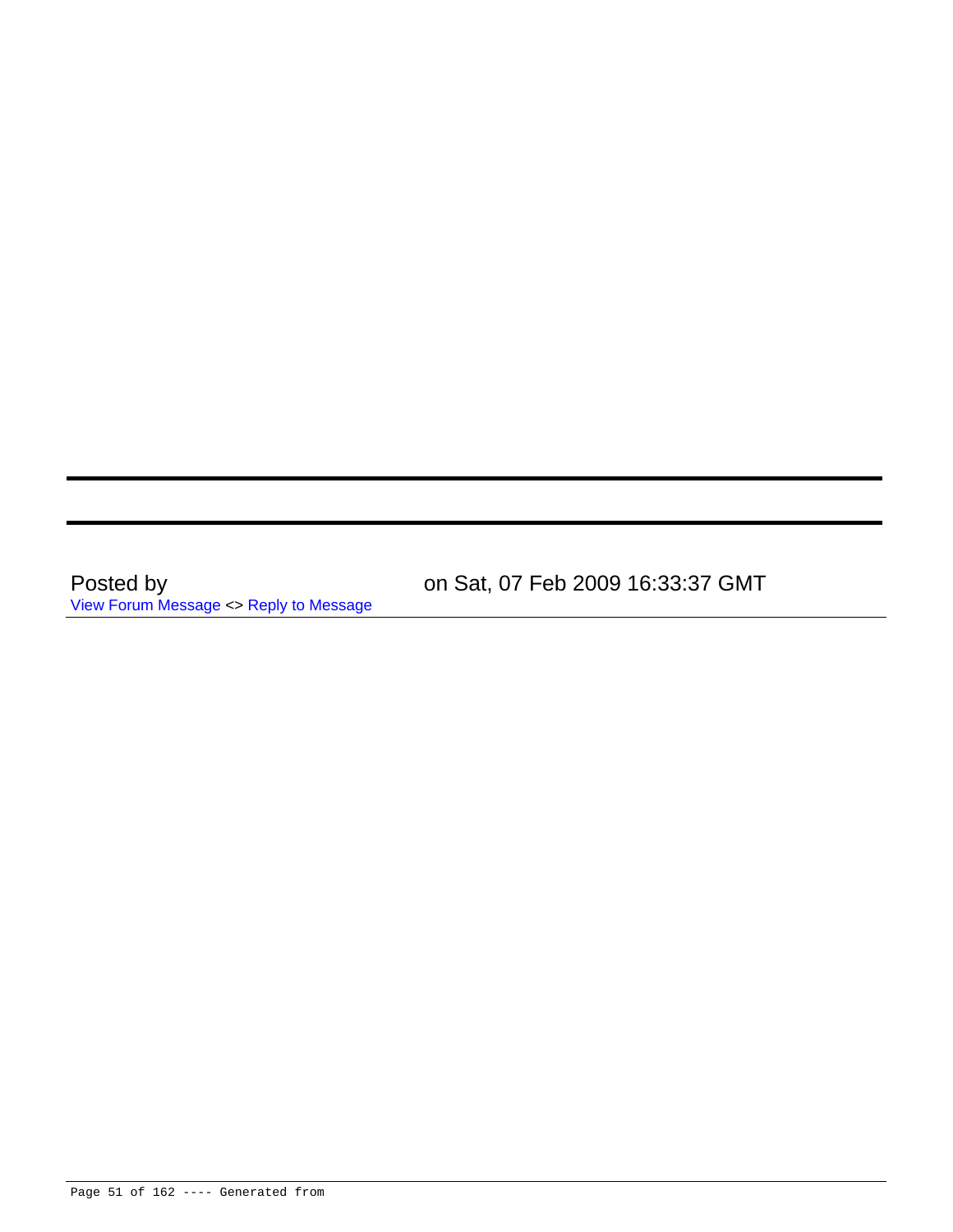on Sat, 07 Feb 2009 17:26:43 GMT Posted by on Sat, (<br>[View Forum Message](http://www.pravoverie.ru/index.php?t=rview&th=4911&goto=180355#msg_180355) <> [Reply to Message](http://www.pravoverie.ru/index.php?t=post&reply_to=180355)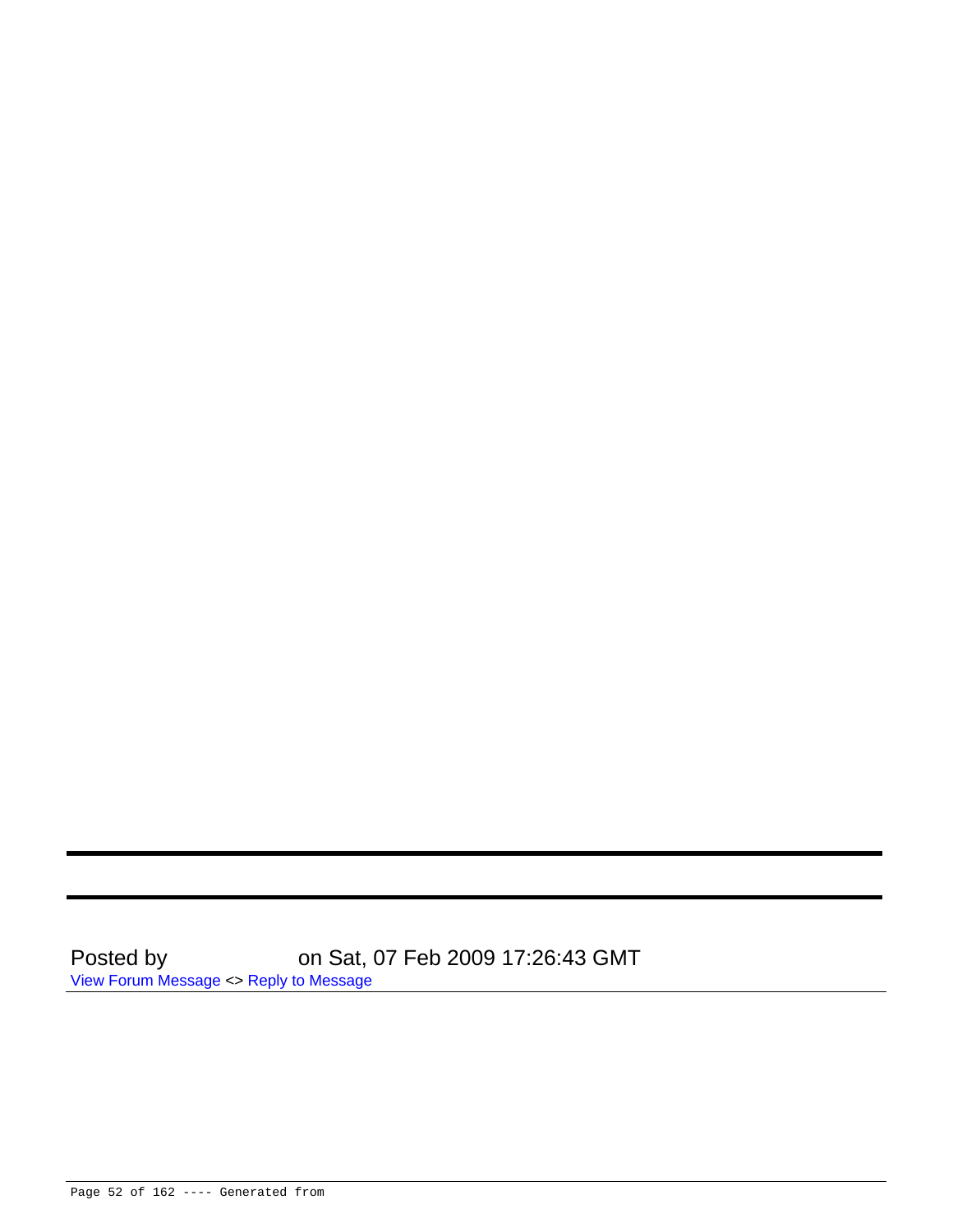on Sat, 07 Feb 2009 17:35:10 GMT Posted by on Sat,<br>[View Forum Message](http://www.pravoverie.ru/index.php?t=rview&th=4911&goto=180364#msg_180364) <> [Reply to Message](http://www.pravoverie.ru/index.php?t=post&reply_to=180364)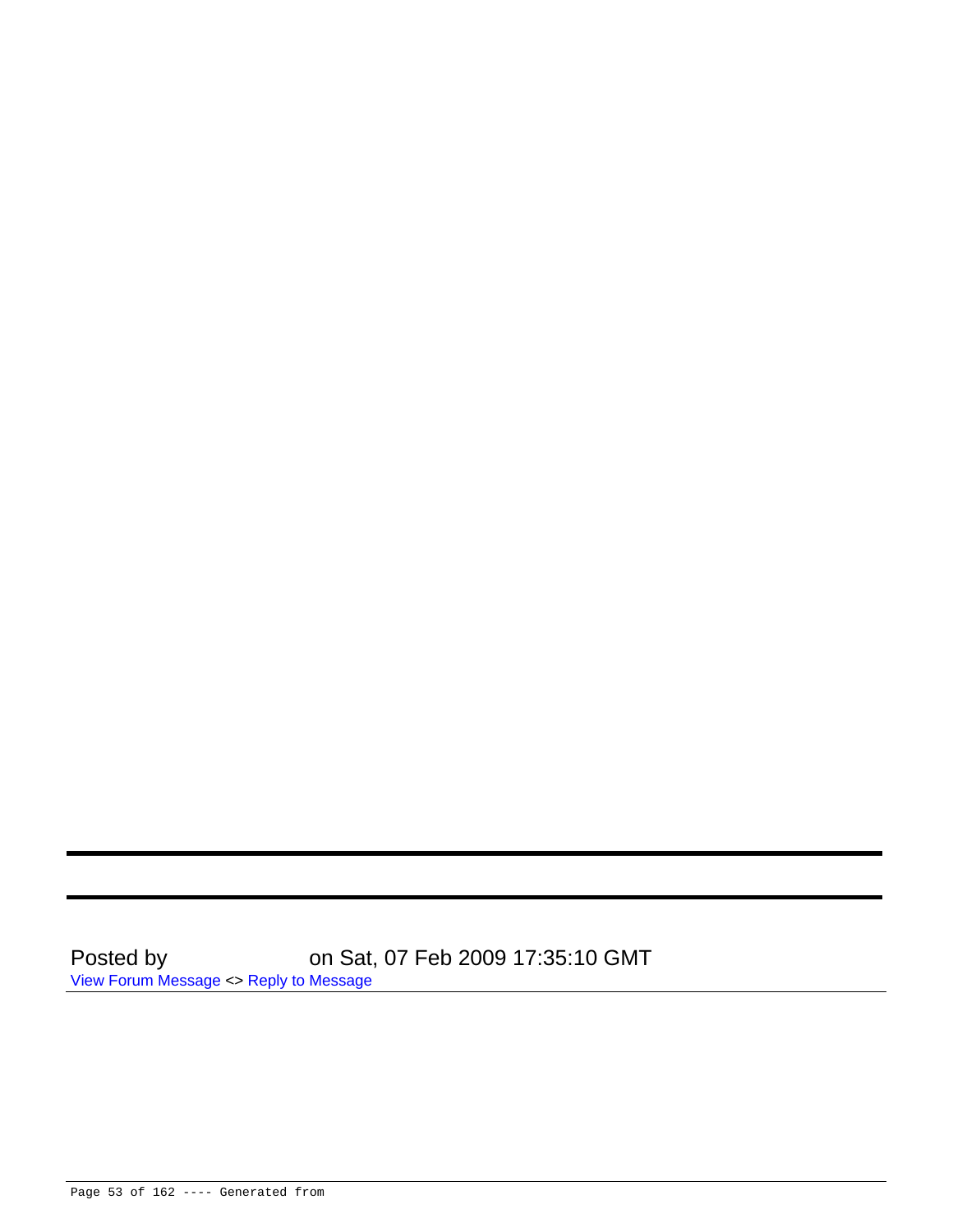| Posted by                              | on Sat, 07 Feb 2009 17:46:11 GMT |  |
|----------------------------------------|----------------------------------|--|
| View Forum Message <> Reply to Message |                                  |  |

[View Forum Message](http://www.pravoverie.ru/index.php?t=rview&th=4911&goto=180370#msg_180370) <> [Reply to Message](http://www.pravoverie.ru/index.php?t=post&reply_to=180370)

Posted by **Discrete Posted by Connect 2009 17:46:29 GMT**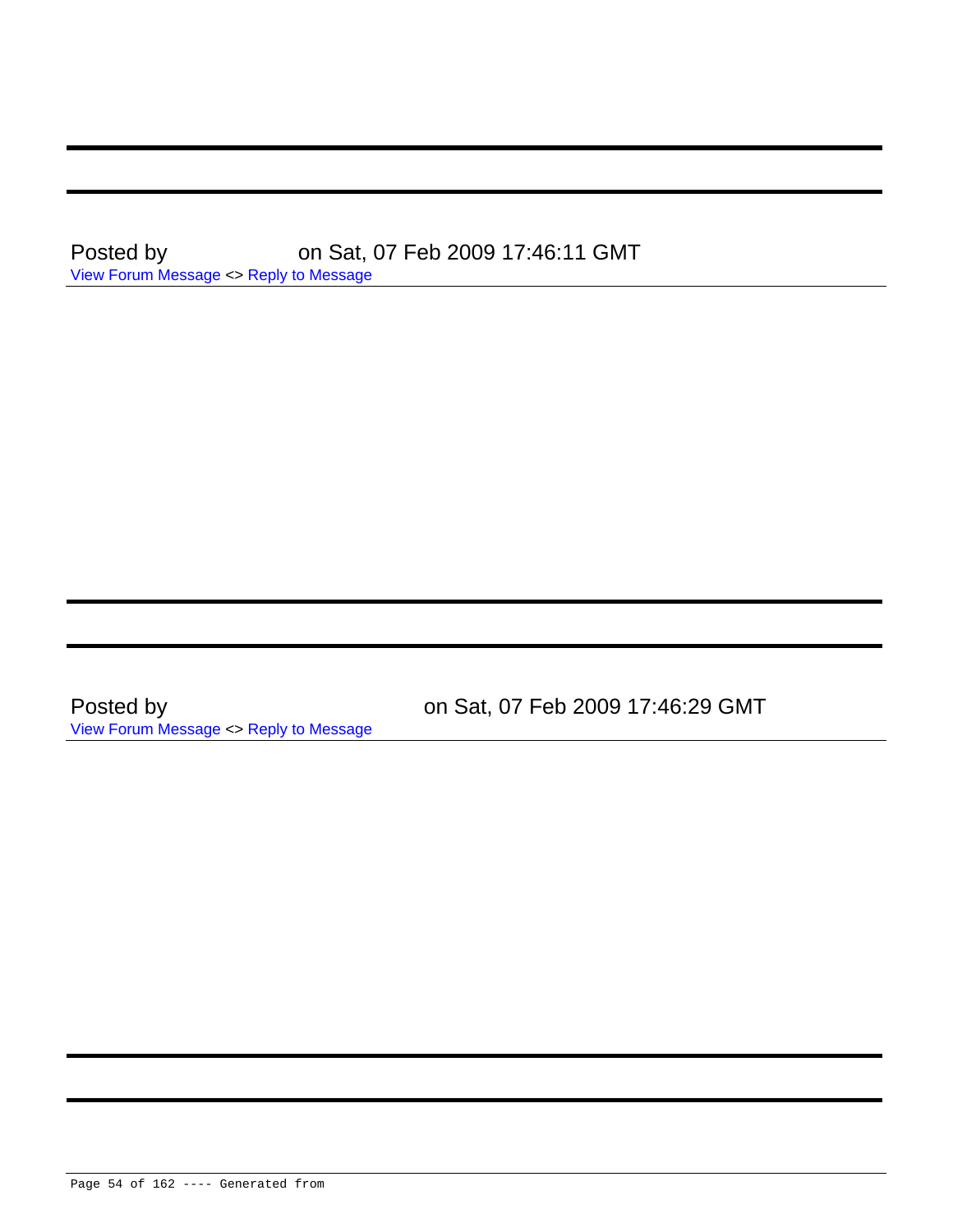on Sat, 07 Feb 2009 18:12:54 GMT Posted by on Sat, On Sat, On Sat, On Sat, On Sat, On Sat, On Sat, On Sat, On Sat, On Sat, On Sat, On Sat, On Sat, On Sat, On Sat, On Sat, On Sat, On Sat, On Sat, On Sat, On Sat, On Sat, On Sat, On Sat, On Sat, On Sat, On S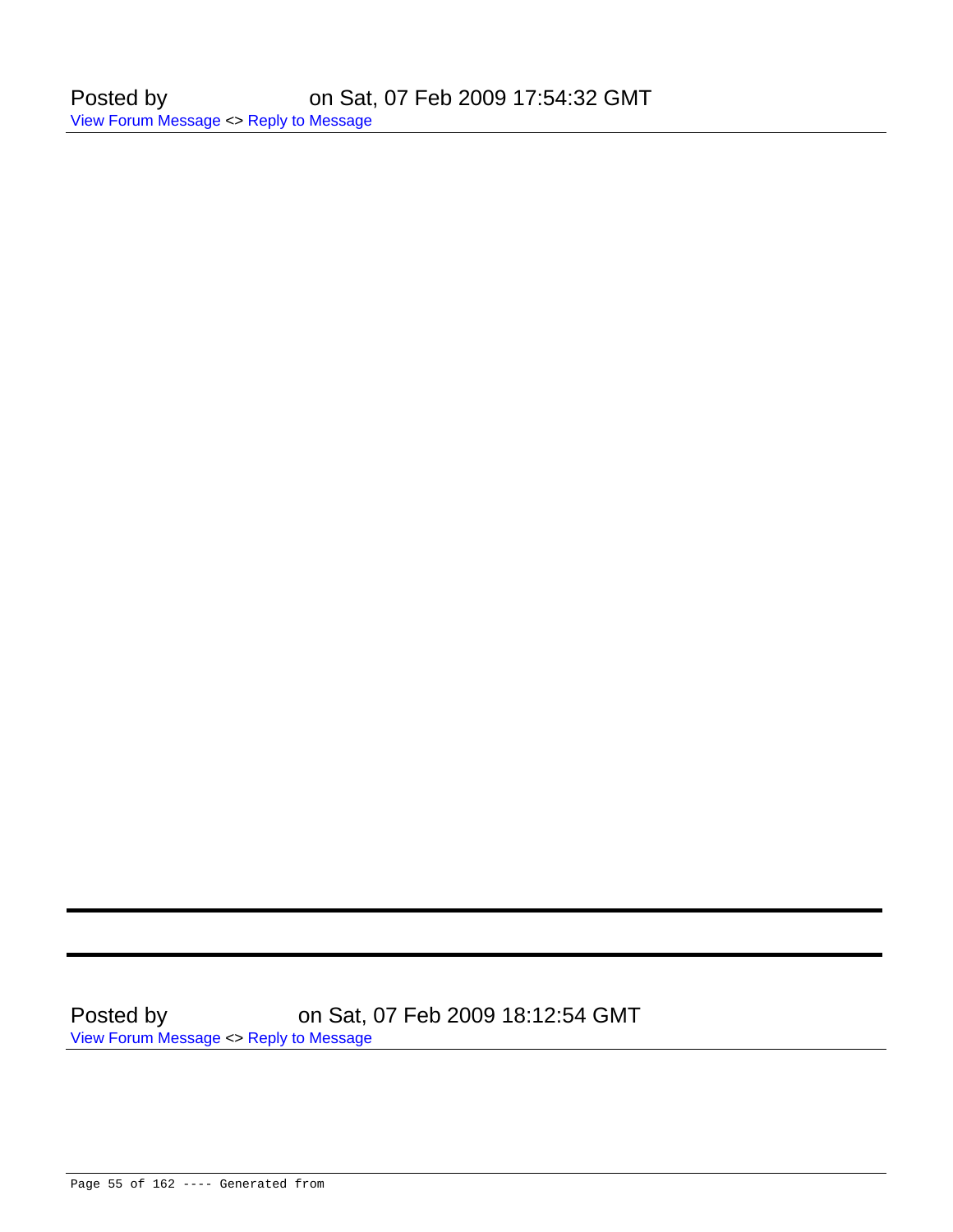Posted by<br>18:23:09 GMT [View Forum Message](http://www.pravoverie.ru/index.php?t=rview&th=4911&goto=180388#msg_180388) <> [Reply to Message](http://www.pravoverie.ru/index.php?t=post&reply_to=180388)

on Sat, 07 Feb 2009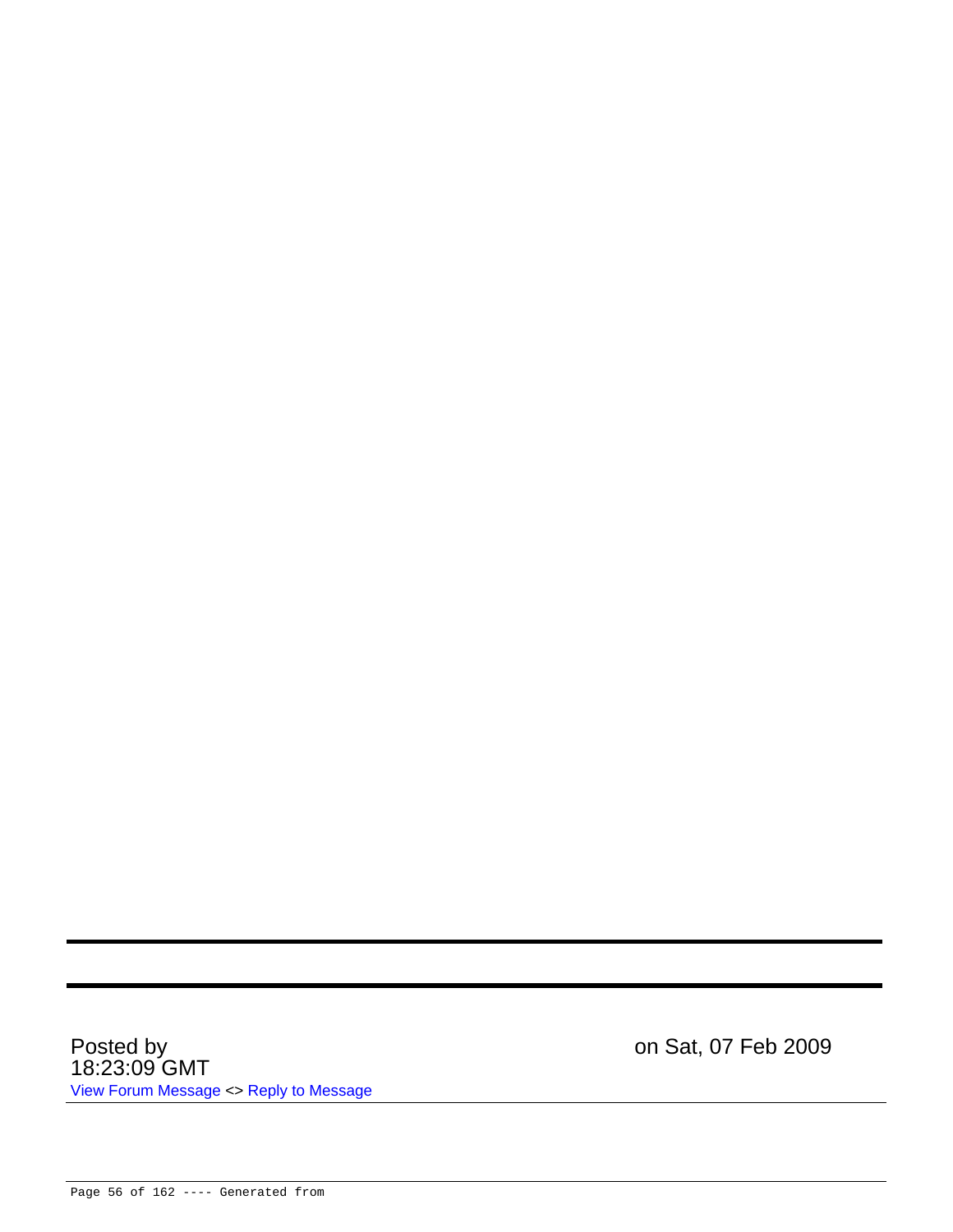## + 1 000 000!!!!!!!!!!!!!!!!!!!

on Sat, 07 Feb 2009 18:31:46 GMT Posted by on Sat,<br>[View Forum Message](http://www.pravoverie.ru/index.php?t=rview&th=4911&goto=180395#msg_180395) <> [Reply to Message](http://www.pravoverie.ru/index.php?t=post&reply_to=180395)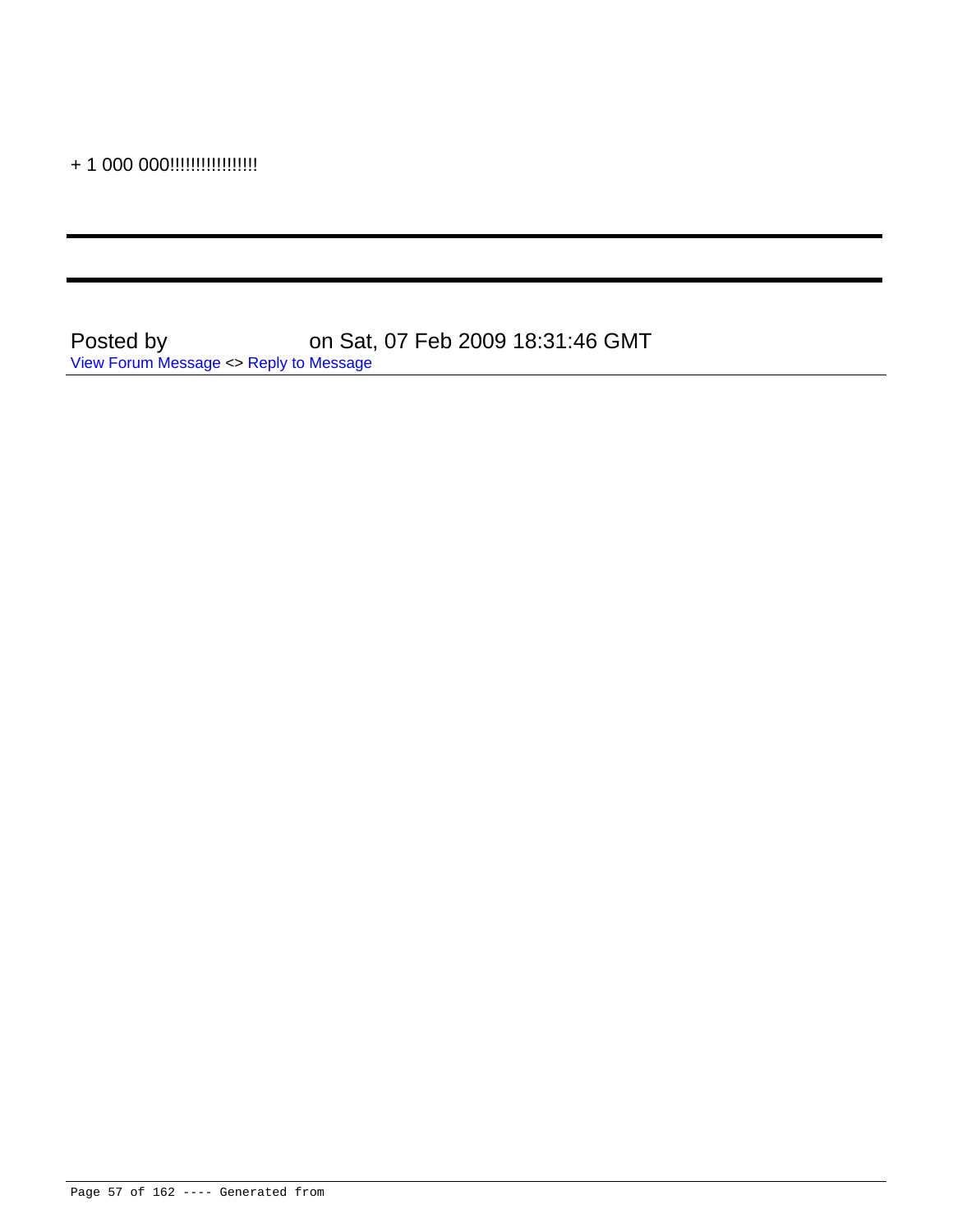Posted by<br>[View Forum Message](http://www.pravoverie.ru/index.php?t=rview&th=4911&goto=180402#msg_180402) <> [Reply to Message](http://www.pravoverie.ru/index.php?t=post&reply_to=180402)

on Sat, 07 Feb 2009 18:38:59 GMT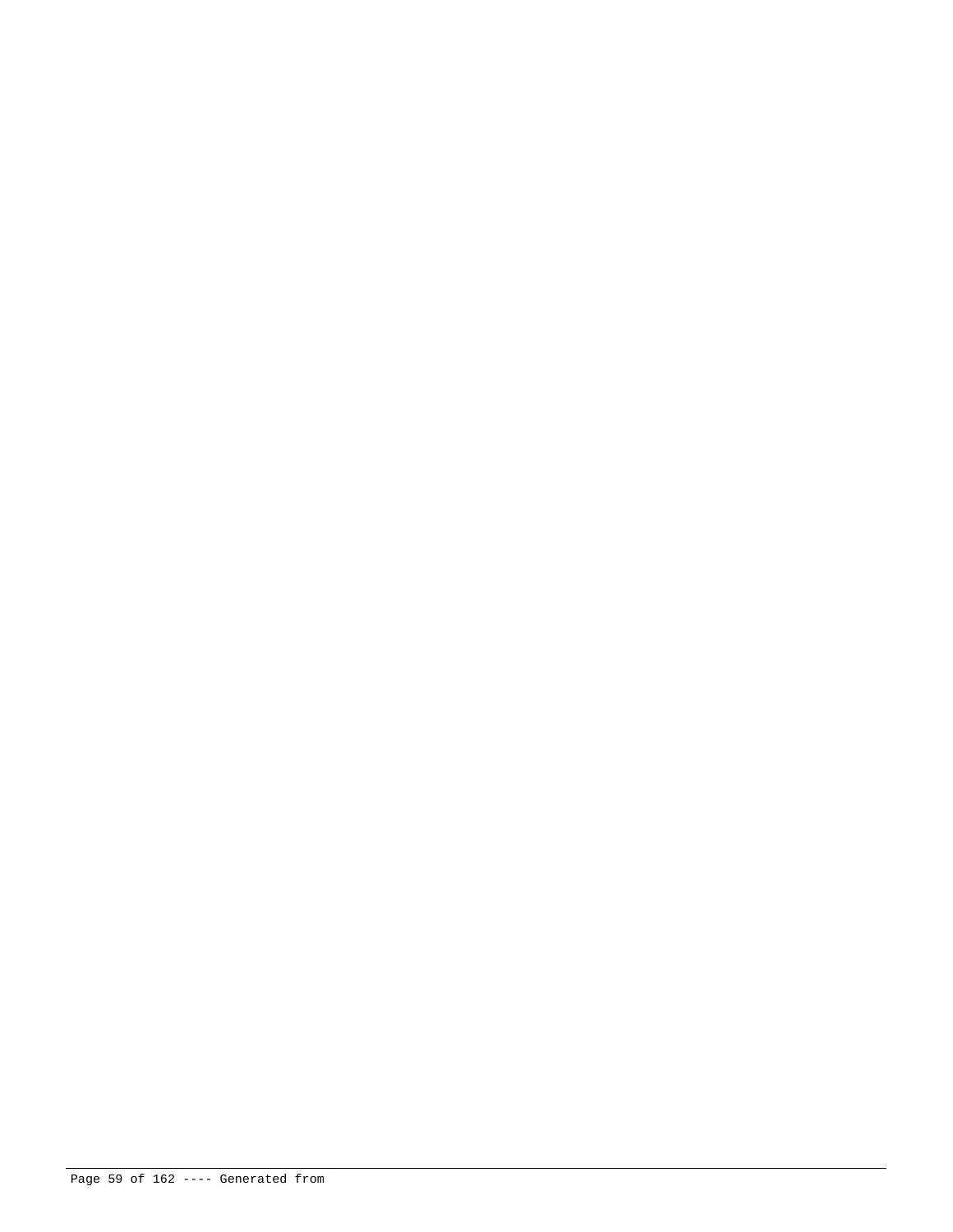[View Forum Message](http://www.pravoverie.ru/index.php?t=rview&th=4911&goto=180405#msg_180405) <> [Reply to Message](http://www.pravoverie.ru/index.php?t=post&reply_to=180405)

Posted by **Discrete Posted by CONT on Sat, 07 Feb 2009 18:40:26 GMT** 

Posted by on Sun, 08 Feb 2009 15:27:10 GMT [View Forum Message](http://www.pravoverie.ru/index.php?t=rview&th=4911&goto=180587#msg_180587) <> [Reply to Message](http://www.pravoverie.ru/index.php?t=post&reply_to=180587)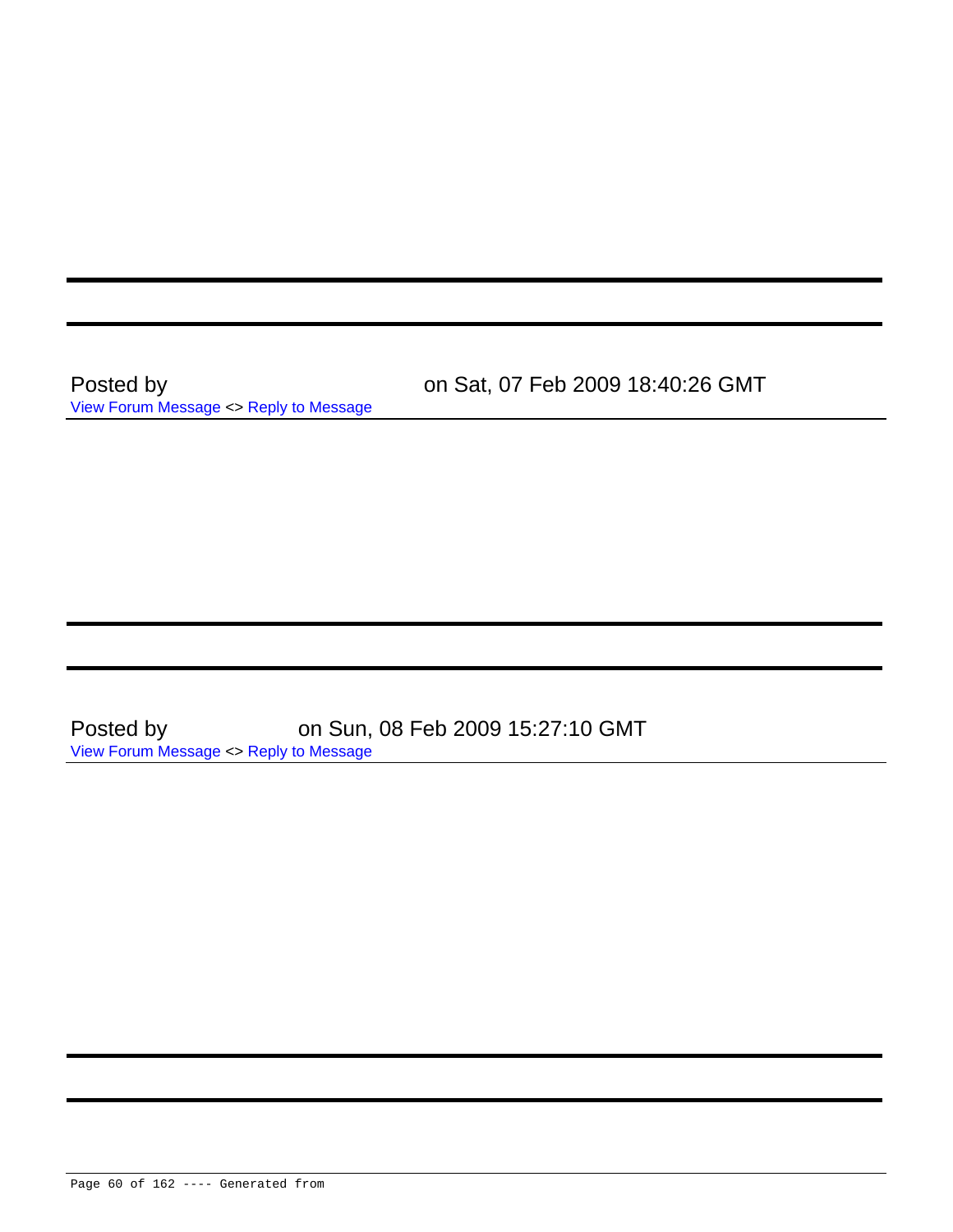on Sun, 08 Feb 2009 16:00:57 GMT Posted by on Sun, 0<br>[View Forum Message](http://www.pravoverie.ru/index.php?t=rview&th=4911&goto=180600#msg_180600) <> [Reply to Message](http://www.pravoverie.ru/index.php?t=post&reply_to=180600)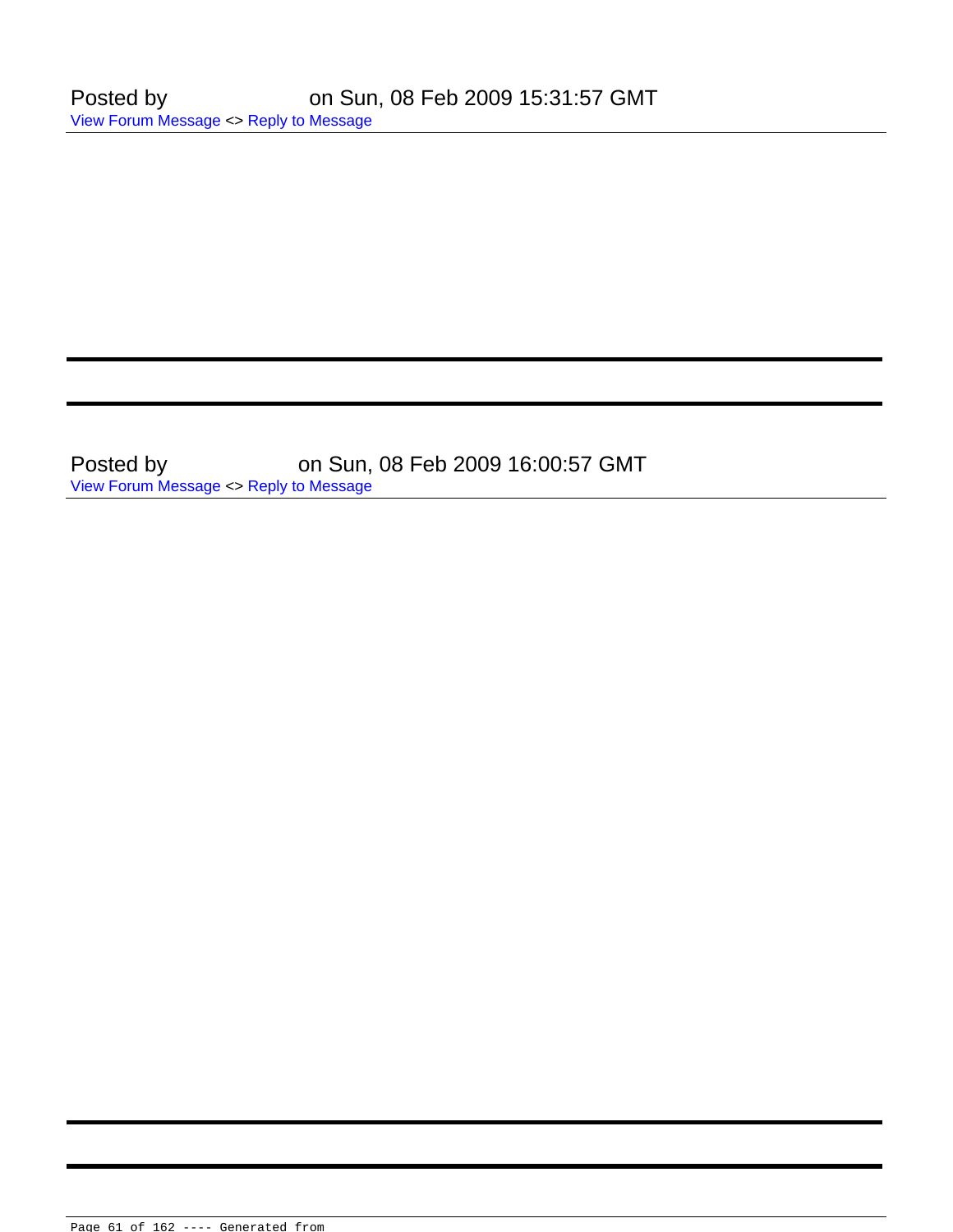Posted by on Sun, 08 Feb 2009 16:35:06 GMT [View Forum Message](http://www.pravoverie.ru/index.php?t=rview&th=4911&goto=180613#msg_180613) <> [Reply to Message](http://www.pravoverie.ru/index.php?t=post&reply_to=180613)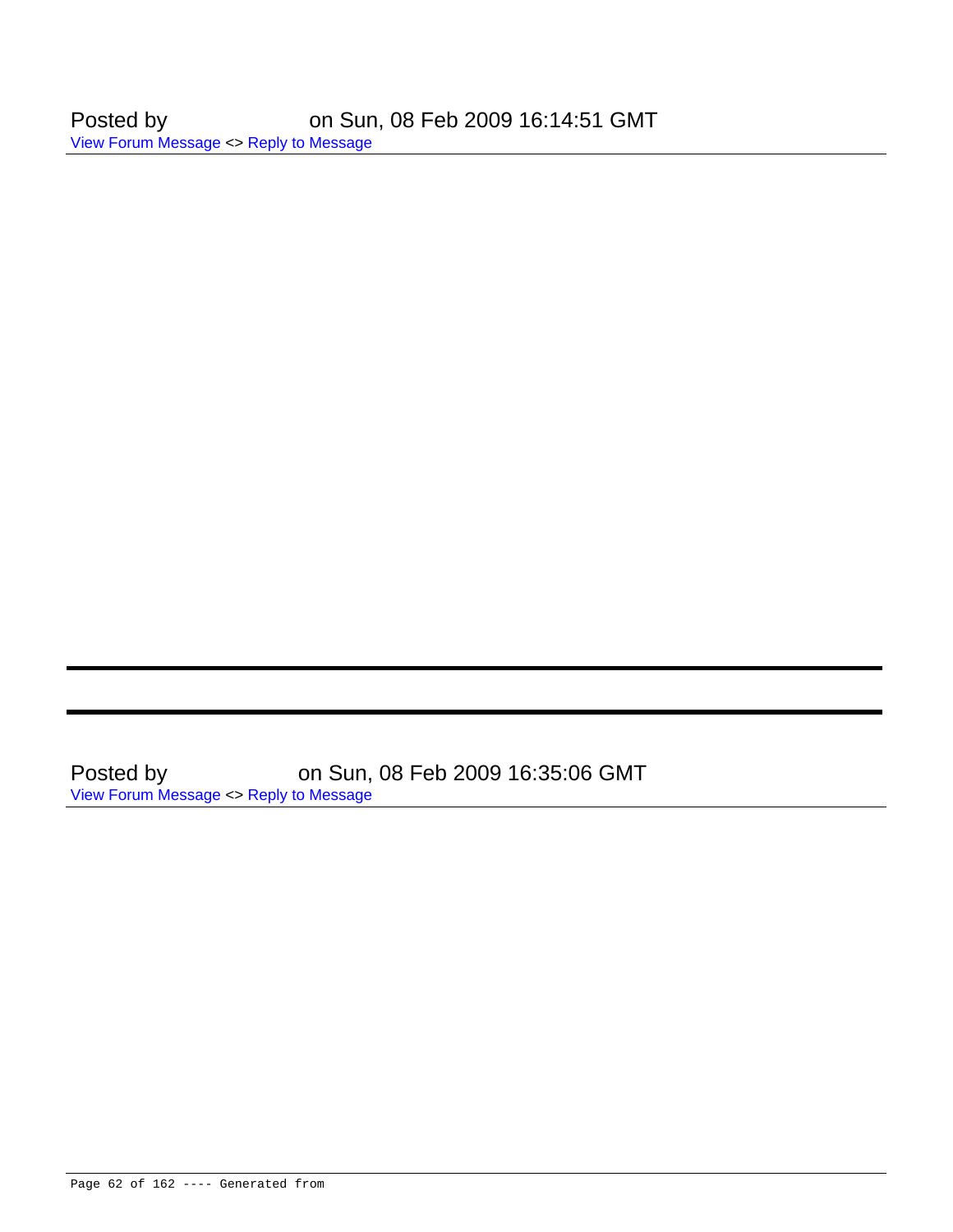on Sun, 08 Feb 2009 16:40:54 GMT [View Forum Message](http://www.pravoverie.ru/index.php?t=rview&th=4911&goto=180615#msg_180615) <> [Reply to Message](http://www.pravoverie.ru/index.php?t=post&reply_to=180615)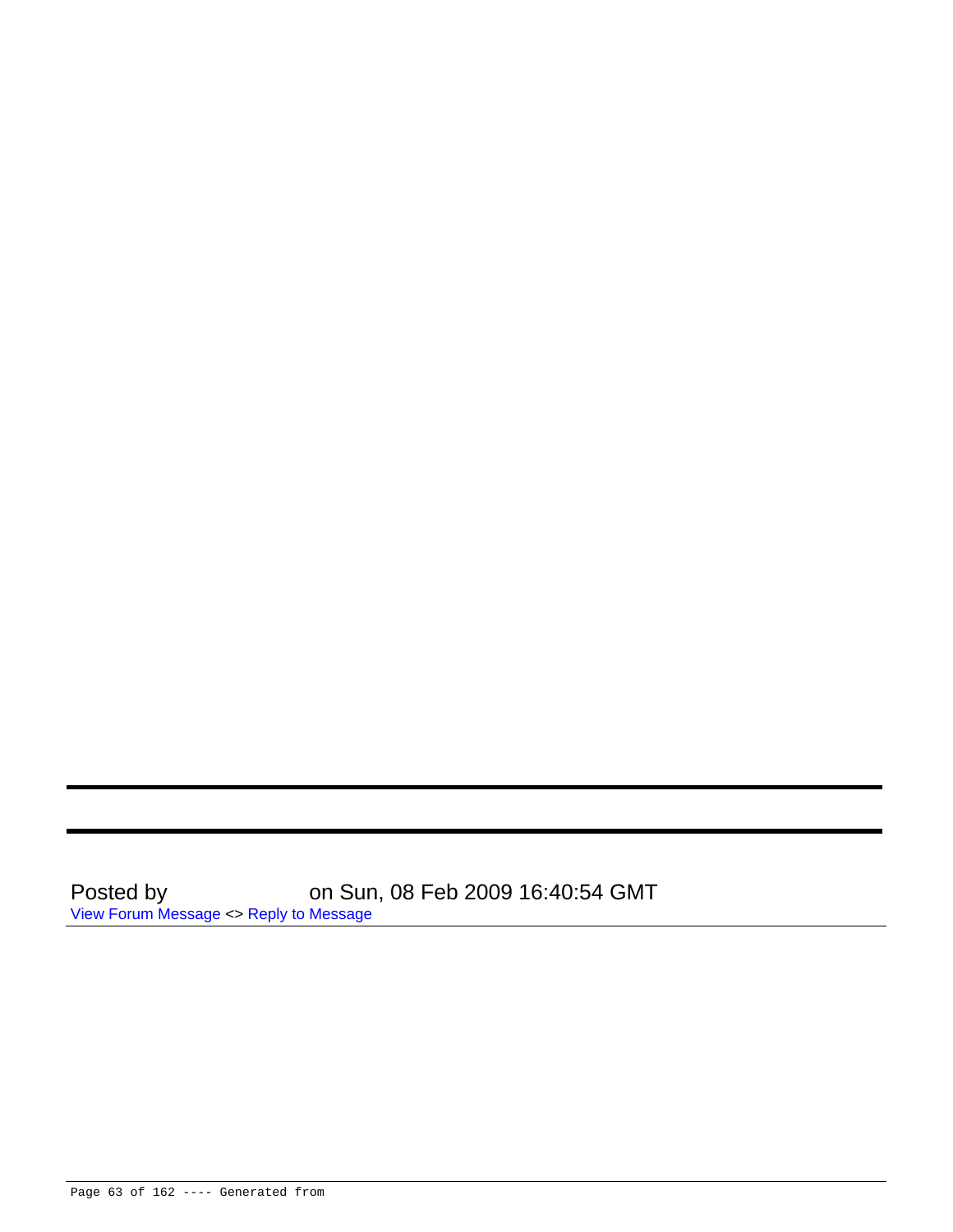| Posted by                              | on Sun, 08 Feb 2009 16:41:16 GMT |
|----------------------------------------|----------------------------------|
| View Forum Message <> Reply to Message |                                  |

on Sun, 08 Feb 2009 16:48:34 GMT Posted by on Sun,<br>[View Forum Message](http://www.pravoverie.ru/index.php?t=rview&th=4911&goto=180620#msg_180620) <> [Reply to Message](http://www.pravoverie.ru/index.php?t=post&reply_to=180620)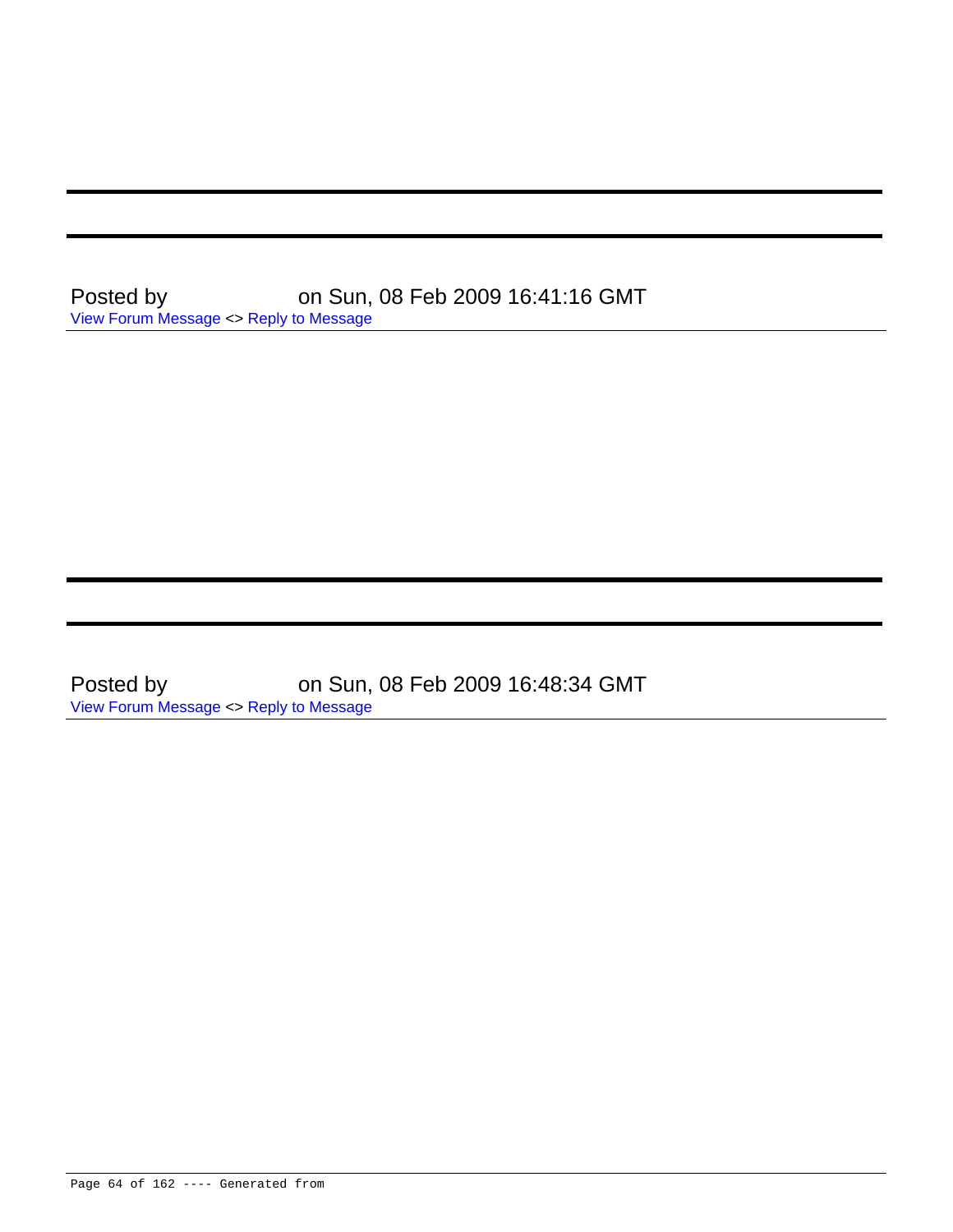Posted by **Disk and Sun, 08 Feb 2009 16:49:16 GMT** [View Forum Message](http://www.pravoverie.ru/index.php?t=rview&th=4911&goto=180621#msg_180621) <> [Reply to Message](http://www.pravoverie.ru/index.php?t=post&reply_to=180621)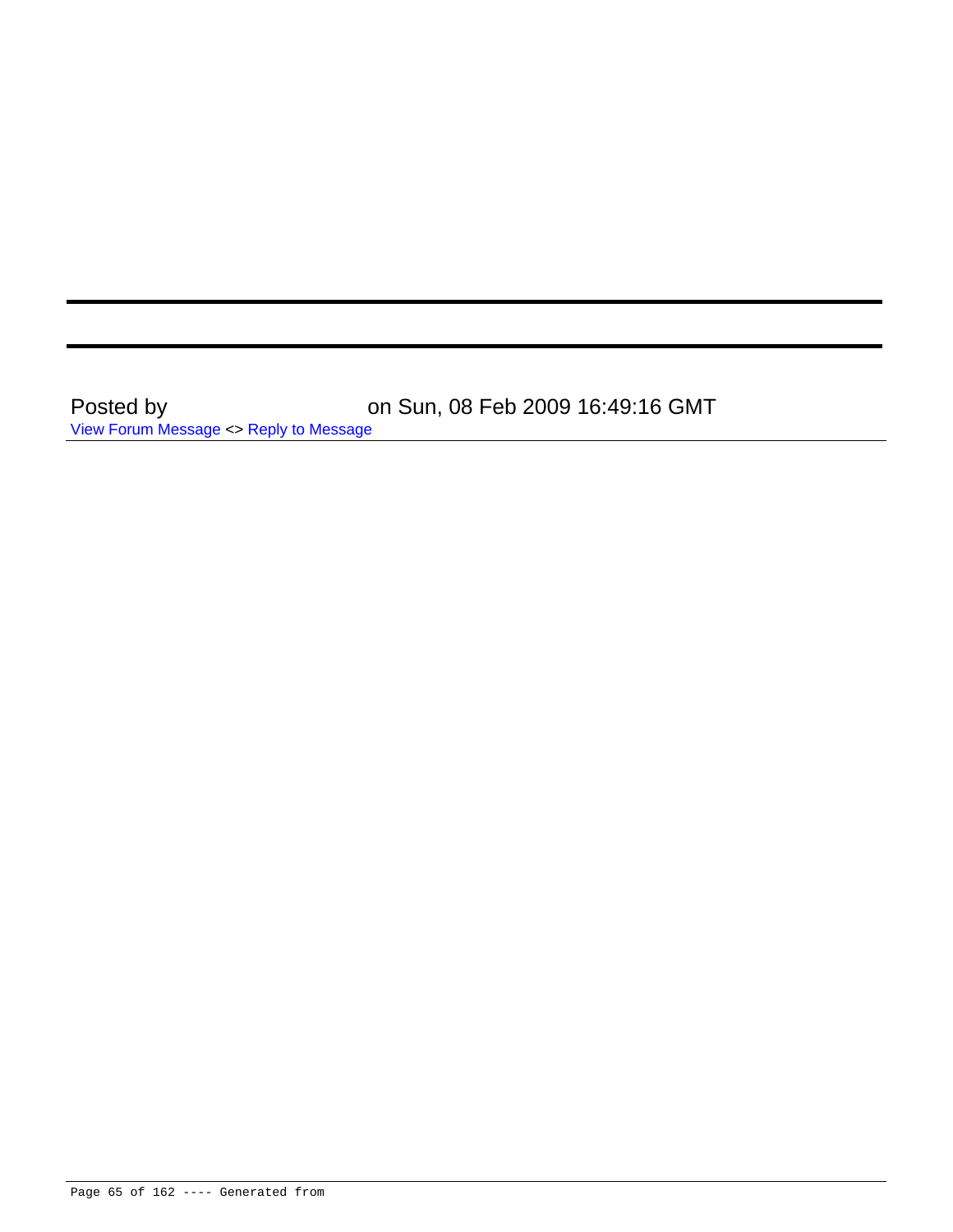on Sun, 08 Feb 2009 16:59:43 GMT Posted by on Sun,<br>[View Forum Message](http://www.pravoverie.ru/index.php?t=rview&th=4911&goto=180624#msg_180624) <> [Reply to Message](http://www.pravoverie.ru/index.php?t=post&reply_to=180624)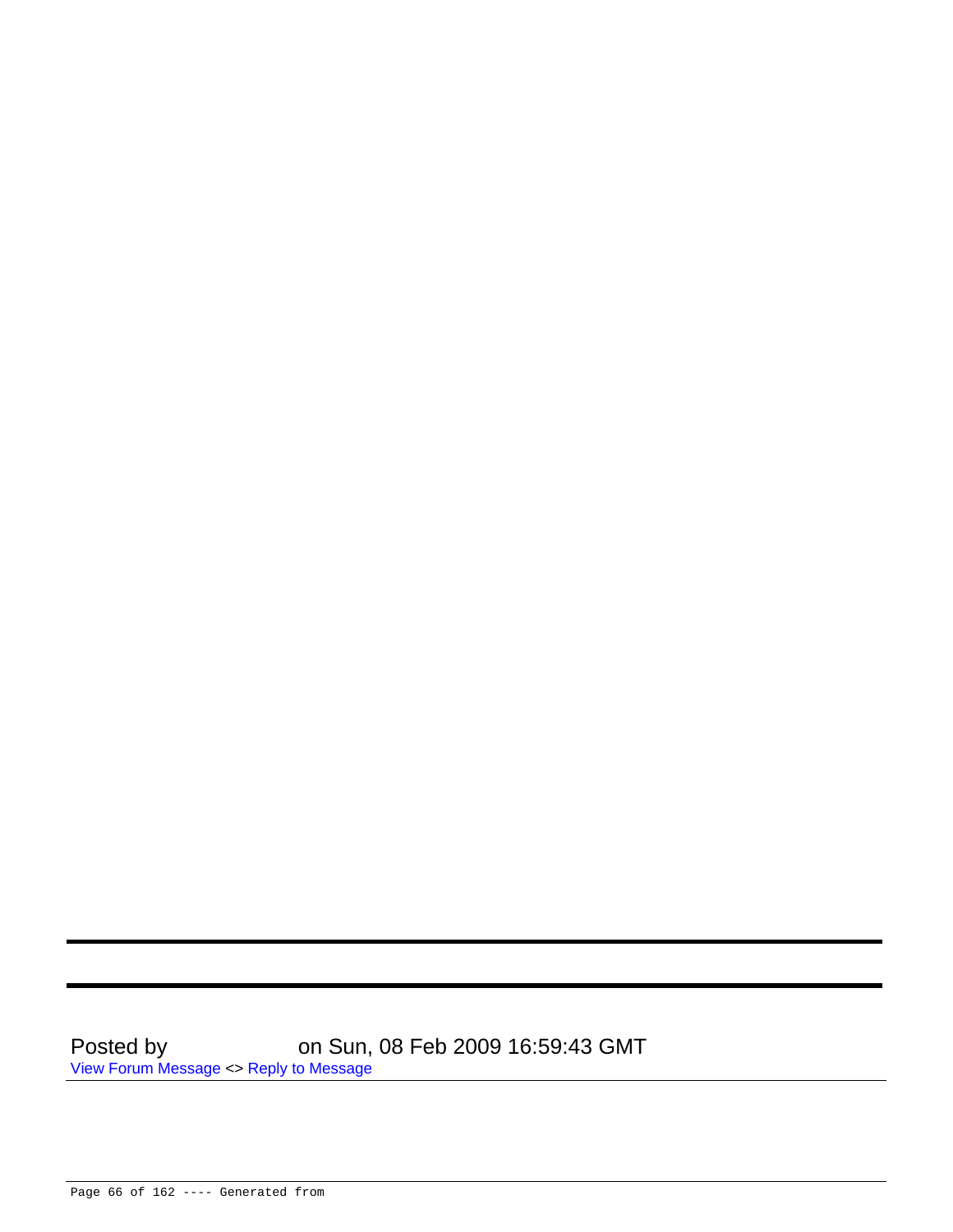| Posted by                              |  | on Sun, 08 Feb 2009 17:01:03 GMT |
|----------------------------------------|--|----------------------------------|
| View Forum Message <> Reply to Message |  |                                  |

Posted by<br>[View Forum Message](http://www.pravoverie.ru/index.php?t=rview&th=4911&goto=180626#msg_180626) <> [Reply to Message](http://www.pravoverie.ru/index.php?t=post&reply_to=180626)

on Sun, 08 Feb 2009 17:01:56 GMT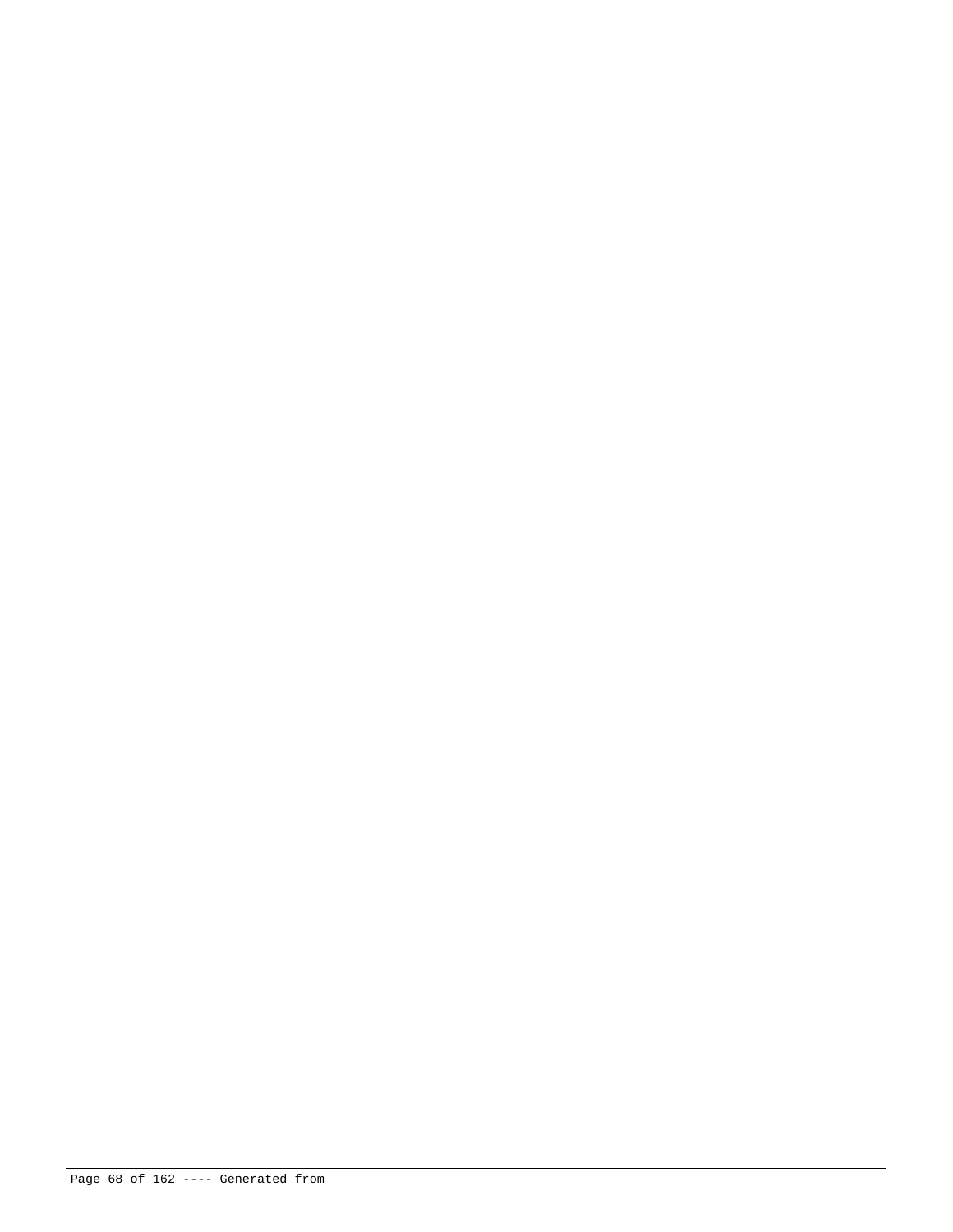| Posted by                              |  |
|----------------------------------------|--|
| View Forum Message <> Reply to Message |  |

on Sun, 08 Feb 2009 19:52:03 GMT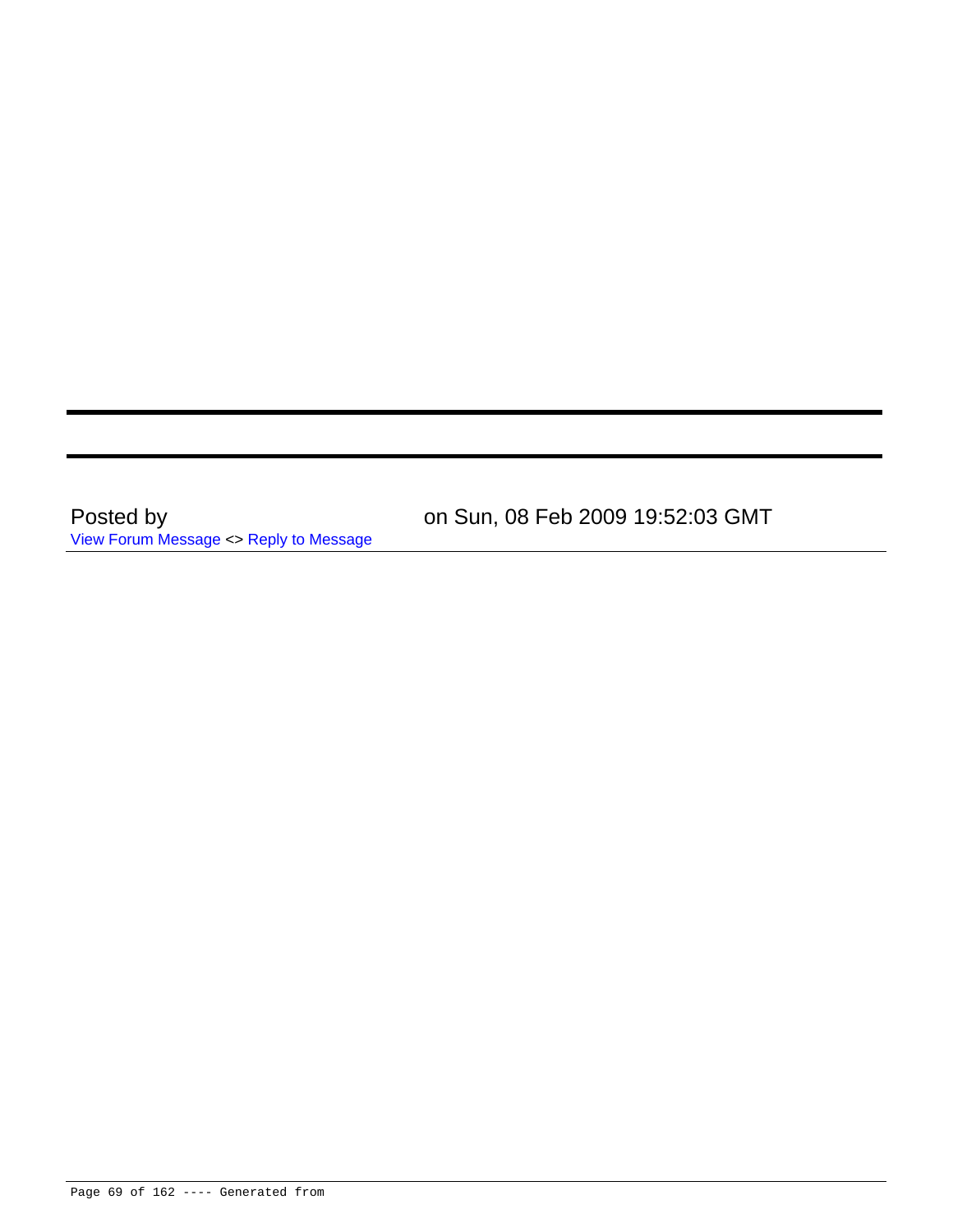on Sun, 08 Feb 2009 20:13:38 GMT Posted by on Sun,<br>[View Forum Message](http://www.pravoverie.ru/index.php?t=rview&th=4911&goto=180696#msg_180696) <> [Reply to Message](http://www.pravoverie.ru/index.php?t=post&reply_to=180696)

[/quote]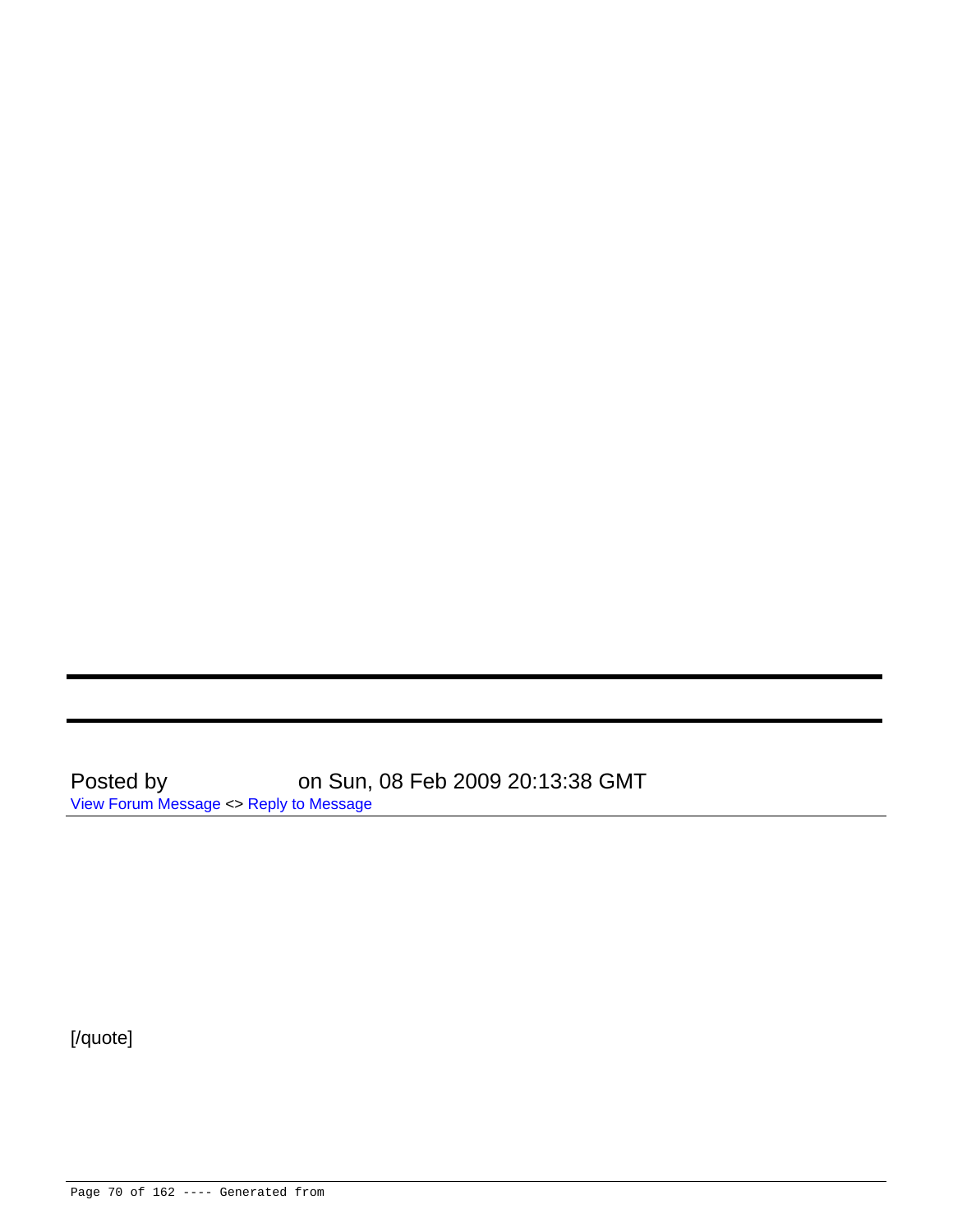## Posted by on Sun, 08 Feb 2009 20:36:25 GMT [View Forum Message](http://www.pravoverie.ru/index.php?t=rview&th=4911&goto=180710#msg_180710) <> [Reply to Message](http://www.pravoverie.ru/index.php?t=post&reply_to=180710)

Posted by on Sun, 08 Feb 2009 20:45:31 GMT [View Forum Message](http://www.pravoverie.ru/index.php?t=rview&th=4911&goto=180715#msg_180715) <> [Reply to Message](http://www.pravoverie.ru/index.php?t=post&reply_to=180715)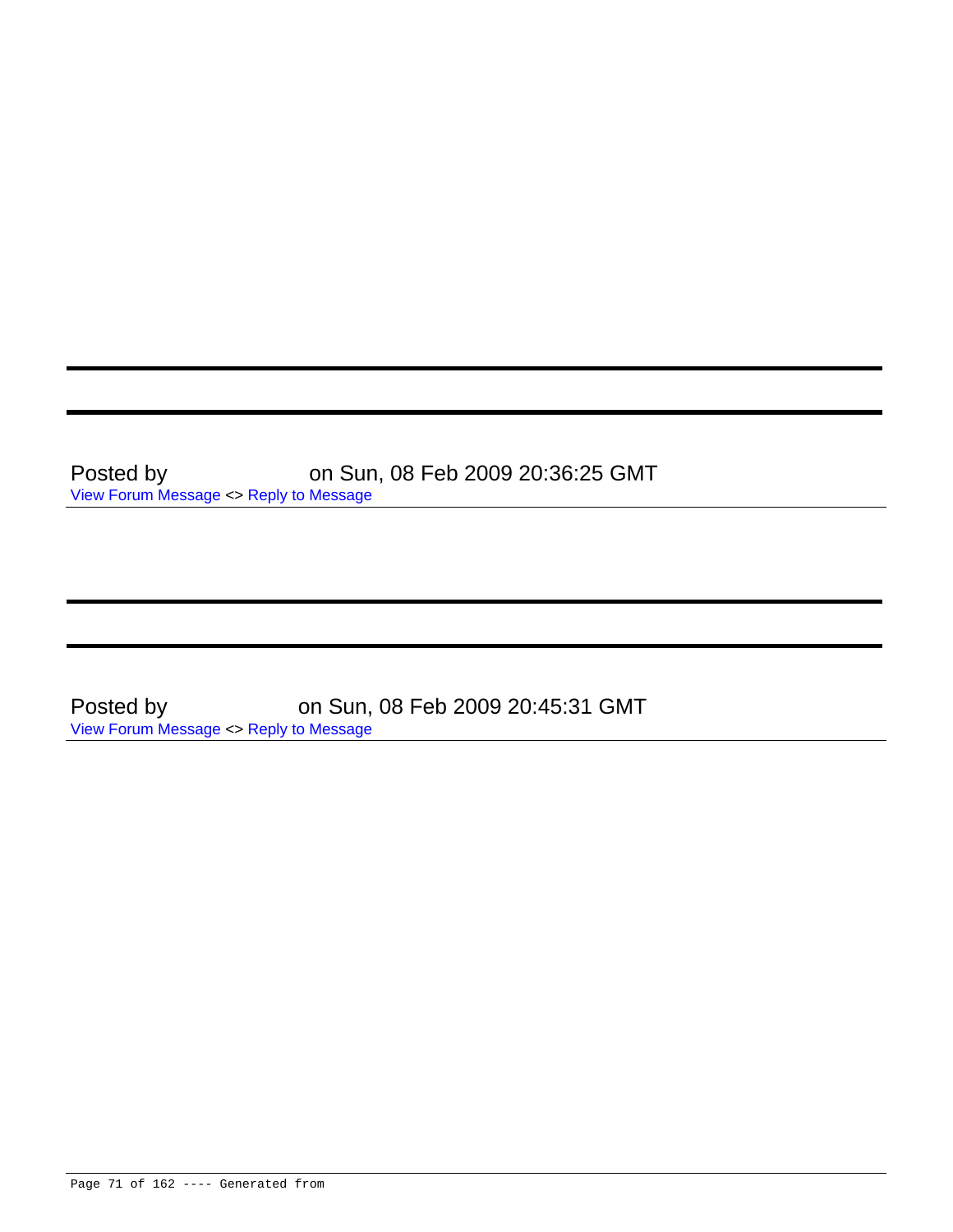Posted by<br>[View Forum Message](http://www.pravoverie.ru/index.php?t=rview&th=4911&goto=180720#msg_180720) <> [Reply to Message](http://www.pravoverie.ru/index.php?t=post&reply_to=180720)

on Sun, 08 Feb 2009 20:58:57 GMT

Posted by on Mon, 09 Feb 2009 16:21:47 GMT [View Forum Message](http://www.pravoverie.ru/index.php?t=rview&th=4911&goto=181220#msg_181220) <> [Reply to Message](http://www.pravoverie.ru/index.php?t=post&reply_to=181220)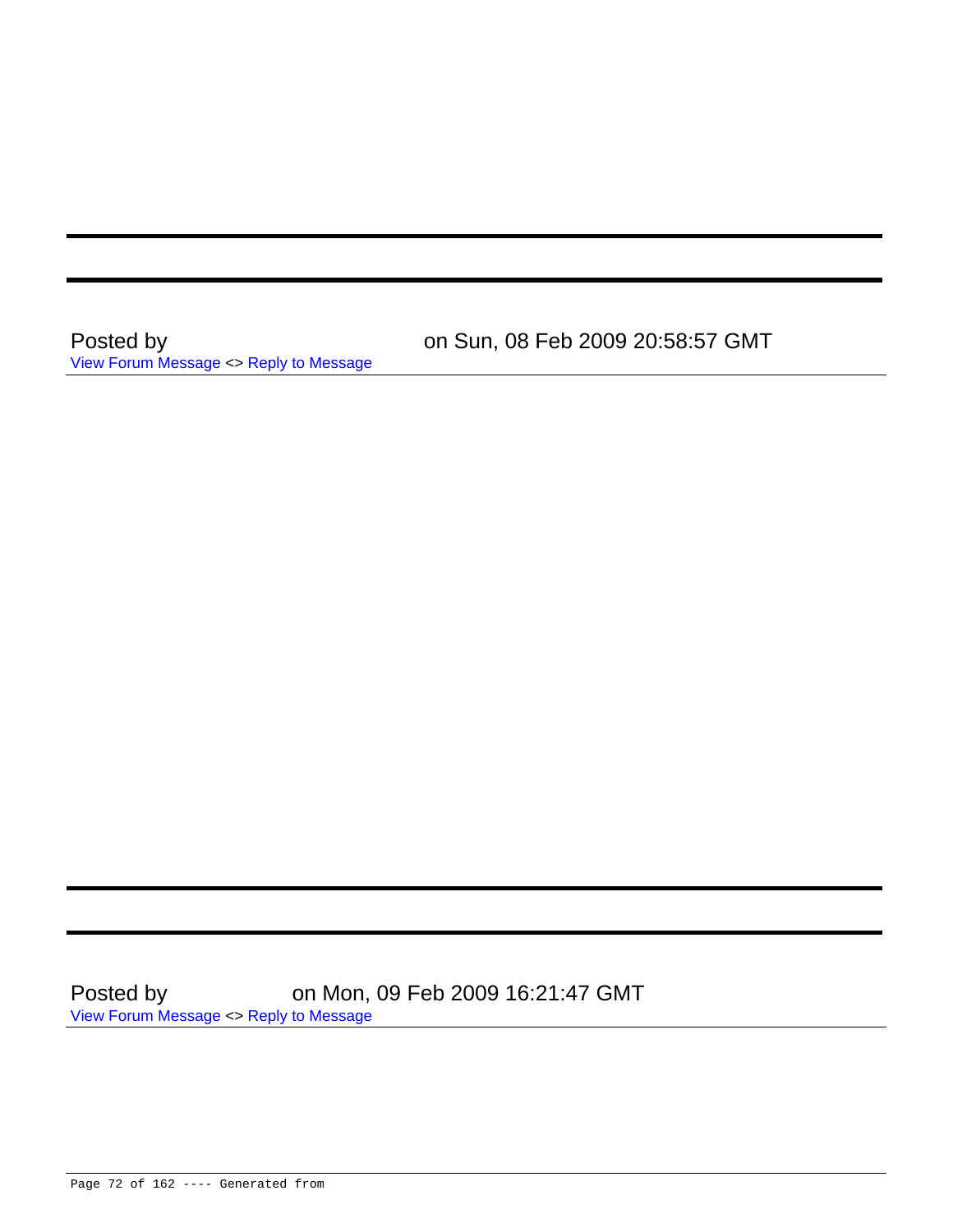| Posted by                              |  |  |  |
|----------------------------------------|--|--|--|
| View Forum Message <> Reply to Message |  |  |  |

on Tue, 10 Feb 2009 07:54:23 GMT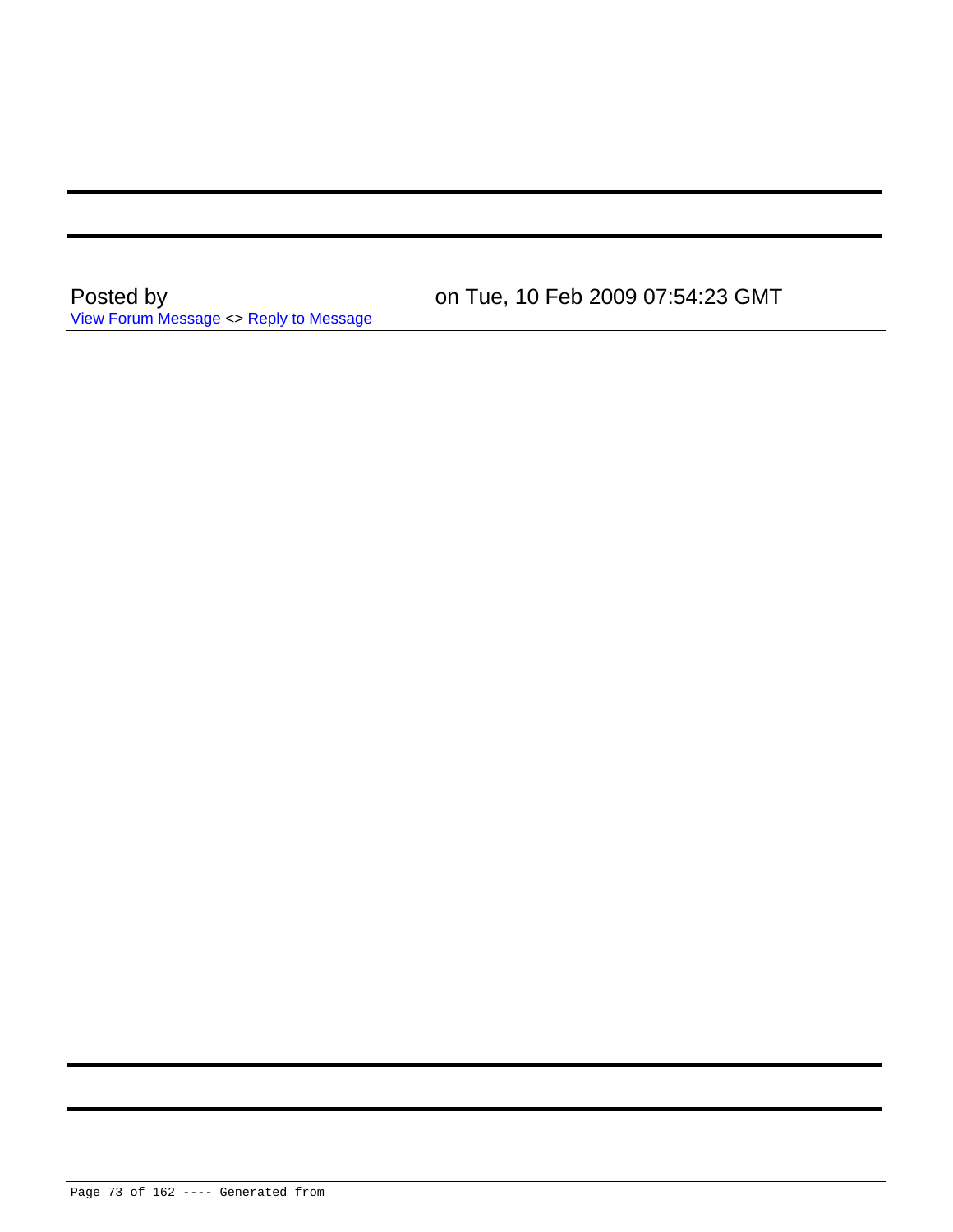Posted by **Discrep 2001 Tue, 10 Feb 2009 13:34:03 GMT** [View Forum Message](http://www.pravoverie.ru/index.php?t=rview&th=4911&goto=181588#msg_181588) <> [Reply to Message](http://www.pravoverie.ru/index.php?t=post&reply_to=181588)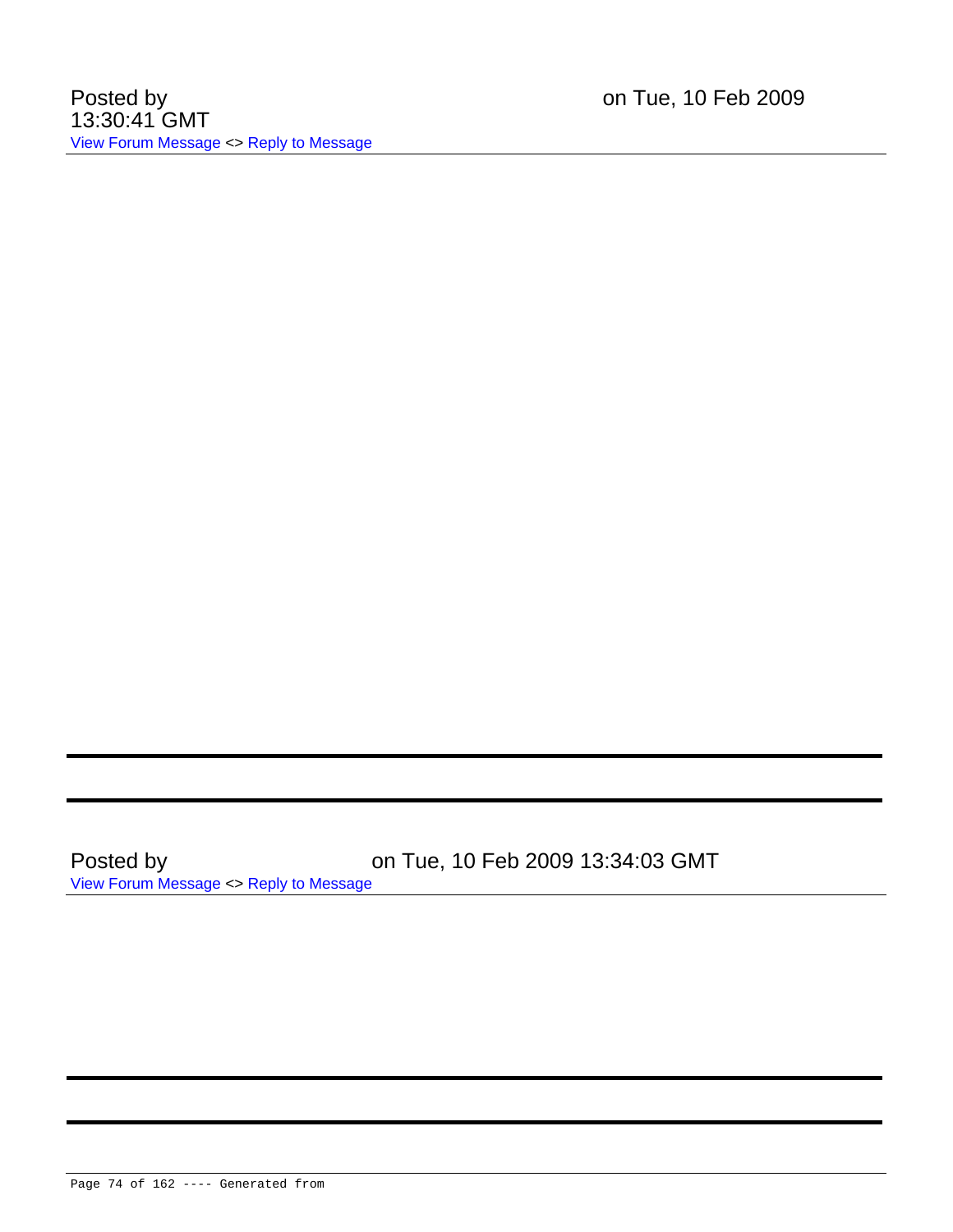[View Forum Message](http://www.pravoverie.ru/index.php?t=rview&th=4911&goto=181739#msg_181739) <> [Reply to Message](http://www.pravoverie.ru/index.php?t=post&reply_to=181739)

Posted by **Discrete Posted by CONTER 2009 07:26:43 GMT** 

Posted by on Wed, 11 Feb 2009 07:35:30 GMT [View Forum Message](http://www.pravoverie.ru/index.php?t=rview&th=4911&goto=181748#msg_181748) <> [Reply to Message](http://www.pravoverie.ru/index.php?t=post&reply_to=181748)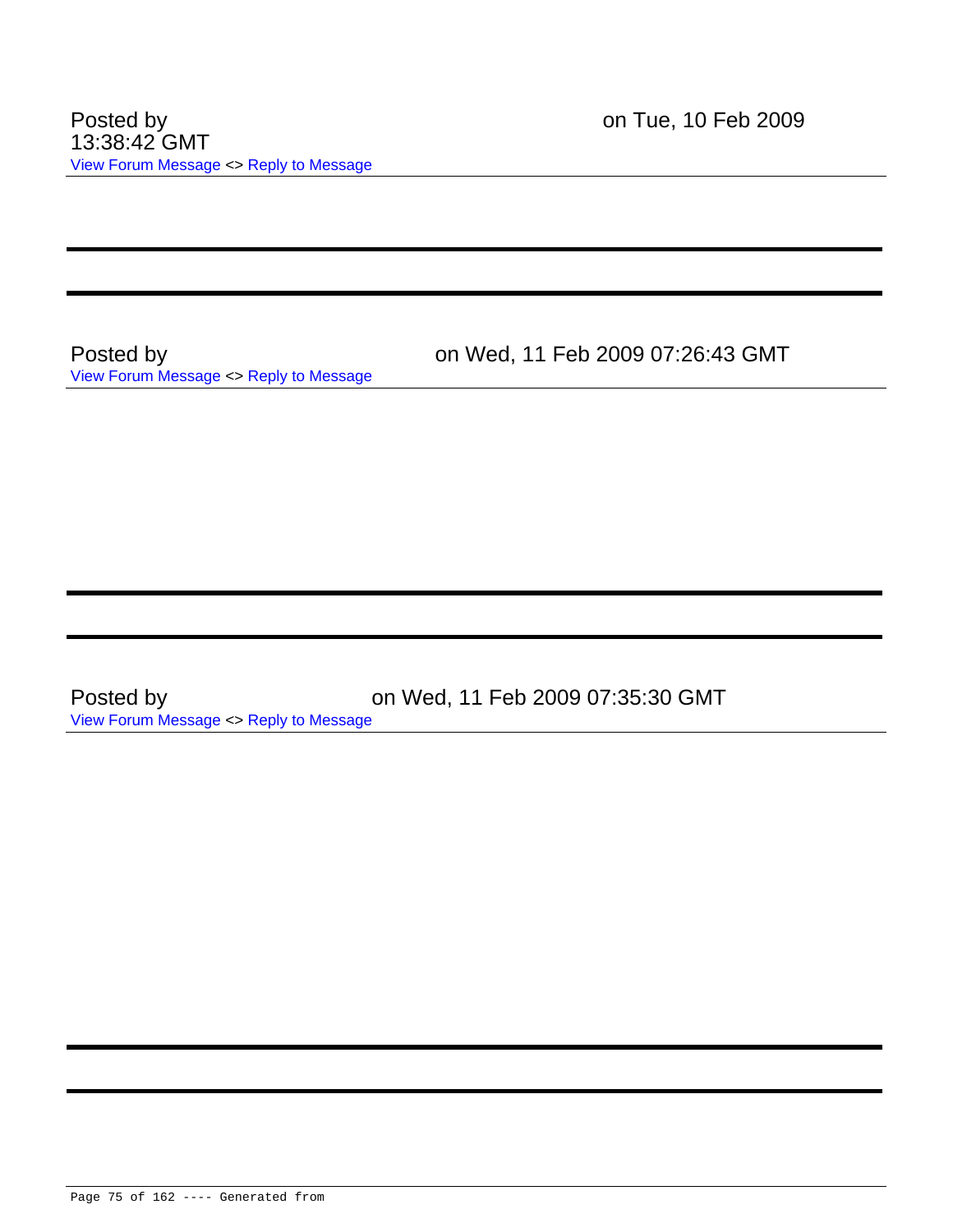on Wed, 11 Feb 2009 07:44:39 GMT [View Forum Message](http://www.pravoverie.ru/index.php?t=rview&th=4911&goto=181755#msg_181755) <> [Reply to Message](http://www.pravoverie.ru/index.php?t=post&reply_to=181755)

[View Forum Message](http://www.pravoverie.ru/index.php?t=rview&th=4911&goto=181768#msg_181768) <> [Reply to Message](http://www.pravoverie.ru/index.php?t=post&reply_to=181768)

Posted by **Department COV** on Wed, 11 Feb 2009 08:08:17 GMT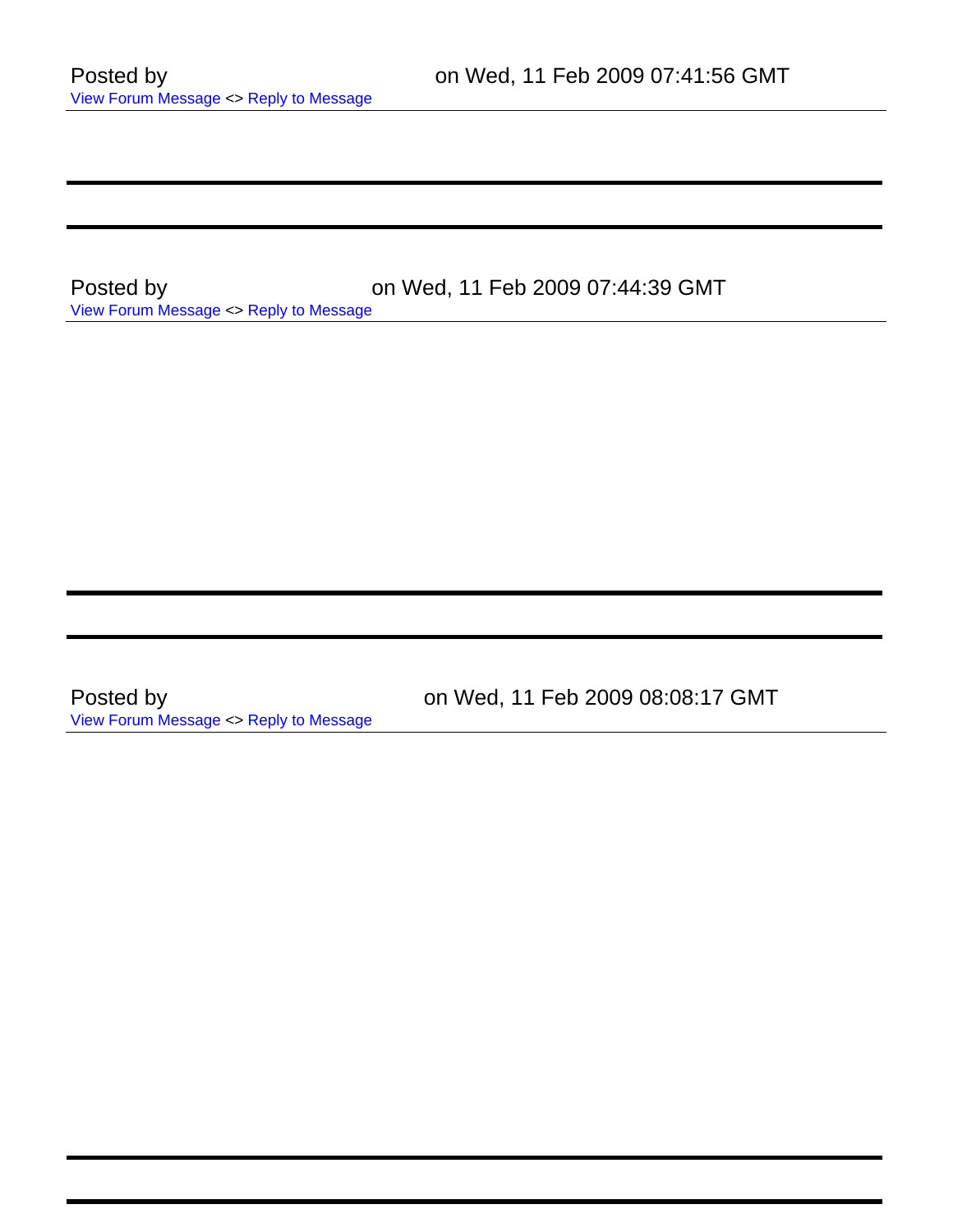[View Forum Message](http://www.pravoverie.ru/index.php?t=rview&th=4911&goto=181781#msg_181781) <> [Reply to Message](http://www.pravoverie.ru/index.php?t=post&reply_to=181781)

Posted by **Discrete Posted by CONT** 60 Med, 11 Feb 2009 08:49:55 GMT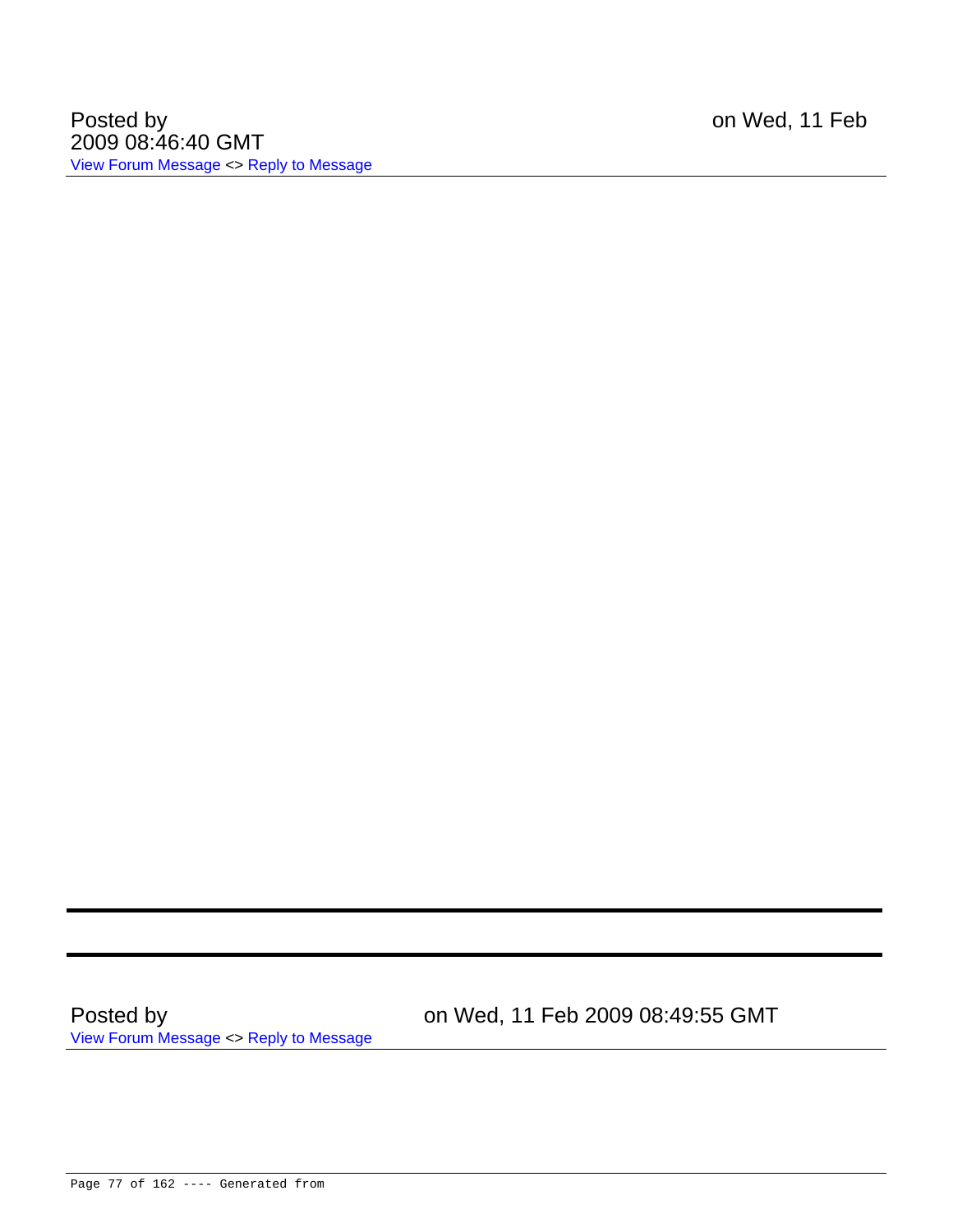Posted by<br>18:50:06 GMT [View Forum Message](http://www.pravoverie.ru/index.php?t=rview&th=4911&goto=182031#msg_182031) <> [Reply to Message](http://www.pravoverie.ru/index.php?t=post&reply_to=182031)

on Wed, 11 Feb 2009

Posted by **Discrete Posted by CONTER 2009 19:14:54 GMT**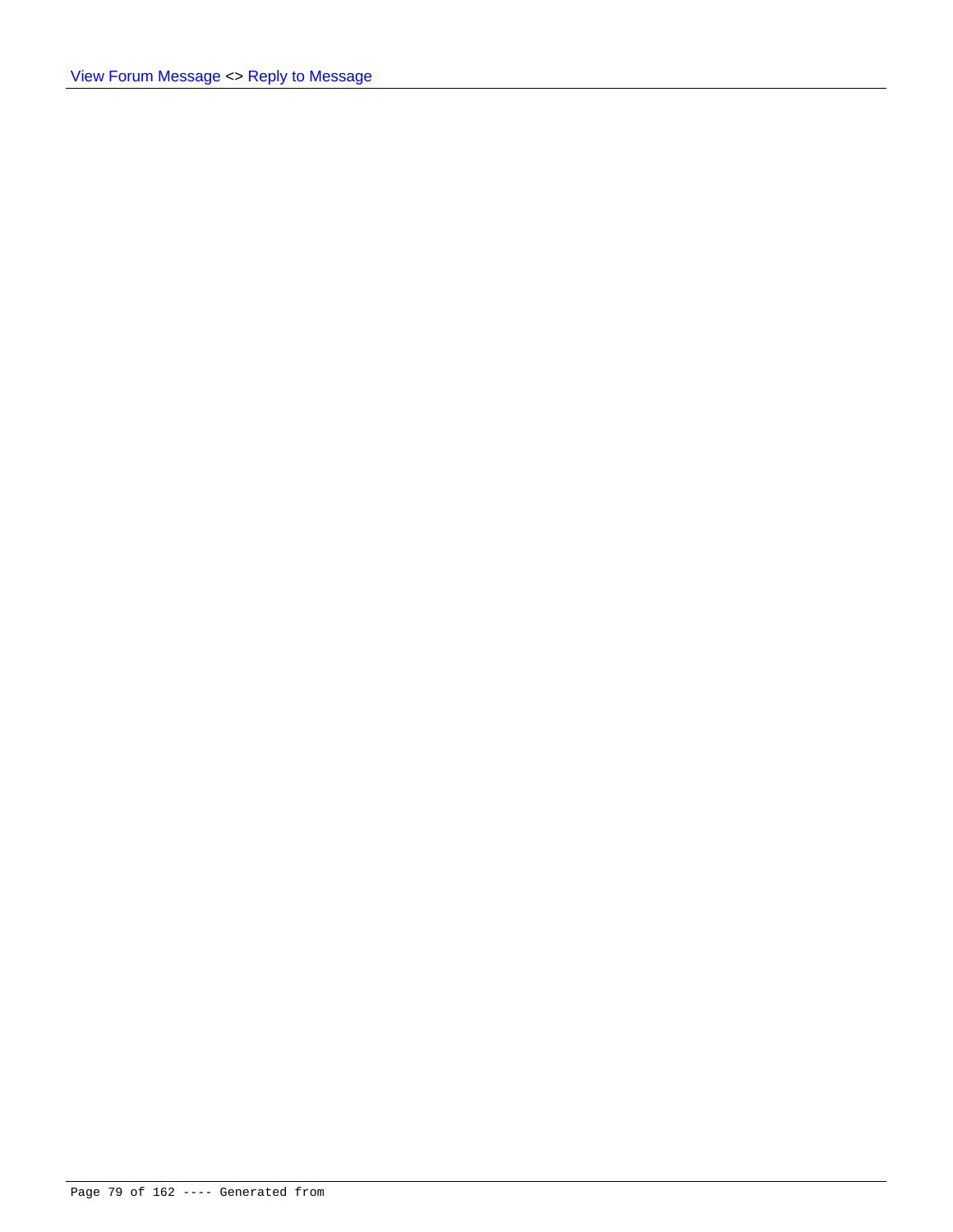| Posted by                              | on Wed, 11 Feb 2009 19:19:29 GMT |  |
|----------------------------------------|----------------------------------|--|
| View Forum Message <> Reply to Message |                                  |  |

Posted by **Department Controller Concrete Controller** on Wed, 11 Feb 2009 19:20:04 GMT [View Forum Message](http://www.pravoverie.ru/index.php?t=rview&th=4911&goto=182037#msg_182037) <> [Reply to Message](http://www.pravoverie.ru/index.php?t=post&reply_to=182037)

Posted by on Wed, 11 Feb 2009 19:23:20 GMT [View Forum Message](http://www.pravoverie.ru/index.php?t=rview&th=4911&goto=182039#msg_182039) <> [Reply to Message](http://www.pravoverie.ru/index.php?t=post&reply_to=182039)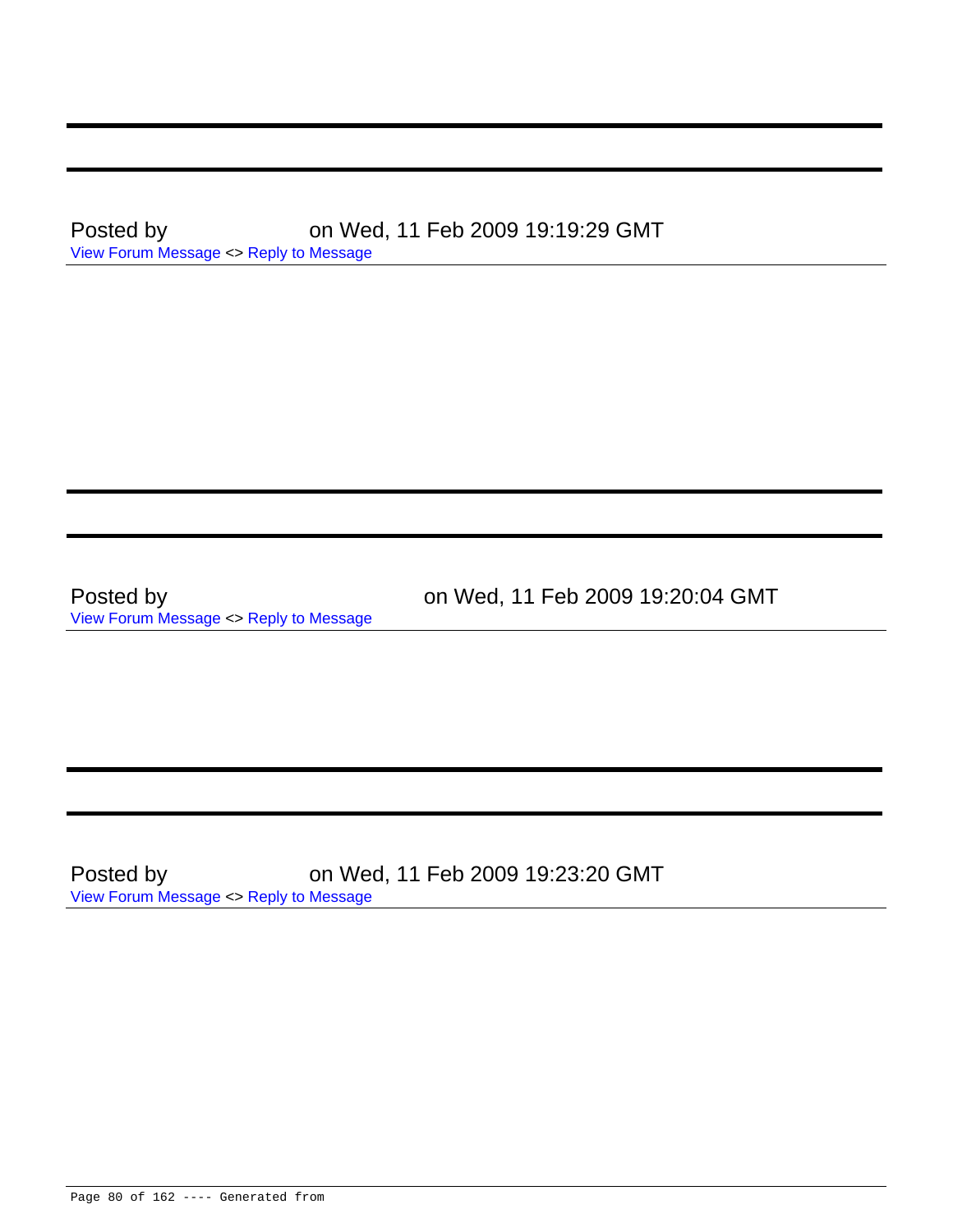[View Forum Message](http://www.pravoverie.ru/index.php?t=rview&th=4911&goto=182040#msg_182040) <> [Reply to Message](http://www.pravoverie.ru/index.php?t=post&reply_to=182040)

Posted by **Department Connect 2009 19:25:59 GMT** 

Posted by on Wed, 11 Feb 2009 19:28:08 GMT [View Forum Message](http://www.pravoverie.ru/index.php?t=rview&th=4911&goto=182041#msg_182041) <> [Reply to Message](http://www.pravoverie.ru/index.php?t=post&reply_to=182041)

Posted by<br>04:21:39 GMT [View Forum Message](http://www.pravoverie.ru/index.php?t=rview&th=4911&goto=182058#msg_182058) <> [Reply to Message](http://www.pravoverie.ru/index.php?t=post&reply_to=182058) on Thu, 12 Feb 2009

Page 81 of 162 ---- Generated from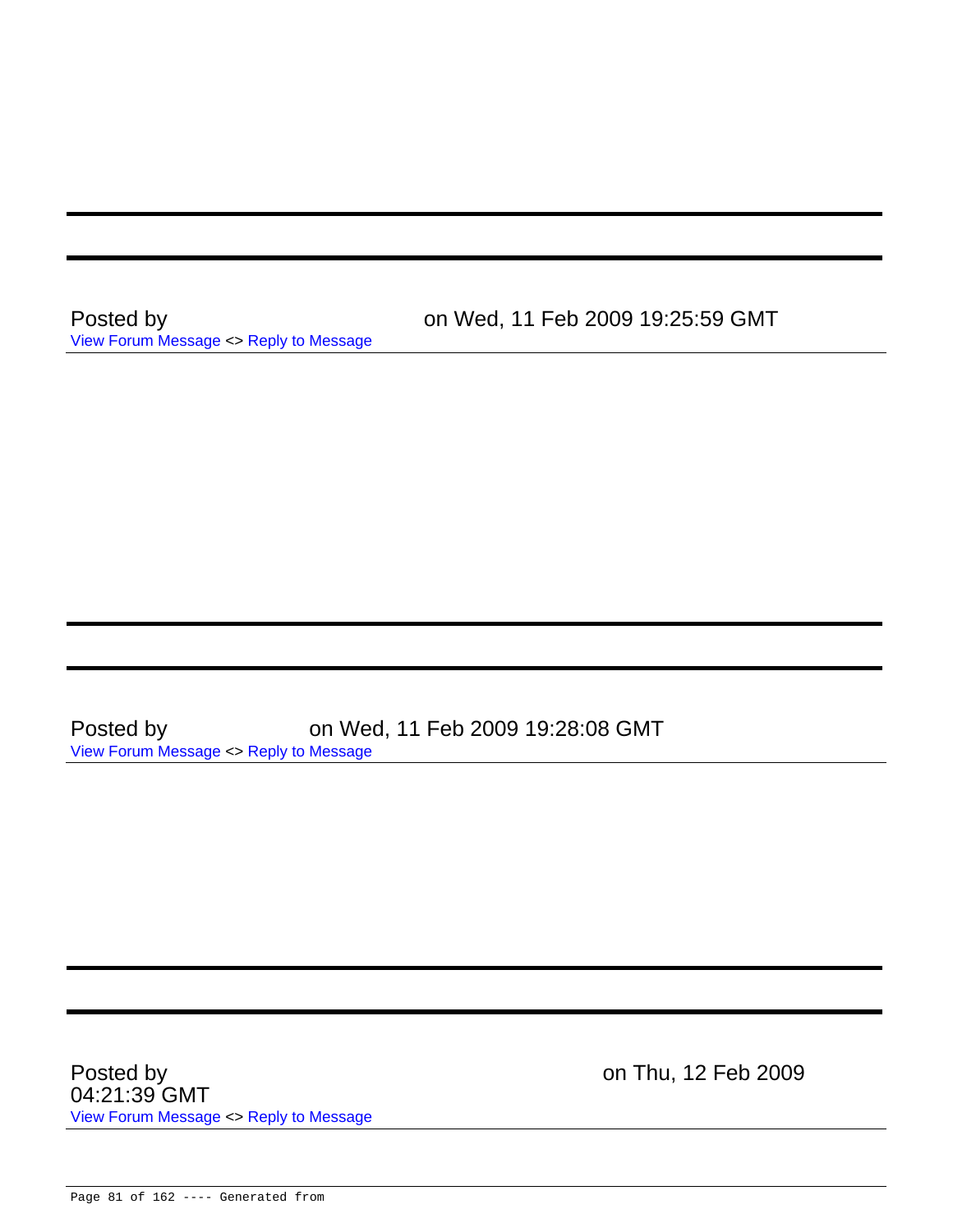Posted by<br>16:20:07 GMT [View Forum Message](http://www.pravoverie.ru/index.php?t=rview&th=4911&goto=183390#msg_183390) <> [Reply to Message](http://www.pravoverie.ru/index.php?t=post&reply_to=183390) on Tue, 17 Feb 2009

Posted by<br>17:25:09 GMT [View Forum Message](http://www.pravoverie.ru/index.php?t=rview&th=4911&goto=183397#msg_183397) <> [Reply to Message](http://www.pravoverie.ru/index.php?t=post&reply_to=183397) on Tue, 17 Feb 2009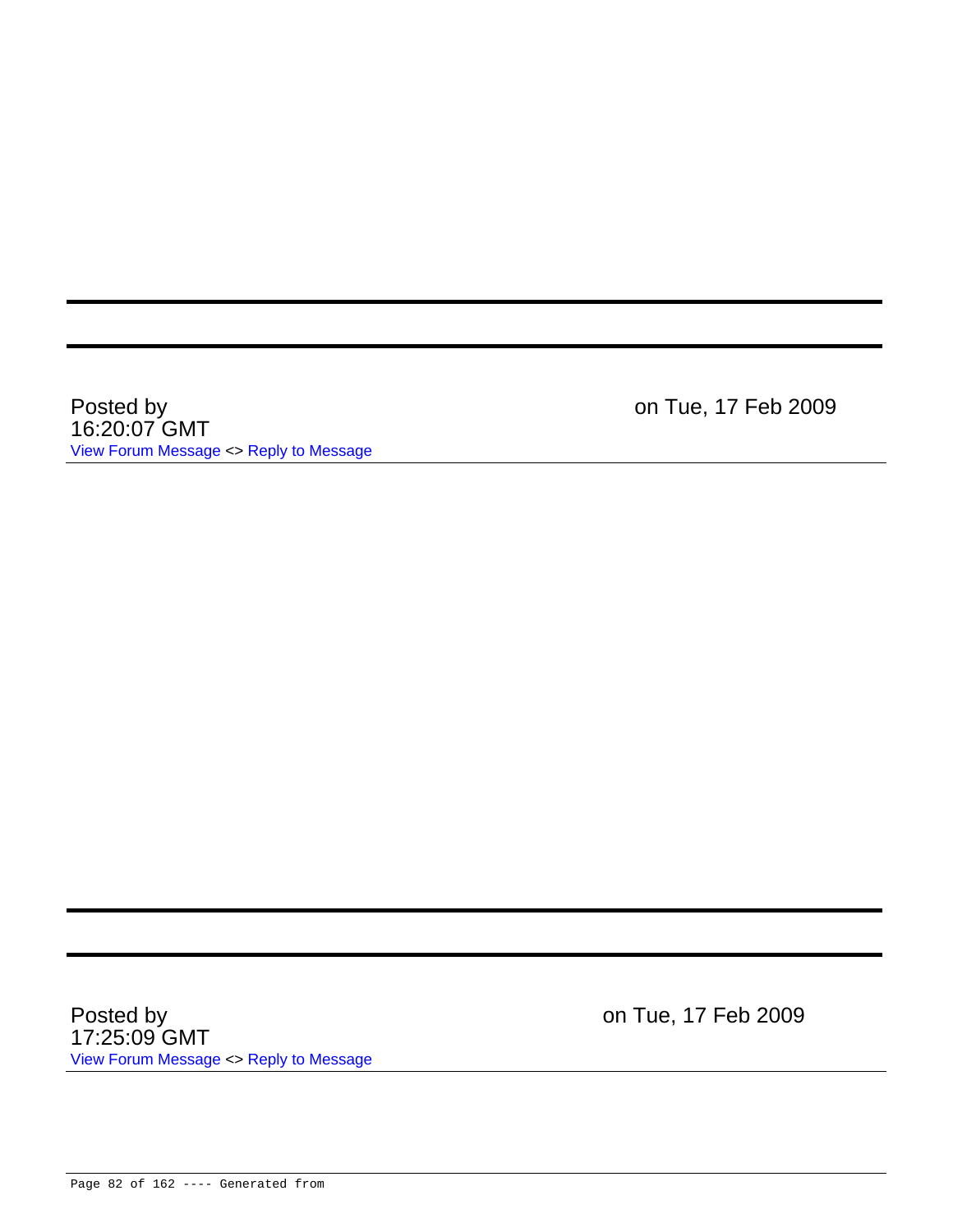Posted by<br>18:25:24 GMT [View Forum Message](http://www.pravoverie.ru/index.php?t=rview&th=4911&goto=183408#msg_183408) <> [Reply to Message](http://www.pravoverie.ru/index.php?t=post&reply_to=183408) on Tue, 17 Feb 2009

Posted by **Posted by Posted by Posted by on Tue, 17 Feb 2009**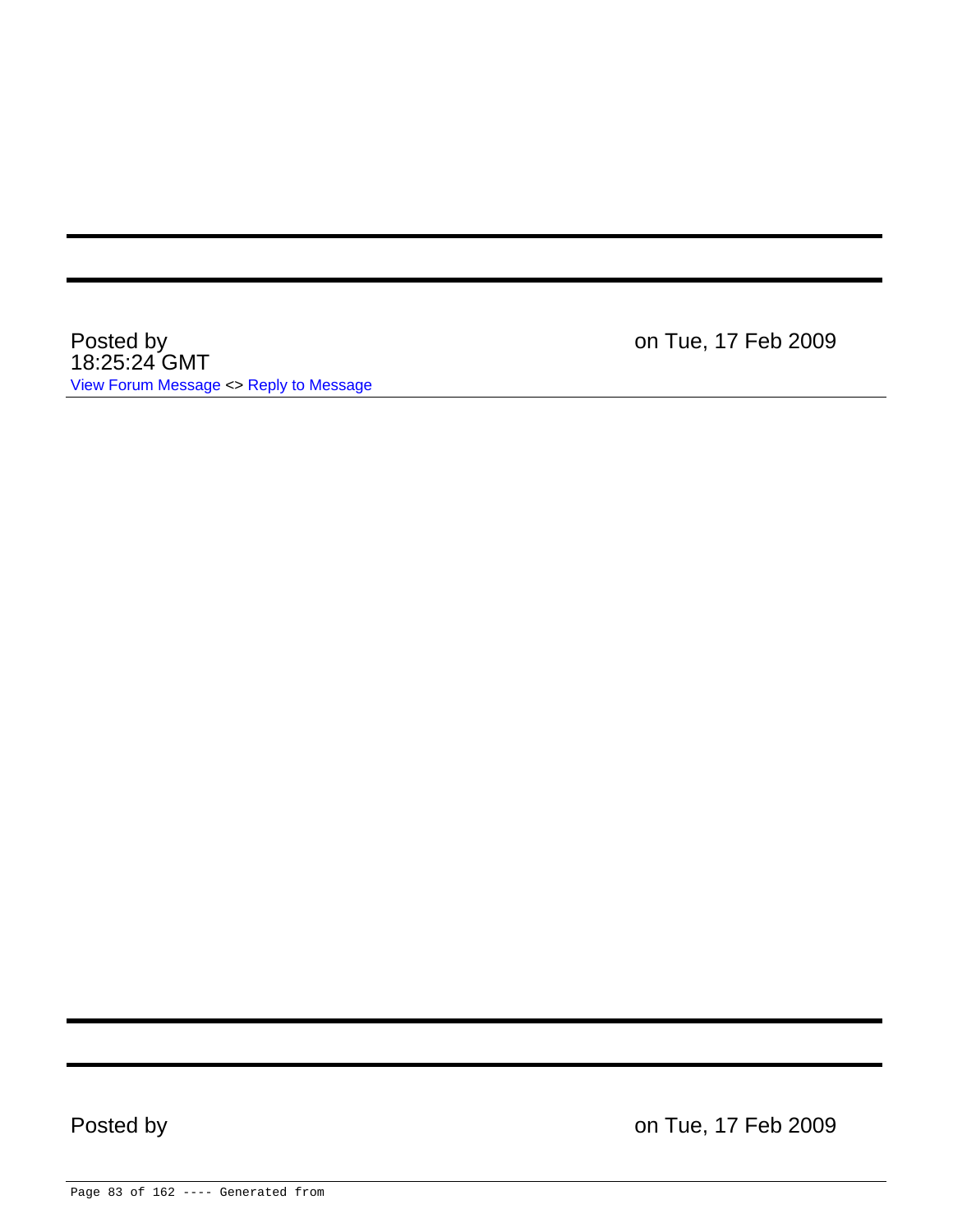Posted by **Posted by on Tue, 17 Feb 2009 21:00:31 GMT** 

Page 84 of 162 ---- Generated from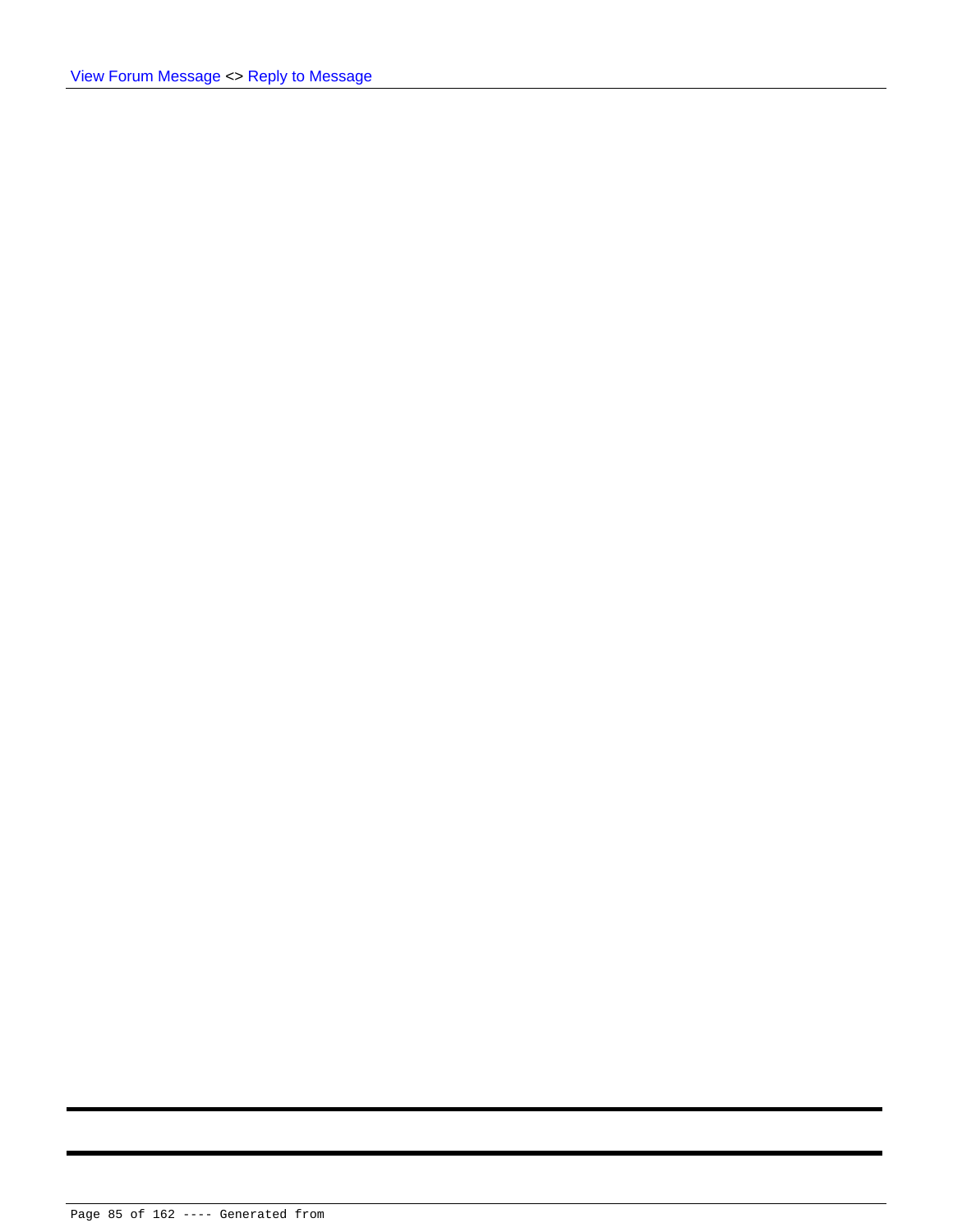Posted by on Wed, 18 Feb 2009 09:24:34 GMT [View Forum Message](http://www.pravoverie.ru/index.php?t=rview&th=4911&goto=183476#msg_183476) <> [Reply to Message](http://www.pravoverie.ru/index.php?t=post&reply_to=183476)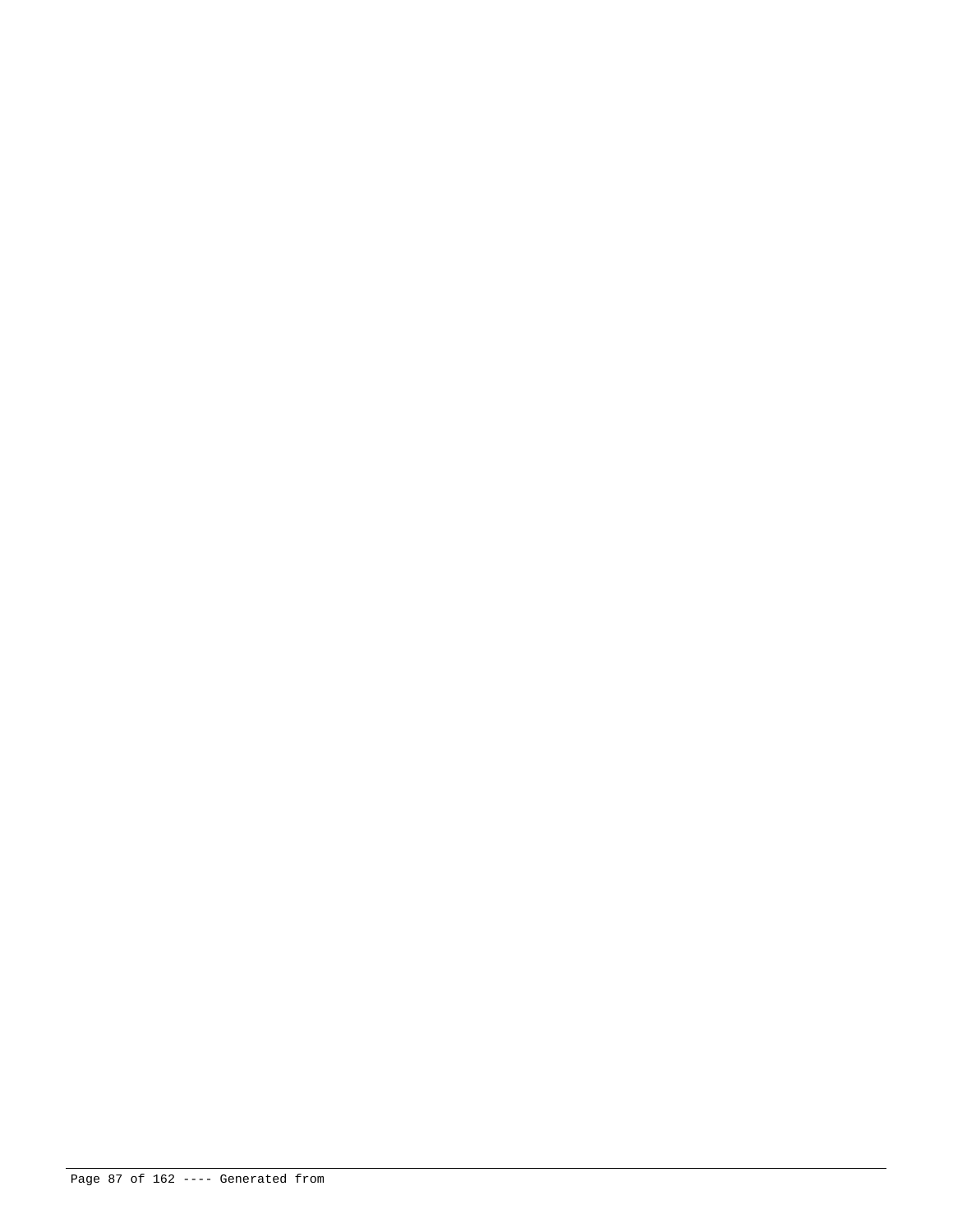Posted by on Wed, 18 Feb 2009 09:29:40 GMT [View Forum Message](http://www.pravoverie.ru/index.php?t=rview&th=4911&goto=183477#msg_183477) <> [Reply to Message](http://www.pravoverie.ru/index.php?t=post&reply_to=183477)

................

[View Forum Message](http://www.pravoverie.ru/index.php?t=rview&th=4911&goto=183481#msg_183481) <> [Reply to Message](http://www.pravoverie.ru/index.php?t=post&reply_to=183481)

Posted by on Wed, 18 Feb 2009 10:18:41 GMT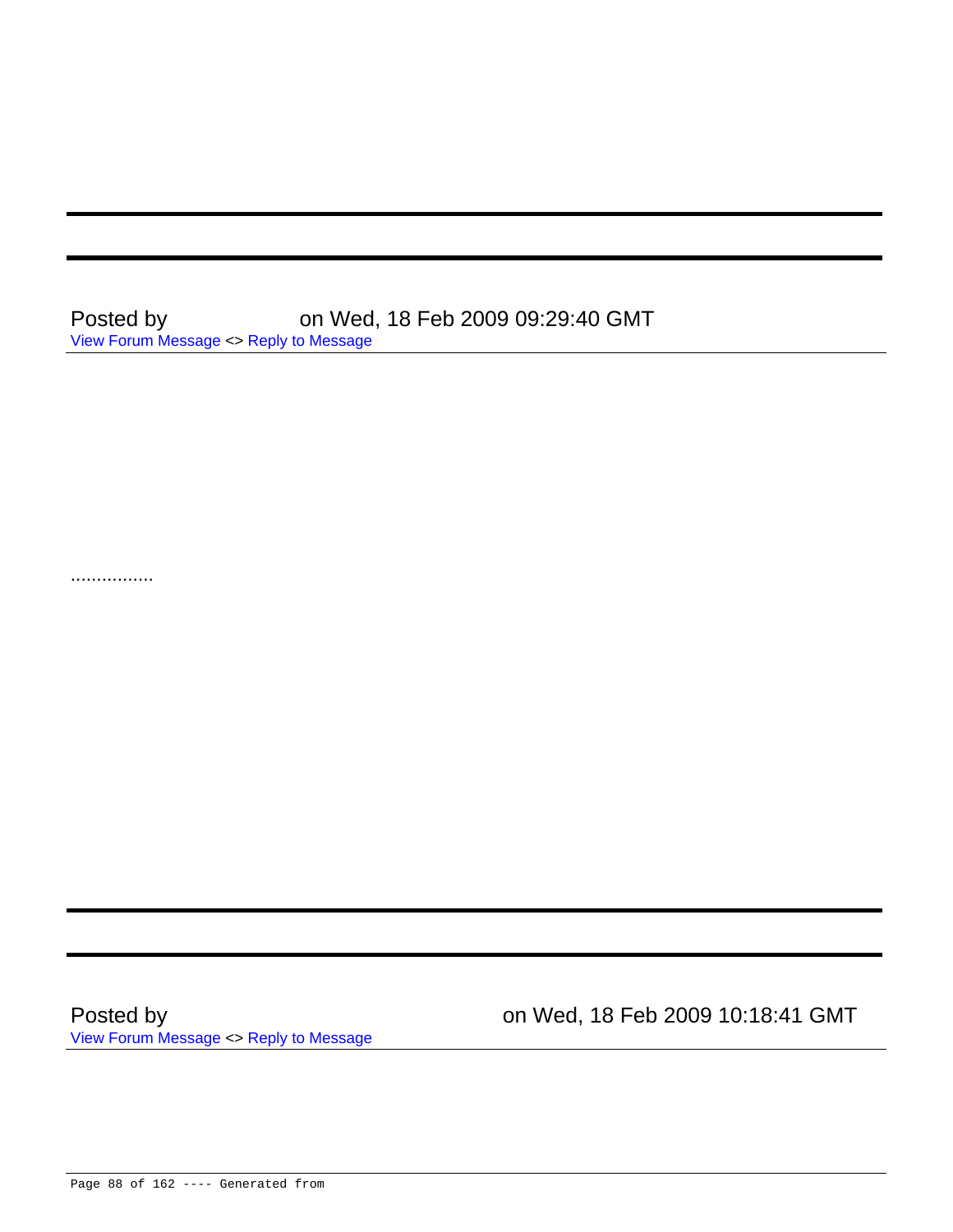Posted by<br>13:07:36 GMT [View Forum Message](http://www.pravoverie.ru/index.php?t=rview&th=4911&goto=183514#msg_183514) <> [Reply to Message](http://www.pravoverie.ru/index.php?t=post&reply_to=183514)

...

on Wed, 18 Feb 2009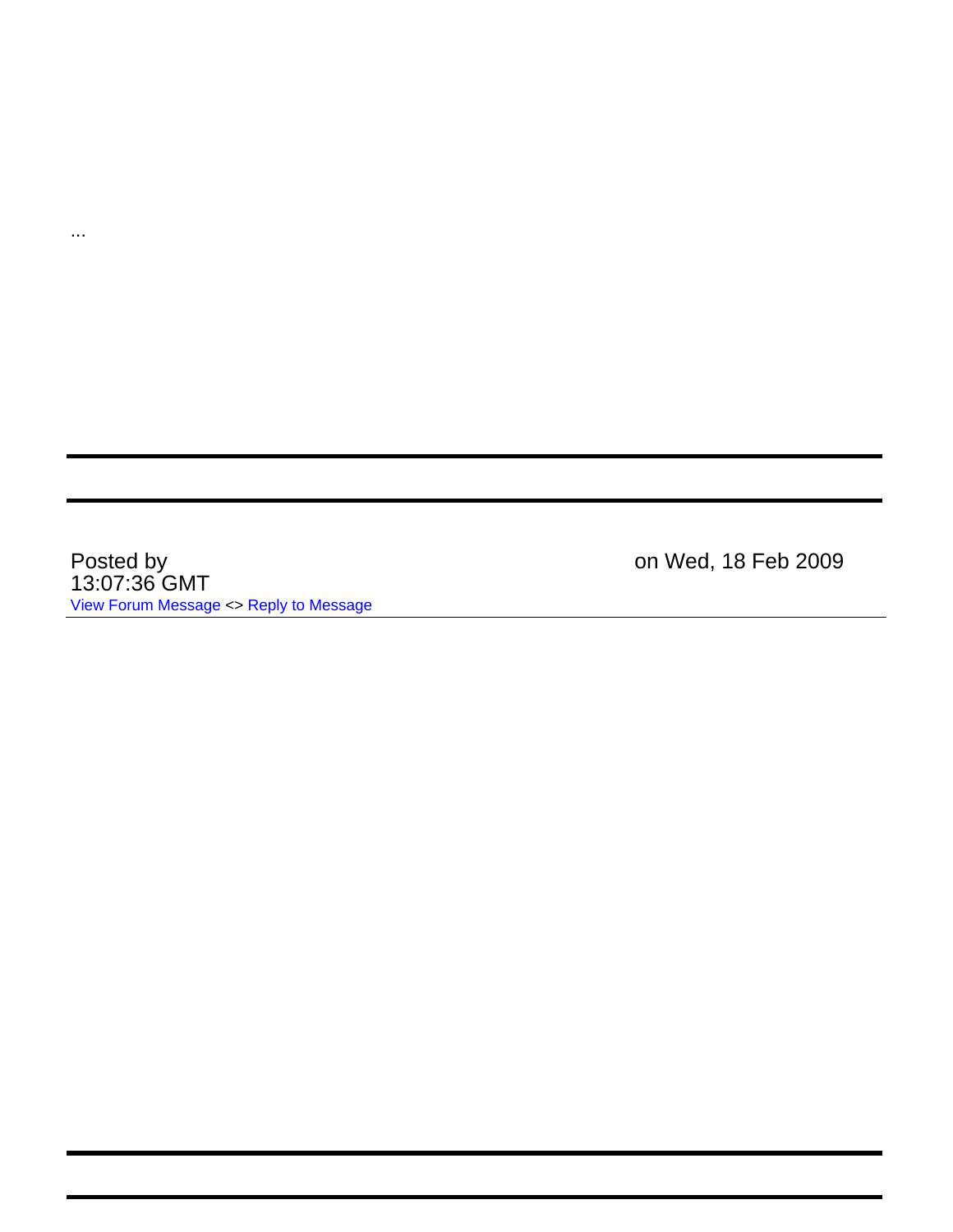Posted by on Wed, 18 Feb 2009 13:15:11 GMT [View Forum Message](http://www.pravoverie.ru/index.php?t=rview&th=4911&goto=183517#msg_183517) <> [Reply to Message](http://www.pravoverie.ru/index.php?t=post&reply_to=183517)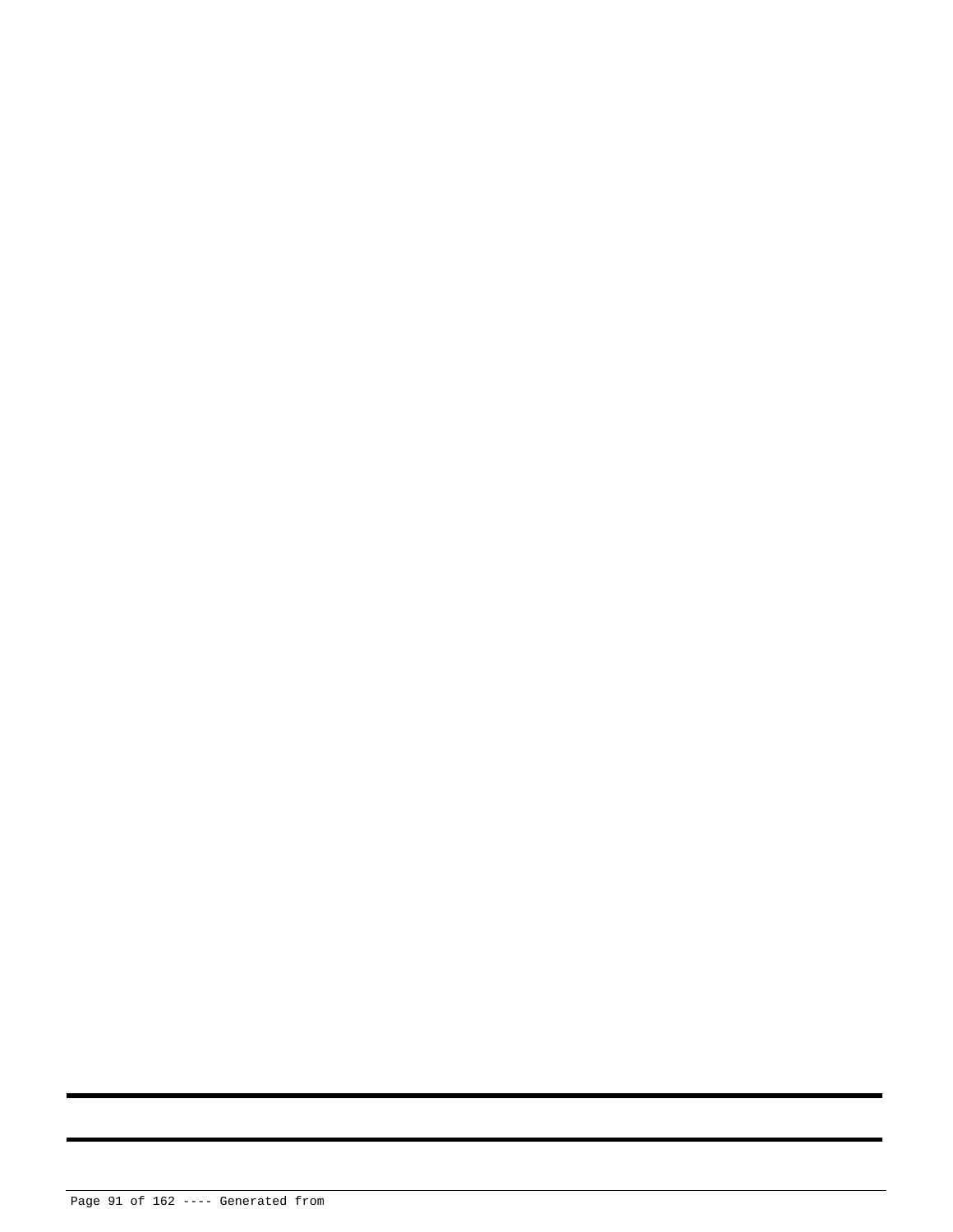2009 21:25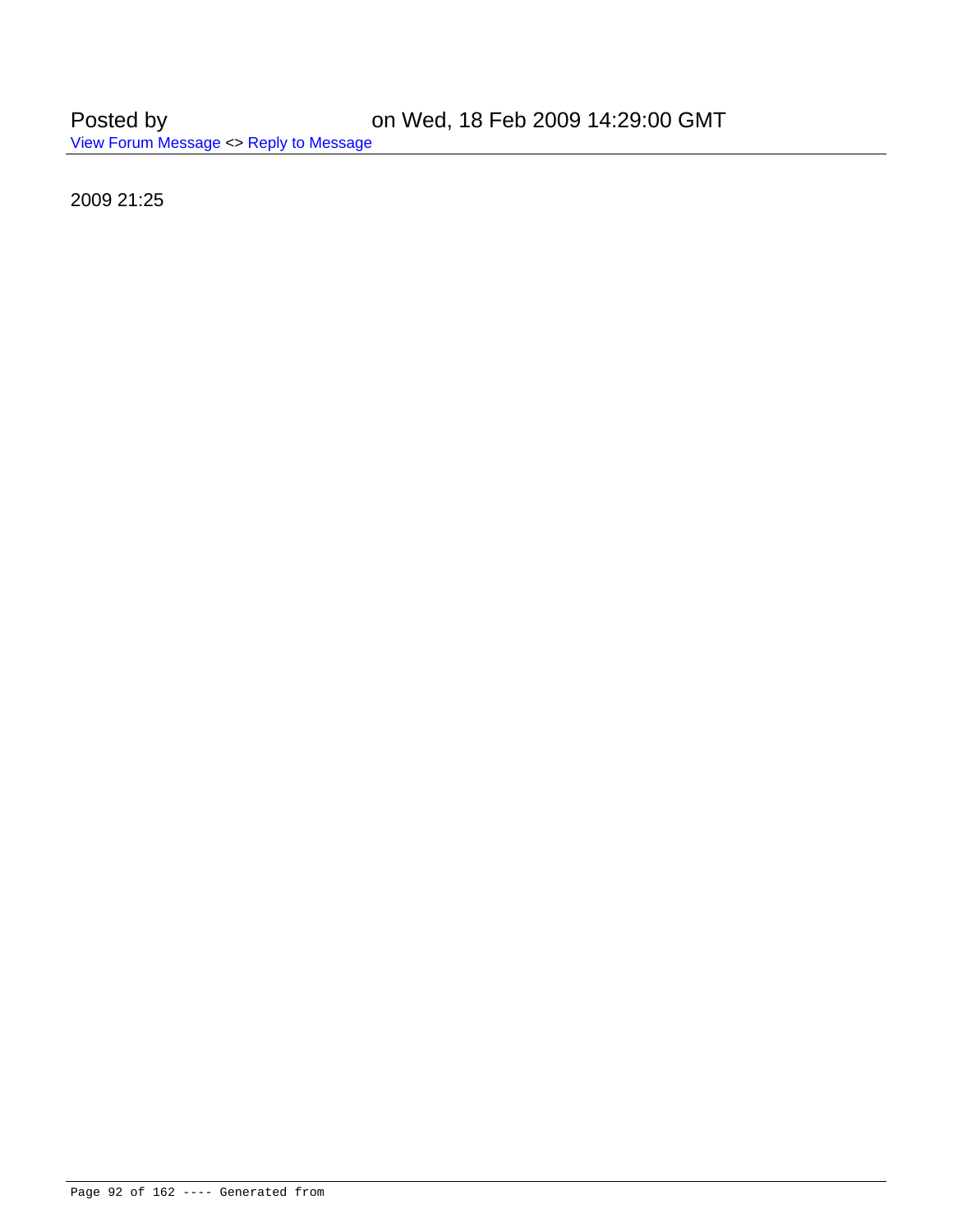on Wed, 18 Feb 2009 14:48:19 GMT Posted by<br>[View Forum Message](http://www.pravoverie.ru/index.php?t=rview&th=4911&goto=183534#msg_183534) <> [Reply to Message](http://www.pravoverie.ru/index.php?t=post&reply_to=183534)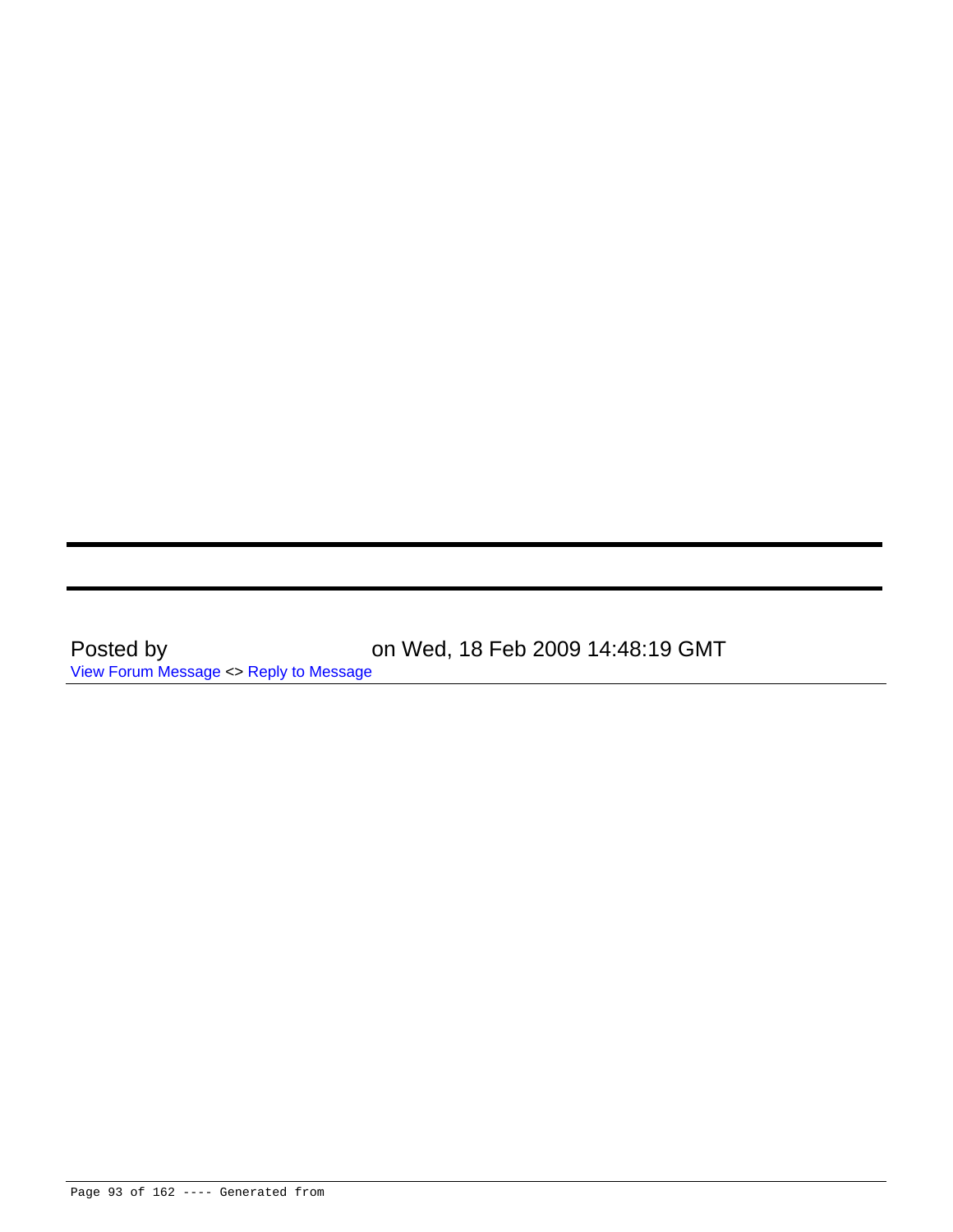Posted by on Wed, 18 Feb 2009 15:04:50 GMT [View Forum Message](http://www.pravoverie.ru/index.php?t=rview&th=4911&goto=183538#msg_183538) <> [Reply to Message](http://www.pravoverie.ru/index.php?t=post&reply_to=183538)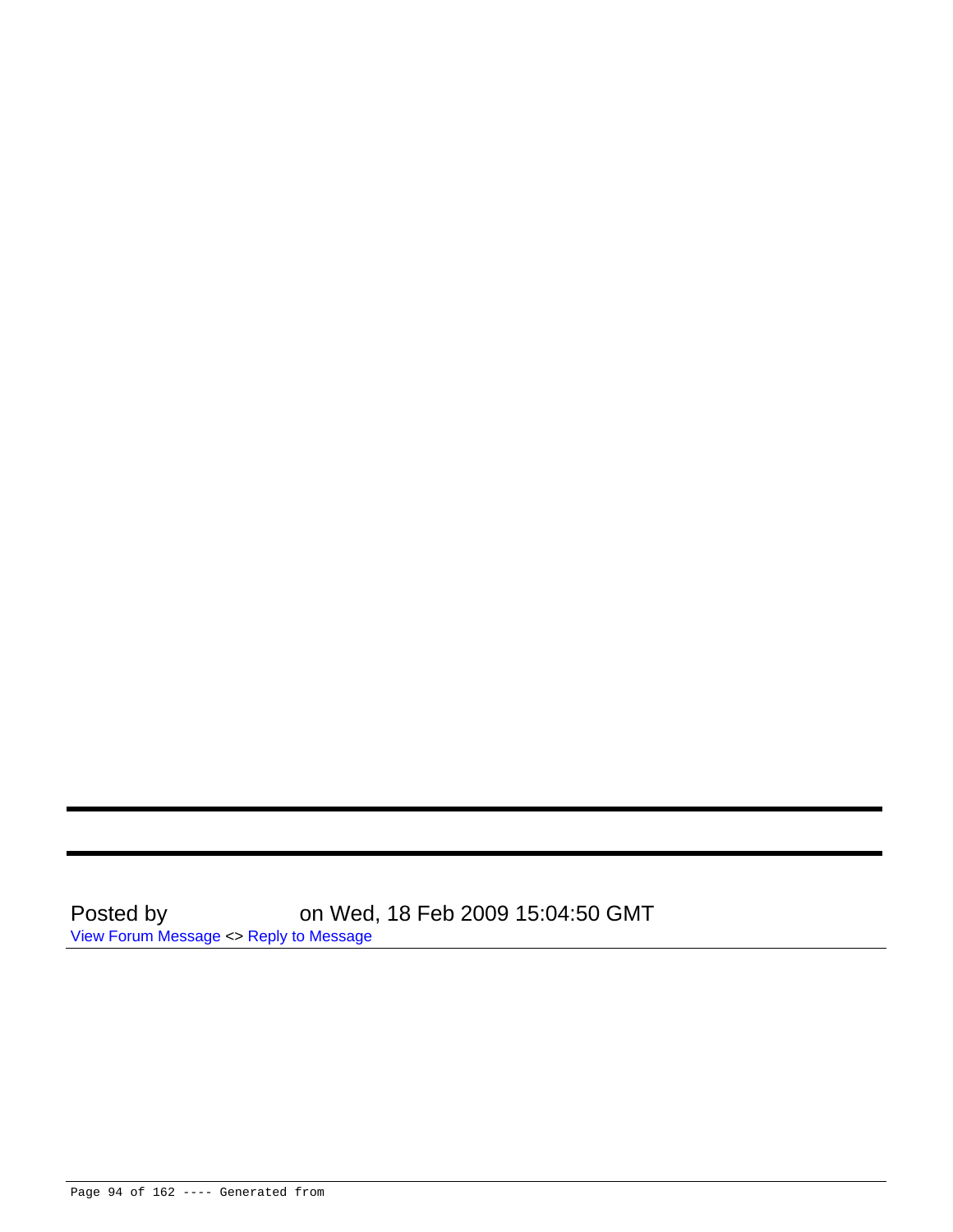http://tv.radonezh.ru/www/\_radio/voprosi/smirnov/1-0000-00-0 0-1996-01-01/100700009.mp3

Posted by<br>15:53:05 GMT [View Forum Message](http://www.pravoverie.ru/index.php?t=rview&th=4911&goto=183545#msg_183545) <> [Reply to Message](http://www.pravoverie.ru/index.php?t=post&reply_to=183545)

on Wed, 18 Feb 2009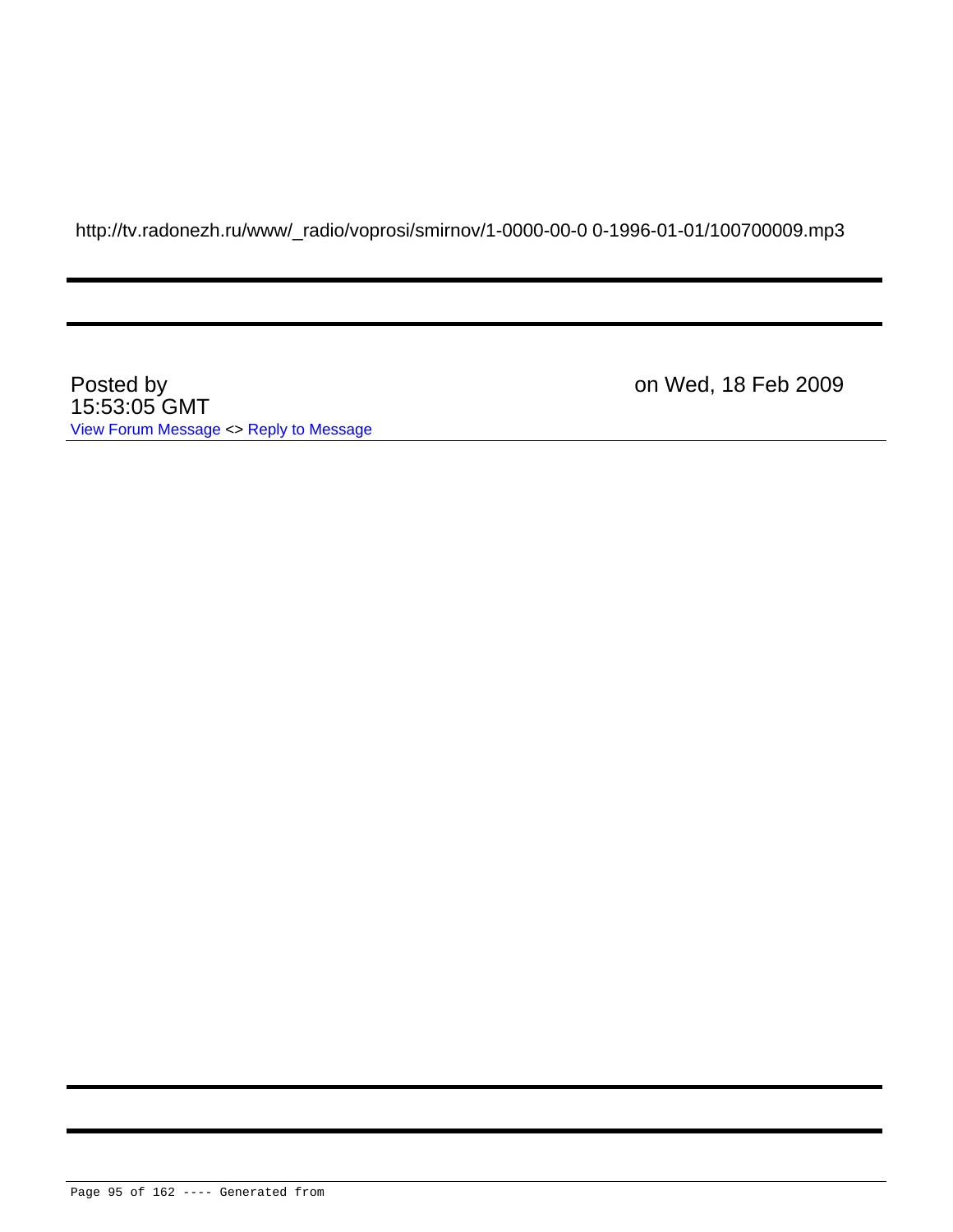Posted by **Disk and Thu, 19 Feb 2009 09:32:49 GMT** [View Forum Message](http://www.pravoverie.ru/index.php?t=rview&th=4911&goto=183636#msg_183636) <> [Reply to Message](http://www.pravoverie.ru/index.php?t=post&reply_to=183636)

Posted by on Thu, 19 Feb 2009 09:38:01 GMT [View Forum Message](http://www.pravoverie.ru/index.php?t=rview&th=4911&goto=183641#msg_183641) <> [Reply to Message](http://www.pravoverie.ru/index.php?t=post&reply_to=183641)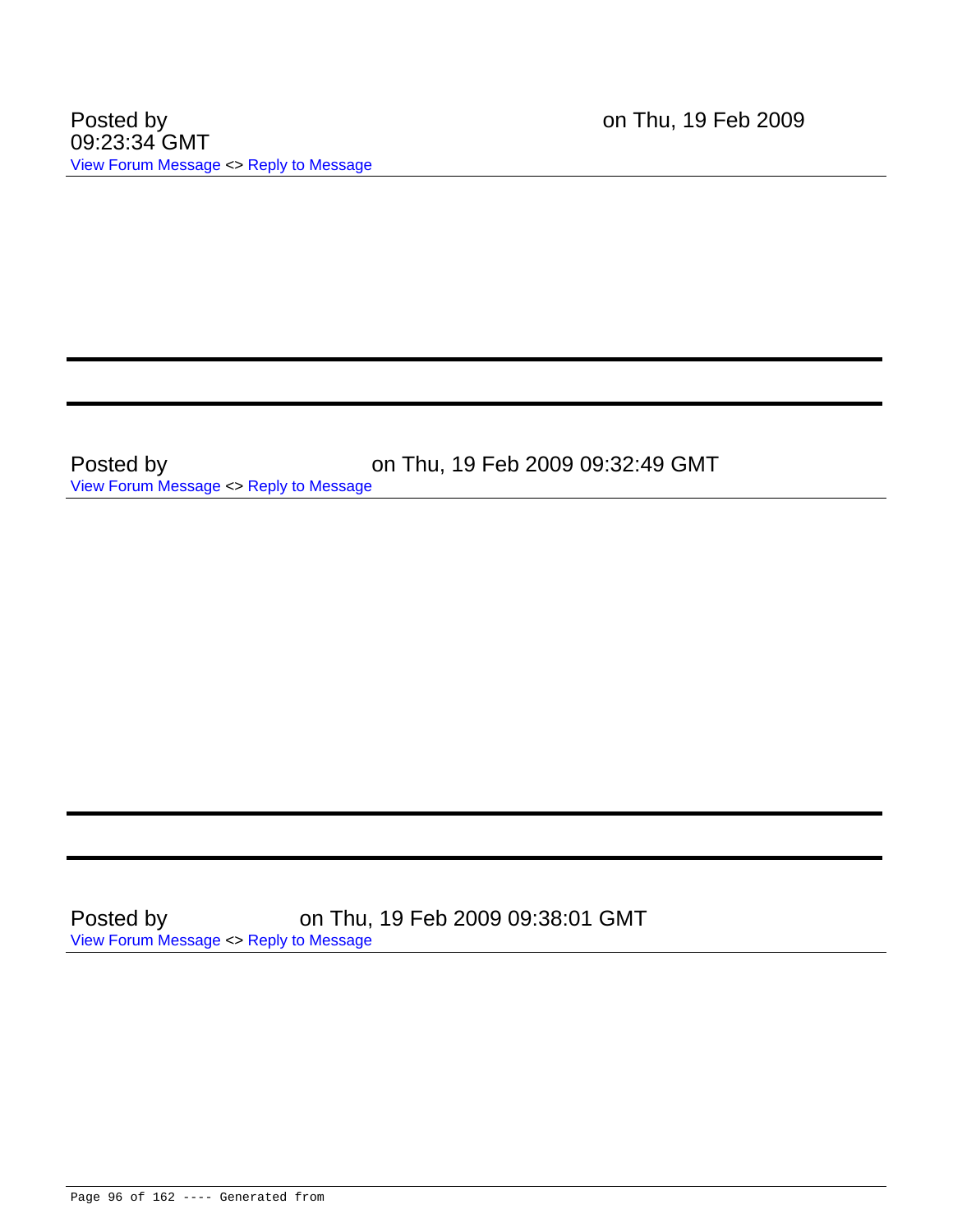Posted by<br>09:44:51 GMT [View Forum Message](http://www.pravoverie.ru/index.php?t=rview&th=4911&goto=183644#msg_183644) <> [Reply to Message](http://www.pravoverie.ru/index.php?t=post&reply_to=183644)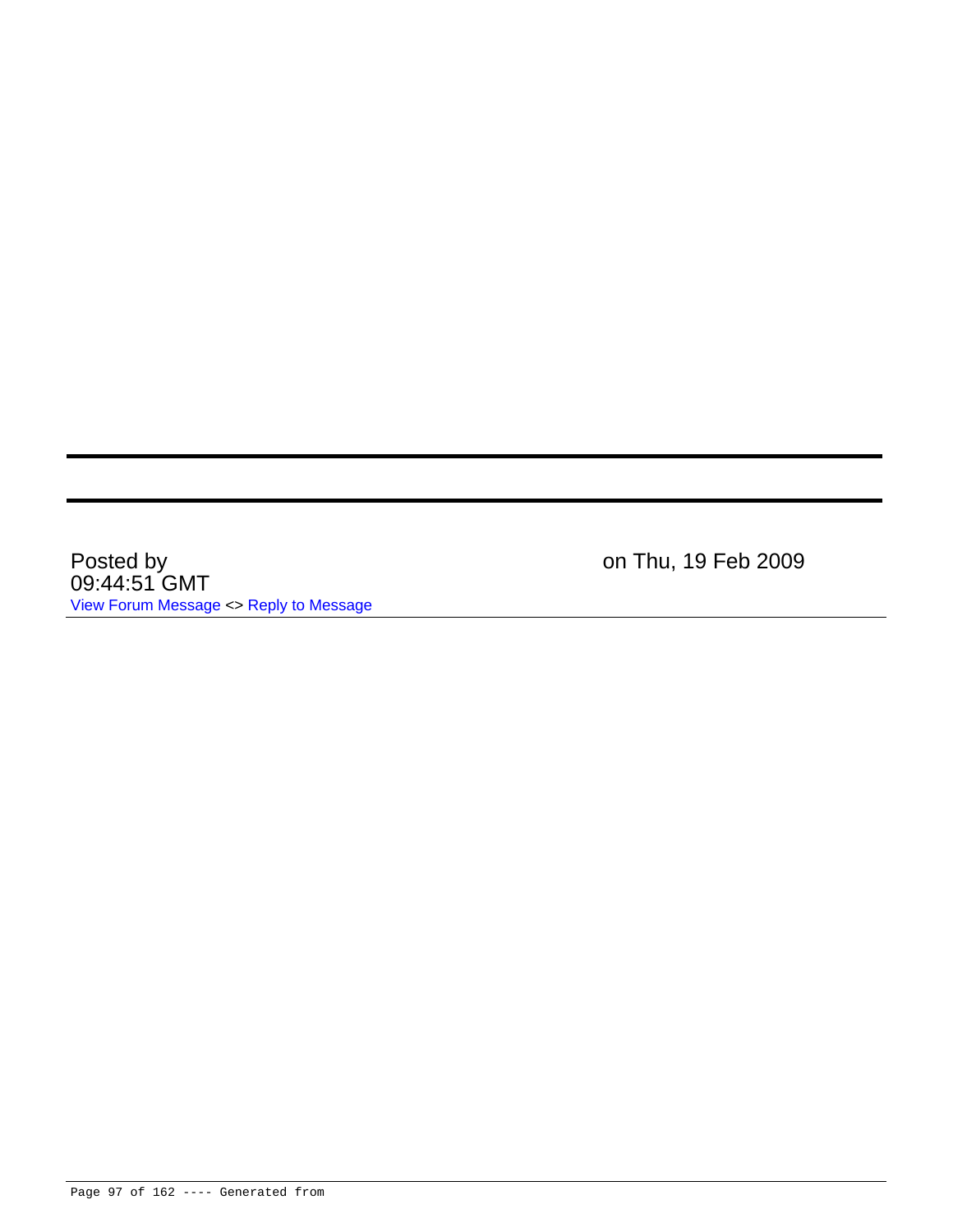on Thu, 19 Feb 2009 09:46:09 GMT Posted by<br>[View Forum Message](http://www.pravoverie.ru/index.php?t=rview&th=4911&goto=183645#msg_183645) <> [Reply to Message](http://www.pravoverie.ru/index.php?t=post&reply_to=183645)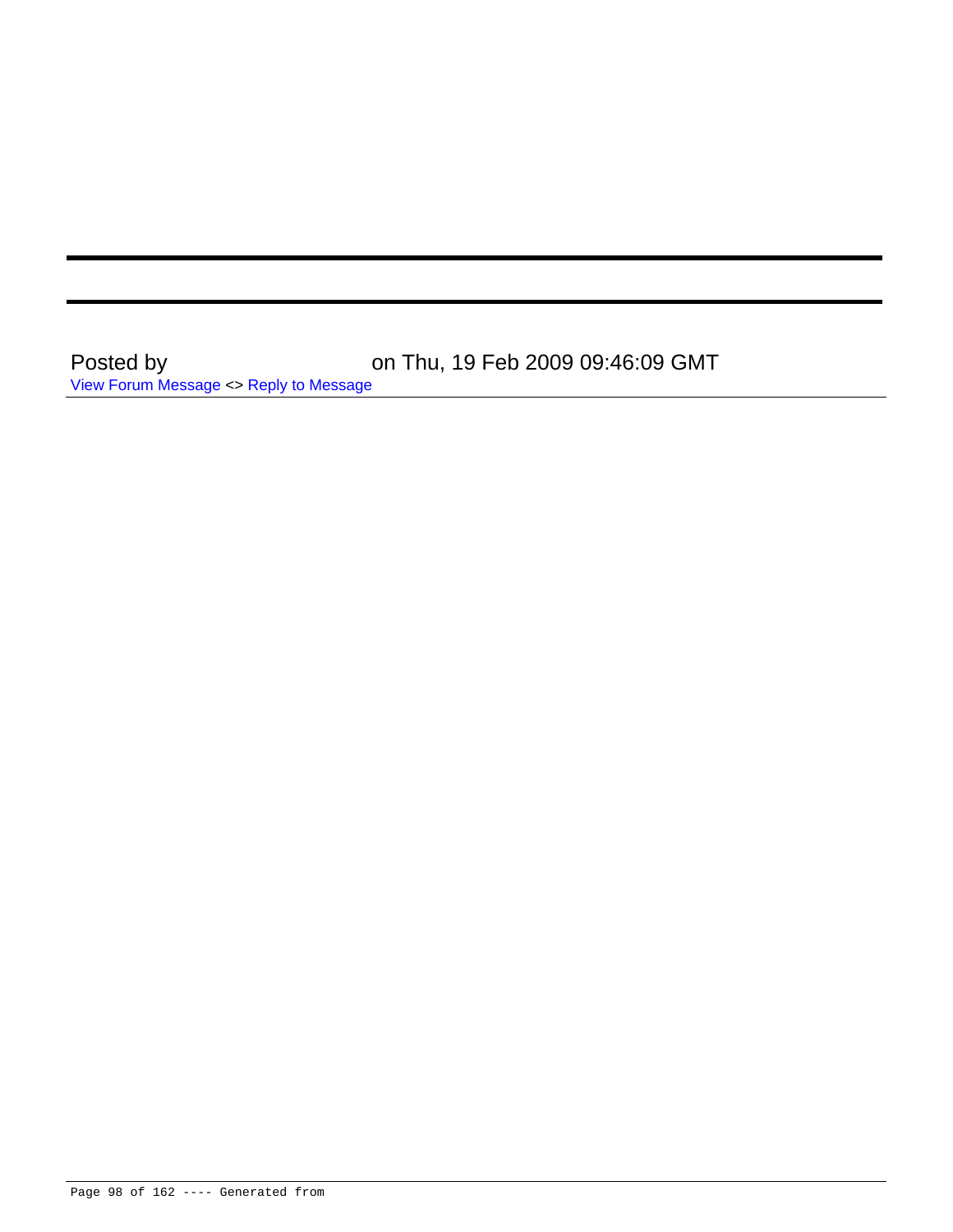| Posted by                              |  | on Thu, 19 Feb 2009 09:48:57 GMT |  |
|----------------------------------------|--|----------------------------------|--|
| View Forum Message <> Reply to Message |  |                                  |  |

on Thu, 19 Feb 2009 09:51:48 GMT Posted by<br>[View Forum Message](http://www.pravoverie.ru/index.php?t=rview&th=4911&goto=183649#msg_183649) <> [Reply to Message](http://www.pravoverie.ru/index.php?t=post&reply_to=183649)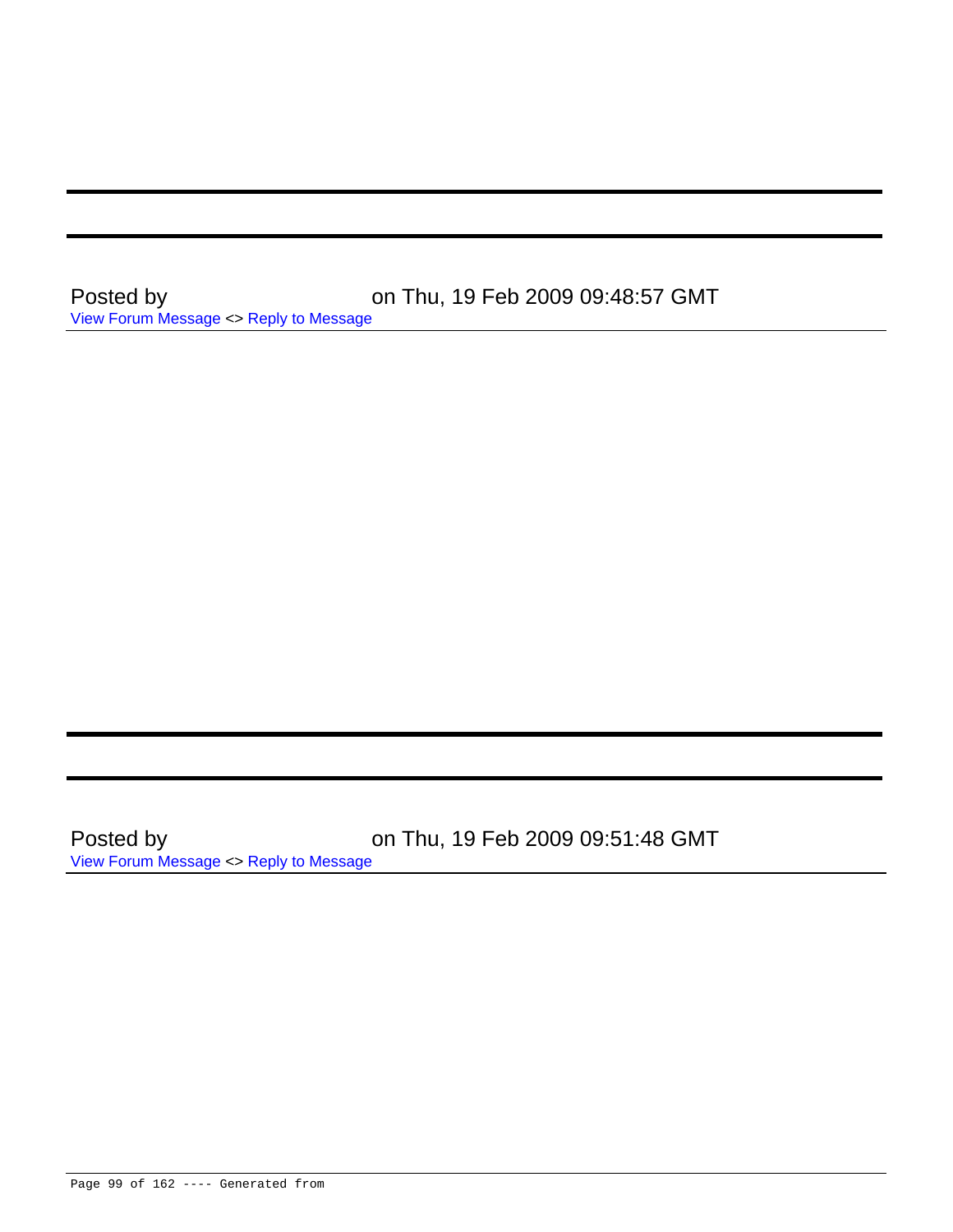Posted by<br>09:58:25 GMT [View Forum Message](http://www.pravoverie.ru/index.php?t=rview&th=4911&goto=183650#msg_183650) <> [Reply to Message](http://www.pravoverie.ru/index.php?t=post&reply_to=183650)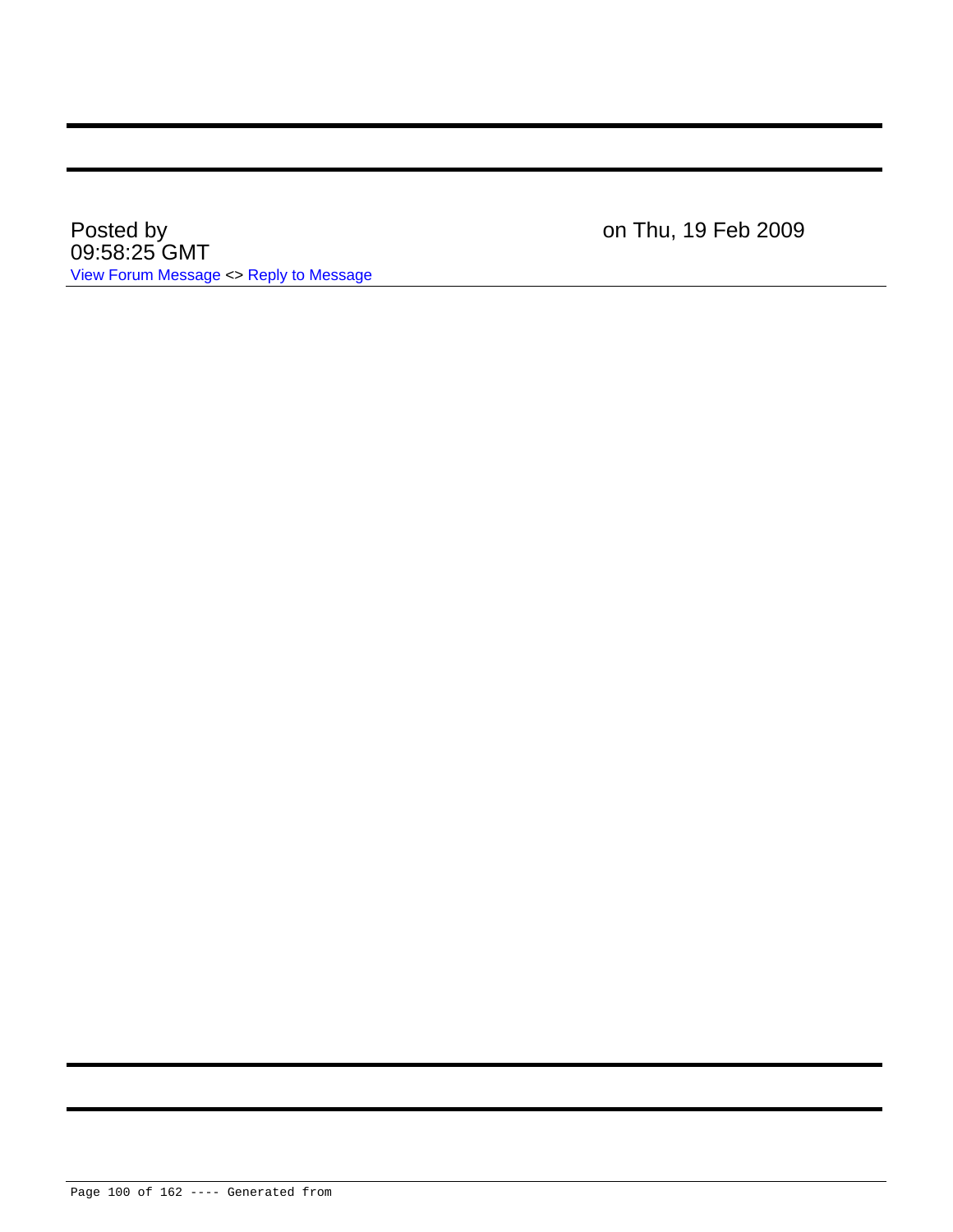Posted by<br>10:06:12 GMT [View Forum Message](http://www.pravoverie.ru/index.php?t=rview&th=4911&goto=183654#msg_183654) <> [Reply to Message](http://www.pravoverie.ru/index.php?t=post&reply_to=183654)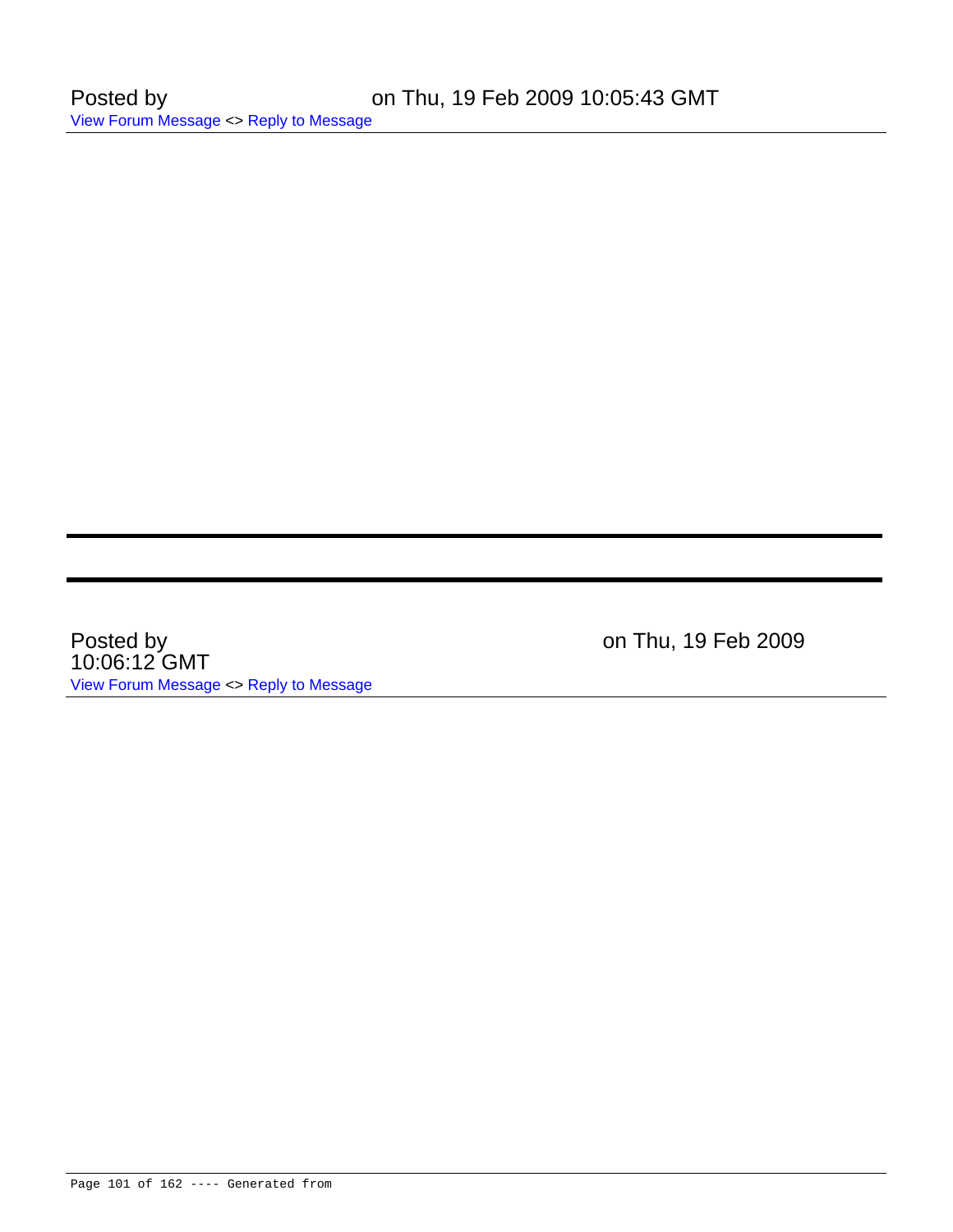Posted by on Thu, 19 Feb 2009 10:10:43 GMT [View Forum Message](http://www.pravoverie.ru/index.php?t=rview&th=4911&goto=183661#msg_183661) <> [Reply to Message](http://www.pravoverie.ru/index.php?t=post&reply_to=183661)

Posted by<br>10:23:31 GMT [View Forum Message](http://www.pravoverie.ru/index.php?t=rview&th=4911&goto=183666#msg_183666) <> [Reply to Message](http://www.pravoverie.ru/index.php?t=post&reply_to=183666)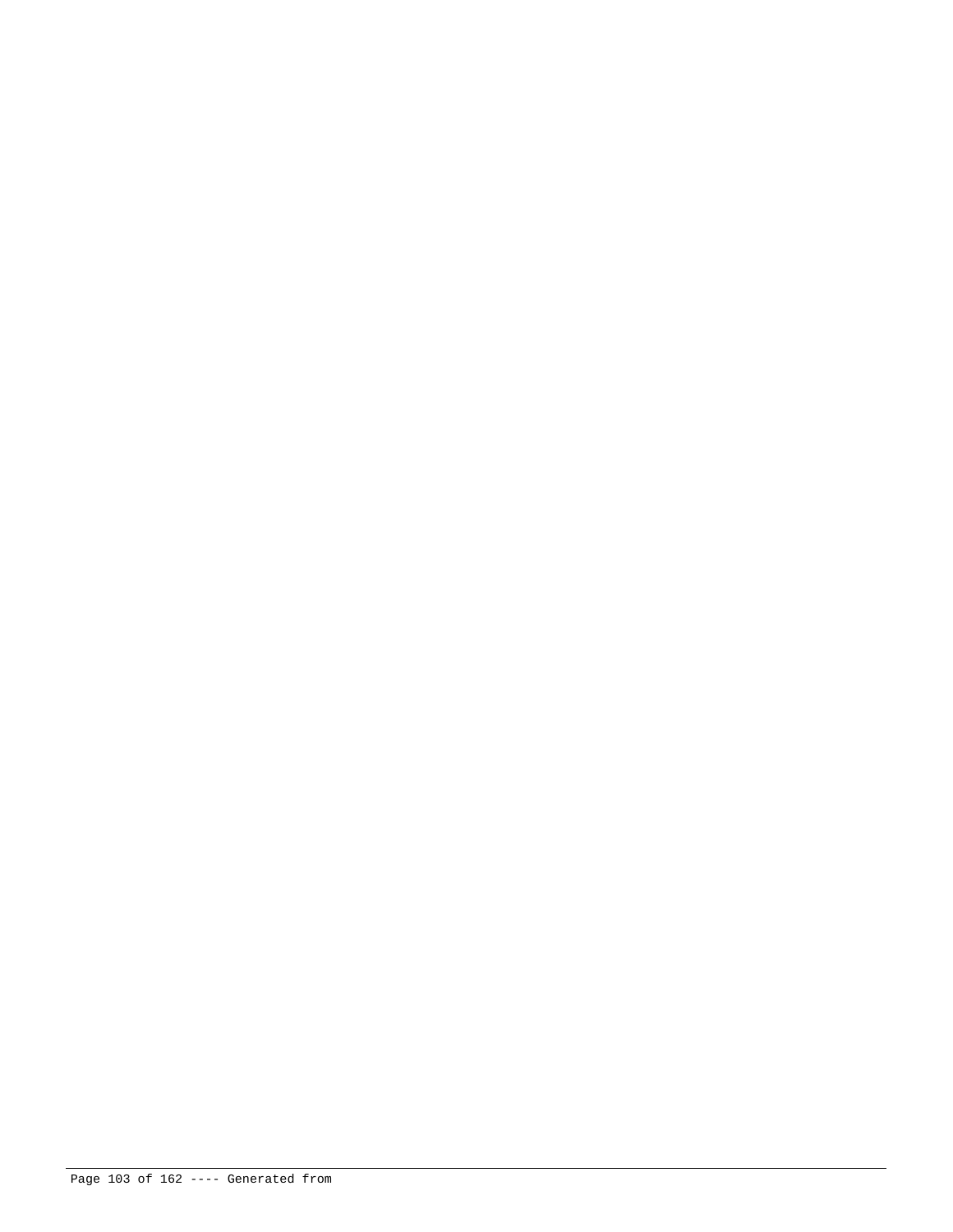on Thu, 19 Feb 2009 10:30:04 GMT Posted by<br>[View Forum Message](http://www.pravoverie.ru/index.php?t=rview&th=4911&goto=183668#msg_183668) <> [Reply to Message](http://www.pravoverie.ru/index.php?t=post&reply_to=183668)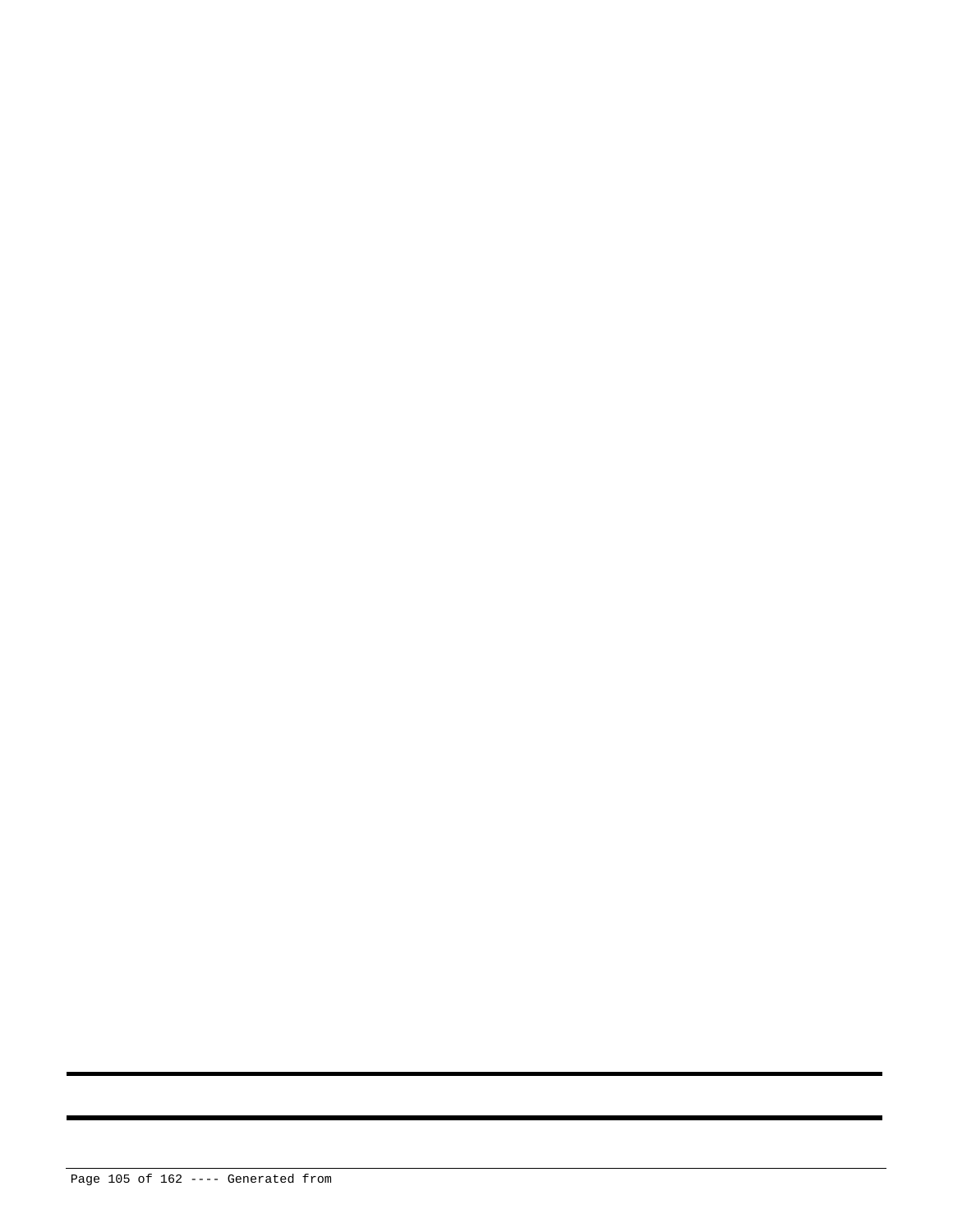Posted by<br>12:50:42 GMT [View Forum Message](http://www.pravoverie.ru/index.php?t=rview&th=4911&goto=183693#msg_183693) <> [Reply to Message](http://www.pravoverie.ru/index.php?t=post&reply_to=183693)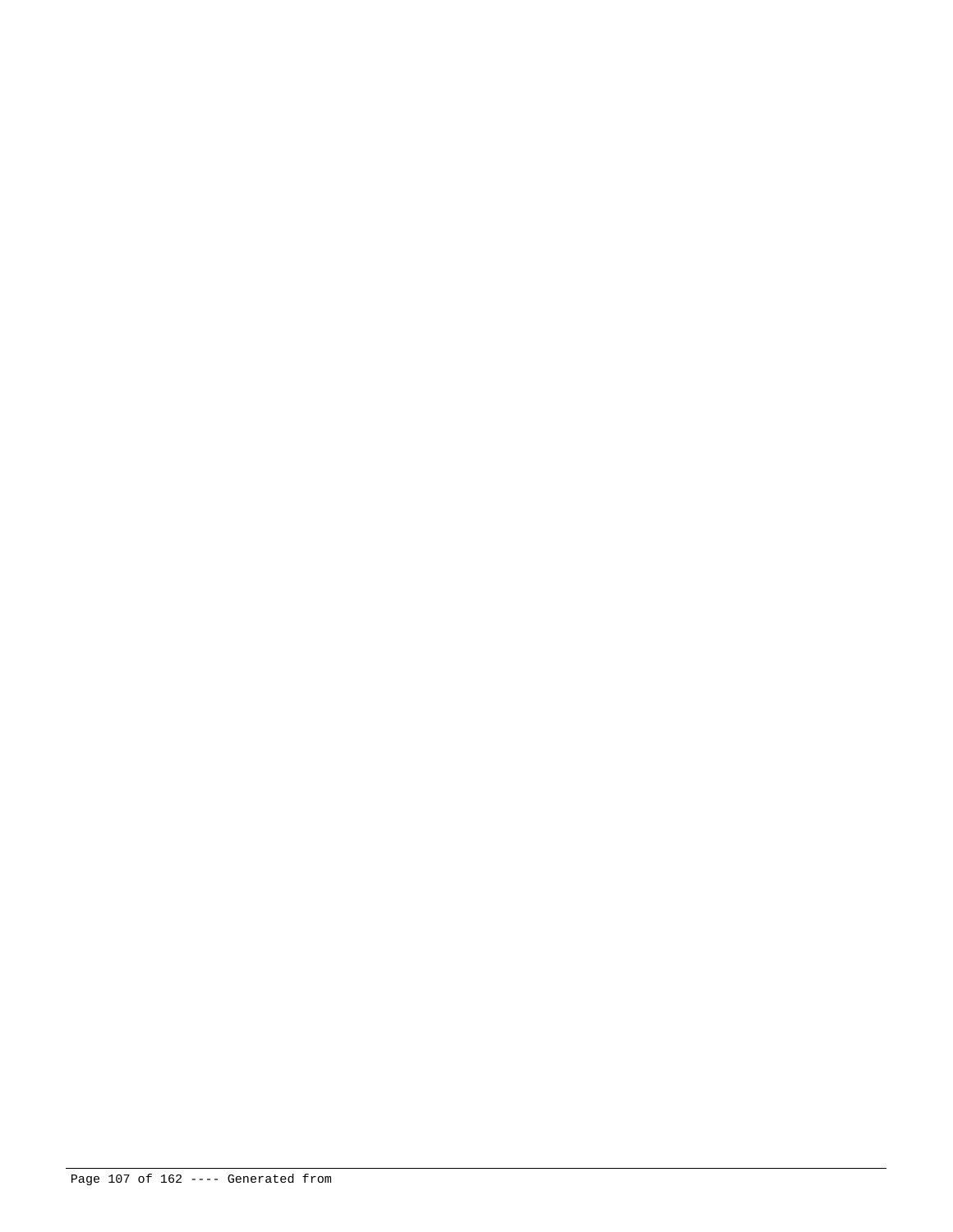Posted by **Posted by Posted by Posted by on Thu, 19 Feb 2009** 13:00:50 GMT [View Forum Message](http://www.pravoverie.ru/index.php?t=rview&th=4911&goto=183697#msg_183697) <> [Reply to Message](http://www.pravoverie.ru/index.php?t=post&reply_to=183697)

## Posted by on Thu, 19 Feb 2009 13:05:15 GMT

[View Forum Message](http://www.pravoverie.ru/index.php?t=rview&th=4911&goto=183699#msg_183699) <> [Reply to Message](http://www.pravoverie.ru/index.php?t=post&reply_to=183699)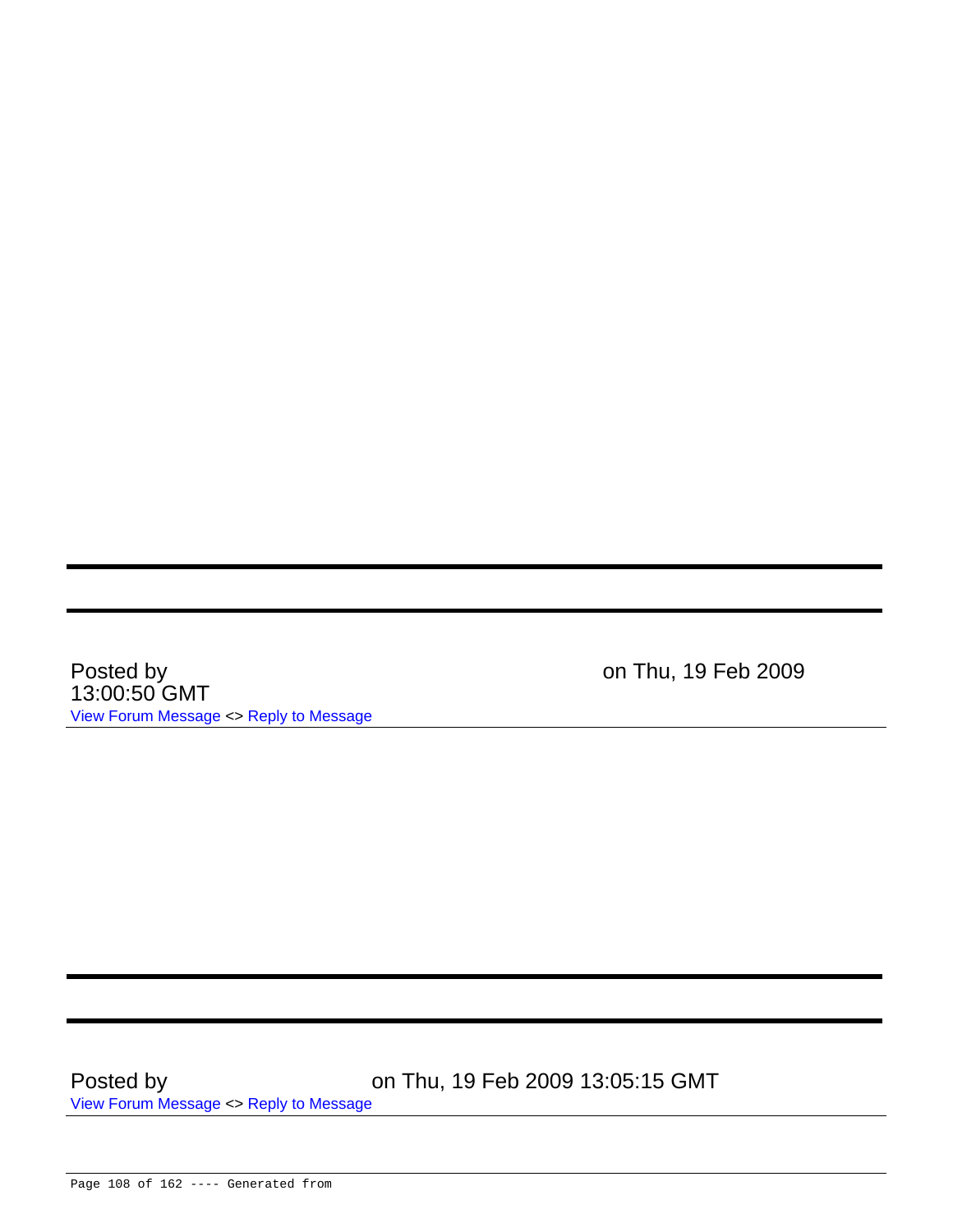on Thu, 19 Feb 2009 13:06:42 GMT [View Forum Message](http://www.pravoverie.ru/index.php?t=rview&th=4911&goto=183700#msg_183700) <> [Reply to Message](http://www.pravoverie.ru/index.php?t=post&reply_to=183700)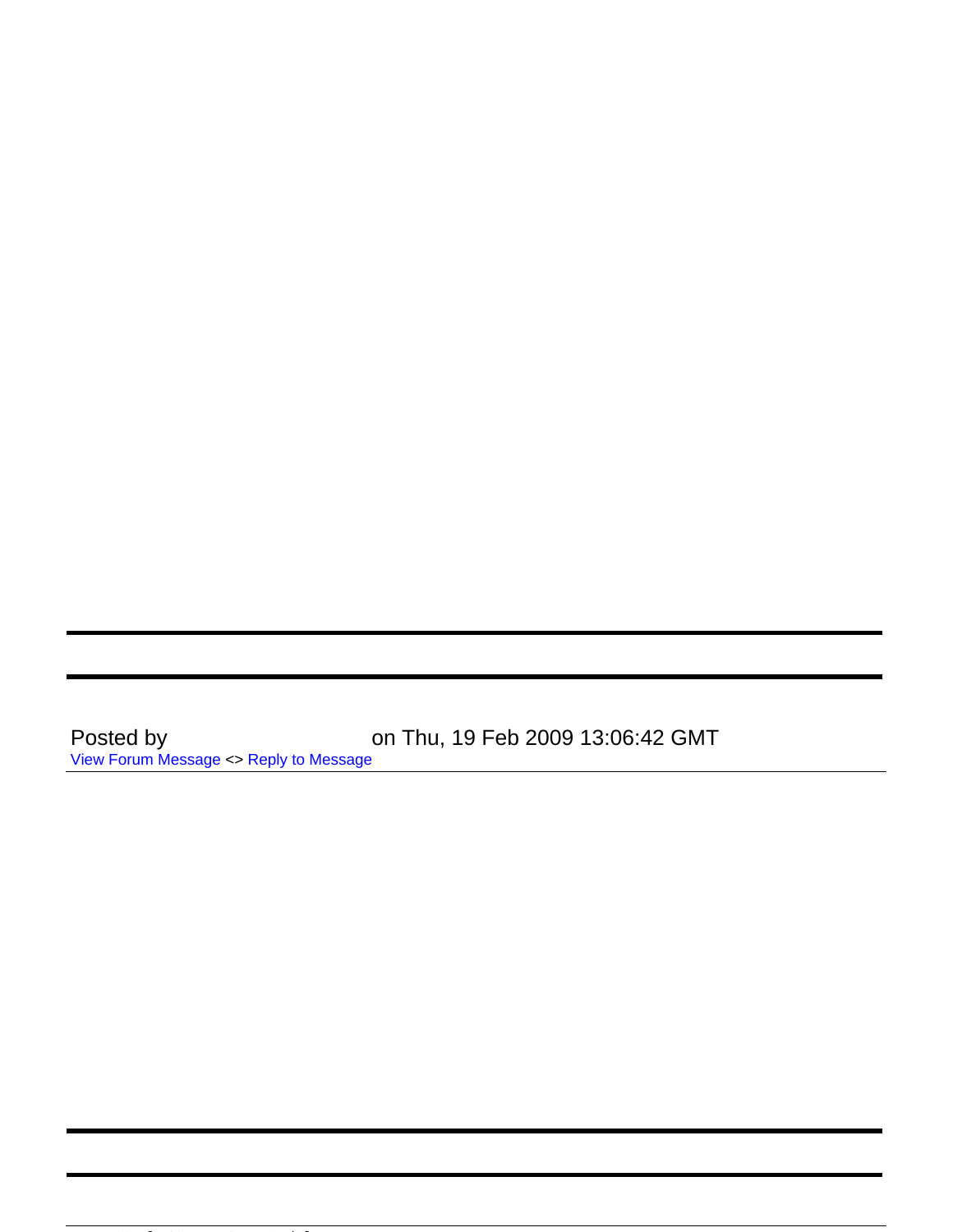Posted by on Sat, 21 Feb 2009 10:56:32 GMT [View Forum Message](http://www.pravoverie.ru/index.php?t=rview&th=4911&goto=183980#msg_183980) <> [Reply to Message](http://www.pravoverie.ru/index.php?t=post&reply_to=183980)

http://www.hristianka.ru/forum/t/791/

[View Forum Message](http://www.pravoverie.ru/index.php?t=rview&th=4911&goto=184030#msg_184030) <> [Reply to Message](http://www.pravoverie.ru/index.php?t=post&reply_to=184030)

Posted by on Sat, 21 Feb 2009 16:32:46 GMT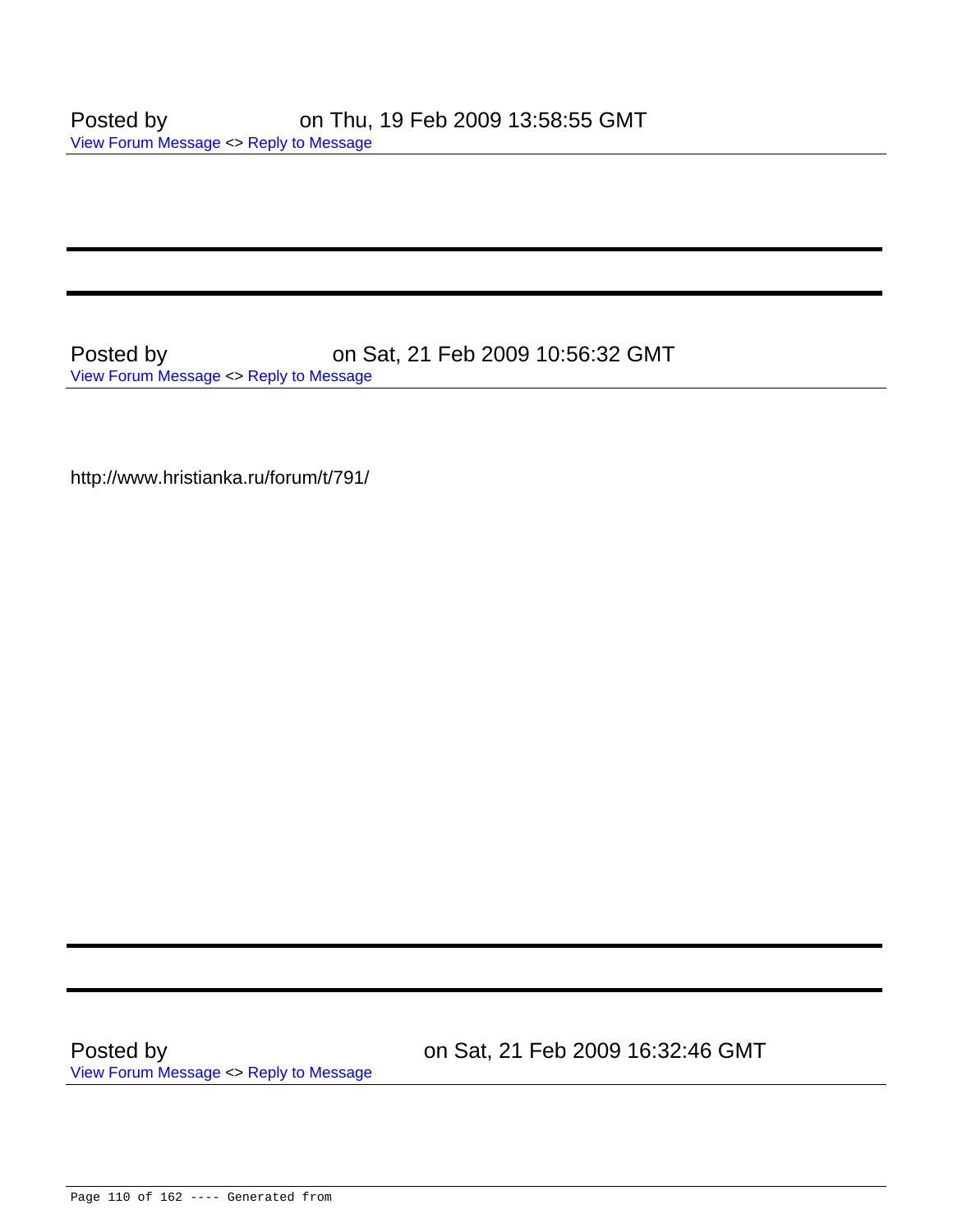on Sat, 21 Feb 2009 17:03:47 GMT Posted by on S<br>[View Forum Message](http://www.pravoverie.ru/index.php?t=rview&th=4911&goto=184034#msg_184034) <> [Reply to Message](http://www.pravoverie.ru/index.php?t=post&reply_to=184034)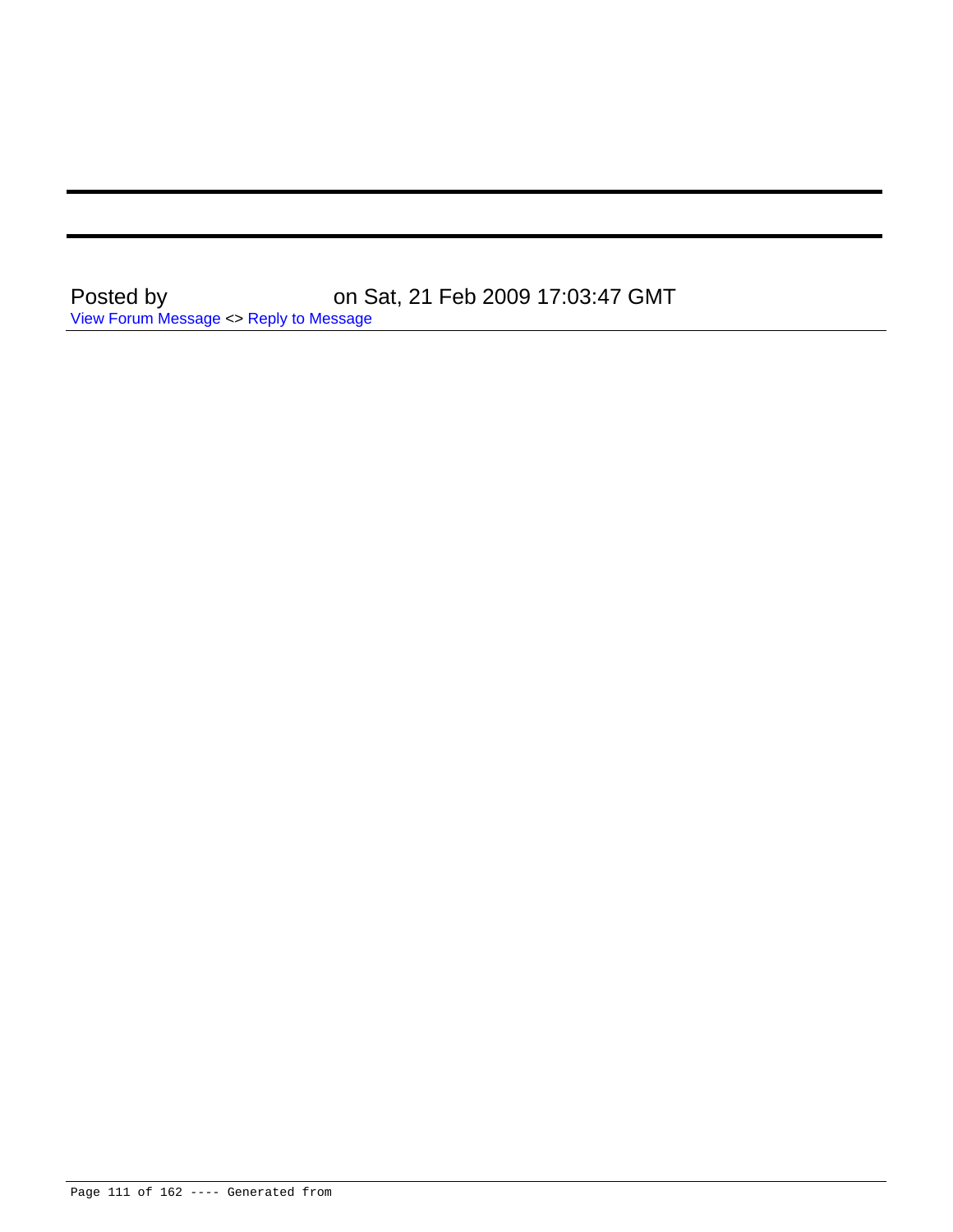Posted by on Sat, 21 Feb 2009 21:47:44 GMT [View Forum Message](http://www.pravoverie.ru/index.php?t=rview&th=4911&goto=184060#msg_184060) <> [Reply to Message](http://www.pravoverie.ru/index.php?t=post&reply_to=184060)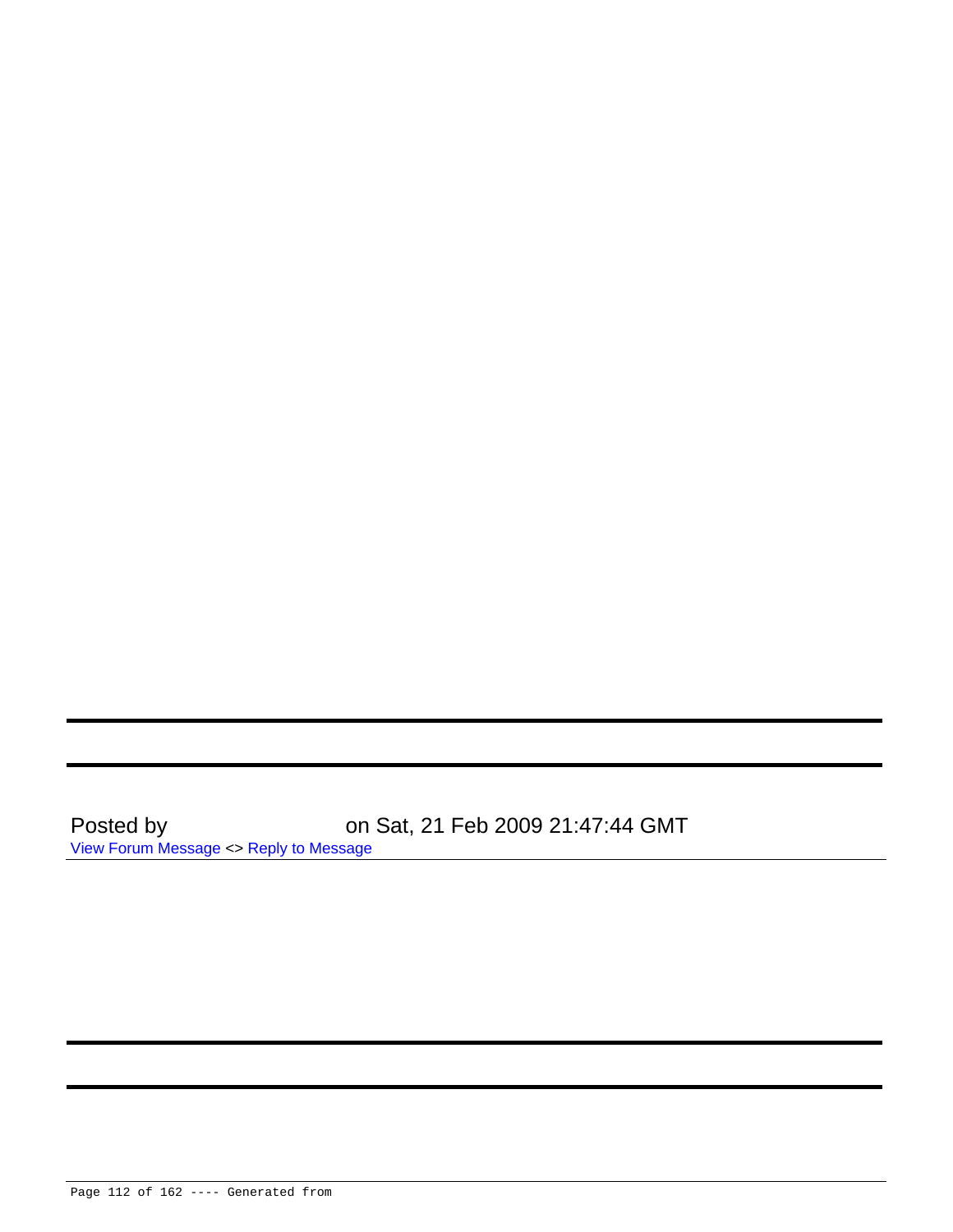Posted by on Sun, 22 Feb 2009 10:23:26 GMT [View Forum Message](http://www.pravoverie.ru/index.php?t=rview&th=4911&goto=184088#msg_184088) <> [Reply to Message](http://www.pravoverie.ru/index.php?t=post&reply_to=184088)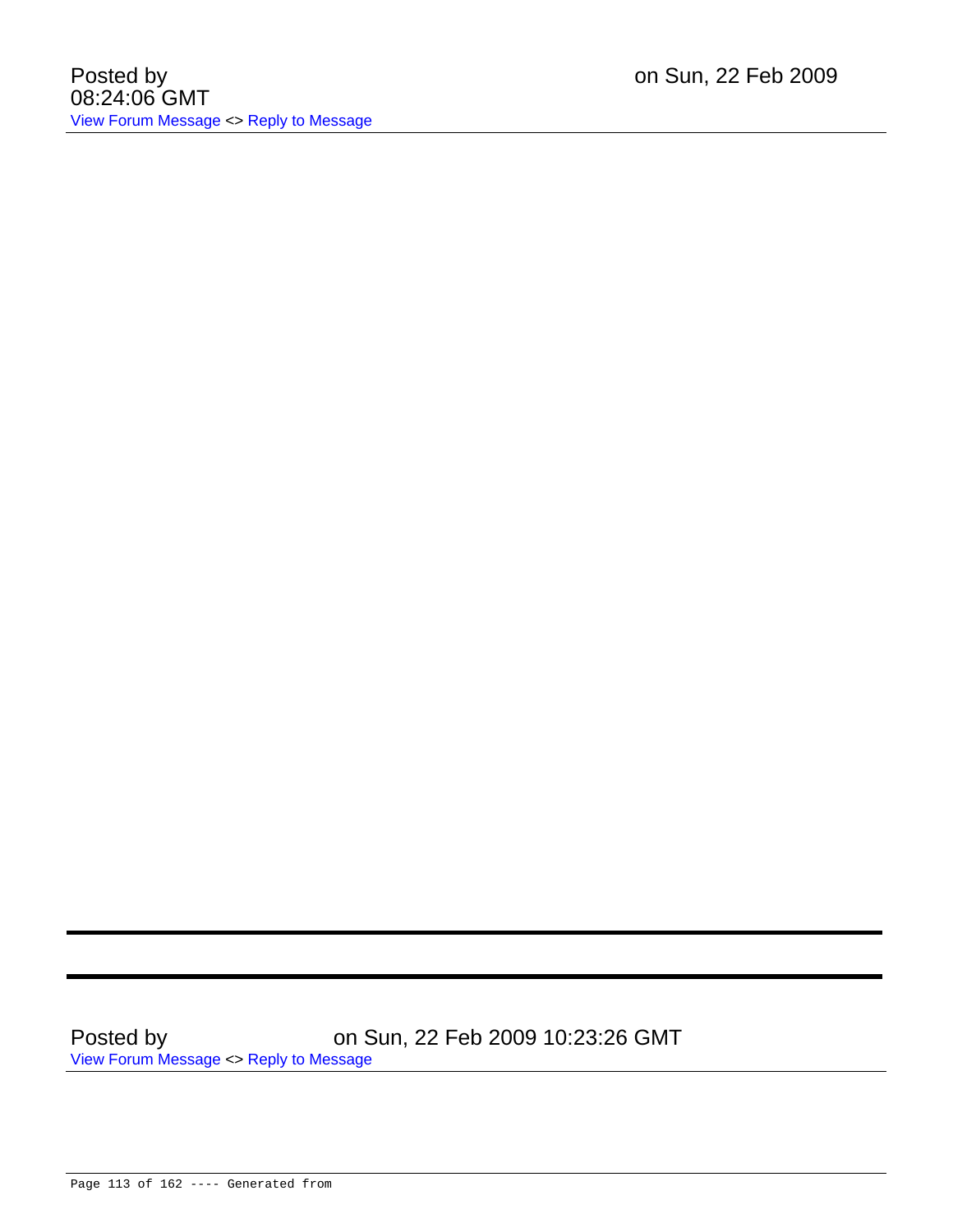Posted by on Mon, 23 Feb 2009 12:21:46 GMT [View Forum Message](http://www.pravoverie.ru/index.php?t=rview&th=4911&goto=184269#msg_184269) <> [Reply to Message](http://www.pravoverie.ru/index.php?t=post&reply_to=184269)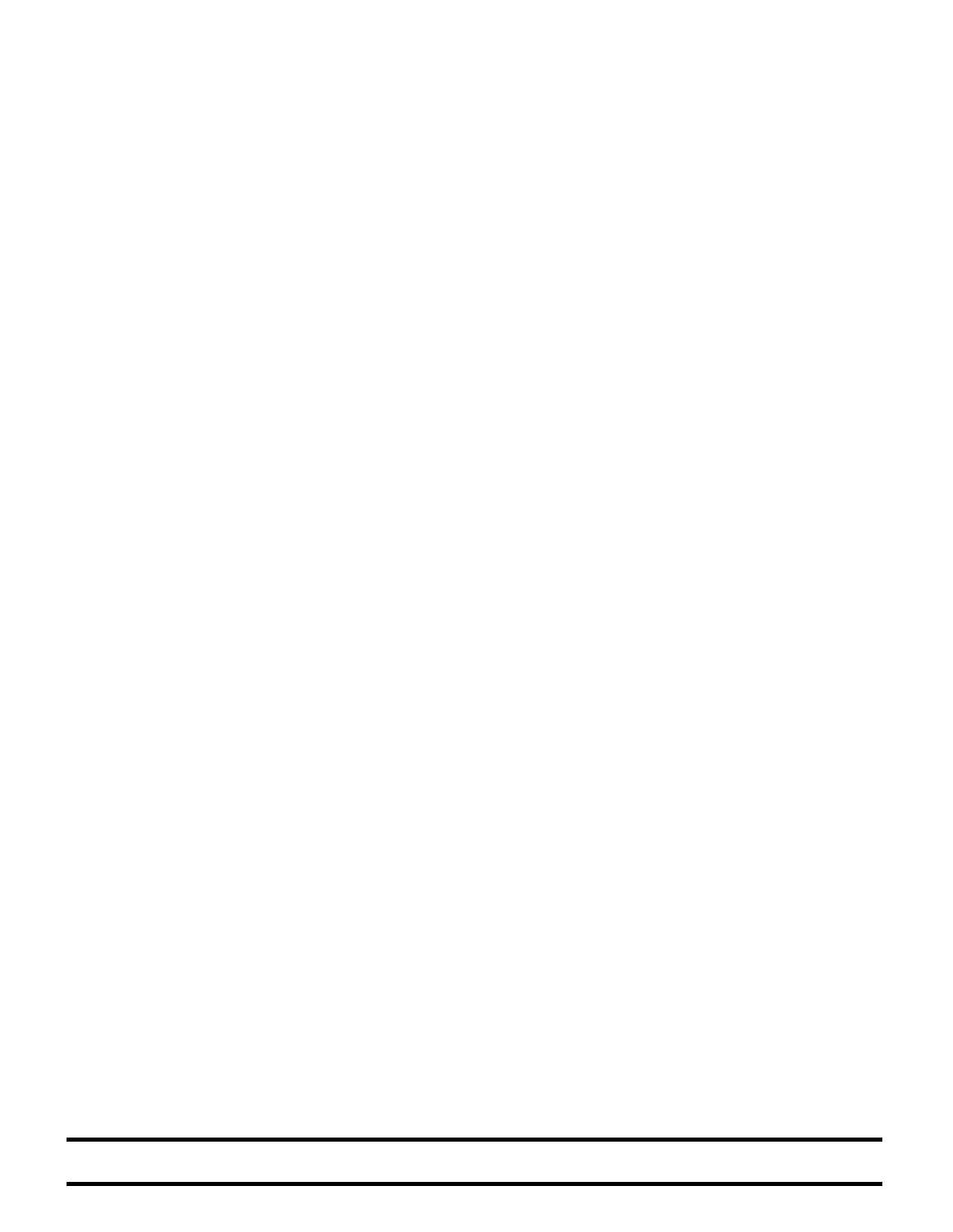Posted by [zirow](http://www.pravoverie.ru/index.php?t=usrinfo&id=3250) on Mon, 23 Feb 2009 16:28:48 GMT [View Forum Message](http://www.pravoverie.ru/index.php?t=rview&th=4911&goto=184314#msg_184314) <> [Reply to Message](http://www.pravoverie.ru/index.php?t=post&reply_to=184314)

Posted by on Mon, 23 Feb 2009 16:37:41 GMT [View Forum Message](http://www.pravoverie.ru/index.php?t=rview&th=4911&goto=184317#msg_184317) <> [Reply to Message](http://www.pravoverie.ru/index.php?t=post&reply_to=184317)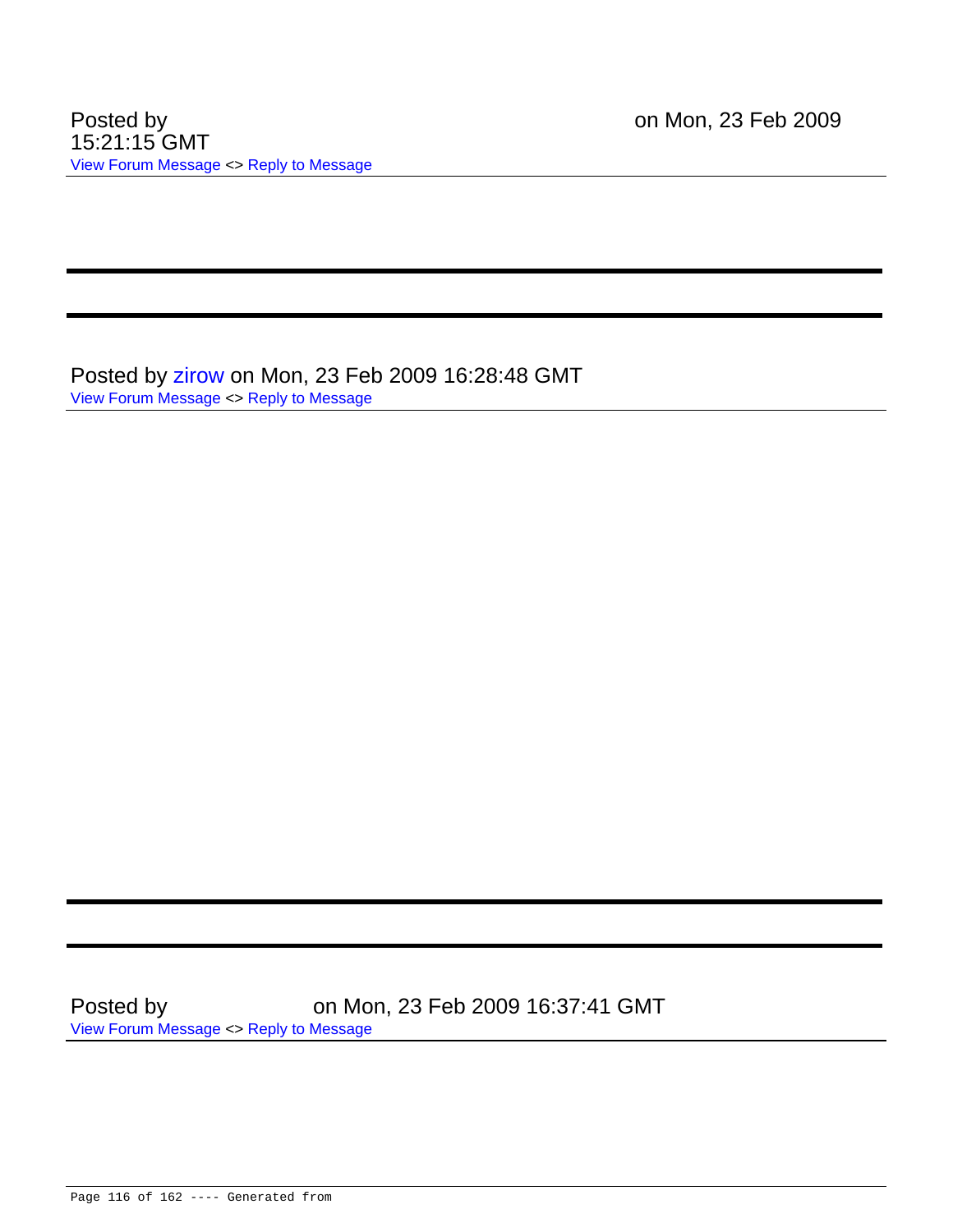Posted by on Mon, 23 Feb 2009 16:41:43 GMT [View Forum Message](http://www.pravoverie.ru/index.php?t=rview&th=4911&goto=184318#msg_184318) <> [Reply to Message](http://www.pravoverie.ru/index.php?t=post&reply_to=184318)

Posted by on Mon, 23 Feb 2009 17:09:47 GMT [View Forum Message](http://www.pravoverie.ru/index.php?t=rview&th=4911&goto=184322#msg_184322) <> [Reply to Message](http://www.pravoverie.ru/index.php?t=post&reply_to=184322)

Posted by<br>14:18:34 GMT [View Forum Message](http://www.pravoverie.ru/index.php?t=rview&th=4911&goto=184467#msg_184467) <> [Reply to Message](http://www.pravoverie.ru/index.php?t=post&reply_to=184467) on Tue, 24 Feb 2009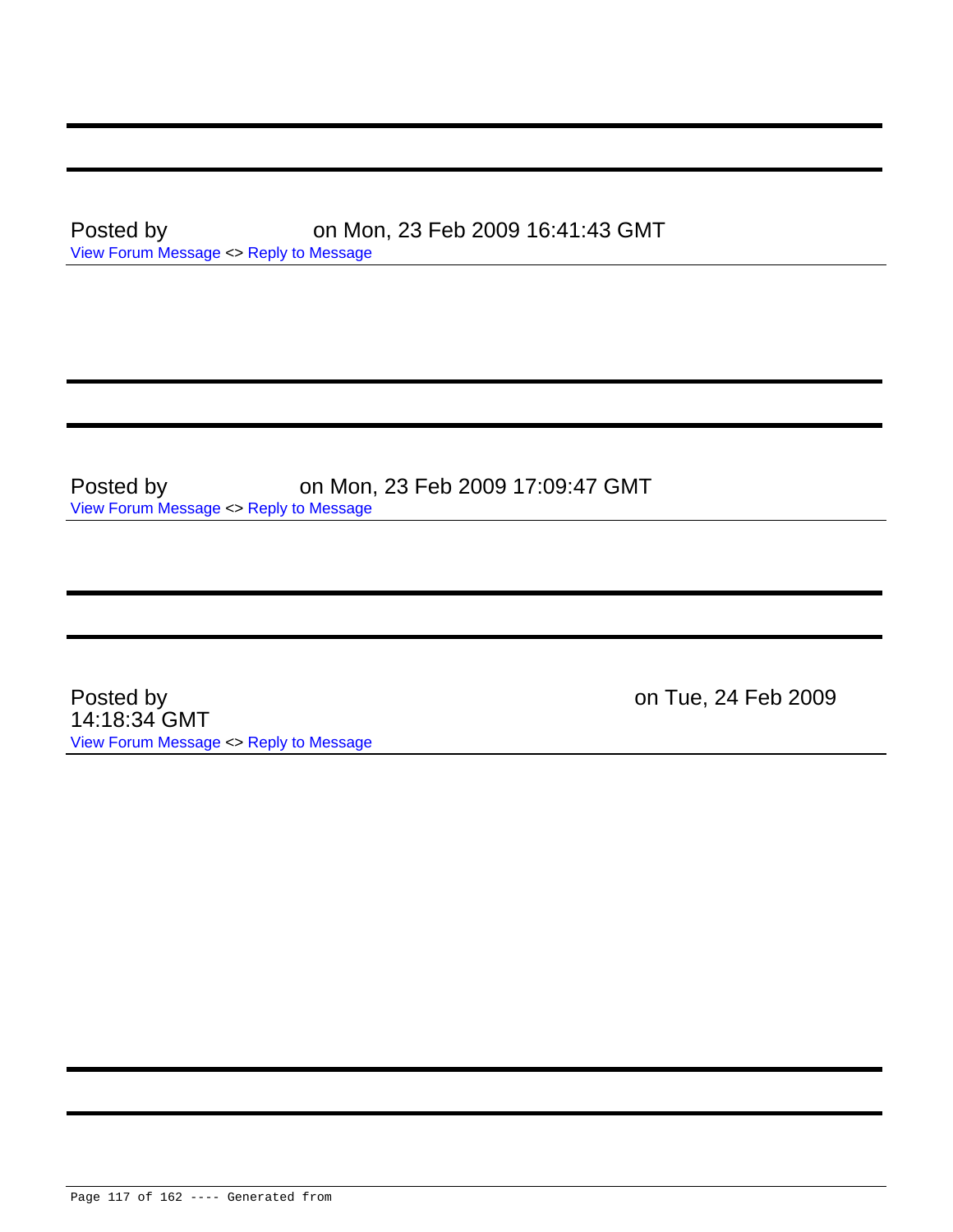on Tue, 24 Feb 2009 14:59:27 GMT Posted by on Tue<br>[View Forum Message](http://www.pravoverie.ru/index.php?t=rview&th=4911&goto=184488#msg_184488) <> [Reply to Message](http://www.pravoverie.ru/index.php?t=post&reply_to=184488)

Posted by on Tue, 24 Feb 2009 15:28:22 GMT [View Forum Message](http://www.pravoverie.ru/index.php?t=rview&th=4911&goto=184493#msg_184493) <> [Reply to Message](http://www.pravoverie.ru/index.php?t=post&reply_to=184493)

Posted by **Posted by on Tue, 24 Feb 2009 15:31:43 GMT**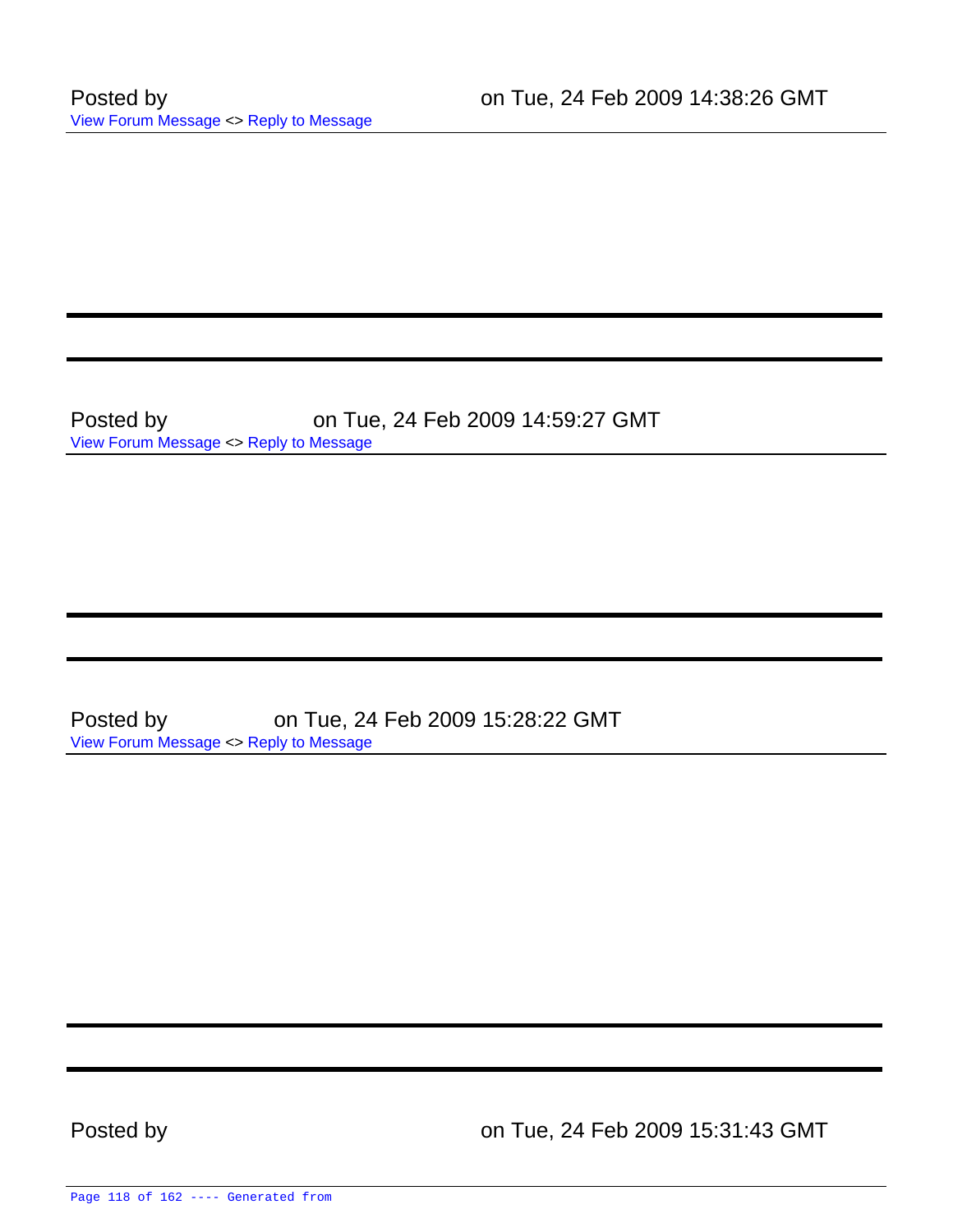Posted by on Tue, 24 Feb 2009 15:39:38 GMT [View Forum Message](http://www.pravoverie.ru/index.php?t=rview&th=4911&goto=184499#msg_184499) <> [Reply to Message](http://www.pravoverie.ru/index.php?t=post&reply_to=184499)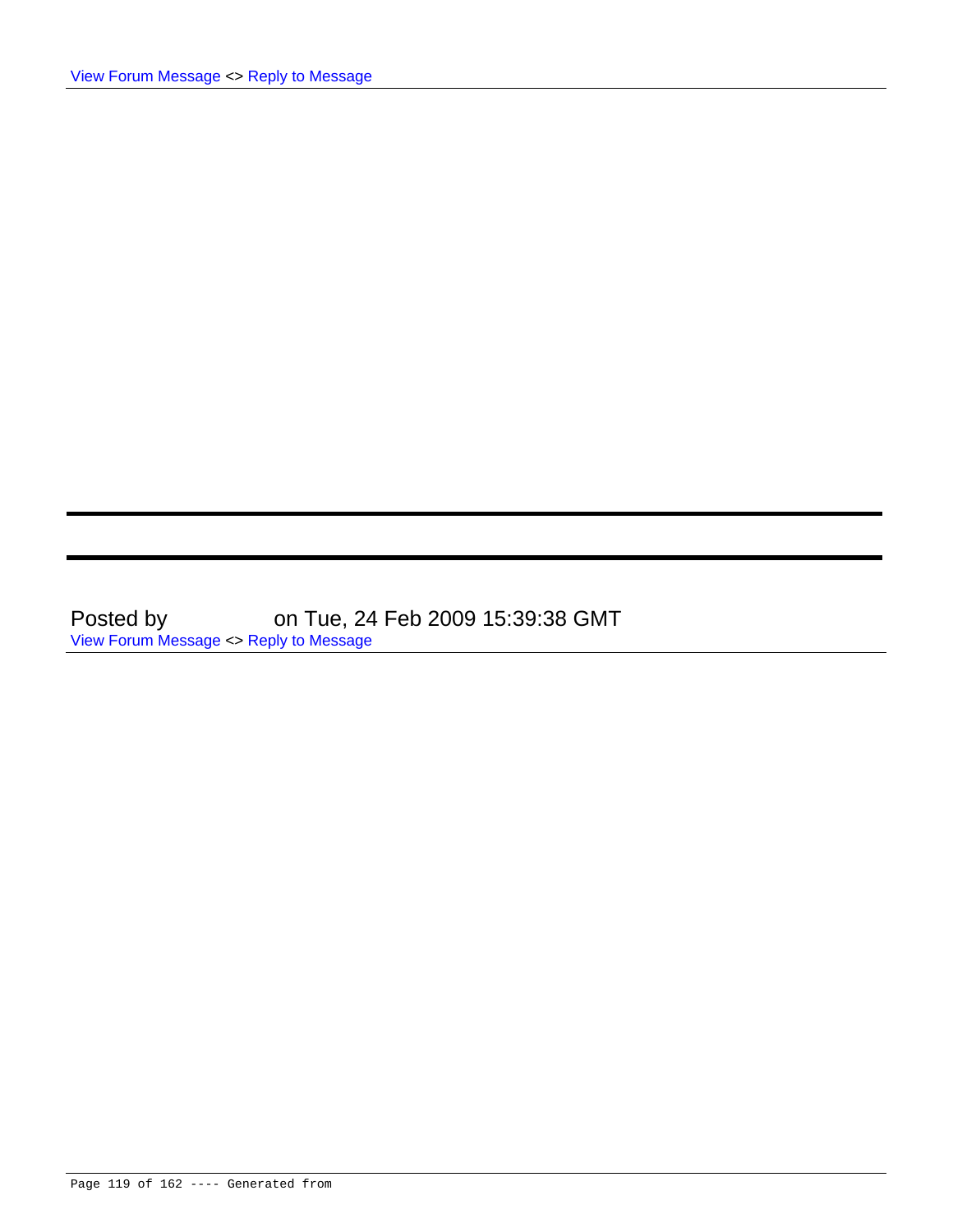Posted by **Posted by on Tue, 24 Feb 2009 16:25:25 GMT**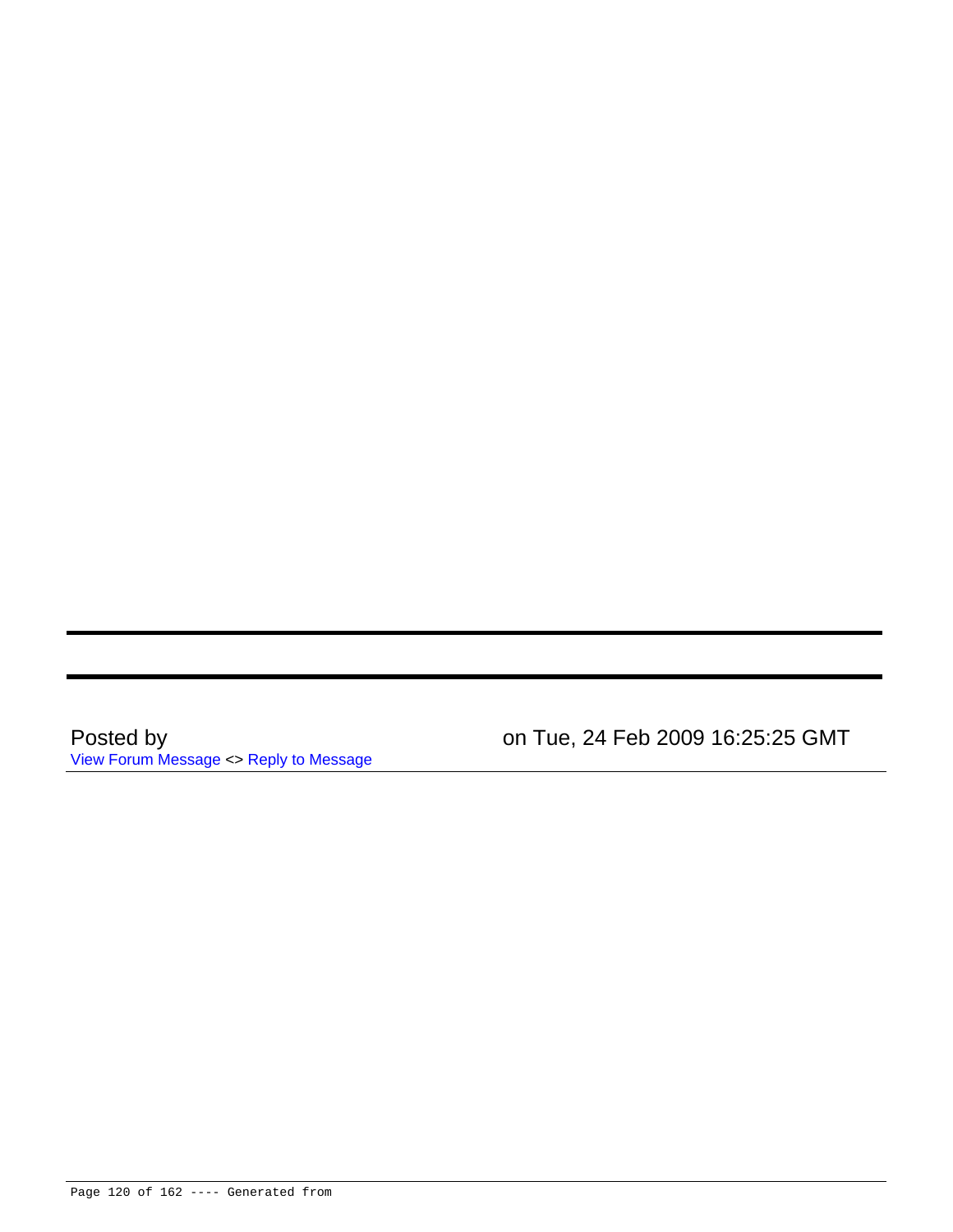on Tue, 24 Feb 2009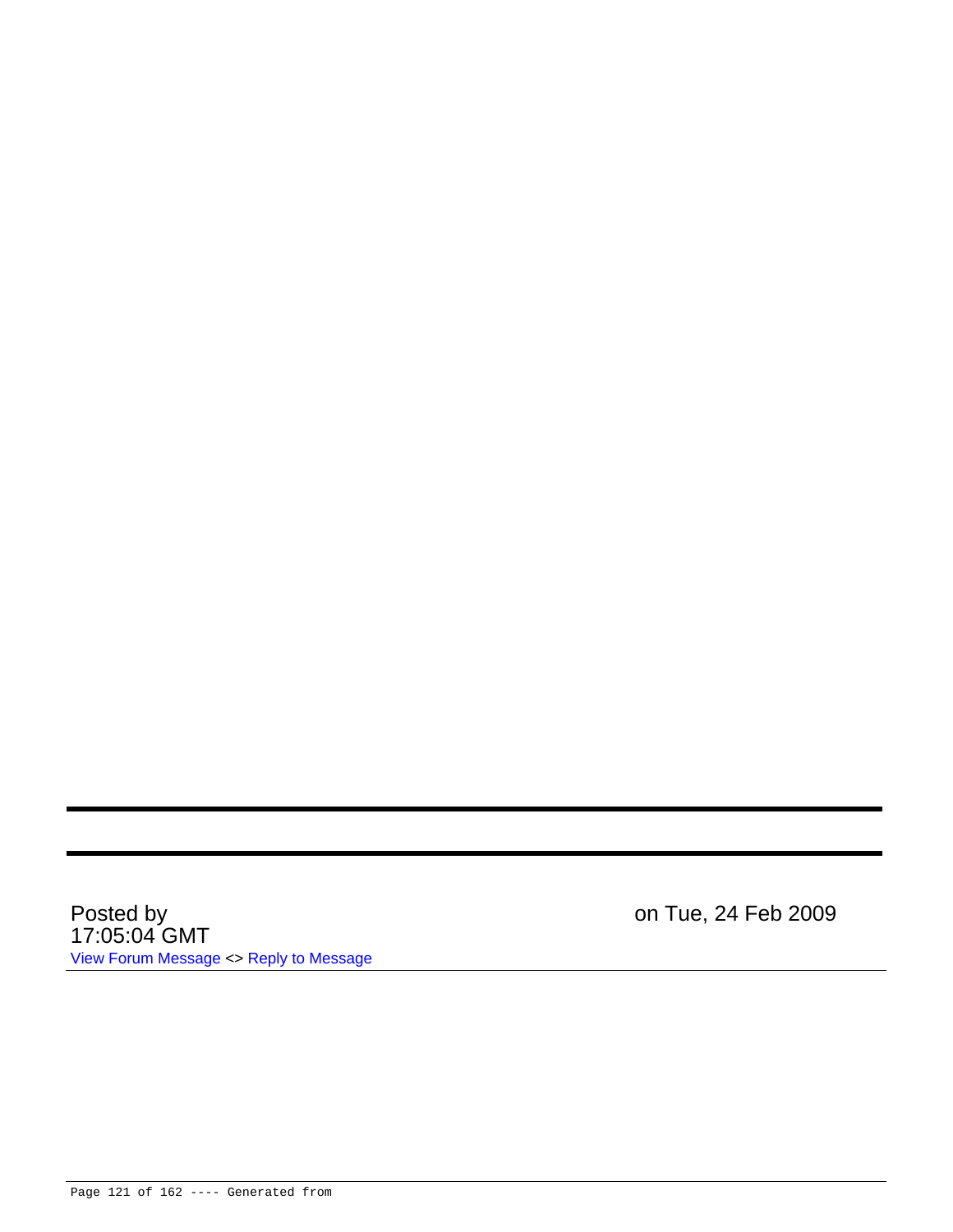.

17:08:20 GMT [View Forum Message](http://www.pravoverie.ru/index.php?t=rview&th=4911&goto=184511#msg_184511) <> [Reply to Message](http://www.pravoverie.ru/index.php?t=post&reply_to=184511)

Posted by **Posted by Posted by Posted by on Tue, 24 Feb 2009** 

Posted by<br>[View Forum Message](http://www.pravoverie.ru/index.php?t=rview&th=4911&goto=184513#msg_184513) <> [Reply to Message](http://www.pravoverie.ru/index.php?t=post&reply_to=184513)

on Tue, 24 Feb 2009 17:15:53 GMT

Posted by<br>17:06:32 GMT

[View Forum Message](http://www.pravoverie.ru/index.php?t=rview&th=4911&goto=184509#msg_184509) <> [Reply to Message](http://www.pravoverie.ru/index.php?t=post&reply_to=184509)

on Tue, 24 Feb 2009

Page 122 of 162 ---- Generated from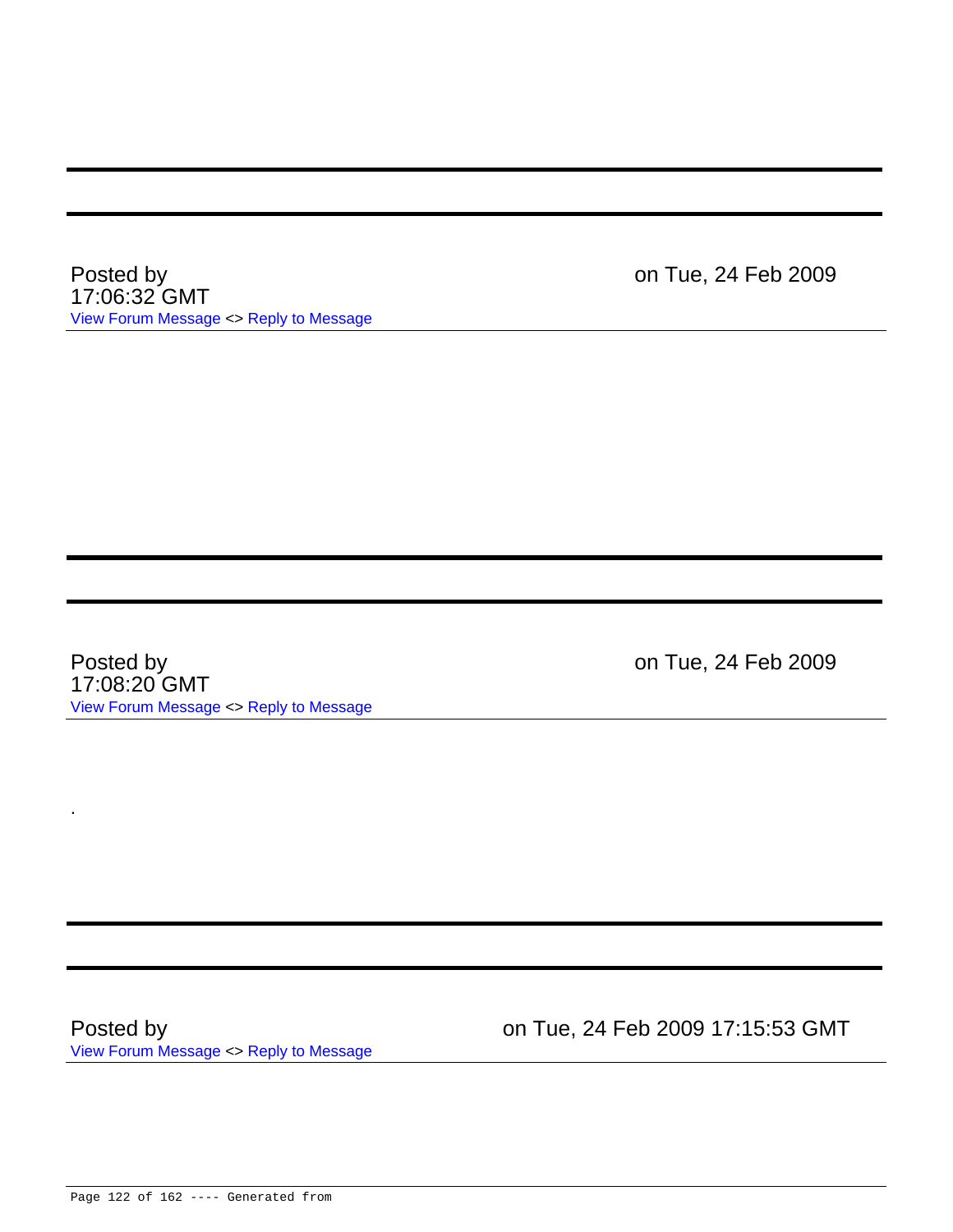Posted by<br>GMT [View Forum Message](http://www.pravoverie.ru/index.php?t=rview&th=4911&goto=184515#msg_184515) <> [Reply to Message](http://www.pravoverie.ru/index.php?t=post&reply_to=184515) on Tue, 24 Feb 2009 17:26:53

[View Forum Message](http://www.pravoverie.ru/index.php?t=rview&th=4911&goto=184516#msg_184516) <> [Reply to Message](http://www.pravoverie.ru/index.php?t=post&reply_to=184516)

Posted by on Tue, 24 Feb 2009 17:30:17 GMT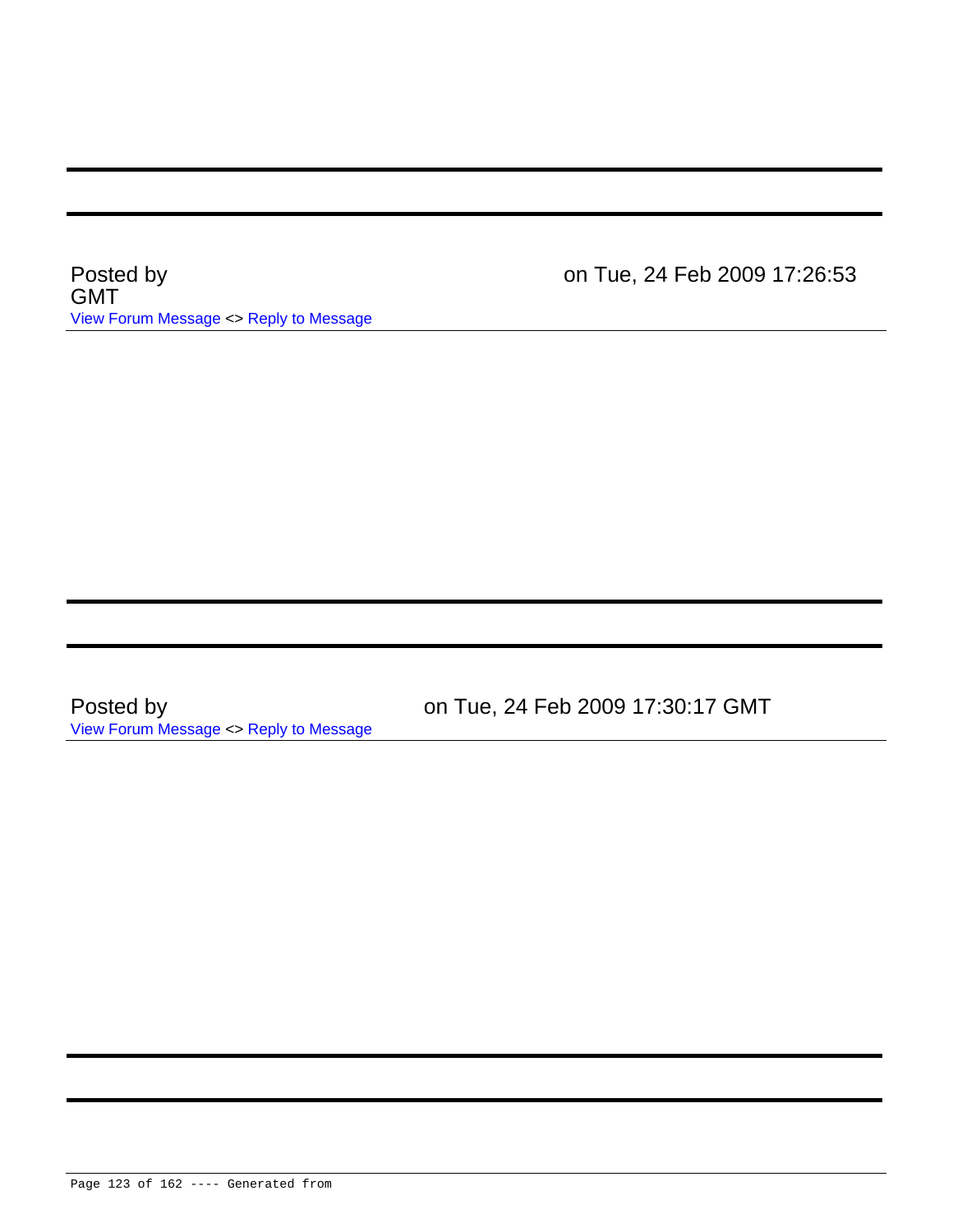Posted by on Tue, 24 Feb 2009 17:47:38 GMT [View Forum Message](http://www.pravoverie.ru/index.php?t=rview&th=4911&goto=184519#msg_184519) <> [Reply to Message](http://www.pravoverie.ru/index.php?t=post&reply_to=184519)

[View Forum Message](http://www.pravoverie.ru/index.php?t=rview&th=4911&goto=184566#msg_184566) <> [Reply to Message](http://www.pravoverie.ru/index.php?t=post&reply_to=184566)

Posted by on Tue, 24 Feb 2009 21:43:42 GMT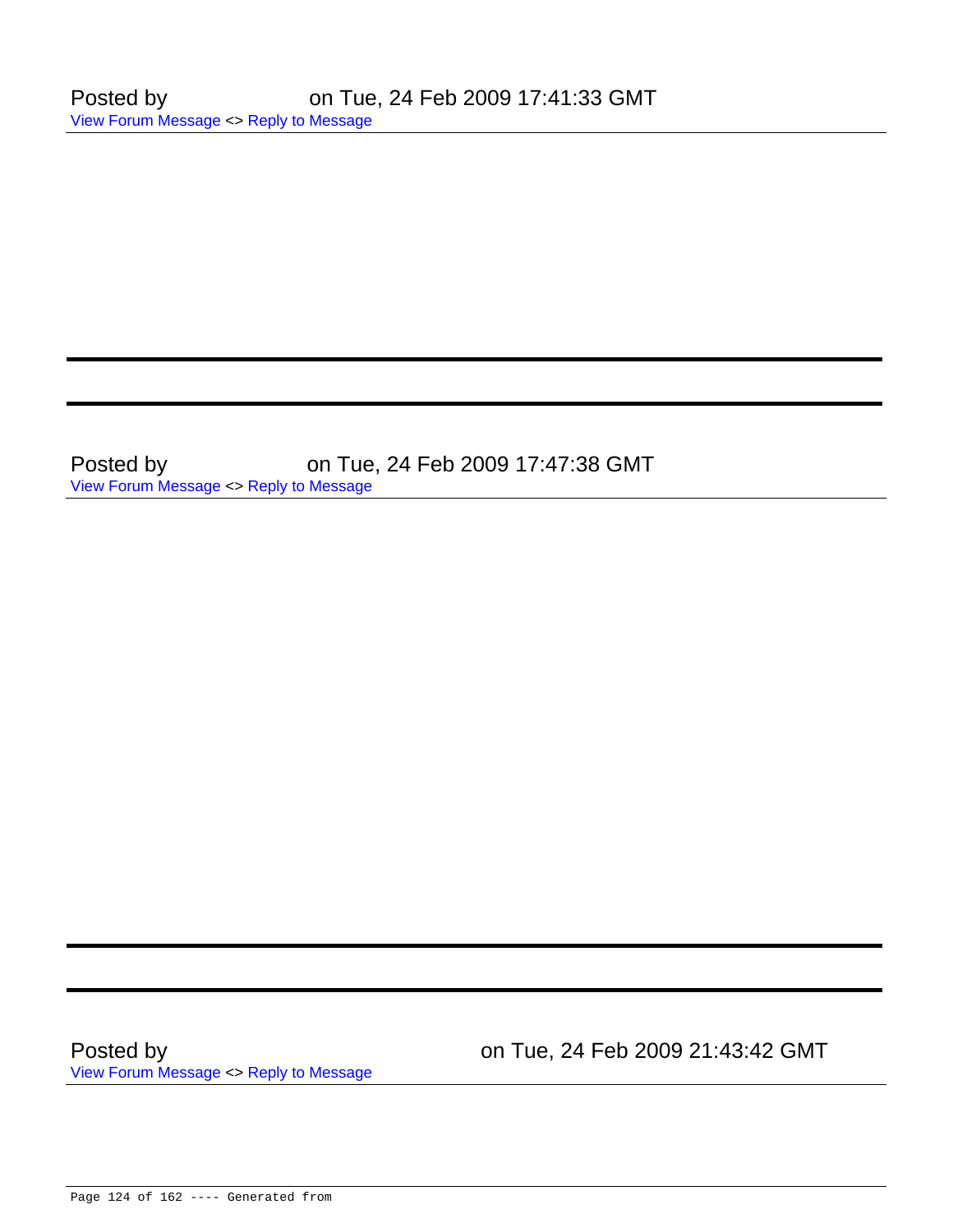.

Posted by on Tue, 24 Feb 2009 21:45:56 GMT

[View Forum Message](http://www.pravoverie.ru/index.php?t=rview&th=4911&goto=184570#msg_184570) <> [Reply to Message](http://www.pravoverie.ru/index.php?t=post&reply_to=184570)

Posted by on Tue, 24 Feb 2009 21:48:52 GMT

[View Forum Message](http://www.pravoverie.ru/index.php?t=rview&th=4911&goto=184643#msg_184643) <> [Reply to Message](http://www.pravoverie.ru/index.php?t=post&reply_to=184643)

Posted by on Wed, 25 Feb 2009 08:34:26 GMT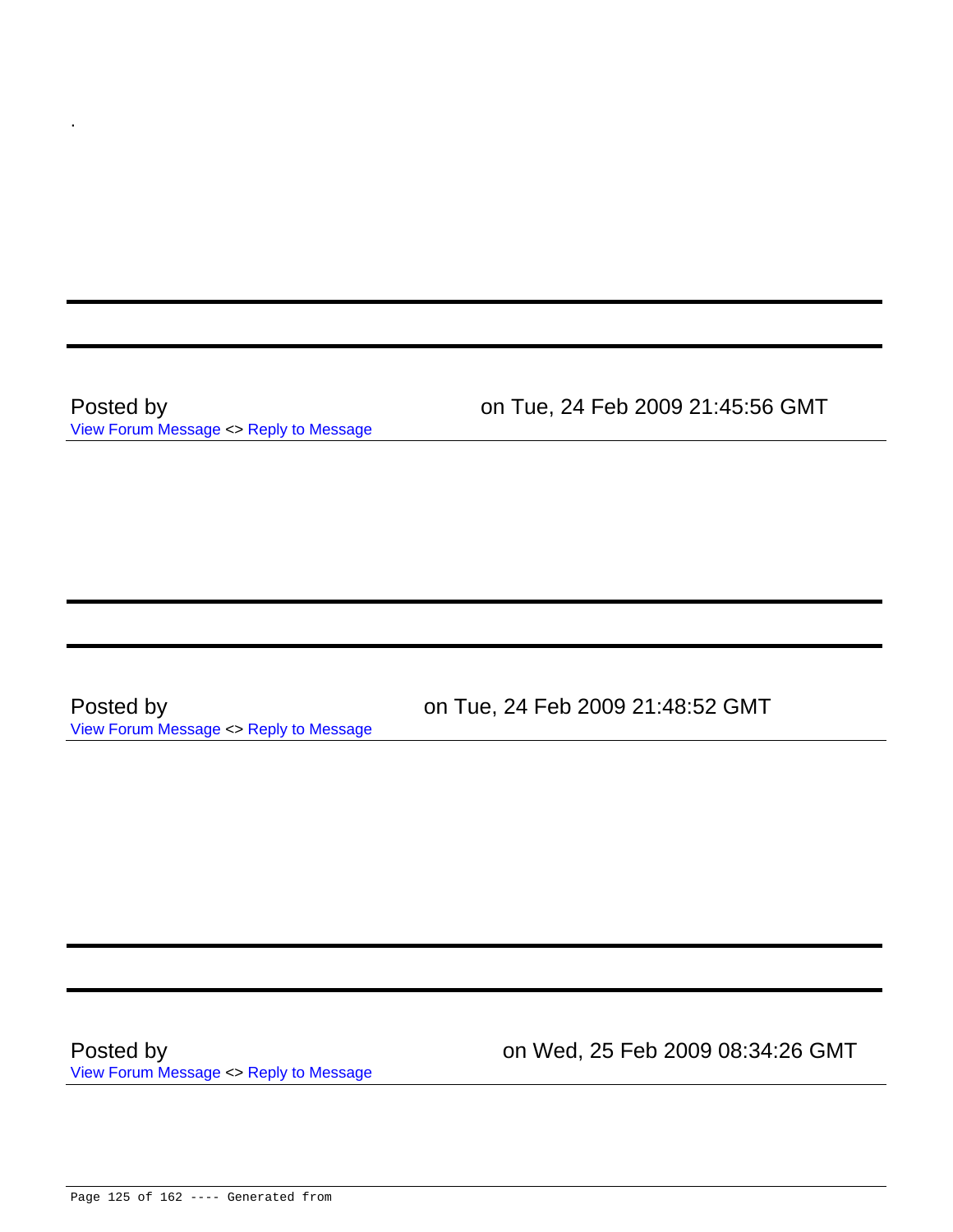Posted by on Wed, 25 Feb 2009 08:46:06 GMT

[View Forum Message](http://www.pravoverie.ru/index.php?t=rview&th=4911&goto=184651#msg_184651) <> [Reply to Message](http://www.pravoverie.ru/index.php?t=post&reply_to=184651)

Posted by on Wed, 25 Feb 2009 09:10:04 GMT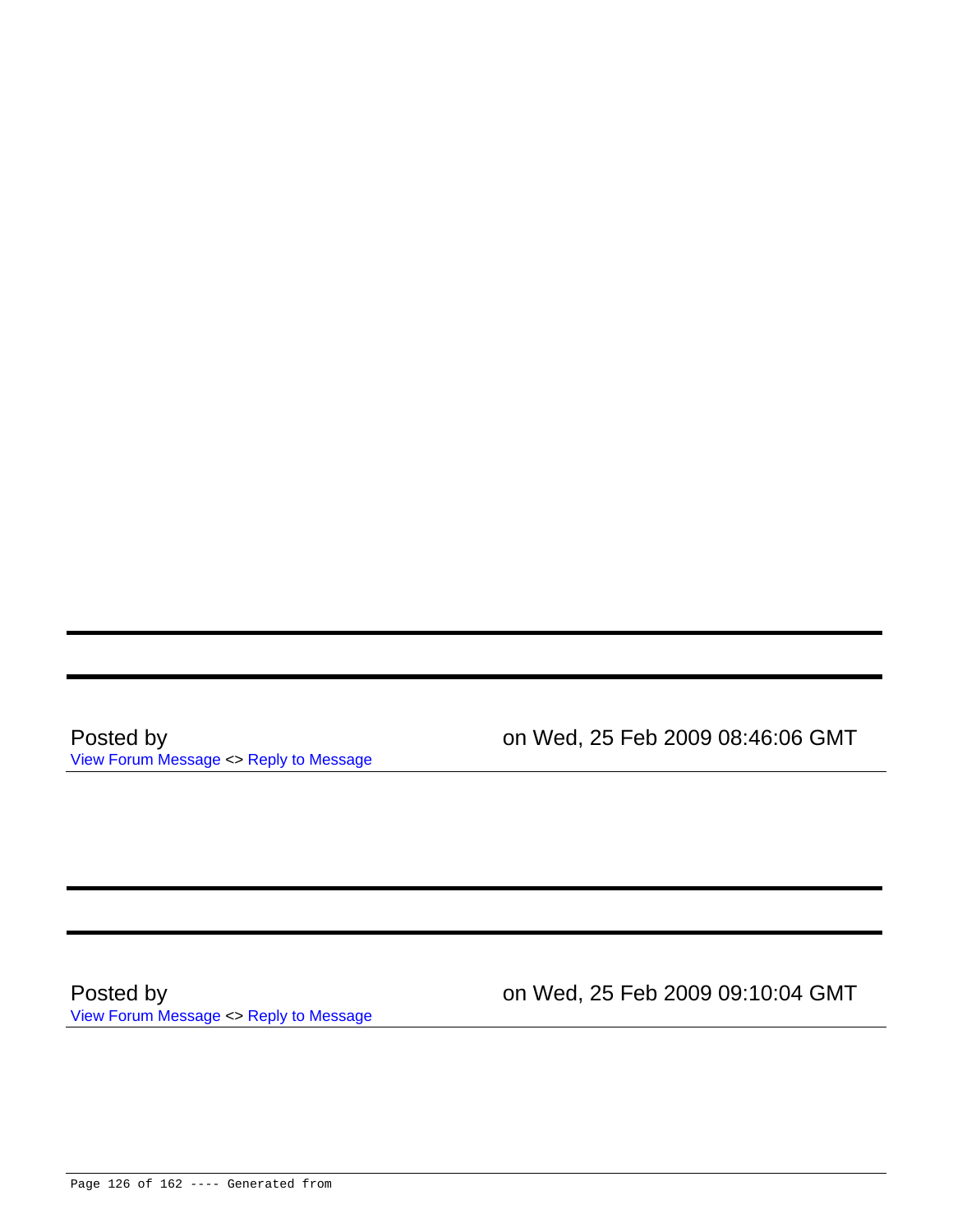Posted by<br>09:45:50 GMT [View Forum Message](http://www.pravoverie.ru/index.php?t=rview&th=4911&goto=184657#msg_184657) <> [Reply to Message](http://www.pravoverie.ru/index.php?t=post&reply_to=184657)

on Wed, 25 Feb 2009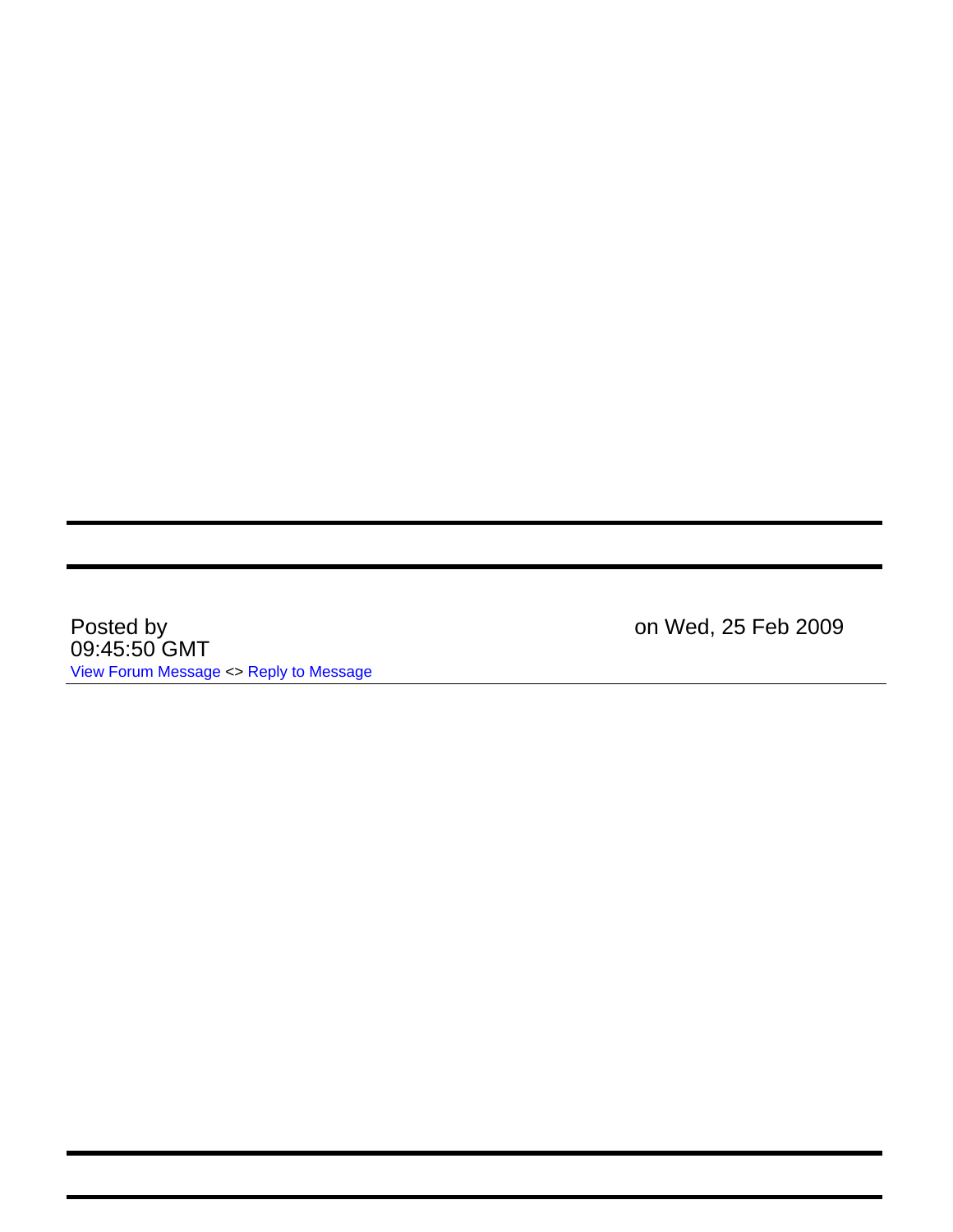on Wed, 25 Feb 2009 10:22:32 GMT [View Forum Message](http://www.pravoverie.ru/index.php?t=rview&th=4911&goto=184664#msg_184664) <> [Reply to Message](http://www.pravoverie.ru/index.php?t=post&reply_to=184664)

.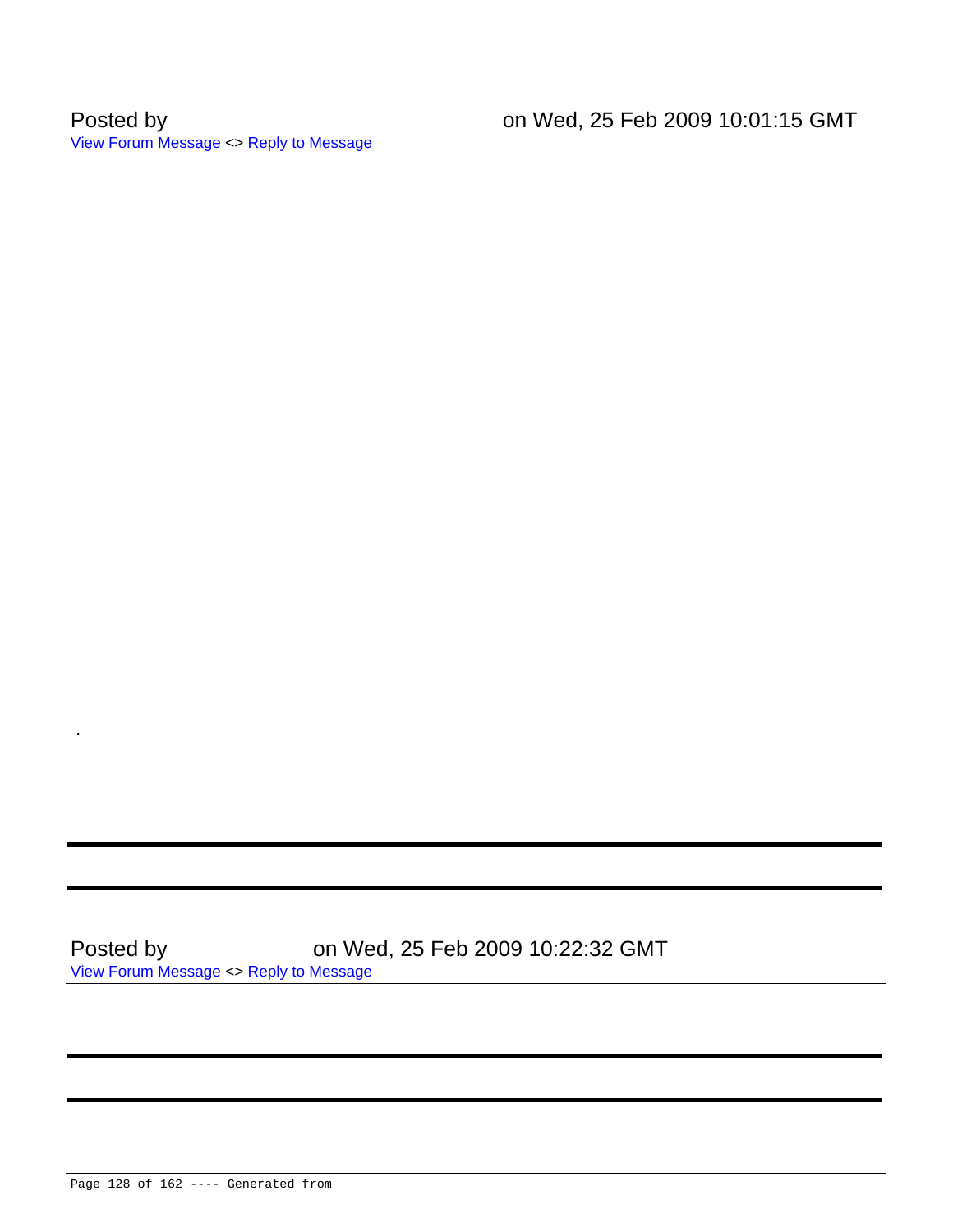Posted by on Wed, 25 Feb 2009 12:04:36 GMT [View Forum Message](http://www.pravoverie.ru/index.php?t=rview&th=4911&goto=184693#msg_184693) <> [Reply to Message](http://www.pravoverie.ru/index.php?t=post&reply_to=184693)

Posted by on Wed, 25 Feb 2009 12:06:32 GMT [View Forum Message](http://www.pravoverie.ru/index.php?t=rview&th=4911&goto=184695#msg_184695) <> [Reply to Message](http://www.pravoverie.ru/index.php?t=post&reply_to=184695)

Posted by on Wed, 25 Feb 2009 12:22:13 GMT [View Forum Message](http://www.pravoverie.ru/index.php?t=rview&th=4911&goto=184703#msg_184703) <> [Reply to Message](http://www.pravoverie.ru/index.php?t=post&reply_to=184703)

[View Forum Message](http://www.pravoverie.ru/index.php?t=rview&th=4911&goto=184705#msg_184705) <> [Reply to Message](http://www.pravoverie.ru/index.php?t=post&reply_to=184705)

Posted by on Wed, 25 Feb 2009 12:27:19 GMT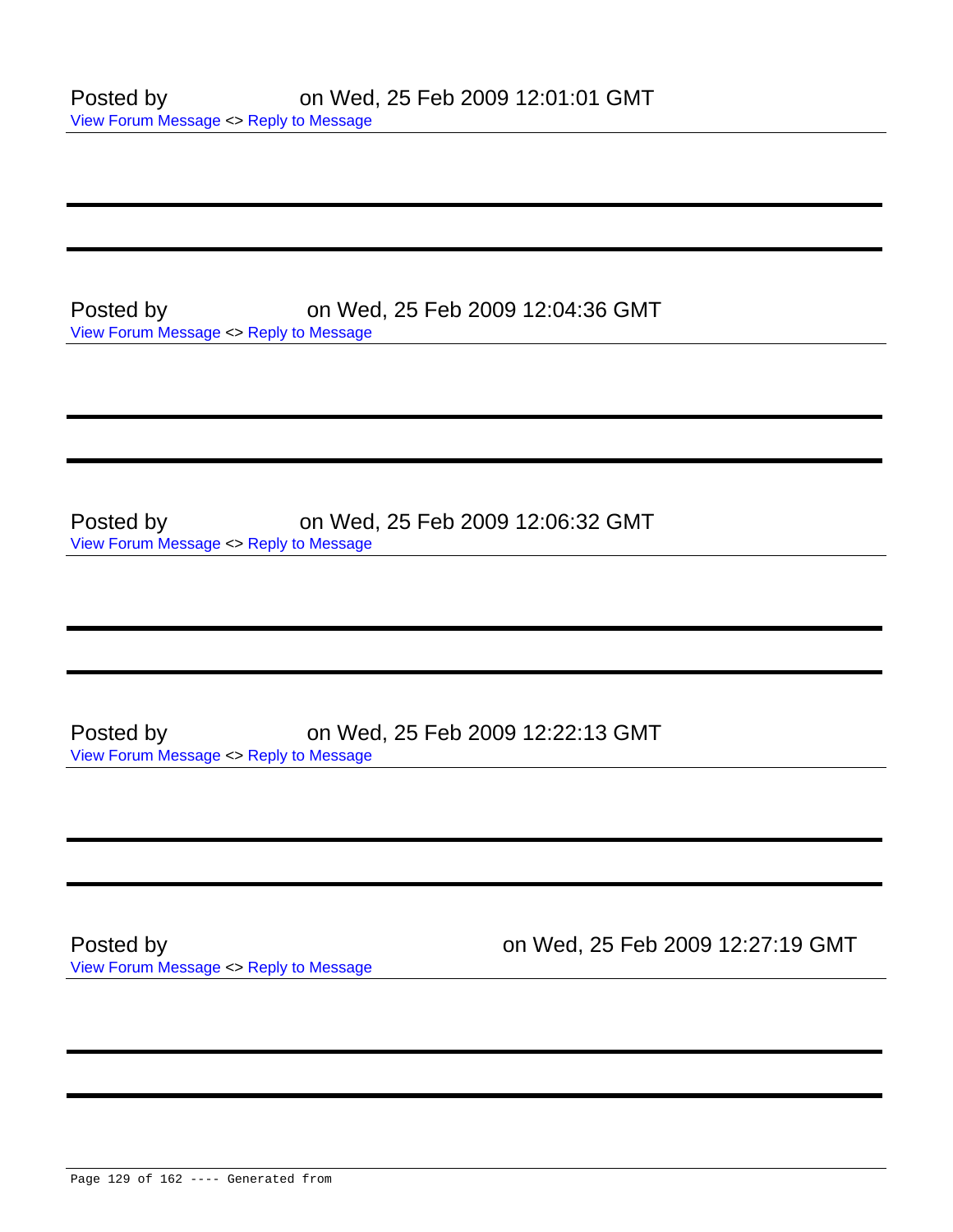Posted by on Wed, 25 Feb 2009 19:59:13 GMT

on Fri, 27 Feb 2009 17:30:12 GMT [View Forum Message](http://www.pravoverie.ru/index.php?t=rview&th=4911&goto=185015#msg_185015) <> [Reply to Message](http://www.pravoverie.ru/index.php?t=post&reply_to=185015)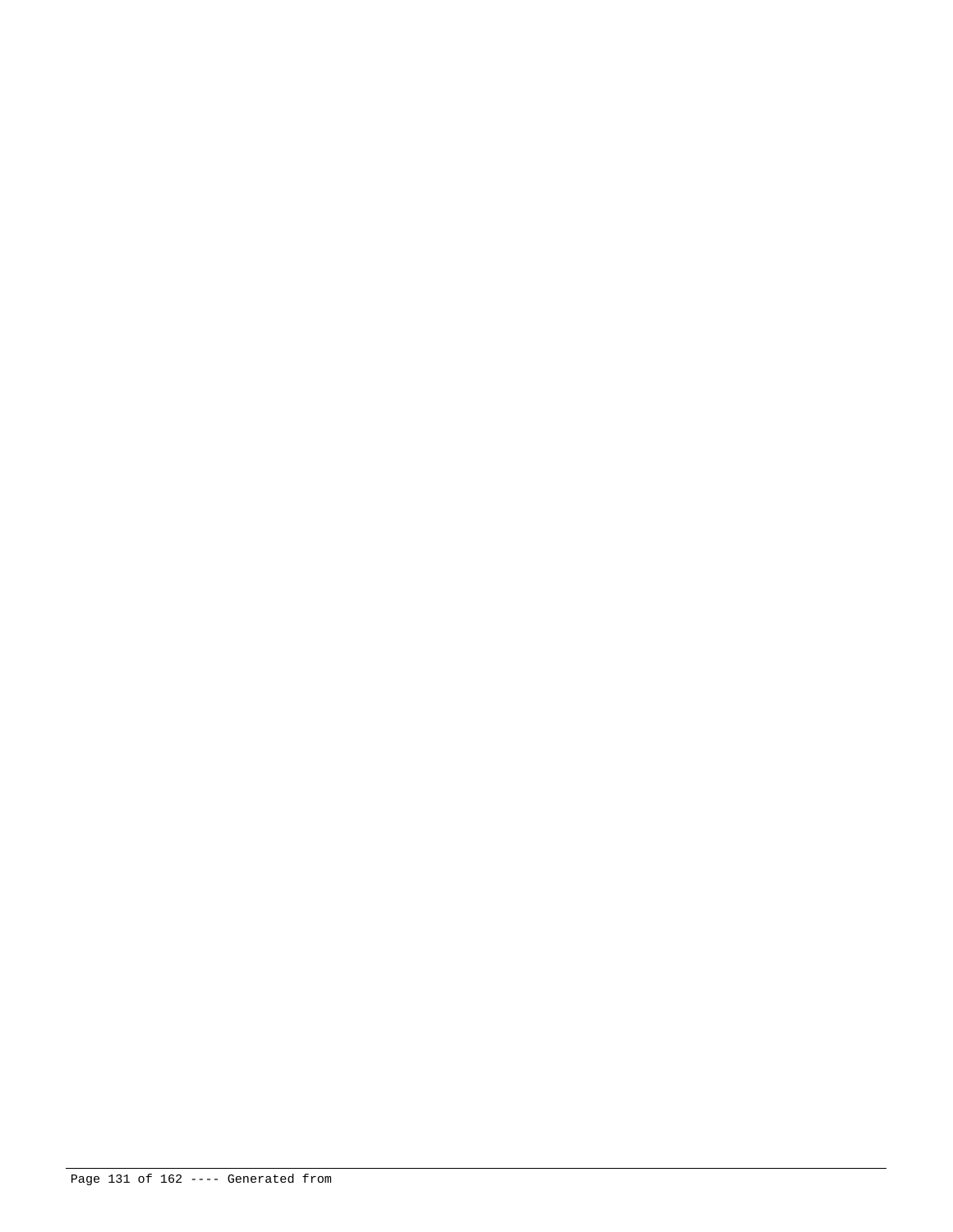on Fri, 27 Feb 2009 18:06:51 GMT

Posted by on Sat, 28 Feb 2009 10:54:09 GMT [View Forum Message](http://www.pravoverie.ru/index.php?t=rview&th=4911&goto=185062#msg_185062) <> [Reply to Message](http://www.pravoverie.ru/index.php?t=post&reply_to=185062)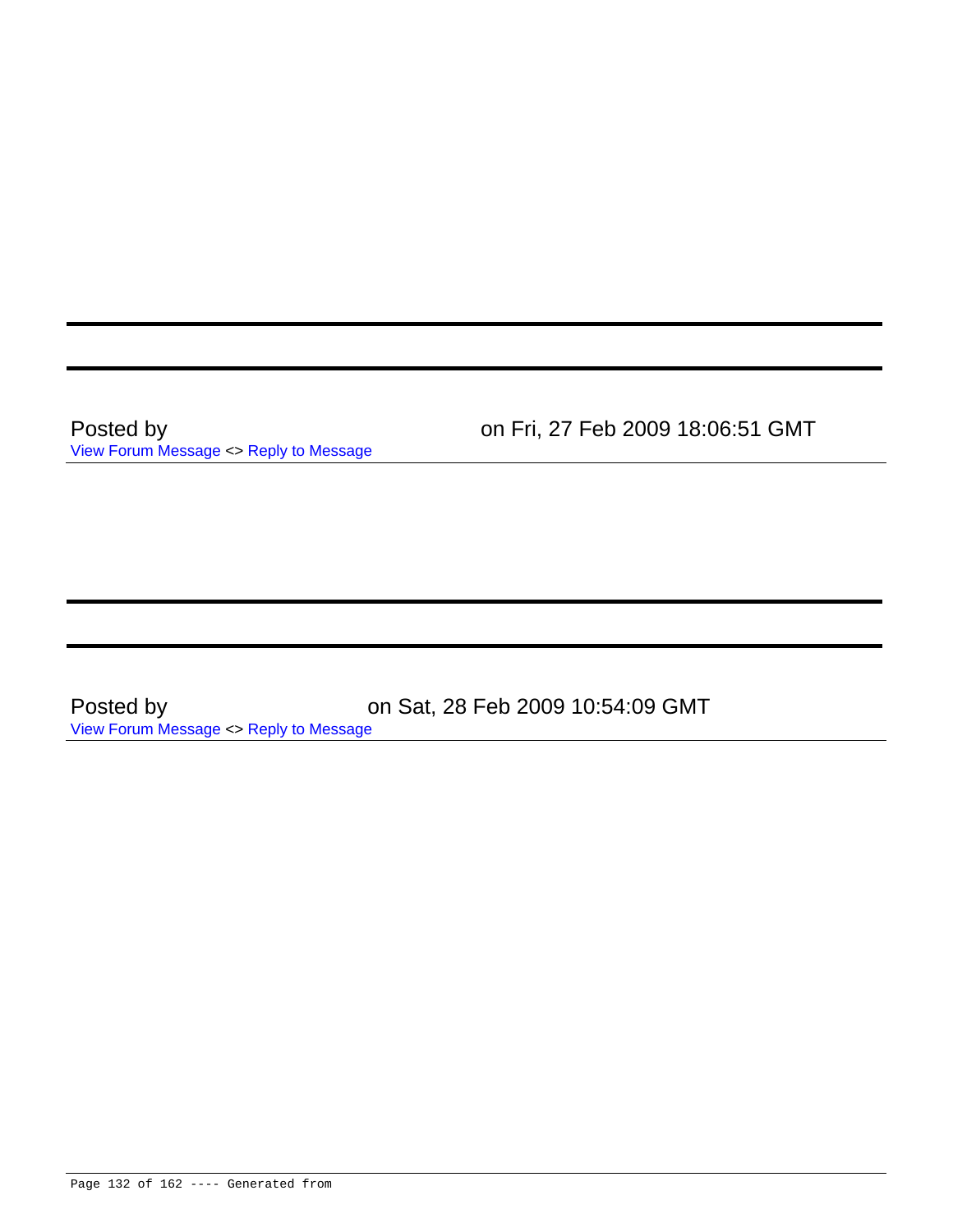## Posted by [zirow](http://www.pravoverie.ru/index.php?t=usrinfo&id=3250) on Sat, 28 Feb 2009 16:39:42 GMT [View Forum Message](http://www.pravoverie.ru/index.php?t=rview&th=4911&goto=185090#msg_185090) <> [Reply to Message](http://www.pravoverie.ru/index.php?t=post&reply_to=185090)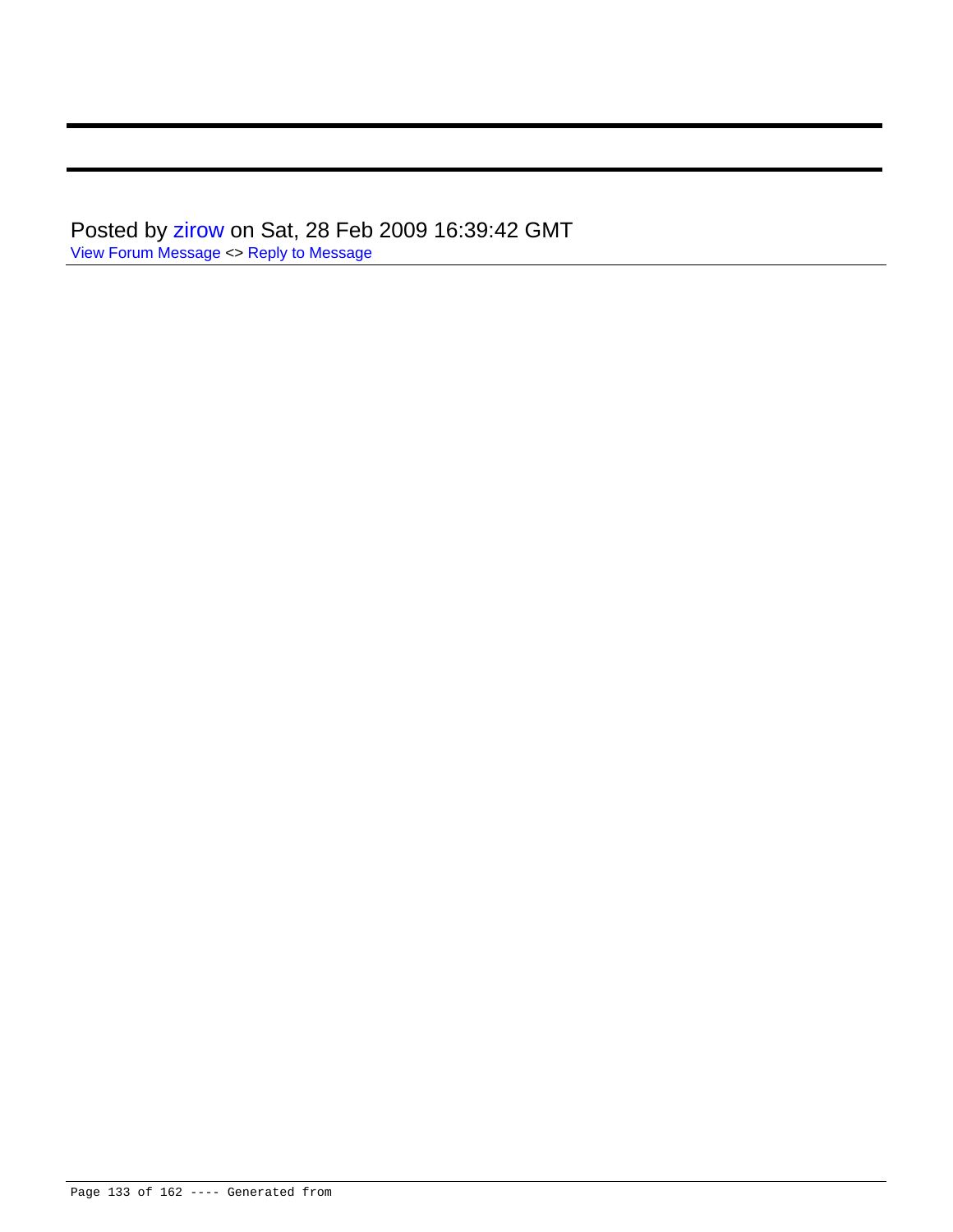| Posted by                              | on Sat, 28 Feb 2009 16:53:23 GMT |  |
|----------------------------------------|----------------------------------|--|
| View Forum Message <> Reply to Message |                                  |  |

on Sun, 01 Mar 2009 13:23:33 GMT

[View Forum Message](http://www.pravoverie.ru/index.php?t=rview&th=4911&goto=185260#msg_185260) <> [Reply to Message](http://www.pravoverie.ru/index.php?t=post&reply_to=185260)

Posted by **Disk and Sun, 01 Mar 2009 16:57:56 GMT**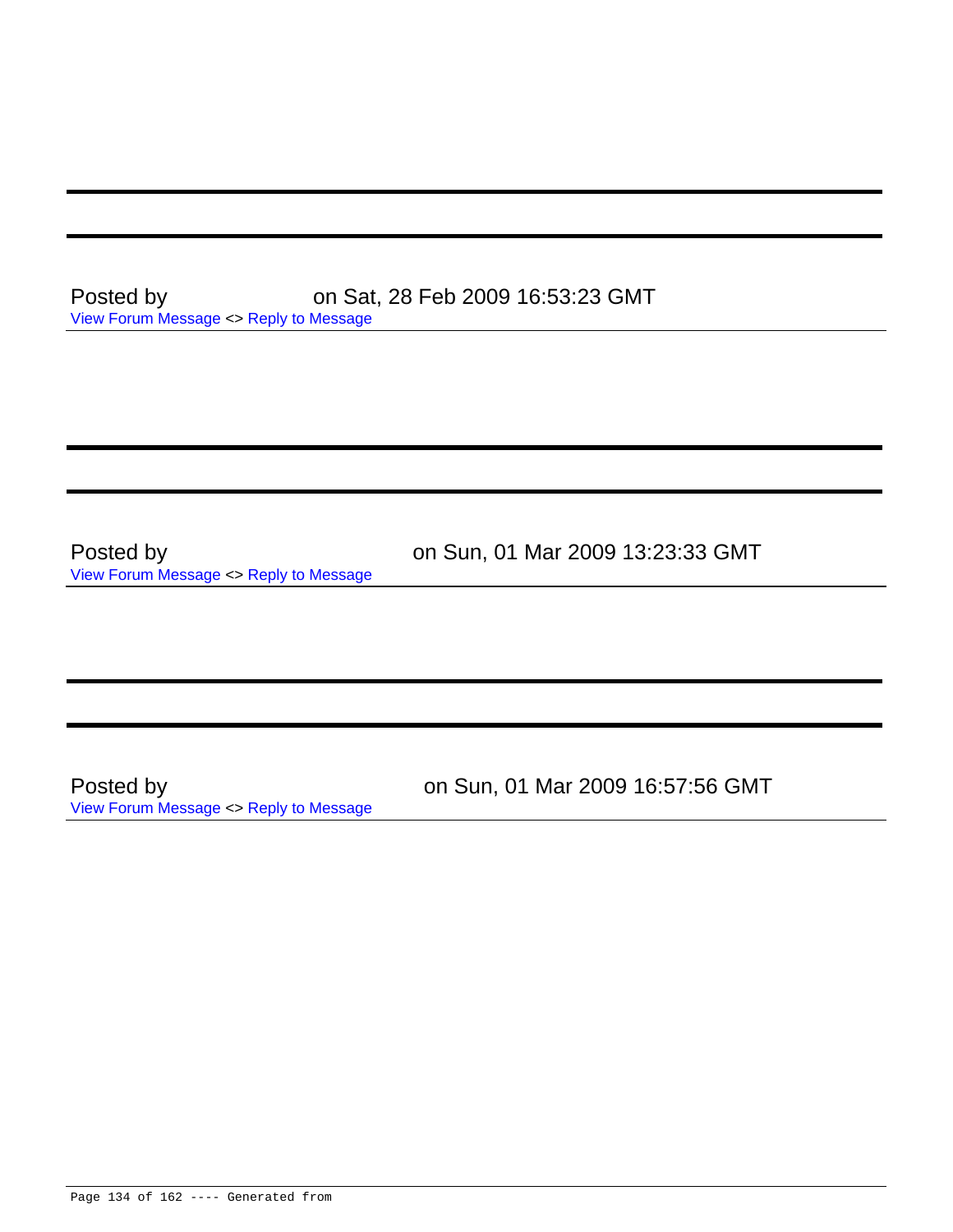Posted by **Disk and Sun, 01 Mar 2009 16:59:20 GMT** 

Posted by **Discrete Posted by CONTER 2009 17:05:41 GMT** 

[View Forum Message](http://www.pravoverie.ru/index.php?t=rview&th=4911&goto=185265#msg_185265) <> [Reply to Message](http://www.pravoverie.ru/index.php?t=post&reply_to=185265)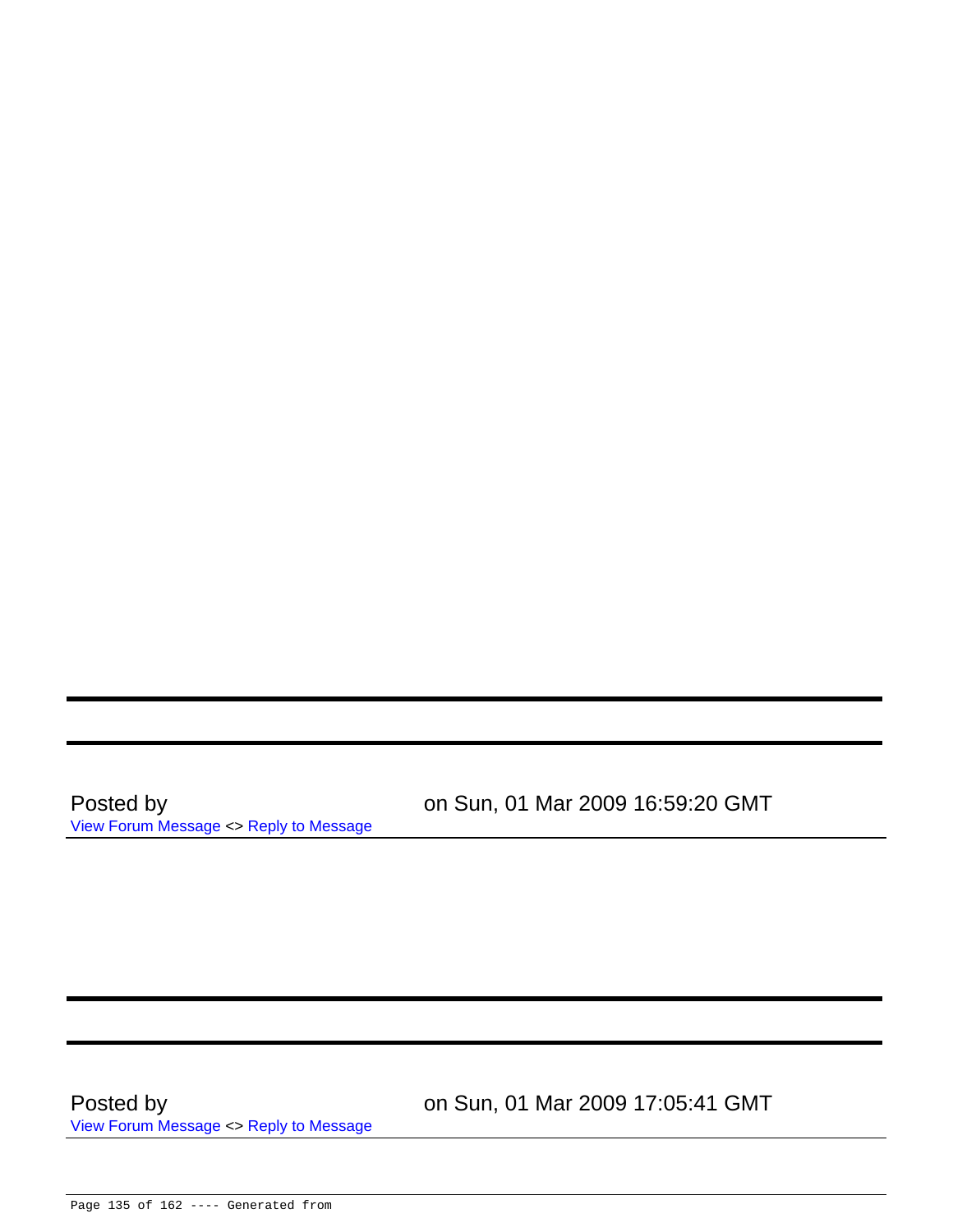[/quote]

Posted by on Sun, 01 Mar 2009 17:06:53 GMT [View Forum Message](http://www.pravoverie.ru/index.php?t=rview&th=4911&goto=185266#msg_185266) <> [Reply to Message](http://www.pravoverie.ru/index.php?t=post&reply_to=185266)

[View Forum Message](http://www.pravoverie.ru/index.php?t=rview&th=4911&goto=185270#msg_185270) <> [Reply to Message](http://www.pravoverie.ru/index.php?t=post&reply_to=185270)

Posted by on Sun, 01 Mar 2009 17:16:24 GMT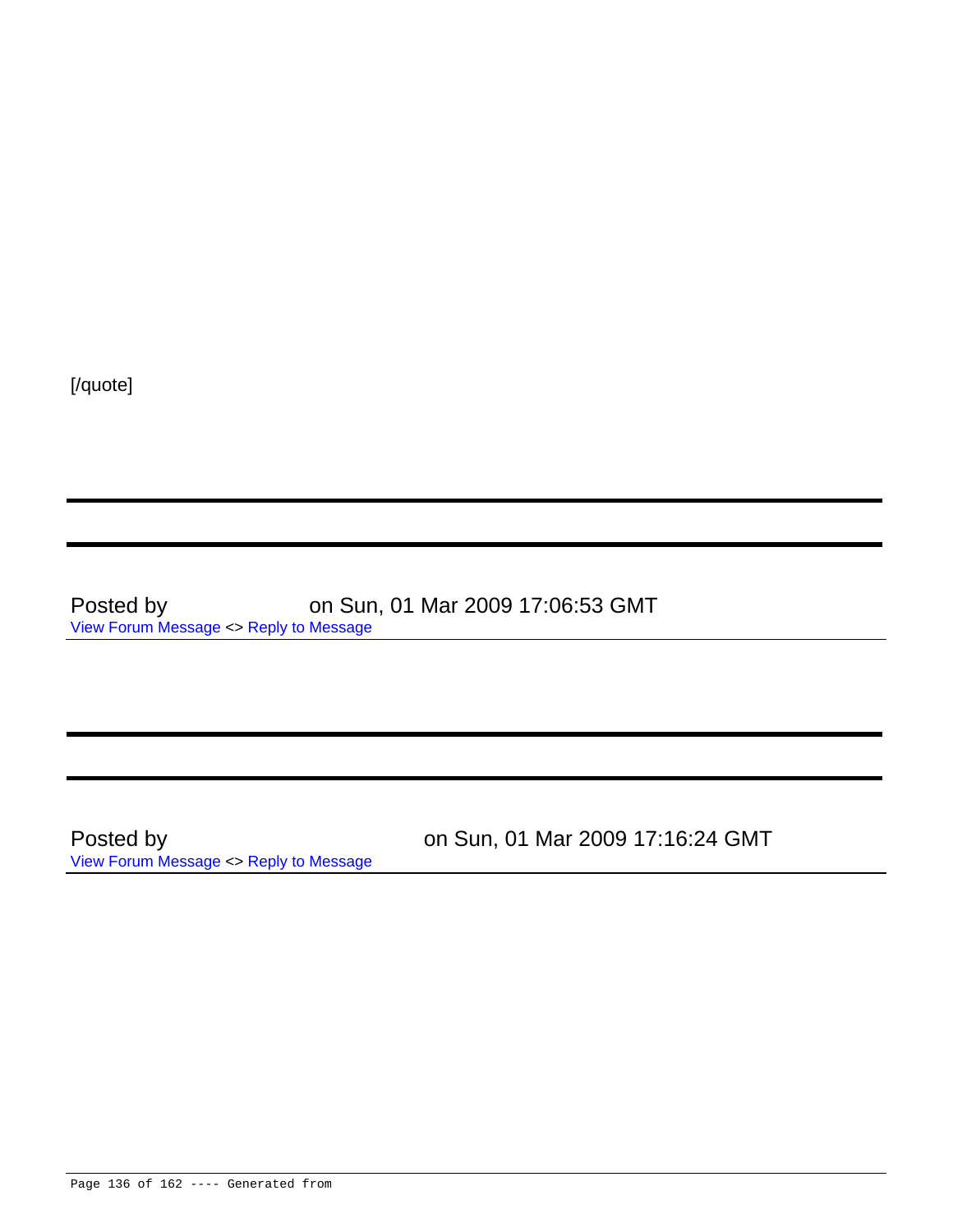Posted by **Disk and Sun, 01 Mar 2009 17:18:26 GMT** 

Posted by on Sun, 01 Mar 2009 17:58:45 GMT [View Forum Message](http://www.pravoverie.ru/index.php?t=rview&th=4911&goto=185283#msg_185283) <> [Reply to Message](http://www.pravoverie.ru/index.php?t=post&reply_to=185283)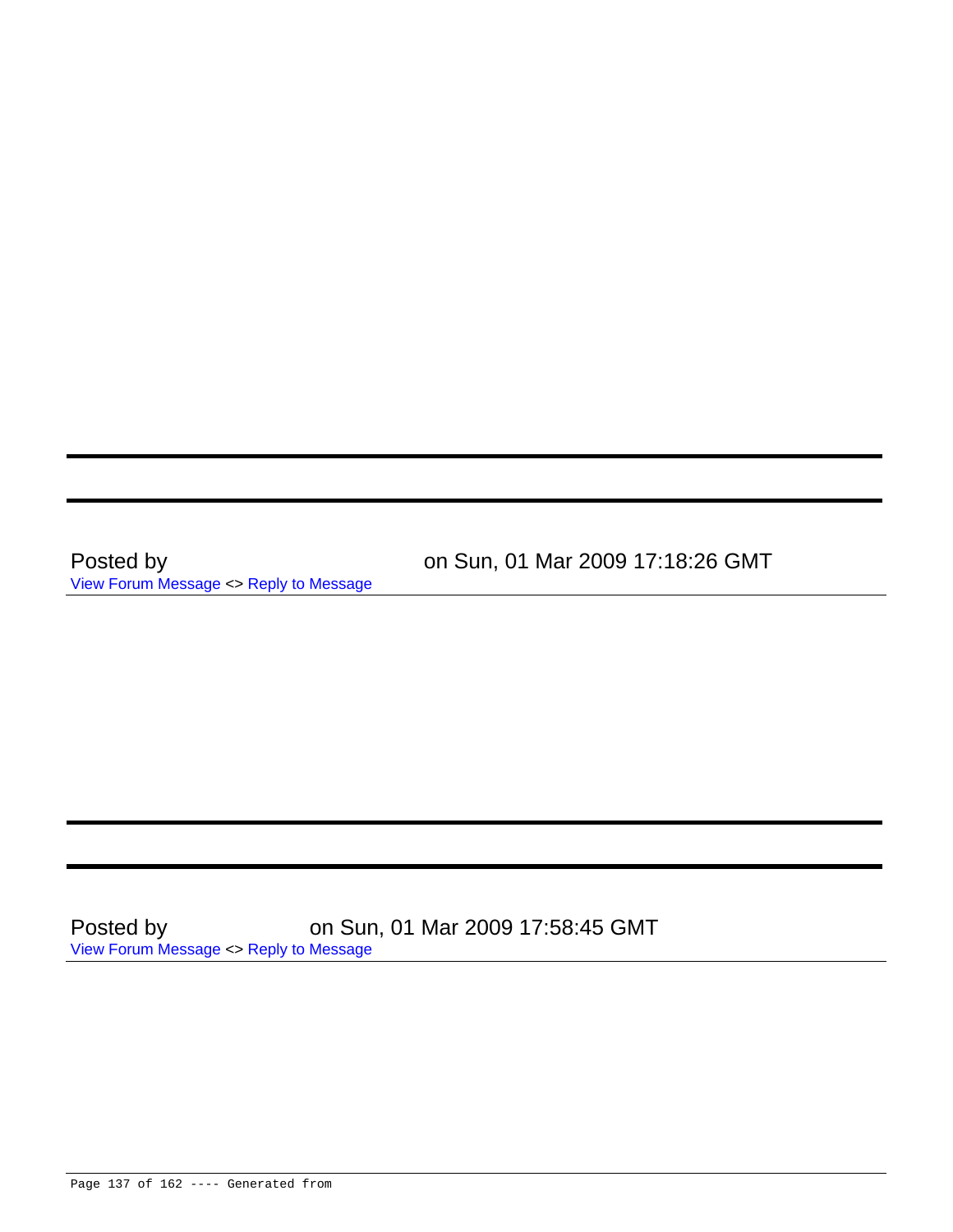Posted by on Sun, 01 Mar 2009 18:00:07 GMT [View Forum Message](http://www.pravoverie.ru/index.php?t=rview&th=4911&goto=185284#msg_185284) <> [Reply to Message](http://www.pravoverie.ru/index.php?t=post&reply_to=185284)

Posted by on Sun, 01 Mar 2009 18:02:07 GMT [View Forum Message](http://www.pravoverie.ru/index.php?t=rview&th=4911&goto=185286#msg_185286) <> [Reply to Message](http://www.pravoverie.ru/index.php?t=post&reply_to=185286)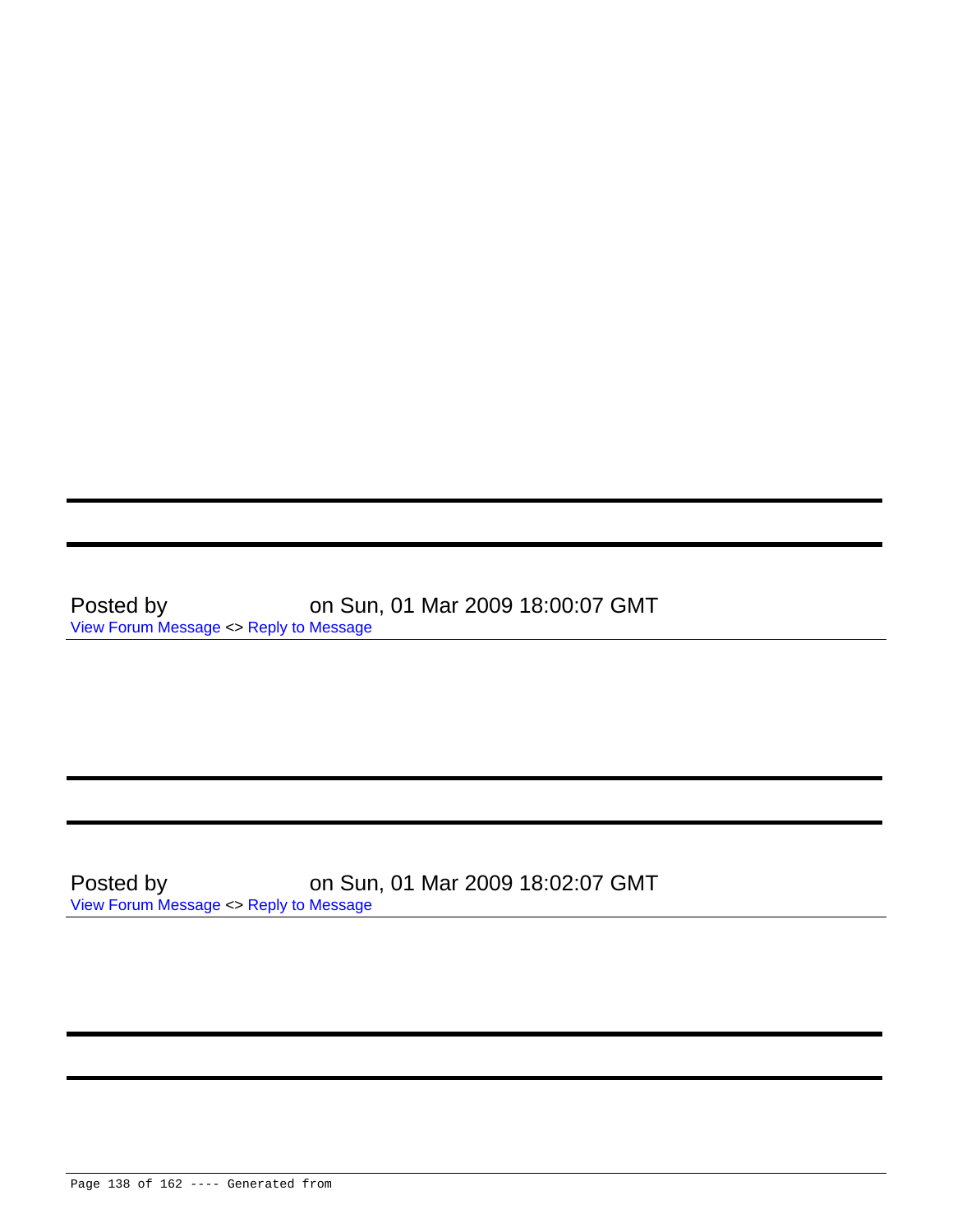]

[/quote]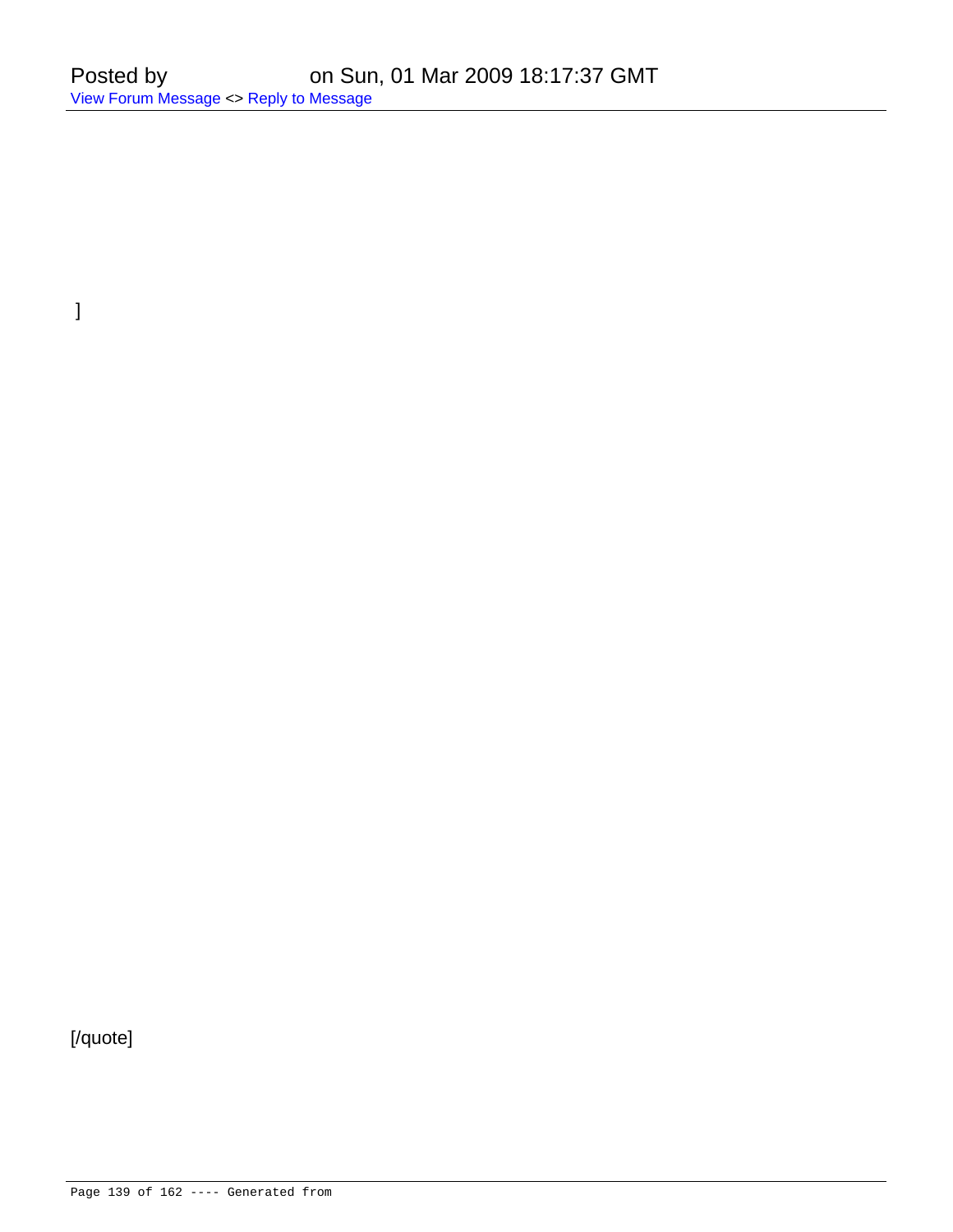on Sun, 01 Mar 2009 18:38:37 GMT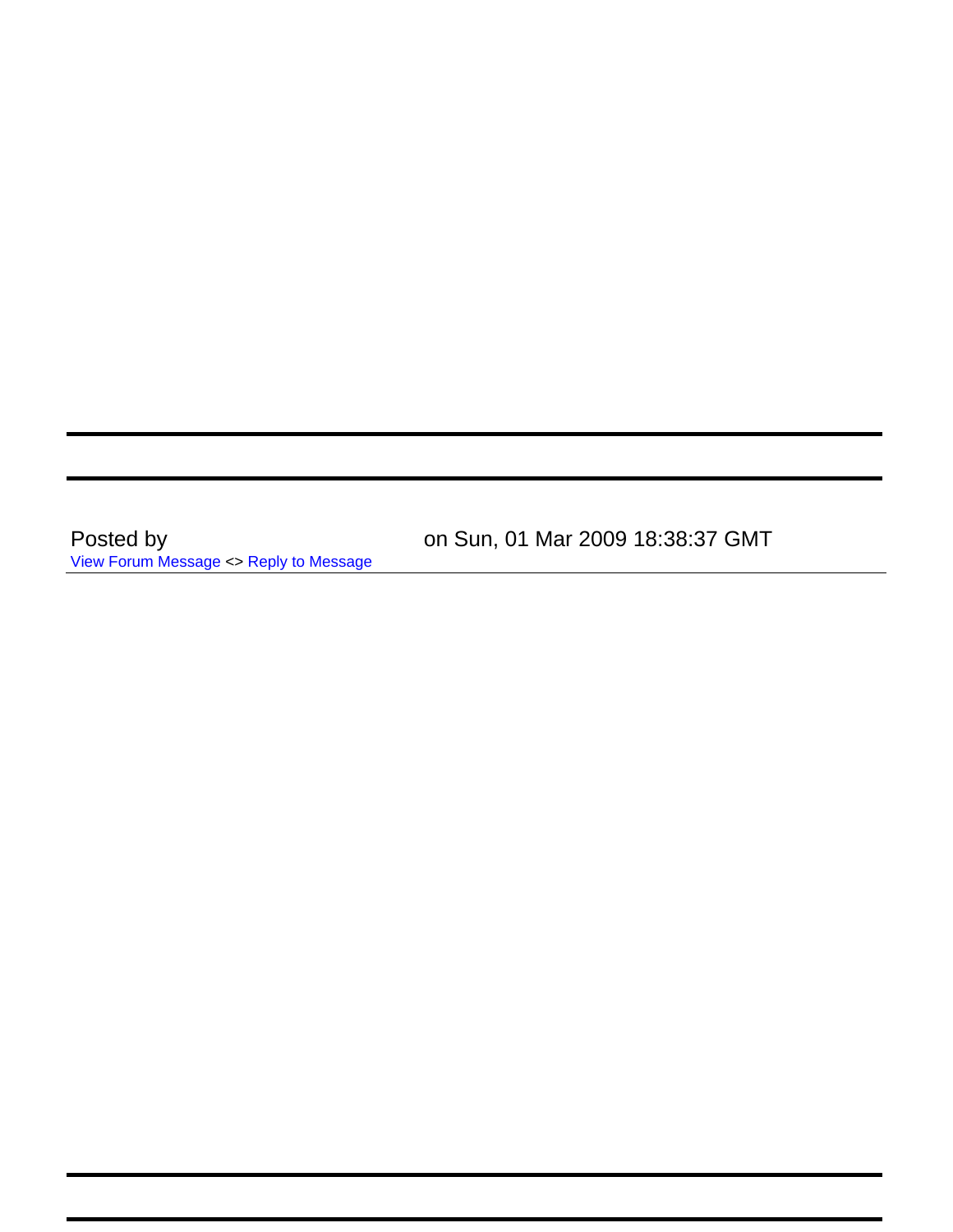Posted by on Sun, 01 Mar 2009 18:45:11 GMT [View Forum Message](http://www.pravoverie.ru/index.php?t=rview&th=4911&goto=185300#msg_185300) <> [Reply to Message](http://www.pravoverie.ru/index.php?t=post&reply_to=185300)

[View Forum Message](http://www.pravoverie.ru/index.php?t=rview&th=4911&goto=185302#msg_185302) <> [Reply to Message](http://www.pravoverie.ru/index.php?t=post&reply_to=185302)

Posted by **Disk and Sun, 01 Mar 2009 18:46:07 GMT** 

Posted by on Sun, 01 Mar 2009 18:49:24 GMT [View Forum Message](http://www.pravoverie.ru/index.php?t=rview&th=4911&goto=185306#msg_185306) <> [Reply to Message](http://www.pravoverie.ru/index.php?t=post&reply_to=185306)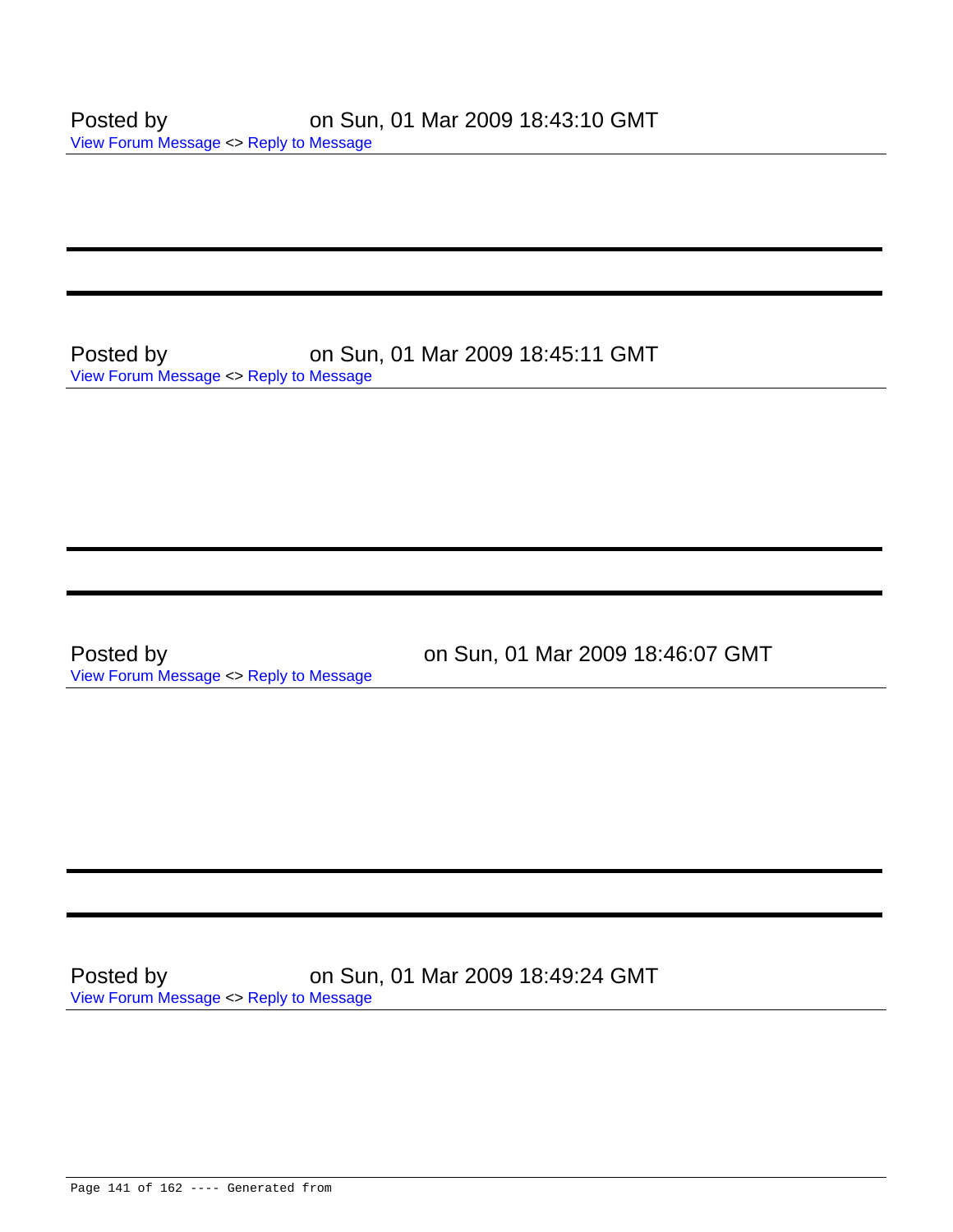| Posted by                              |  | on Sun, 01 Mar 2009 18:52:05 GMT |  |
|----------------------------------------|--|----------------------------------|--|
| View Forum Message <> Reply to Message |  |                                  |  |

Posted by **Disk and Sun, 01 Mar 2009 18:52:26 GMT** 

Posted by on Sun, 01 Mar 2009 18:55:05 GMT [View Forum Message](http://www.pravoverie.ru/index.php?t=rview&th=4911&goto=185311#msg_185311) <> [Reply to Message](http://www.pravoverie.ru/index.php?t=post&reply_to=185311)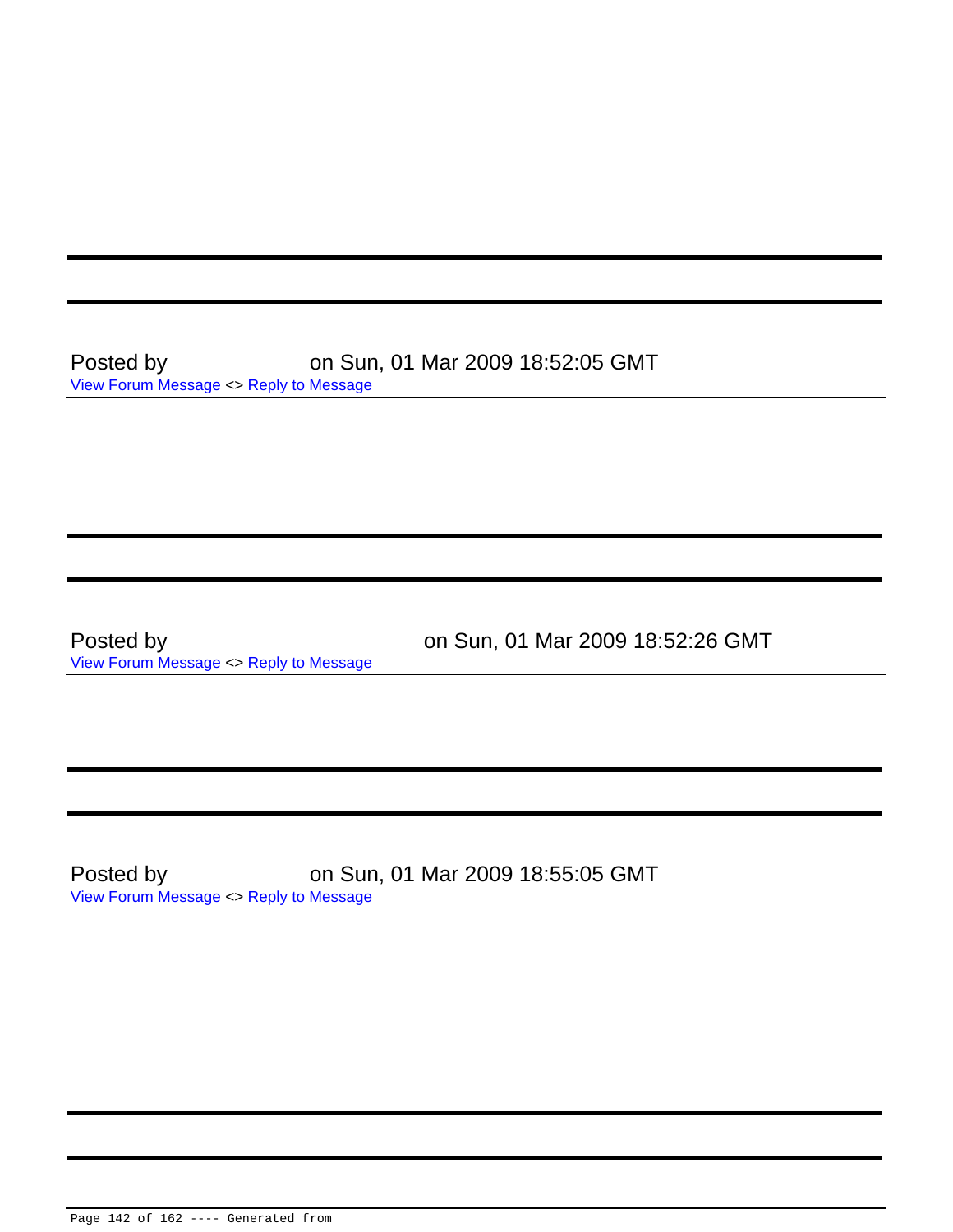on Sun, 01 Mar 2009 19:02:20 GMT [View Forum Message](http://www.pravoverie.ru/index.php?t=rview&th=4911&goto=185314#msg_185314) <> [Reply to Message](http://www.pravoverie.ru/index.php?t=post&reply_to=185314)

Posted by on Mon, 02 Mar 2009 09:25:44 GMT [View Forum Message](http://www.pravoverie.ru/index.php?t=rview&th=4911&goto=185360#msg_185360) <> [Reply to Message](http://www.pravoverie.ru/index.php?t=post&reply_to=185360)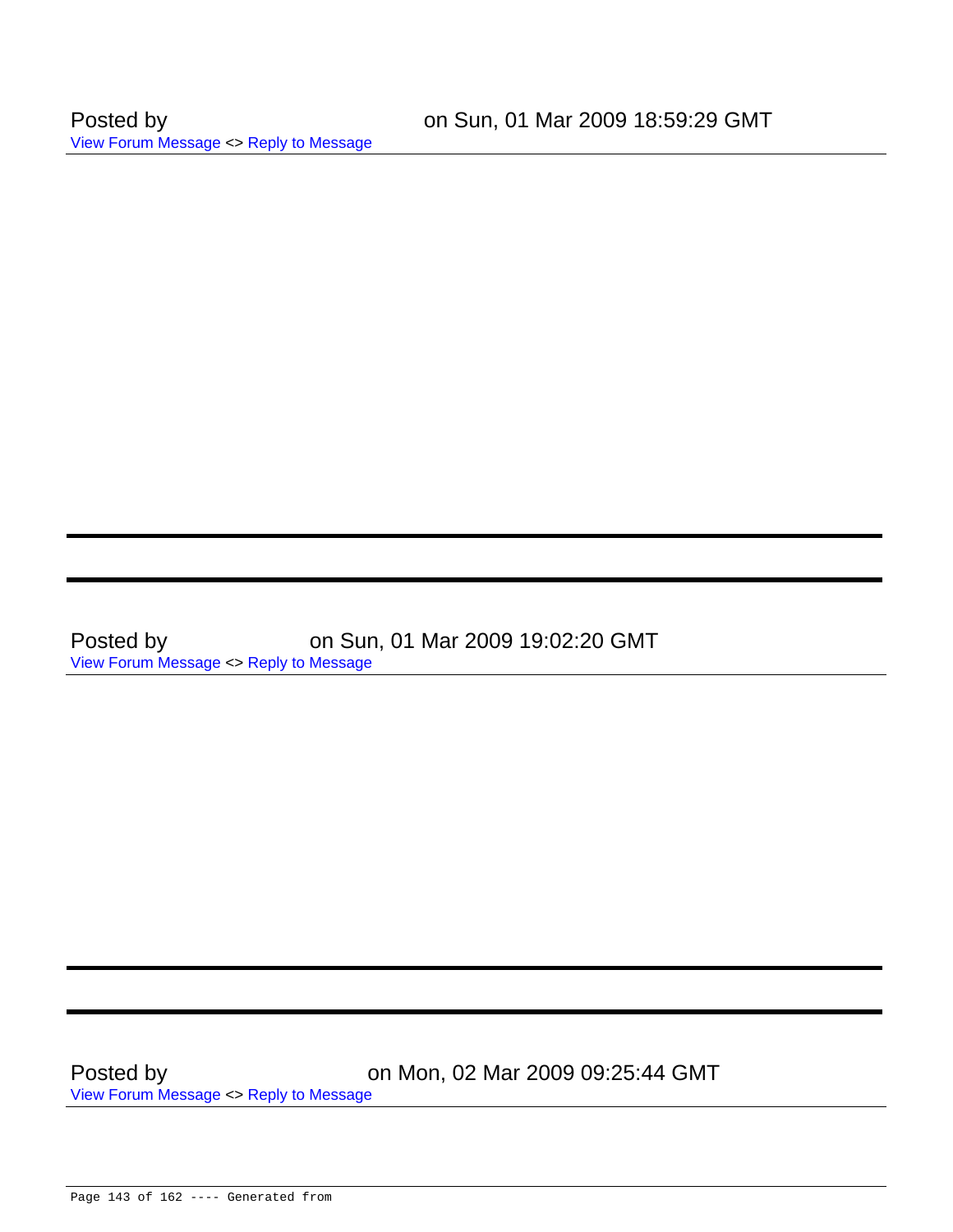Posted by<br>09:49:20 GMT [View Forum Message](http://www.pravoverie.ru/index.php?t=rview&th=4911&goto=185363#msg_185363) <> [Reply to Message](http://www.pravoverie.ru/index.php?t=post&reply_to=185363)

.

on Mon, 02 Mar 2009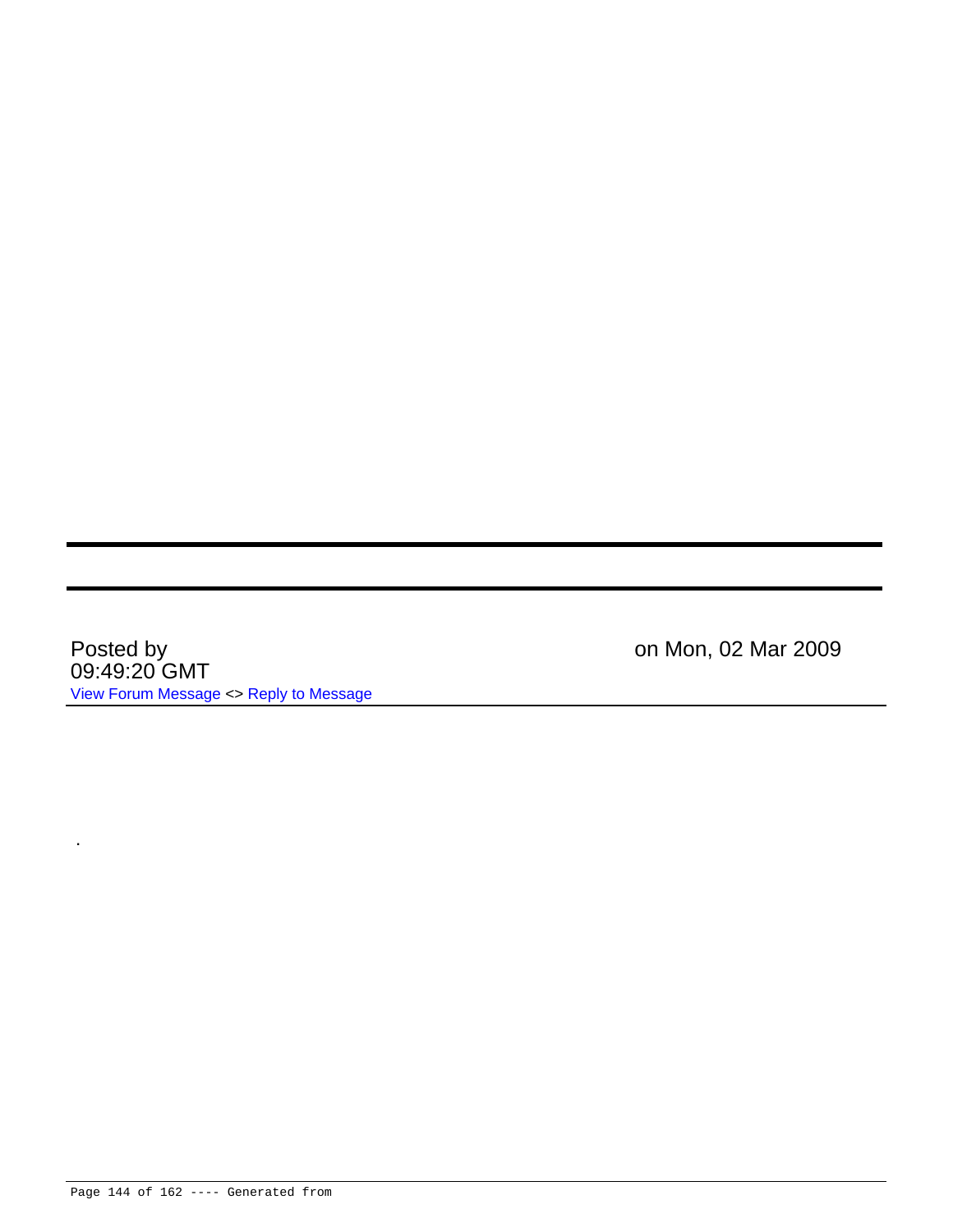Posted by<br>[View Forum Message](http://www.pravoverie.ru/index.php?t=rview&th=4911&goto=185385#msg_185385) <> [Reply to Message](http://www.pravoverie.ru/index.php?t=post&reply_to=185385)

.

on Mon, 02 Mar 2009 12:30:29 GMT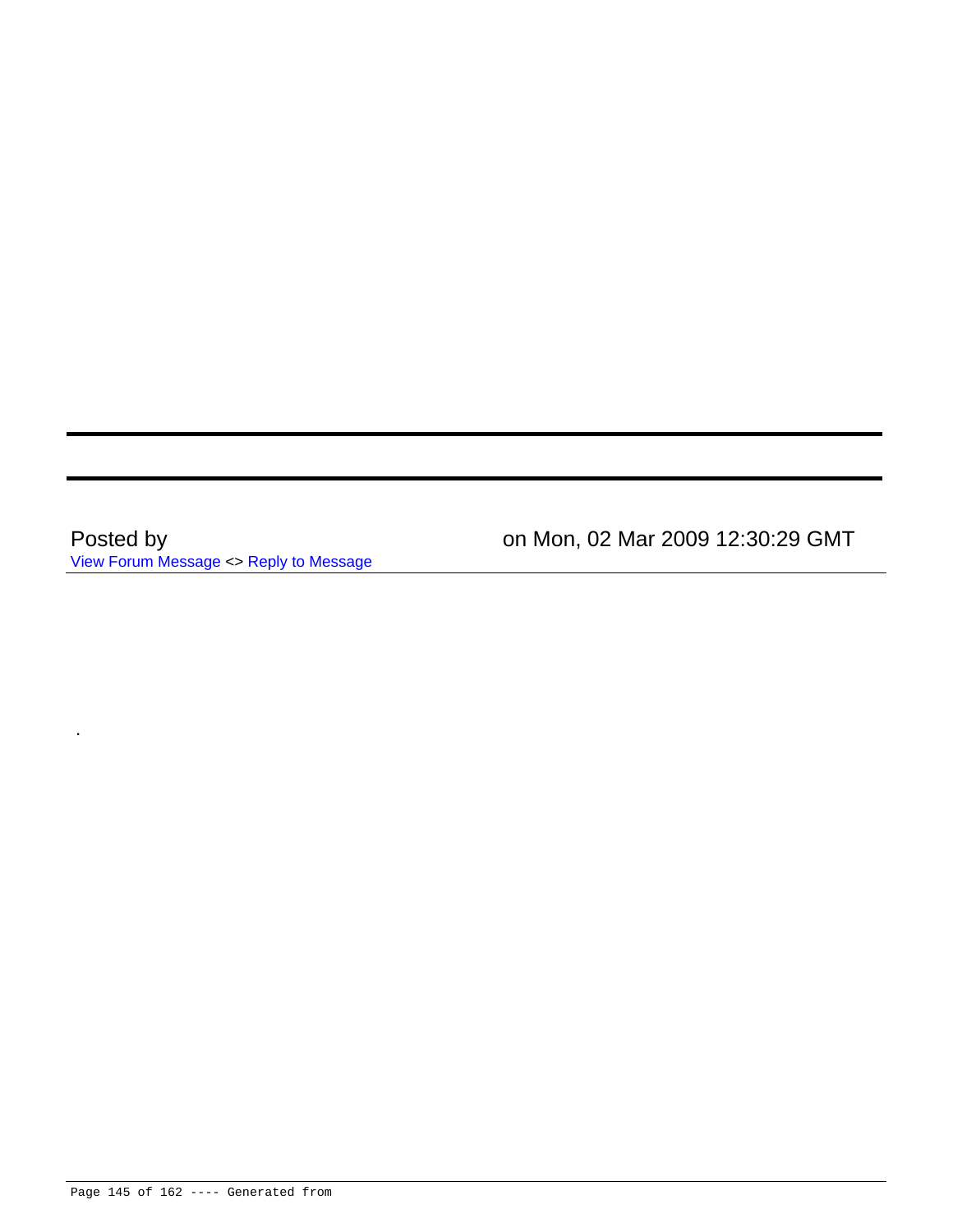## on Mon, 02 Mar 2009 13:42:50 GMT Posted by on Mon<br>[View Forum Message](http://www.pravoverie.ru/index.php?t=rview&th=4911&goto=185390#msg_185390) <> [Reply to Message](http://www.pravoverie.ru/index.php?t=post&reply_to=185390)

on Tue, 03 Mar 2009 15:58:35 GMT Posted by on Tue<br>[View Forum Message](http://www.pravoverie.ru/index.php?t=rview&th=4911&goto=185513#msg_185513) <> [Reply to Message](http://www.pravoverie.ru/index.php?t=post&reply_to=185513)

Posted by on Tue, 03 Mar 2009 16:18:22 GMT [View Forum Message](http://www.pravoverie.ru/index.php?t=rview&th=4911&goto=185515#msg_185515) <> [Reply to Message](http://www.pravoverie.ru/index.php?t=post&reply_to=185515)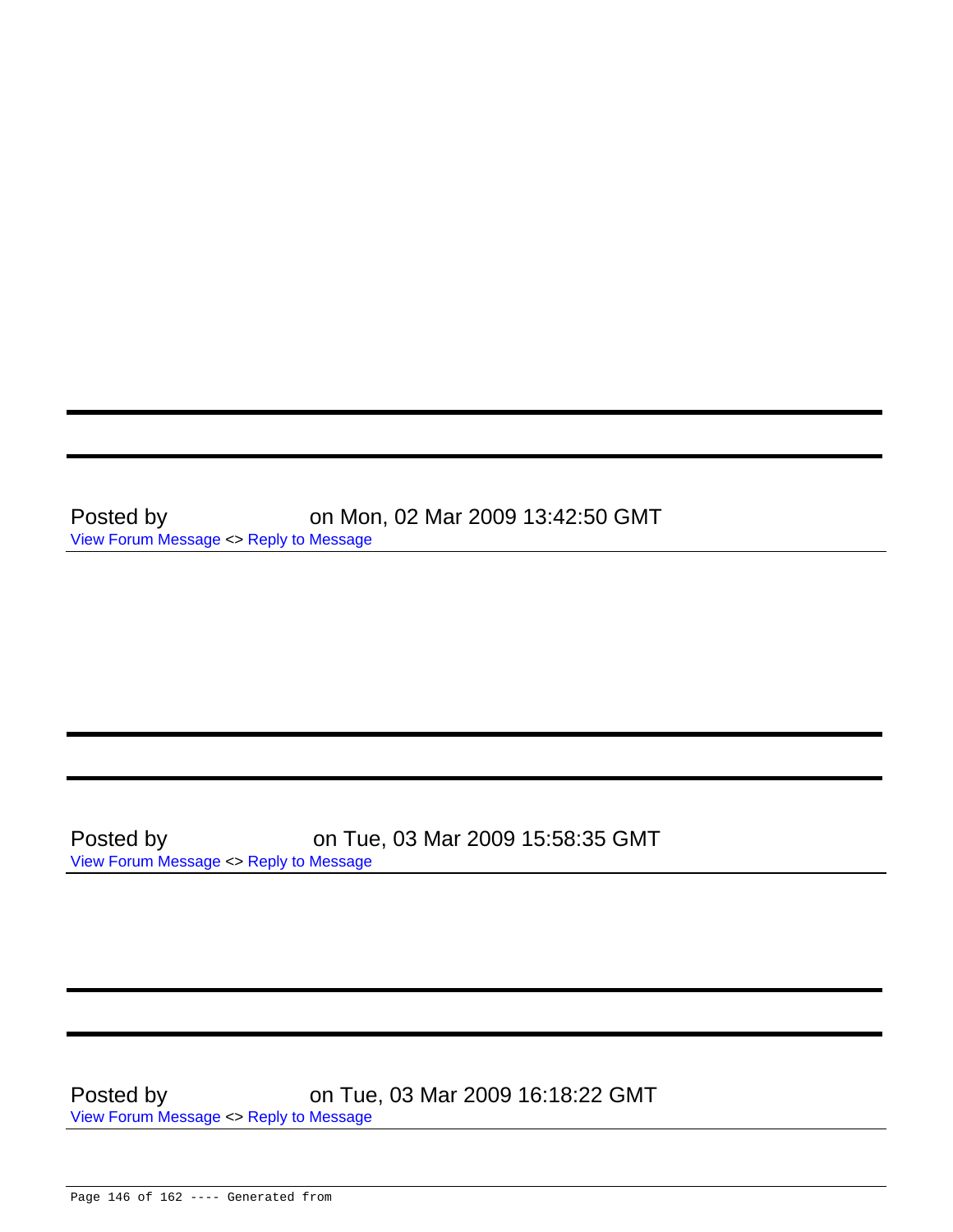Posted by on Tue, 03 Mar 2009 16:40:45 GMT [View Forum Message](http://www.pravoverie.ru/index.php?t=rview&th=4911&goto=185519#msg_185519) <> [Reply to Message](http://www.pravoverie.ru/index.php?t=post&reply_to=185519)

on Tue, 03 Mar 2009 16:50:56 GMT [View Forum Message](http://www.pravoverie.ru/index.php?t=rview&th=4911&goto=185522#msg_185522) <> [Reply to Message](http://www.pravoverie.ru/index.php?t=post&reply_to=185522)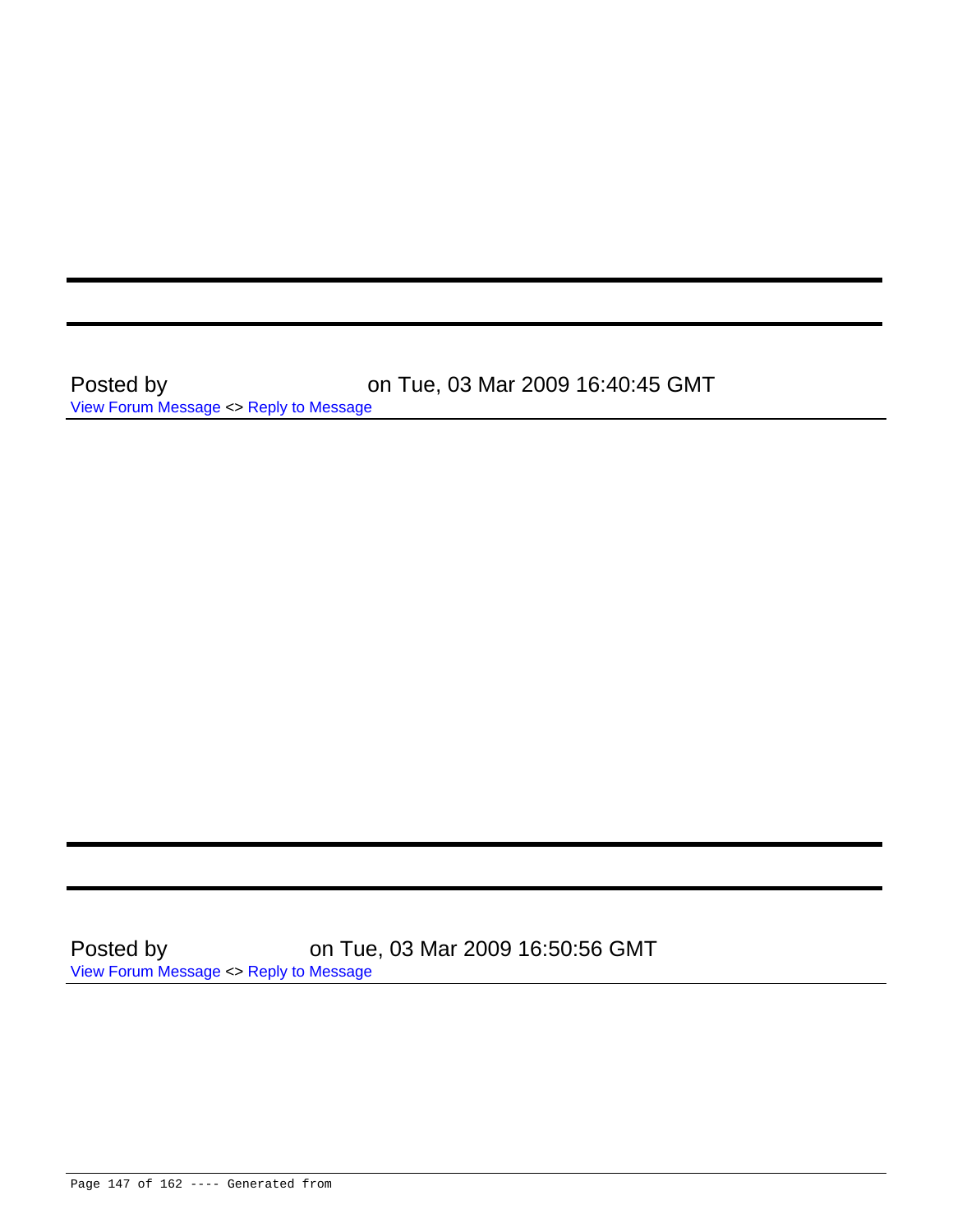on Tue, 03 Mar 2009 17:11:53 GMT Posted by<br>[View Forum Message](http://www.pravoverie.ru/index.php?t=rview&th=4911&goto=185526#msg_185526) <> [Reply to Message](http://www.pravoverie.ru/index.php?t=post&reply_to=185526)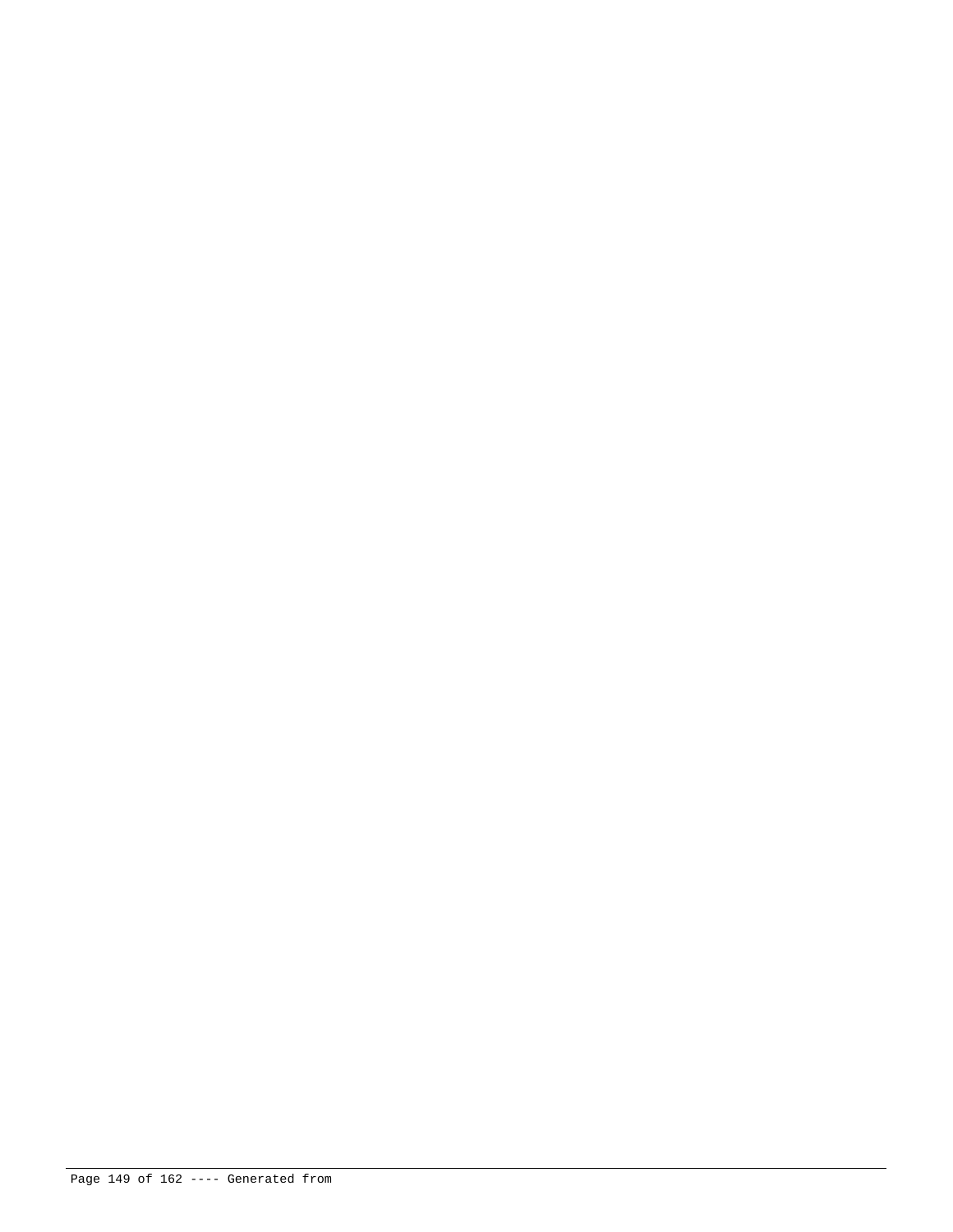Posted by on Tue, 03 Mar 2009 17:26:22 GMT [View Forum Message](http://www.pravoverie.ru/index.php?t=rview&th=4911&goto=185528#msg_185528) <> [Reply to Message](http://www.pravoverie.ru/index.php?t=post&reply_to=185528)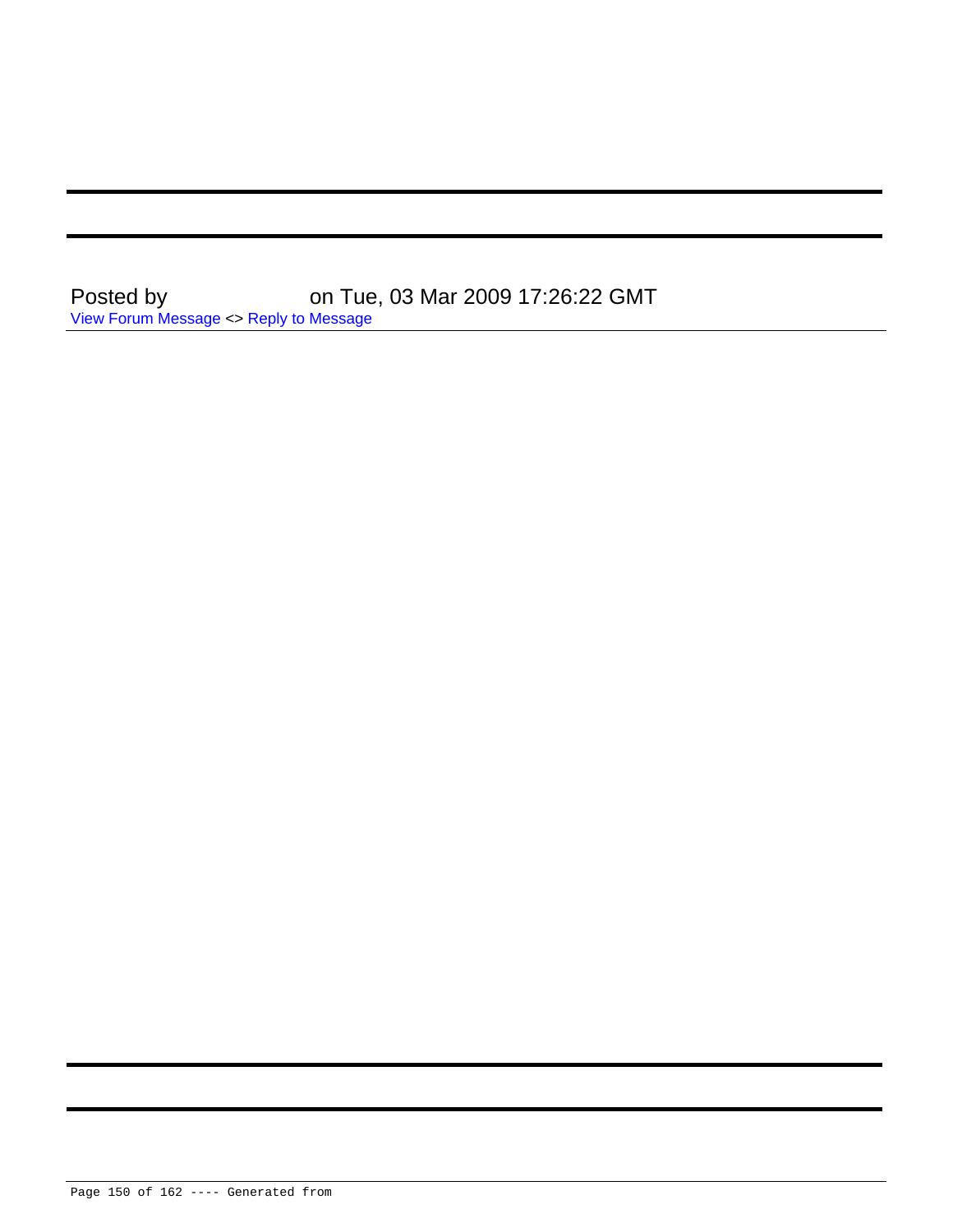| Posted by                              | on Tue, 03 Mar 2009 23:27:35 GMT |  |
|----------------------------------------|----------------------------------|--|
| View Forum Message <> Reply to Message |                                  |  |

Posted by on Tue, 03 Mar 2009 23:56:48 GMT [View Forum Message](http://www.pravoverie.ru/index.php?t=rview&th=4911&goto=185556#msg_185556) <> [Reply to Message](http://www.pravoverie.ru/index.php?t=post&reply_to=185556)

Posted by **Posted by Senative Concernsive Concernsive Concernsive Concernsive Concernsive Concernsive Concernsive Concernsive Concernsive Concernsive Concernsive Concernsive Concernsive Concernsive Concernsive Concernsive** [View Forum Message](http://www.pravoverie.ru/index.php?t=rview&th=4911&goto=185557#msg_185557) <> [Reply to Message](http://www.pravoverie.ru/index.php?t=post&reply_to=185557)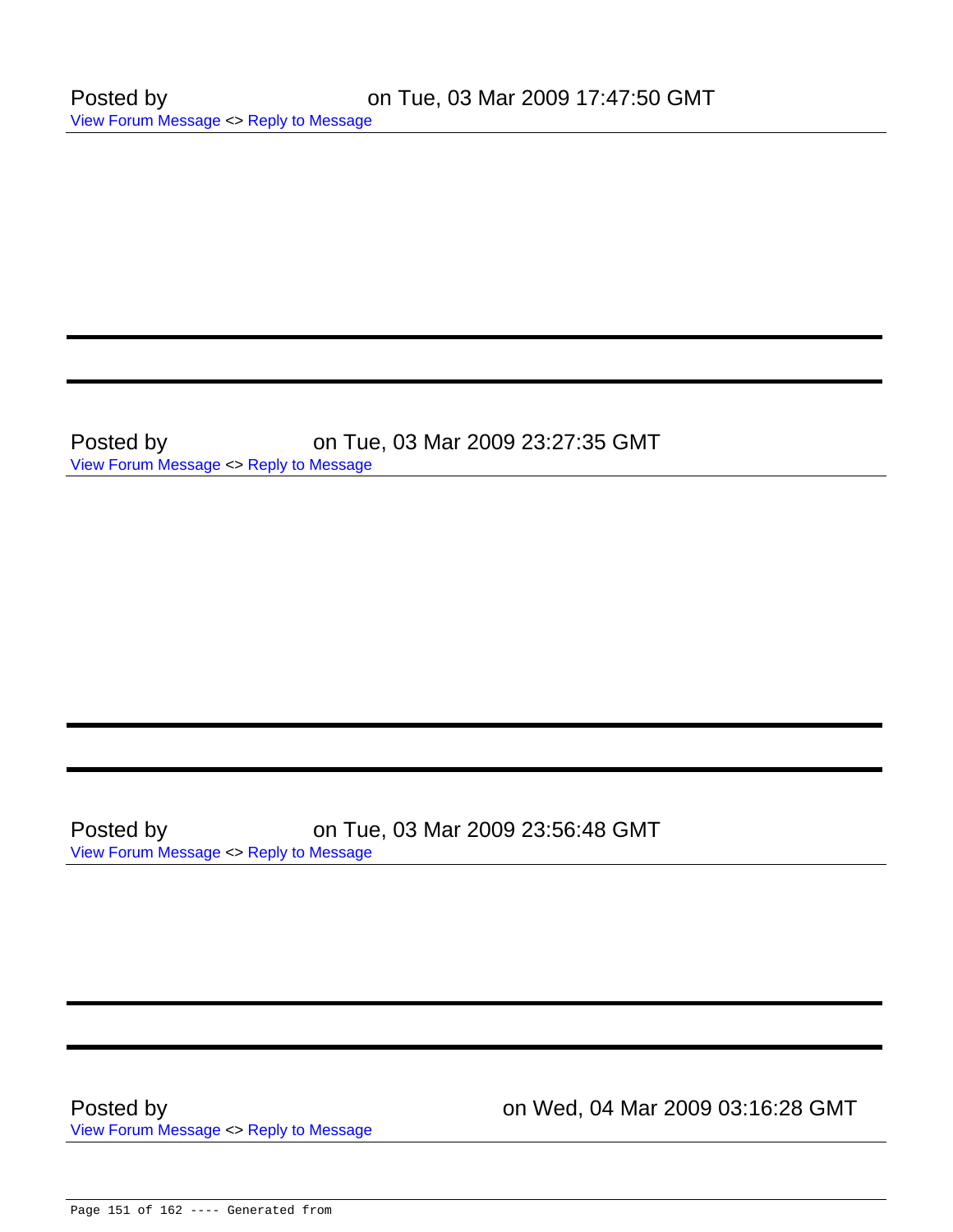Posted by on Wed, 04 Mar 2009 07:12:04 GMT [View Forum Message](http://www.pravoverie.ru/index.php?t=rview&th=4911&goto=185572#msg_185572) <> [Reply to Message](http://www.pravoverie.ru/index.php?t=post&reply_to=185572)

Posted by on Wed, 04 Mar 2009 07:56:12 GMT [View Forum Message](http://www.pravoverie.ru/index.php?t=rview&th=4911&goto=185579#msg_185579) <> [Reply to Message](http://www.pravoverie.ru/index.php?t=post&reply_to=185579)

Posted by [Swetik](http://www.pravoverie.ru/index.php?t=usrinfo&id=2888) on Wed, 04 Mar 2009 08:43:26 GMT [View Forum Message](http://www.pravoverie.ru/index.php?t=rview&th=4911&goto=185584#msg_185584) <> [Reply to Message](http://www.pravoverie.ru/index.php?t=post&reply_to=185584)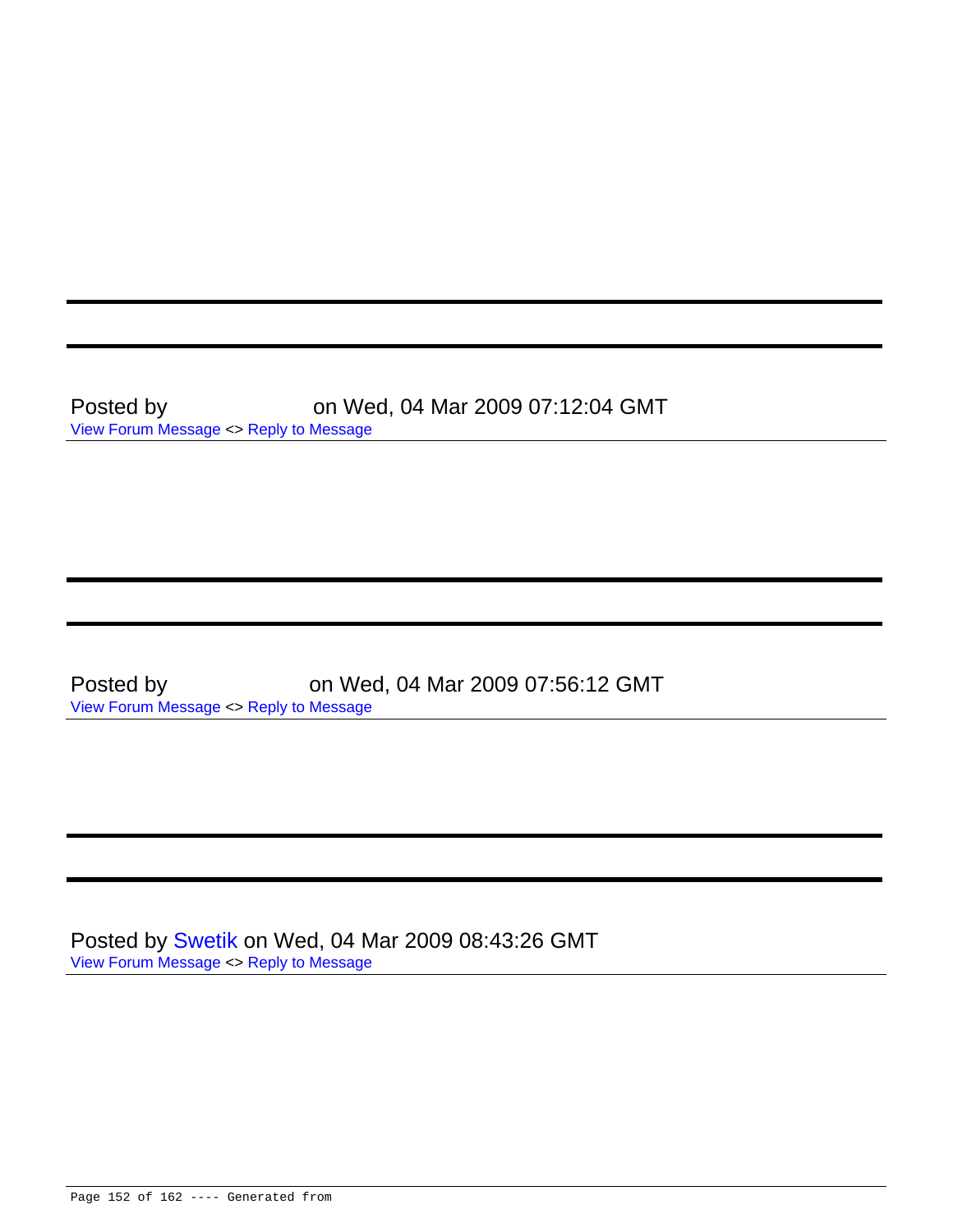on Wed, 04 Mar 2009 09:27:34 GMT Posted by on Wed<br>[View Forum Message](http://www.pravoverie.ru/index.php?t=rview&th=4911&goto=185594#msg_185594) <> [Reply to Message](http://www.pravoverie.ru/index.php?t=post&reply_to=185594)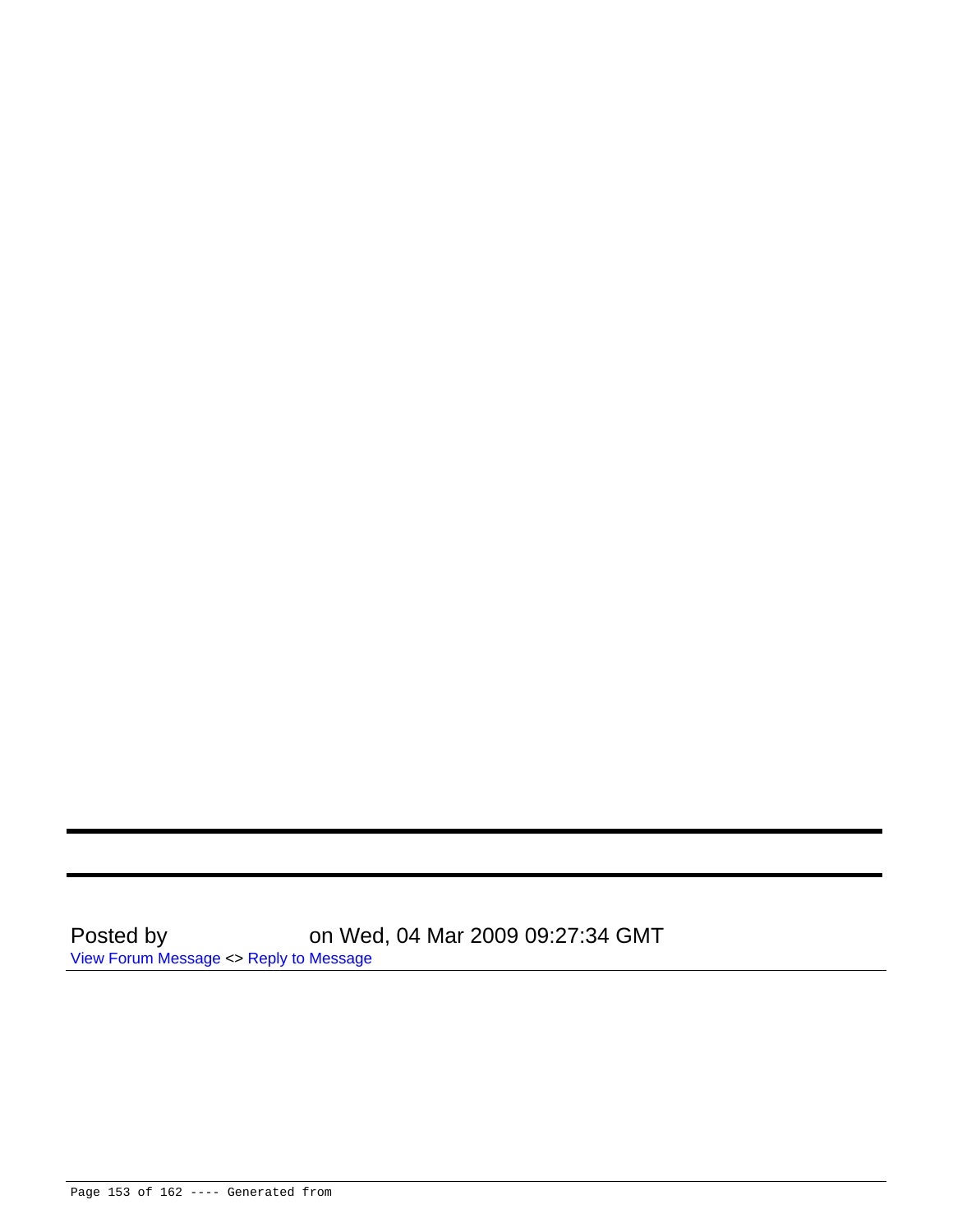Posted by<br>[View Forum Message](http://www.pravoverie.ru/index.php?t=rview&th=4911&goto=185596#msg_185596) <> [Reply to Message](http://www.pravoverie.ru/index.php?t=post&reply_to=185596)

on Wed, 04 Mar 2009 09:37:29 GMT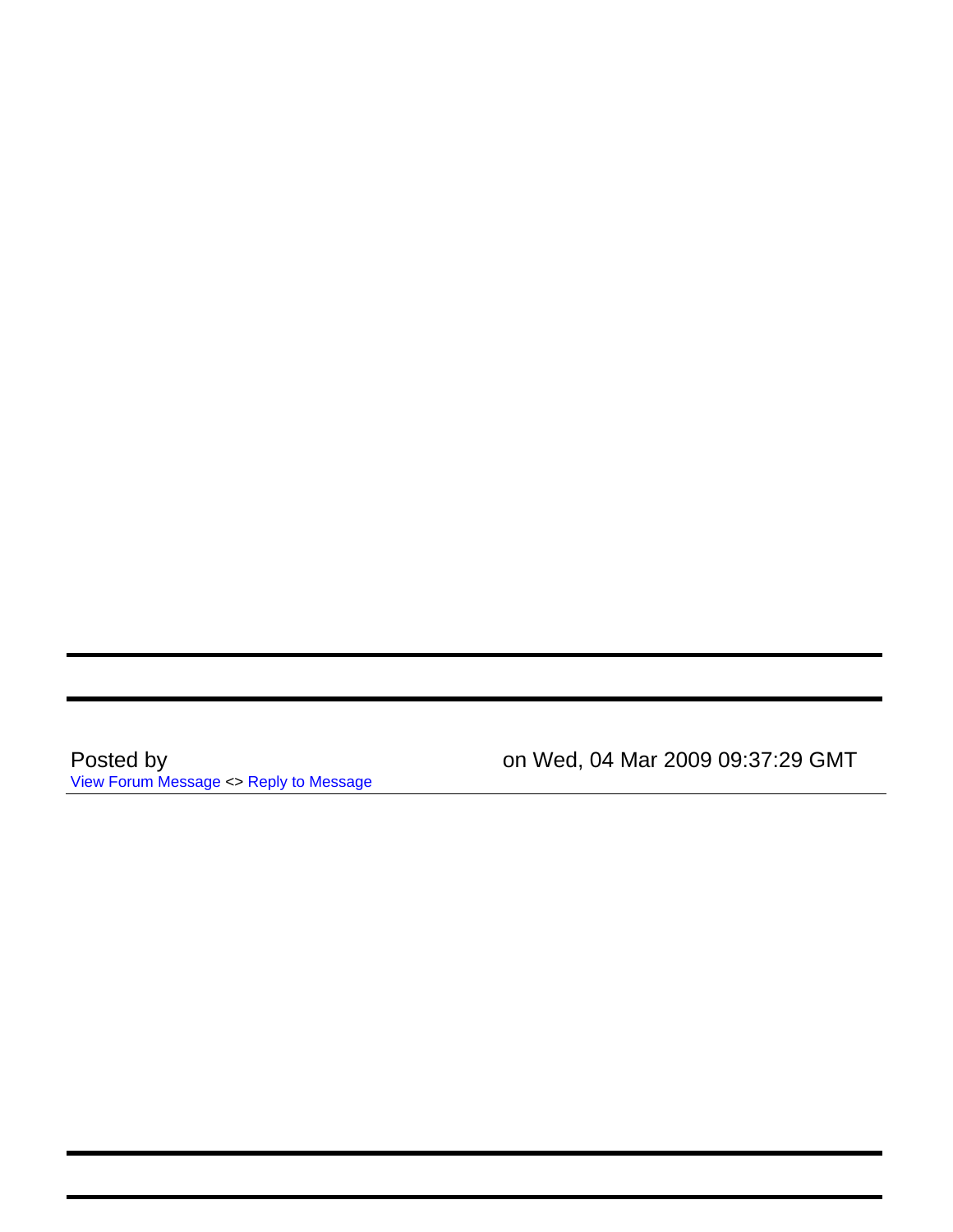Posted by on Wed, 04 Mar 2009 10:07:02 GMT [View Forum Message](http://www.pravoverie.ru/index.php?t=rview&th=4911&goto=185599#msg_185599) <> [Reply to Message](http://www.pravoverie.ru/index.php?t=post&reply_to=185599)

[/quote]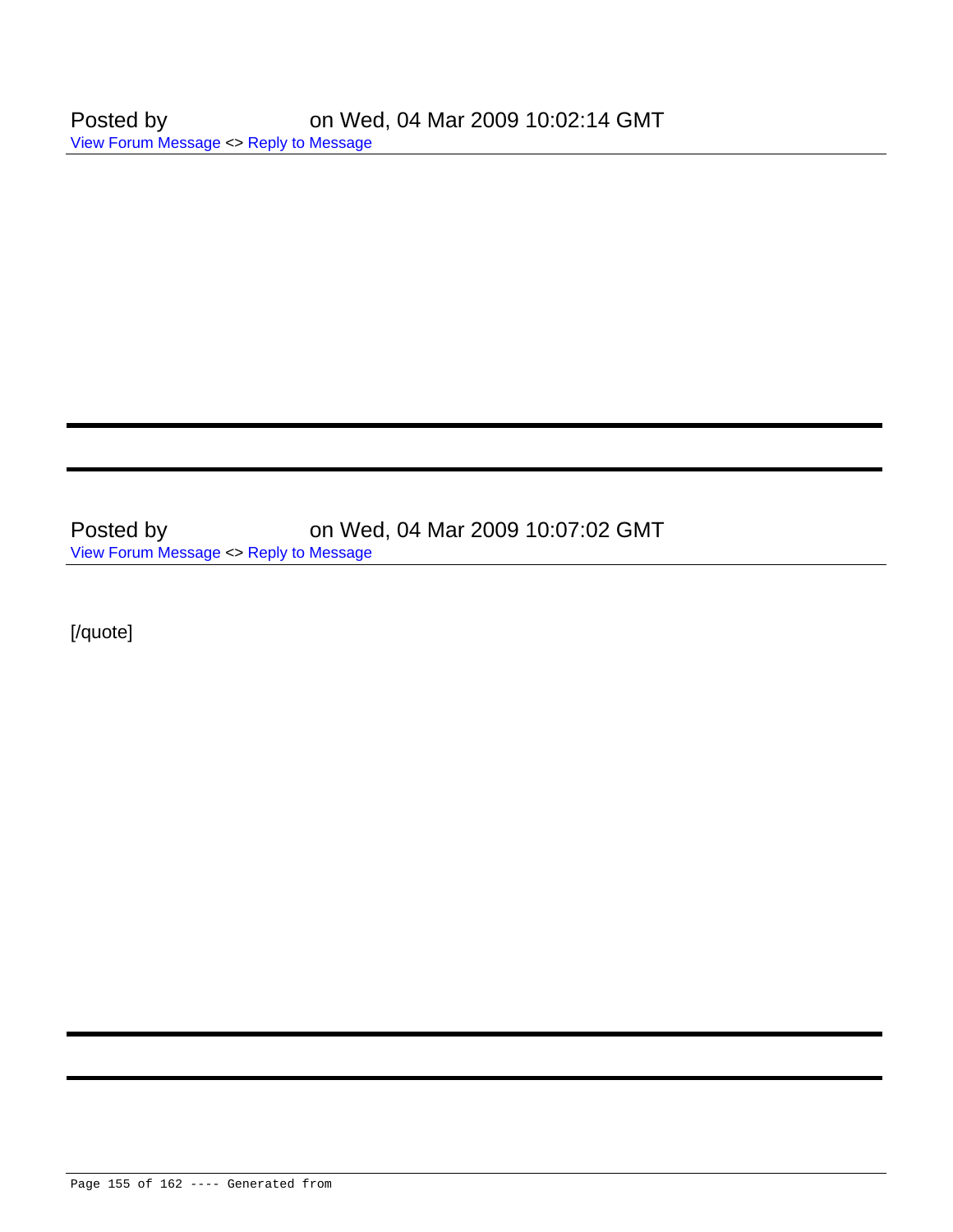Posted by on Wed, 04 Mar 2009 10:35:02 GMT [View Forum Message](http://www.pravoverie.ru/index.php?t=rview&th=4911&goto=185601#msg_185601) <> [Reply to Message](http://www.pravoverie.ru/index.php?t=post&reply_to=185601)

Posted by on Wed, 04 Mar 2009 10:36:06 GMT [View Forum Message](http://www.pravoverie.ru/index.php?t=rview&th=4911&goto=185602#msg_185602) <> [Reply to Message](http://www.pravoverie.ru/index.php?t=post&reply_to=185602)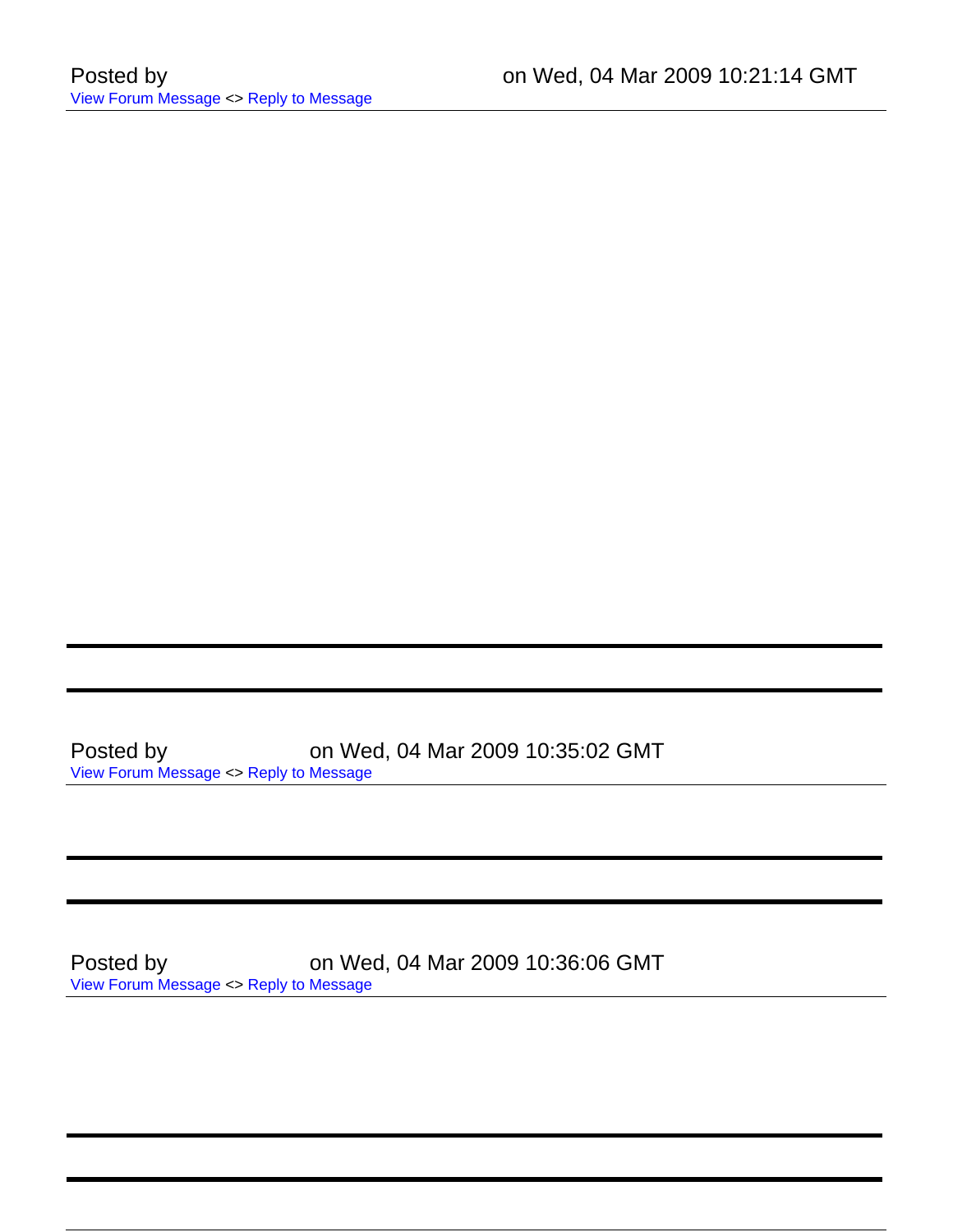[/quote]

Posted by on Wed, 04 Mar 2009 10:44:59 GMT [View Forum Message](http://www.pravoverie.ru/index.php?t=rview&th=4911&goto=185606#msg_185606) <> [Reply to Message](http://www.pravoverie.ru/index.php?t=post&reply_to=185606)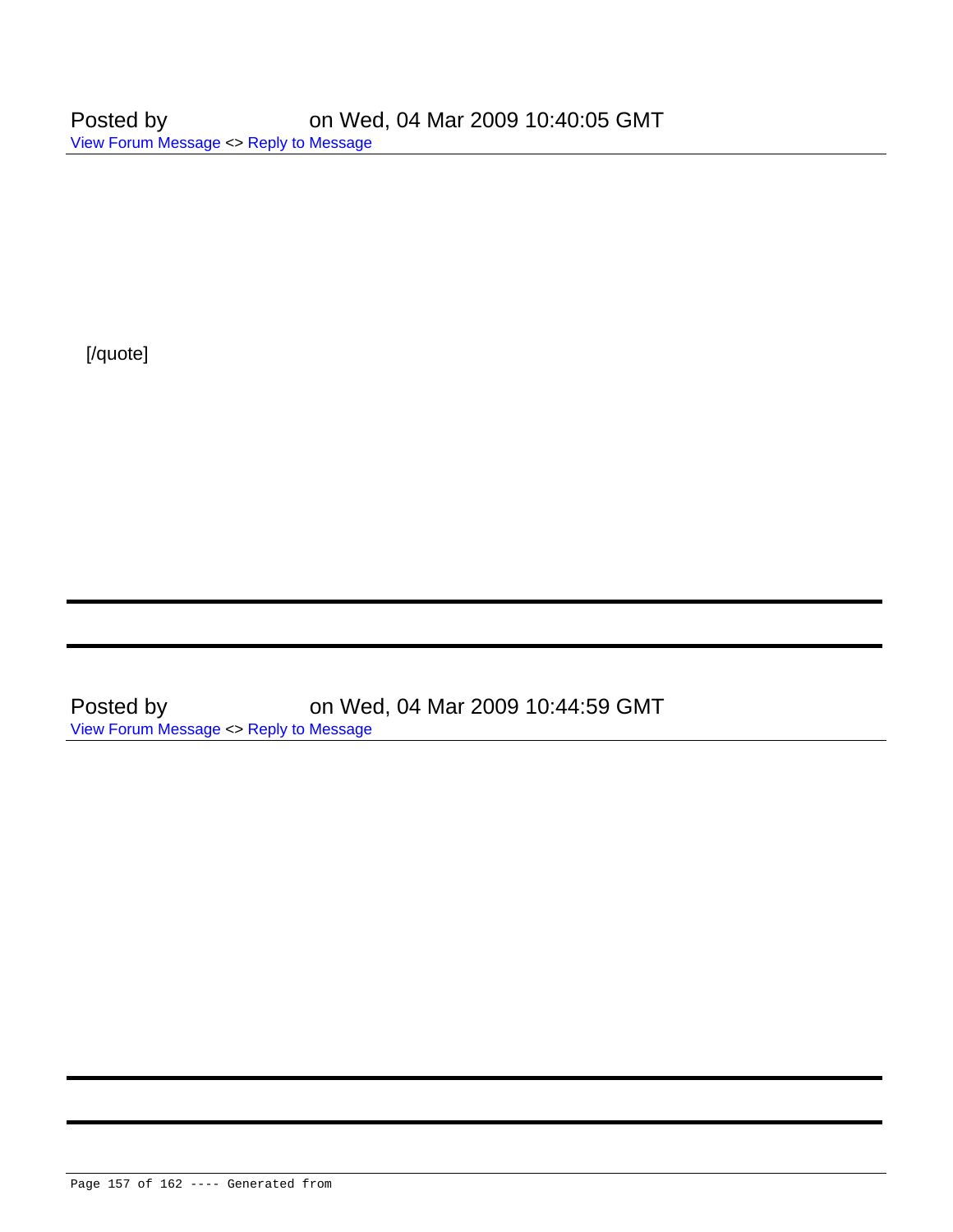on Wed, 04 Mar 2009 14:50:29 GMT [View Forum Message](http://www.pravoverie.ru/index.php?t=rview&th=4911&goto=185657#msg_185657) <> [Reply to Message](http://www.pravoverie.ru/index.php?t=post&reply_to=185657)

Posted by on Wed, 04 Mar 2009 14:54:13 GMT [View Forum Message](http://www.pravoverie.ru/index.php?t=rview&th=4911&goto=185659#msg_185659) <> [Reply to Message](http://www.pravoverie.ru/index.php?t=post&reply_to=185659)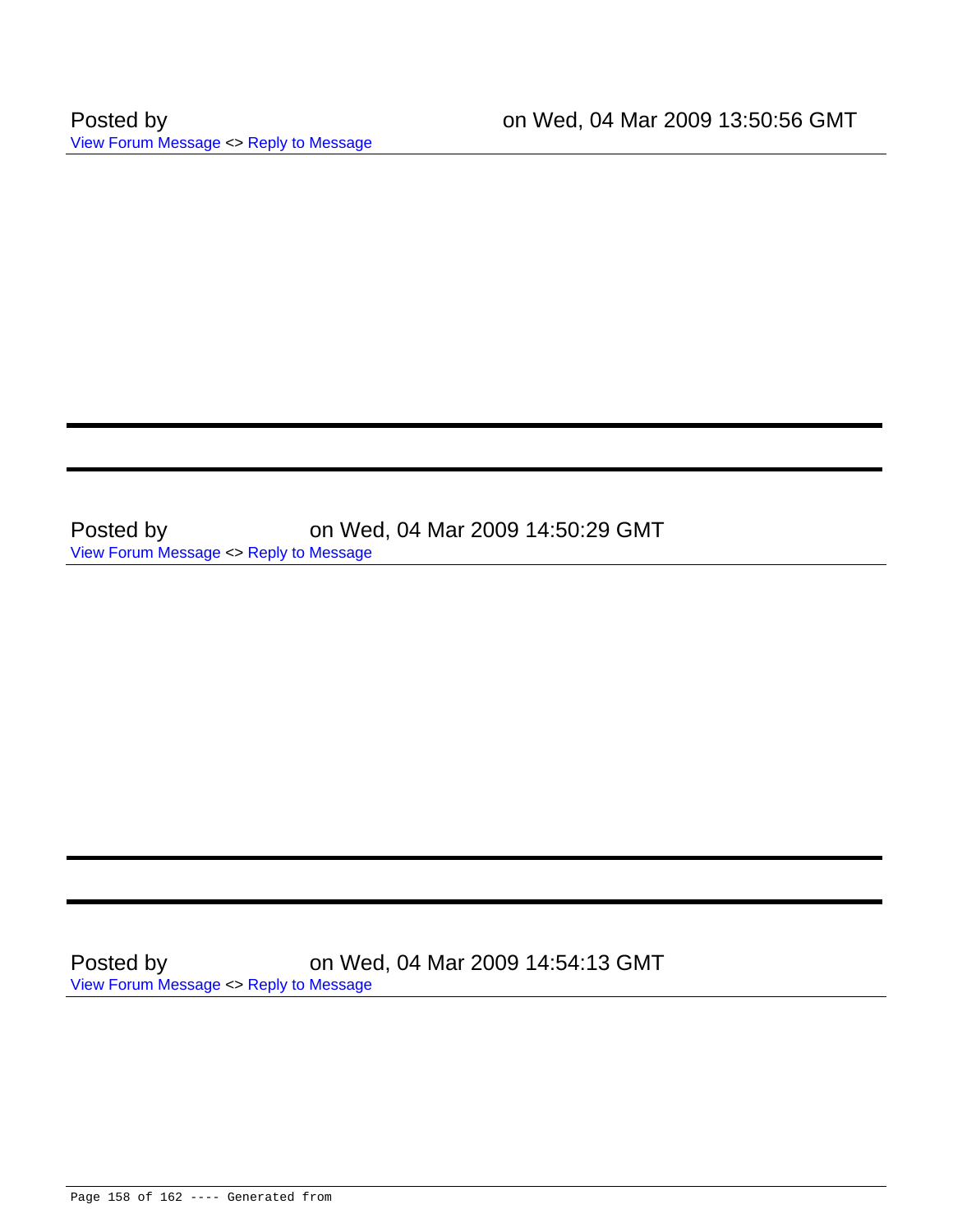[View Forum Message](http://www.pravoverie.ru/index.php?t=rview&th=4911&goto=185678#msg_185678) <> [Reply to Message](http://www.pravoverie.ru/index.php?t=post&reply_to=185678)

Posted by **Posted by CONTINGLE 2009 20:23:00 GMT**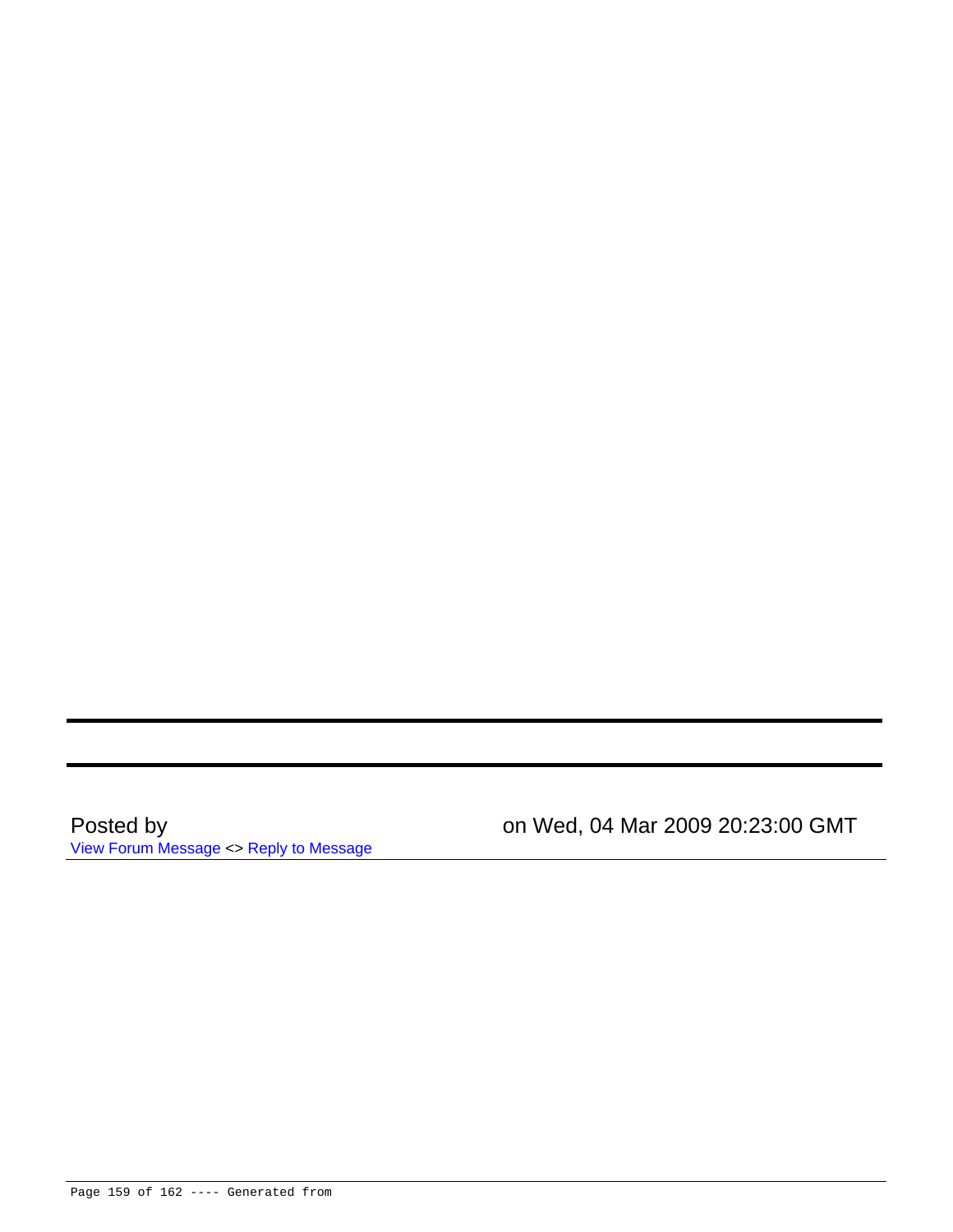Posted by [Swetik](http://www.pravoverie.ru/index.php?t=usrinfo&id=2888) on Wed, 04 Mar 2009 20:36:04 GMT [View Forum Message](http://www.pravoverie.ru/index.php?t=rview&th=4911&goto=185679#msg_185679) <> [Reply to Message](http://www.pravoverie.ru/index.php?t=post&reply_to=185679)

Posted by on Wed, 04 Mar 2009 21:46:43 GMT [View Forum Message](http://www.pravoverie.ru/index.php?t=rview&th=4911&goto=185685#msg_185685) <> [Reply to Message](http://www.pravoverie.ru/index.php?t=post&reply_to=185685)

Posted by **Posted by Posted by Posted by on Tue, 25 May 2010** 07:16:06 GMT [View Forum Message](http://www.pravoverie.ru/index.php?t=rview&th=4911&goto=237176#msg_237176) <> [Reply to Message](http://www.pravoverie.ru/index.php?t=post&reply_to=237176)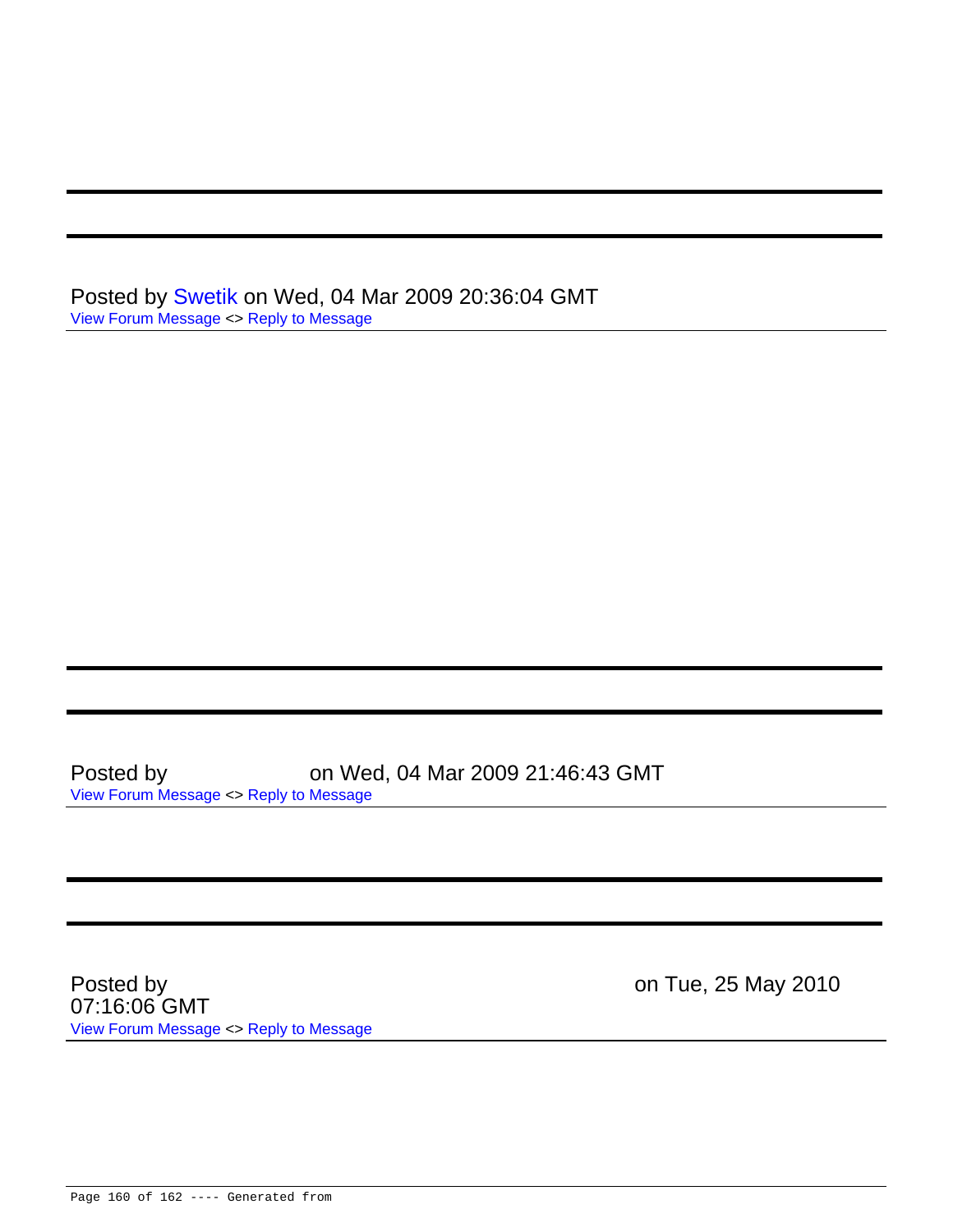Posted by on Tue, 25 May 2010 10:01:47 GMT [View Forum Message](http://www.pravoverie.ru/index.php?t=rview&th=4911&goto=237202#msg_237202) <> [Reply to Message](http://www.pravoverie.ru/index.php?t=post&reply_to=237202)